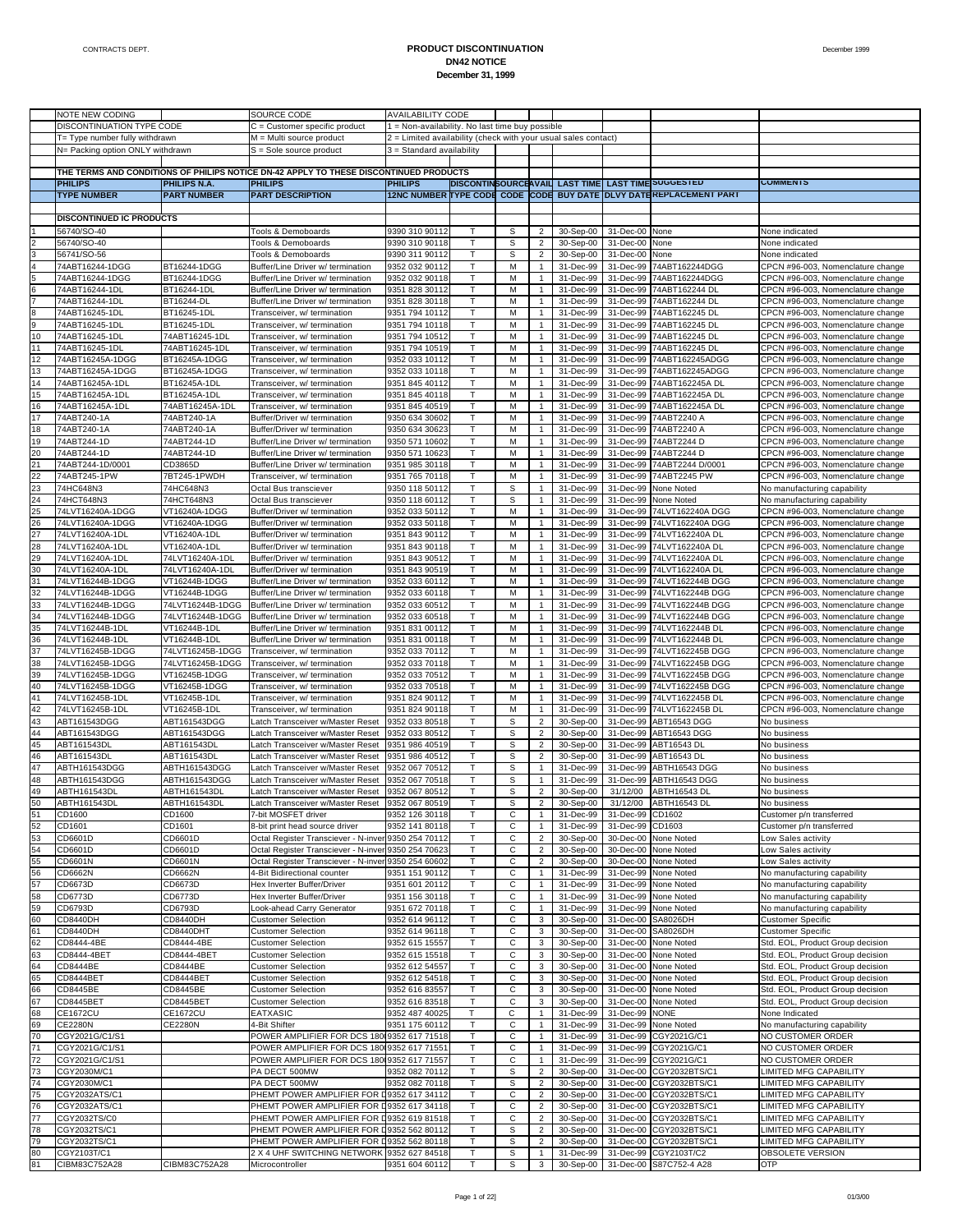|     | NOTE NEW CODING                  |                     | SOURCE CODE                                                                           | <b>AVAILABILITY CODE</b>                                       |                  |                  |                |                                |           |                                   |                                         |
|-----|----------------------------------|---------------------|---------------------------------------------------------------------------------------|----------------------------------------------------------------|------------------|------------------|----------------|--------------------------------|-----------|-----------------------------------|-----------------------------------------|
|     | DISCONTINUATION TYPE CODE        |                     | C = Customer specific product                                                         | 1 = Non-availability. No last time buy possible                |                  |                  |                |                                |           |                                   |                                         |
|     | T= Type number fully withdrawn   |                     | M = Multi source product                                                              | 2 = Limited availability (check with your usual sales contact) |                  |                  |                |                                |           |                                   |                                         |
|     | N= Packing option ONLY withdrawn |                     | S = Sole source product                                                               | 3 = Standard availability                                      |                  |                  |                |                                |           |                                   |                                         |
|     |                                  |                     |                                                                                       |                                                                |                  |                  |                |                                |           |                                   |                                         |
|     |                                  |                     | THE TERMS AND CONDITIONS OF PHILIPS NOTICE DN-42 APPLY TO THESE DISCONTINUED PRODUCTS |                                                                |                  |                  |                |                                |           |                                   |                                         |
|     | <b>PHILIPS</b>                   | <b>PHILIPS N.A.</b> | <b>PHILIPS</b>                                                                        | <b>PHILIPS</b>                                                 |                  |                  |                | DISCONTINSOURCEAVAIL LAST TIME |           | <b>LAST TIME SUGGESTED</b>        | <b>COMMENIS</b>                         |
|     |                                  |                     | <b>PART DESCRIPTION</b>                                                               |                                                                | <b>TYPE CODE</b> |                  |                |                                |           | <b>DLVY DATEREPLACEMENT PART</b>  |                                         |
|     | <b>TYPE NUMBER</b>               | <b>PART NUMBER</b>  |                                                                                       | <b>12NC NUMBER</b>                                             |                  | <b>CODE CODE</b> |                | <b>BUY DATE</b>                |           |                                   |                                         |
| 82  | CP2130N                          | CP2130N             | Microcontroller                                                                       | 9352 396 50112                                                 | т                | S                | 3              | 30-Sep-00                      |           | 31-Dec-00 P89C66xHxx              | sample expected Mar 2000                |
| 83  | CP3087B                          | CP3087B             | Microcontroller                                                                       | 9350 797 30518                                                 | T                | S                | 3              | 30-Sep-00                      |           | 31-Dec-00 P89C662Hxx              | sample expected Mar 2000                |
| 84  | CP3103N                          | CP3103N             | P87C575EBP N                                                                          | 9352 000 00112                                                 | Т                | S                | 3              | 30-Sep-00                      |           | 31-Dec-00 P87C575EBP N            | Ident Replacement                       |
| 85  | CP3127A44                        | CP3127A44           | S87C51FB-4 A44                                                                        | 9352 214 90112                                                 |                  | M                | $\mathbf 3$    | 30-Jun-00                      | 31-Dec-00 | S87C51FB-4 A44                    | Ident Replacement                       |
| 86  | CP3155A                          | CP3155A             | P87C748EFA A                                                                          | 9352 548 30112                                                 | т                | $\mathbb S$      | 3              | 30-Sep-00                      |           | 31-Dec-00 P87C748EFA A            | Ident Replacement                       |
| 87  | CP3159N                          | CP3159N             | P80C32UBP N                                                                           | 9352 602 39112                                                 | $\mathsf{T}$     | M                | 3              | 30-Jun-00                      |           | 31-Dec-00 P80C32UBP N             | Ident Replacement                       |
| 88  | CP3163A                          | CP3163A             | P51XAG30JB A                                                                          | 9352 603 33112                                                 | т                | S                | 3              | 30-Sep-00                      |           | 31-Dec-00 P51XAG30JB A            | Ident Replacement                       |
|     | CP3163A                          |                     | P51XAG30JB A T                                                                        | 9352 603 33118                                                 |                  |                  |                |                                |           | 31-Dec-00 P51XAG30JB A            | dent Replacement                        |
| 89  |                                  | CP3163AT            |                                                                                       |                                                                |                  | S                | $\mathbf 3$    | 30-Sep-00                      |           |                                   |                                         |
| 90  | CP3167A44                        | CP3167A44           | SC87C51CCA44                                                                          | 9352 607 00112                                                 | т                | M                | 3              | 30-Jun-00                      |           | 31-Dec-00 P87C51SBA A             | Ident Replacement                       |
| 91  | CP3167N40                        | CP3167N40           | SC87C51CCN40                                                                          | 9352 606 40112                                                 | $\mathsf{T}$     | M                | 3              | 30-Jun-00                      |           | 31-Dec-00 P87C51SBP N             | Ident Replacement                       |
| 92  | CP3169N                          | CP3169N             | P87C51FB-4 N                                                                          | 9352 606 41112                                                 | т                | М                | 3              | 30-Jun-00                      |           | 31-Dec-00 P87C51FB-4 N            | Ident Replacement                       |
| 93  | CP3172A                          | CP3172A             | P51XAG30JB A                                                                          | 9352 609 10112                                                 | N                | S                | 3              | 30-Sep-00                      | 31-Dec-00 | CP3172A/935260910118              | Tape and Reel Avail                     |
| 94  | CP3173A                          | CP3173A             | P87C51FB-4 A                                                                          | 9352 608 62112                                                 | т                | M                | 3              | 30-Jun-00                      |           | 31-Dec-00 P87C51FB-4 A            | Ident Replacement                       |
| 95  | CP3176N                          | CP3176N             | P87C51FA-4 N                                                                          | 9352 608 95112                                                 | $\mathsf{T}$     | M                | 3              | 30-Jun-00                      |           | 31-Dec-00 P87C51FA-4 N            | Ident Replacement                       |
| 96  | CP3177A                          | CP3177A             | P87C51TBA A                                                                           | 9352 608 60112                                                 | N                | M                | 3              | 30-Jun-00                      | 31-Dec-00 | CP3177A/935260860118              | Tape and Reel Avail                     |
| 97  | CP3178A                          | CP3178AT            | P80C32SBA A                                                                           | 9352 608 61118                                                 | N                | M                | 3              | 30-Jun-00                      | 31-Dec-00 | CP3178A/935260861112              | Tubes Avail.                            |
| 98  | CP3180A                          | CP3180A             | P87C51FC-5 A                                                                          | 9352 611 72512                                                 | т                | $\mathbb S$      | $\mathbf{1}$   | 31-Dec-99                      |           | 31-Dec-99 P87C51FC-5 A            | No longer able to provide Secure Coated |
| 99  | CP3192A                          | CP3192A             | P80C32SBA A                                                                           | 9352 620 78112                                                 | $\mathsf{T}$     | M                | 3              | 30-Jun-00                      |           | 31-Dec-00 P80C32SBA A             | Ident Replacement                       |
|     |                                  |                     |                                                                                       |                                                                |                  |                  |                |                                |           |                                   |                                         |
| 100 | CP3193A                          | CP3193A             | P87C51FC-5 A                                                                          | 9352 620 93512                                                 | т                | $\mathbb S$      | $\mathbf{1}$   | 31-Dec-99                      |           | 31-Dec-99 P87C51FC-5 A            | No longer able to provide Secure Coated |
| 101 | CP3197A44                        | CP3197A44T          | SC80C31BCCA44                                                                         | 9352 622 91118                                                 | $\mathsf{T}$     | M                | 3              | 30-Jun-00                      |           | 31-Dec-00 P80C31SBA A             | Ident Replacement                       |
| 102 | CR1009A                          | <b>CR1009AT</b>     | <b>ROM PXAG3</b>                                                                      | 9352 613 56118                                                 | т                | $\mathbb S$      | 3              | 30-Sep-00                      |           | 31-Dec-00 PXAG37KB A              | <b>OTP Replacement</b>                  |
| 103 | CR1012BC                         | CR1012BC            | ROM PXAG3                                                                             | 9352 615 83557                                                 | $\mathsf{T}$     | S                | 3              | 30-Sep-00                      |           | 31-Dec-00 PXAG37KB BC             | <b>OTP Replacement</b>                  |
| 104 | CV2214-1NB                       | CV2214-1NB          | ROM 8XC576                                                                            | 9352 615 56112                                                 | т                | $\mathbb S$      | 3              | 30-Sep-00                      | 31-Dec-00 | <b>CE1532 NB</b>                  | OTP Replacement                         |
| 105 | CV2215-1NB                       | CV2215-1NB          | ROM 8XC576                                                                            | 9352 616 03112                                                 |                  | S                | 3              | 30-Sep-00                      | 31-Dec-00 | <b>CE1532 NB</b>                  | <b>OTP Replacement</b>                  |
| 106 | CV2304A                          | CV2304A             | ROM 8XC576                                                                            | 9352 601 51118                                                 | т                | $\mathbb S$      | $\mathbf 3$    | 30-Sep-00                      |           | 31-Dec-00 P87C576EFA A            | OTP Replacement                         |
| 107 | CV2304A                          | <b>CV2304AT</b>     | ROM 8XC576                                                                            | 9352 601 51118                                                 | $\mathsf{T}$     | S                | 3              | 30-Sep-00                      |           | 31-Dec-00 P87C576EFA A            | OTP Replacement                         |
| 108 | CV2305A                          |                     | ROM 8XC576                                                                            |                                                                | т                | $\mathbb S$      | 3              | 30-Sep-00                      |           | 31-Dec-00 P87C576EFA A            |                                         |
|     |                                  | CV2305A             |                                                                                       | 9352 618 08112                                                 |                  |                  |                |                                |           |                                   | OTP Replacement                         |
| 109 | CV2305A                          | CV2305AT            | ROM 8XC576                                                                            | 9352 618 08118                                                 |                  | S                | 3              | 30-Sep-00                      |           | 31-Dec-00 P87C576EFA A            | <b>OTP Replacement</b>                  |
| 110 | CV2306A                          | CV2306A             | ROM 8XC576                                                                            | 9352 618 99112                                                 | т                | $\mathbb S$      | $\mathbf 3$    | 30-Sep-00                      |           | 31-Dec-00 P87C576EFA A            | <b>OTP Replacement</b>                  |
| 111 | CV2306A                          | CV2306AT            | ROM 8XC576                                                                            | 9352 618 99118                                                 | Т                | S                | 3              | 30-Sep-00                      |           | 31-Dec-00 P87C576EFA A            | OTP Replacement                         |
| 112 | CV2307A                          | <b>CV2307AT</b>     | ROM 8XC576                                                                            | 9352 619 00118                                                 | т                | S                | 3              | 30-Sep-00                      |           | 31-Dec-00 P87C576EFA A            | OTP Replacement                         |
| 113 | CV2310A                          | CV2310A             | ROM 8XC576                                                                            | 9352 628 76112                                                 | N                | S                | 3              | 30-Sep-00                      | 31-Dec-00 | CV2310A/935262876118              | Tape and Reel Avail                     |
| 114 | CV2831B44                        | CV2831B44           | ROM 8XC51                                                                             | 9351 339 30557                                                 | т                | M                | 3              | 30-Jun-00                      |           | 31-Dec-00 P87C51SBB B             | <b>OTP Replacement</b>                  |
| 115 | CV2925N40                        | CV2925N40           | ROM 8XC51                                                                             | 9351 346 70112                                                 | $\mathsf{T}$     | M                | 3              | 30-Jun-00                      |           | 31-Dec-00 P87C51SBP N             | <b>OTP Replacement</b>                  |
| 116 | CV2966A44                        | CV2966A44T          | ROM 8XC51                                                                             | 9351 349 90118                                                 | т                | M                | $\overline{2}$ | 30-Jun-00                      | 31-Dec-00 | None Available                    | Prod change not acceptable to customer  |
| 117 | CV3741N40                        | CV3741N40           | ROM 8XC51FB                                                                           | 9352 406 90112                                                 |                  | M                | 3              | 30-Jun-00                      | 31-Dec-00 | P87C51FB-4 N                      | <b>OTP Replacement</b>                  |
| 118 | CV3743N40                        |                     | ROM 8XC51FB                                                                           | 9352 322 40112                                                 |                  | M                |                | 30-Jun-00                      |           | 31-Dec-00 P87C51FB-4 N            |                                         |
|     |                                  | CV3743N40           |                                                                                       |                                                                | т                |                  | 3              |                                |           |                                   | OTP Replacement                         |
| 119 | CV3768A44                        | CV3768A44T          | ROM 8XC51FB                                                                           | 9352 604 01118                                                 | $\mathsf{N}$     | M                | 3              | 30-Jun-00                      | 31-Dec-00 | CV3768                            | 122 Tubes                               |
| 120 | <b>CV3770B</b>                   | CV3770BT            | ROM 8XC51FB                                                                           | 9352 611 50518                                                 | т                | M                | 3              | 30-Jun-00                      |           | 31-Dec-00 P87C51FB-4 B            | OTP Replacement                         |
| 121 | <b>CV3770B</b>                   | CV3770BS            | ROM 8XC51FB                                                                           | 9352 611 5055                                                  |                  | M                | 3              | 30-Jun-00                      | 31-Dec-00 | P87C51FB-4 B                      | OTP Replacement                         |
| 122 | CV3771A                          | <b>CV3771AT</b>     | ROM 8XC51FB                                                                           | 9352 612 71118                                                 | т                | M                | 3              | 30-Jun-00                      |           | 31-Dec-00 P87C51FB-4 A            | <b>OTP Replacement</b>                  |
| 123 | <b>CV3772N</b>                   | <b>CV3772N</b>      | ROM 8XC51FB                                                                           | 9352 611 48112                                                 | $\mathsf{T}$     | M                | 3              | 30-Jun-00                      |           | 31-Dec-00 P87C51FB-4 N            | <b>OTP Replacement</b>                  |
| 124 | <b>CV3774N</b>                   | CV3774N             | ROM 8XC51FB                                                                           | 9352 613 04112                                                 | т                | М                | 3              | 30-Jun-00                      |           | 31-Dec-00 P87C51FB-4 N            | OTP Replacement                         |
| 125 | <b>CV3776A</b>                   | CV3776AT            | ROM 8XC51FB                                                                           | 9352 613 58118                                                 |                  | M                | 3              | 30-Jun-00                      | 31-Dec-00 | P87C51FB-4 A                      | <b>OTP Replacement</b>                  |
| 126 | <b>CV3777A</b>                   | CV3777AT            | ROM 8XC51FB                                                                           | 9352 613 35118                                                 | т                | M                | 3              | 30-Jun-00                      |           | 31-Dec-00 P87C51FB-4 A            | OTP Replacement                         |
|     |                                  |                     |                                                                                       |                                                                | $\mathsf{N}$     |                  |                |                                |           | CV3784 A/935262504112             |                                         |
| 127 | CV3784A                          | CV3784AT            | ROM 8XC51FB                                                                           | 9352 625 04118                                                 |                  | M                | 3              | 30-Jun-00                      | 31-Dec-00 |                                   | 112 Tubes                               |
| 128 | <b>CV3785N</b>                   | CV3785N             | ROM 8XC51FB                                                                           | 9352 626 61112                                                 | $\mathsf{T}$     | M                | 3              | 30-Jun-00                      |           | 31-Dec-00 P87C51FB-4 N            | <b>OTP Replacement</b>                  |
| 129 | <b>CV3820N</b>                   | <b>CV3820N</b>      | ROM 8XC575                                                                            | 9351 691 40112                                                 | $\mathsf{T}$     | S                | 3              | 30-Sep-00                      |           | 31-Dec-00 None Available          | No longer able to provide Secure Coated |
| 130 | CV3823N                          | CV3823N             | ROM 8XC575                                                                            | 9351 773 50112                                                 | т                | S                | 3              | 30-Sep-00                      |           | 31-Dec-00 P87C575EBP N            | OTP Replacement                         |
| 131 | <b>CV3824N</b>                   | CV3824N             | ROM 8XC575                                                                            | 9351 756 30112                                                 | $\mathsf{T}$     | S                | 3              | 30-Sep-00                      |           | 31-Dec-00 None Available          | No longer able to provide Secure Coated |
| 132 | <b>CV3825N</b>                   | CV3825N             | ROM 8XC575                                                                            | 9351 817 90112                                                 | $\mathsf{T}$     | S                | 3              | 30-Sep-00                      |           | 31-Dec-00 P87C575EBP N            | OTP Replacement                         |
| 133 | <b>CA3820B</b>                   | CV3826B             | RUM 8XU575                                                                            | 9352 028 70557                                                 |                  |                  |                | 30-Sep-00                      |           | 31-Dec-00 P87C575EBB B            | от керіасетепі                          |
| 134 | CV3832B                          | CV3832B             | ROM 8XC575                                                                            | 9352 149 50557                                                 | т                | S                | 3              | 30-Sep-00                      |           | 31-Dec-00 P87C575EBB B            | <b>OTP Replacement</b>                  |
| 135 | <b>CV3838N</b>                   | CV3838N             | ROM 8XC575                                                                            | 9352 292 00112                                                 | Т                | s                | 3              | 30-Sep-00                      |           | 31-Dec-00 P87C575EBP N            | <b>OTP Replacement</b>                  |
|     |                                  |                     |                                                                                       |                                                                |                  |                  |                |                                |           |                                   |                                         |
| 136 | <b>CV3842N</b>                   | CV3842N             | ROM 8XC575                                                                            | 9352 337 60112                                                 | т                | s                | 3              | 30-Sep-00                      |           | 31-Dec-00 P87C575EBP N            | <b>OTP Replacement</b>                  |
| 137 | <b>CV3845N</b>                   | CV3845N             | ROM 8XC575                                                                            | 9352 427 70112                                                 | т                | s                | 3              | 30-Sep-00                      |           | 31-Dec-00 None Available          | None Indicated                          |
| 138 | <b>CV3847N</b>                   | <b>CV3847N</b>      | ROM 8XC575                                                                            | 9352 427 60112                                                 | Т                | S                | 3              | 30-Sep-00                      |           | 31-Dec-00 None Available          | None Indicated                          |
| 139 | <b>CV3852N</b>                   | CV3852N             | ROM 8XC575                                                                            | 9352 427 50112                                                 | Т                | s                | 3              | 30-Sep-00                      |           | 31-Dec-00 None Available          | None Indicated                          |
| 140 | <b>CV3859N</b>                   | CV3859N             | ROM 8XC575                                                                            | 9352 601 23112                                                 | Т                | s                | 3              | 30-Sep-00                      |           | 31-Dec-00 P87C575EBP N            | OTP Replacement                         |
| 141 | CV3872B                          | CV3872B             | ROM 8XC575                                                                            | 9352 612 52557                                                 | т                | s                | 3              | 30-Sep-00                      |           | 31-Dec-00 P87C575EBB B            | OTP Replacement                         |
| 142 | CV3873B                          | CV3873B             | ROM 8XC575                                                                            | 9352 613 40557                                                 | Т                | $\mathbb S$      | 3              | 30-Sep-00                      |           | 31-Dec-00 P87C575EBB B            | OTP Replacement                         |
| 143 | <b>CV3876B</b>                   | CV3876B             | ROM 8XC575                                                                            | 9352 617 01557                                                 | Т                | s                | 3              | 30-Sep-00                      |           | 31-Dec-00 P87C575EBB B            | <b>OTP Replacement</b>                  |
| 144 | <b>CV3877B</b>                   | <b>CV3877B</b>      | ROM 8XC575                                                                            | 9352 617 37557                                                 | Т                | s                | 3              | 30-Sep-00                      |           | 31-Dec-00 P87C575EBB B            | OTP Replacement                         |
| 145 | <b>CV3878B</b>                   | CV3878B             | ROM 8XC575                                                                            | 9352 617 40557                                                 | т                | s                | 3              | 30-Sep-00                      |           | 31-Dec-00 P87C575EBB B            | OTP Replacement                         |
|     |                                  |                     |                                                                                       |                                                                |                  |                  |                |                                |           |                                   |                                         |
| 146 | CV3881N                          | CV3881N             | ROM 8XC575                                                                            | 9352 618 19112                                                 | Т                | $\mathbb S$      | $\mathbf 3$    | 30-Sep-00                      |           | 31-Dec-00 P87C575EBB B            | OTP Replacement                         |
| 147 | CV3882N                          | CV3882N             | ROM 8XC575                                                                            | 9352 619 26112                                                 | Т                | s                | 3              | 30-Sep-00                      |           | 31-Dec-00 P87C575EBB B            | <b>OTP Replacement</b>                  |
| 148 | CV3917N                          | CV3917N             | ROM 8XC54                                                                             | 9351 850 30112                                                 | Т                | М                | 3              | 30-Jun-00                      |           | 31-Dec-00 P87C54SBP N             | OTP Replacement                         |
| 149 | CV3943A                          | CV3943A             | ROM 8XC54                                                                             | 9352 260 50112                                                 | т                | M                | 3              | 30-Jun-00                      |           | 31-Dec-00 P87C54SBA A             | OTP Replacement                         |
| 150 | CV4099A28                        | CV4099A28           | <b>ROM 8XC751</b>                                                                     | 9350 600 60602                                                 | Т                | $\mathbb S$      | 3              | 30-Sep-00                      |           | 31-Dec-00 S87C751-4 A28           | OTP Replacement                         |
| 151 | CV4105N24                        | CV4105N24           | ROM 8XC751                                                                            | 9351 369 90112                                                 | T                | s                | 3              | 30-Sep-00                      |           | 31-Dec-00 S87C751-4 N24           | <b>OTP Replacement</b>                  |
| 152 | CV4199N                          | CV4199N             | <b>ROM 8XC748</b>                                                                     | 9351 956 60112                                                 | Т                | S                | 3              | 30-Sep-00                      |           | 31-Dec-00 P87C748EBP N            | OTP Replacement                         |
| 153 | <b>CV4235DB</b>                  | CV4235DB            | ROM 8XC748                                                                            | 9352 383 00512                                                 | т                | s                | 3              | 30-Sep-00                      |           | 31-Dec-00 P87C748EBD DB           | <b>OTP Replacement</b>                  |
| 154 | CV4236DB                         | CV4236DB1           | ROM 8XC748                                                                            | 9352 413 70518                                                 | Т                |                  | 3              | 30-Sep-00                      |           | 31-Dec-00 P87C748EBD DB           | OTP Replacement                         |
|     |                                  |                     |                                                                                       |                                                                |                  | S                |                |                                |           |                                   |                                         |
| 155 | <b>CV4237A</b>                   | CV4237A             | ROM 8XC748                                                                            | 9352 418 80112                                                 | N                | s                | 3              | 30-Sep-00                      |           | 31-Dec-00 CV4237 A T/935241880118 | 118 Tape and Reel                       |
| 156 | CV4239N24                        | CV4239N24           | <b>ROM 8XC751</b>                                                                     | 9352 459 90112                                                 | т                | s                | 3              | 30-Sep-00                      | 31-Dec-00 | S87C751-4 N24                     | <b>OTP Replacement</b>                  |
| 157 | <b>CV4240N</b>                   | CV4240N             | ROM 8XC748                                                                            | 9352 460 00112                                                 | т                | S                | 3              | 30-Sep-00                      |           | 31-Dec-00 P87C748EBP N            | <b>OTP Replacement</b>                  |
| 158 | <b>CV4241N</b>                   | CV4241N             | ROM 8XC748                                                                            | 9352 477 00112                                                 | Т                | S                | 3              | 30-Sep-00                      |           | 31-Dec-00 P87C748EBP N            | OTP Replacement                         |
| 159 | CV4242N24                        | CV4242N24           | ROM 8XC751                                                                            | 9352 498 30112                                                 | T                | s                | 3              | 30-Sep-00                      |           | 31-Dec-00 S87C751-5 N24           | <b>OTP Replacement</b>                  |
| 160 | <b>CV4243DB</b>                  | CV4243DBT           | <b>ROM 8XC751</b>                                                                     | 9352 589 00518                                                 | Т                | S                | 3              | 30-Sep-00                      |           | 31-Dec-00 S87C751-4 DB            | OTP Replacement                         |
| 161 | <b>CV4247DB</b>                  | CV4247DBT           | <b>ROM 8XC751</b>                                                                     | 9352 605 43518                                                 | т                | S                | 3              | 30-Sep-00                      |           | 31-Dec-00 S87C751-4 DB            | <b>OTP Replacement</b>                  |
| 162 | <b>CV4252N</b>                   | CV4252N             | ROM 8XC748                                                                            | 9352 618 40112                                                 | Т                | S                | 3              | 30-Sep-00                      |           | 31-Dec-00 P87C748EBP N            | OTP Replacement                         |
| 163 | <b>CV4257DB</b>                  | <b>CV4257DB</b>     | ROM 8XC748                                                                            | 9352 623 40512                                                 | $\sf T$          | s                | 3              | 30-Sep-00                      |           | 31-Dec-00 P87C748EBD DB           | <b>OTP Replacement</b>                  |
|     |                                  |                     |                                                                                       |                                                                |                  |                  |                |                                |           |                                   |                                         |
| 164 | <b>CV4257DB</b>                  | CV4257DBT           | <b>ROM 8XC751</b>                                                                     | 9352 623 40518                                                 | $\mathsf{T}$     | S                | 3              | 30-Sep-00                      |           | 31-Dec-00 S87C751-4 DB            | OTP Replacement                         |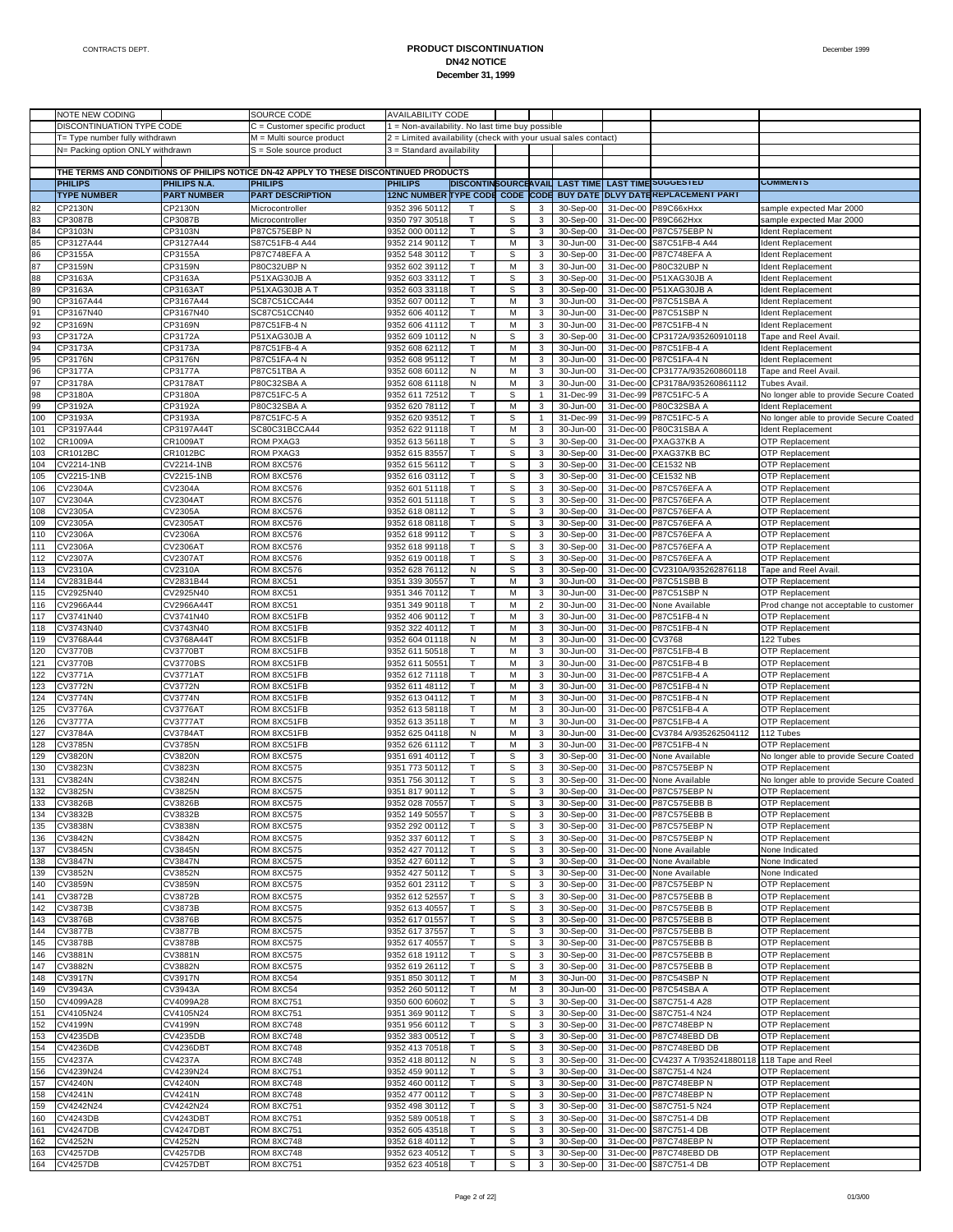|     | NOTE NEW CODING                  |                              | SOURCE CODE                                                                           | <b>AVAILABILITY CODE</b>                                       |              |             |                |                                |           |                                                     |                                    |
|-----|----------------------------------|------------------------------|---------------------------------------------------------------------------------------|----------------------------------------------------------------|--------------|-------------|----------------|--------------------------------|-----------|-----------------------------------------------------|------------------------------------|
|     | DISCONTINUATION TYPE CODE        |                              | $C =$ Customer specific product                                                       | 1 = Non-availability. No last time buy possible                |              |             |                |                                |           |                                                     |                                    |
|     | T= Type number fully withdrawn   |                              | M = Multi source product                                                              | 2 = Limited availability (check with your usual sales contact) |              |             |                |                                |           |                                                     |                                    |
|     | N= Packing option ONLY withdrawn |                              | S = Sole source product                                                               | 3 = Standard availability                                      |              |             |                |                                |           |                                                     |                                    |
|     |                                  |                              |                                                                                       |                                                                |              |             |                |                                |           |                                                     |                                    |
|     |                                  |                              | THE TERMS AND CONDITIONS OF PHILIPS NOTICE DN-42 APPLY TO THESE DISCONTINUED PRODUCTS |                                                                |              |             |                |                                |           |                                                     |                                    |
|     | <b>PHILIPS</b>                   | <b>PHILIPS N.A.</b>          | <b>PHILIPS</b>                                                                        | <b>PHILIPS</b>                                                 |              |             |                | DISCONTINSOURCEAVAIL LAST TIME |           | <b>LAST TIME SUGGESTED</b>                          | <b>COMMENTS</b>                    |
|     | <b>TYPE NUMBER</b>               | <b>PART NUMBER</b>           | <b>PART DESCRIPTION</b>                                                               | <b>12NC NUMBER TYPE CODE CODE CODE</b>                         |              |             |                |                                |           | BUY DATE DLVY DATEREPLACEMENT PART                  |                                    |
| 165 | <b>CV4258N</b>                   | <b>CV4258N</b>               | ROM 8XC748                                                                            | 9352 623 56112                                                 |              | S           | 3              | 30-Sep-00                      | 31-Dec-00 | <b>P87C748EFP N</b>                                 | OTP Replacement                    |
|     |                                  |                              |                                                                                       |                                                                |              |             |                |                                |           |                                                     |                                    |
| 166 | CV4259A28                        | CV4259A28T                   | ROM 8XC748                                                                            | 9352 627 74118                                                 | $\mathsf{T}$ | $\mathbb S$ | 3              | 30-Sep-00                      | 31-Dec-00 | S87C751-4 A28                                       | <b>OTP Replacement</b>             |
| 167 | CV4300N24                        | CV4300N24                    | ROM 8XC751                                                                            | 9351 987 50112                                                 | T            | S           | 3              | 30-Sep-00                      | 31-Dec-00 | S87C751-4 N24                                       | <b>OTP Replacement</b>             |
| 168 | CV4564N28                        | CV4564N28                    | ROM 8XC752                                                                            | 9352 624 62112                                                 | Τ            | S           | 3              | 30-Sep-00                      | 31-Dec-00 | S87C752-4 N28                                       | <b>OTP Replacement</b>             |
| 169 | CV5058N40                        | CV5058N40                    | ROM 8XC51                                                                             | 9351 907 00112                                                 | T            | M           | 3              | 30-Jun-00                      | 31-Dec-00 | <b>P87C51SBP N</b>                                  | <b>OTP Replacement</b>             |
| 170 | CV5104N40                        | CV5104N40                    | ROM 8XC51                                                                             | 9352 413 80112                                                 | т            | M           | 3              | 30-Jun-00                      |           | 31-Dec-00 P87C51SFP N                               | <b>OTP Replacement</b>             |
| 171 | CV5109N40                        | CV5109N40                    | ROM 8XC51                                                                             | 9352 414 00112                                                 |              | M           | 3              | 30-Jun-00                      | 31-Dec-00 | P87C51SBP N                                         | <b>OTP Replacement</b>             |
| 172 | CV5113N40                        | CV5113N40                    | ROM 8XC51                                                                             | 9352 424 60112                                                 | Т            | M           | $\mathbf 3$    | 30-Jun-00                      |           | 31-Dec-00 P87C51SBP N                               | <b>OTP Replacement</b>             |
| 173 | CV5115A44                        | CV5115A44T                   | ROM 8XC51                                                                             | 9352 450 80118                                                 | T            | M           | $\mathbf{3}$   | 30-Jun-00                      | 31-Dec-00 | P87C51SBP A                                         | <b>OTP Replacement</b>             |
|     |                                  |                              |                                                                                       |                                                                |              |             |                |                                |           |                                                     |                                    |
| 174 | CV5141A44                        | CV5141A44                    | ROM 8XC51                                                                             | 9352 610 18112                                                 | T            | M           | 3              | 30-Jun-00                      |           | 31-Dec-00 P87C51SBA A                               | <b>OTP Replacement</b>             |
| 175 | <b>CV5142N</b>                   | CV5142N                      | ROM 8XC51                                                                             | 9352 611 71112                                                 |              | M           | 3              | 30-Jun-00                      | 31-Dec-00 | P87C51SBP N                                         | <b>OTP Replacement</b>             |
| 176 | CV5143A                          | CV5143A1                     | ROM 8XC51                                                                             | 9352 611 69118                                                 | Т            | M           | 3              | 30-Jun-00                      |           | 31-Dec-00 P87C51SBA A                               | <b>OTP Replacement</b>             |
| 177 | CV5144B                          | $\overline{\text{CV}}$ 5144B | ROM 8XC51                                                                             | 9352 612 37557                                                 | T            | M           | $\mathsf 3$    | 30-Jun-00                      | 31-Dec-00 | P87C51SBB B                                         | <b>OTP Replacement</b>             |
| 178 | $\overline{\text{CV}}$ 5151N     | CV5151N                      | ROM 8XC51                                                                             | 9352 616 87112                                                 | $\mathsf{T}$ | M           | 3              | 30-Jun-00                      | 31-Dec-00 | P87C51SBP N                                         | <b>OTP Replacement</b>             |
| 179 | CV5153N                          | CV5153N                      | ROM 8XC51                                                                             | 9352 618 06112                                                 | T            | M           | 3              | 30-Jun-00                      | 31-Dec-00 | P87C51SBP N                                         | <b>OTP Replacement</b>             |
| 180 | <b>CV5154N</b>                   | CV5154N                      | ROM 8XC51                                                                             | 9352 619 19112                                                 | Τ            | M           | $\mathbf 3$    | 30-Jun-00                      |           | 31-Dec-00 P87C51SBP N                               | <b>OTP Replacement</b>             |
| 181 | <b>CV5158N</b>                   | $\overline{\text{CV}}$ 5158N | ROM 8XC51                                                                             | 9352 622 74112                                                 | T            | M           | $\mathbf{3}$   | 30-Jun-00                      | 31-Dec-00 | P87C51SBP N                                         | <b>OTP Replacement</b>             |
| 182 | CV5159B                          | CV5159B                      | ROM 8XC51                                                                             |                                                                | N            | M           | 3              | 30-Jun-00                      | 31-Dec-00 | CV5159 N T/935262272518 518 Tape and Reel           |                                    |
|     | <b>CV5344A</b>                   |                              |                                                                                       | 9352 622 72557                                                 |              |             |                |                                |           |                                                     |                                    |
| 183 |                                  | CV5344A                      | ROM 8XC52                                                                             | 9350 732 00112                                                 | T            | M           | 3              | 30-Jun-00                      | 31-Dec-00 | P87C52SBA A                                         | OTP Replacement                    |
| 184 | CV5344A                          | CV5344A1                     | ROM 8XC52                                                                             | 9350 732 00118                                                 | T            | M           | 3              | 30-Jun-00                      |           | 31-Dec-00 P87C52SBA A                               | <b>OTP Replacement</b>             |
| 185 | CV5382A                          | CV5382A1                     | ROM 8XC52                                                                             | 9351 528 60118                                                 | T            | M           | $\mathsf 3$    | 30-Jun-00                      | 31-Dec-00 | P87C52SFA A                                         | <b>OTP Replacement</b>             |
| 186 | CV5401A                          | CV5401AT                     | ROM 8XC52                                                                             | 9351 622 30118                                                 | т            | M           | 3              | 30-Jun-00                      |           | 31-Dec-00 P87C52SBA A                               | OTP Replacement                    |
| 187 | CV5419A                          | CV5419AT                     | ROM 8XC52                                                                             | 9351 686 70118                                                 | N            | M           | $\mathsf 3$    | 30-Jun-00                      | 31-Dec-00 | CV5419A/935168670112                                | Tubes avail                        |
| 188 | CV5420A                          | CV5420A                      | ROM 8XC52                                                                             | 9351 841 20112                                                 | т            | M           | $\mathbf 3$    | 30-Jun-00                      |           | 31-Dec-00 P87C52SBA A                               | OTP Replacement                    |
| 189 | CV5420A                          |                              | ROM 8XC52                                                                             |                                                                | T            | M           | $\mathsf 3$    | 30-Jun-00                      | 31-Dec-00 | P87C52SBA A                                         |                                    |
|     |                                  | CV5420A1                     |                                                                                       | 9351 841 20118                                                 |              |             |                |                                |           |                                                     | <b>OTP Replacement</b>             |
| 190 | CV5424A                          | CV5424A                      | ROM 8XC52                                                                             | 9351 693 00112                                                 | т            | M           | 3              | 30-Jun-00                      |           | 31-Dec-00 P87C52SBA A                               | <b>OTP Replacement</b>             |
| 191 | CV5442A                          | CV5442A1                     | ROM 8XC52                                                                             | 9351 710 00118                                                 | T            | M           | $\mathsf 3$    | 30-Jun-00                      | 31-Dec-00 | P87C52SBA A                                         | <b>OTP Replacement</b>             |
| 192 | CV5523N                          | CV5523N                      | ROM 8XC52                                                                             | 9352 066 80112                                                 | т            | M           | 3              | 30-Jun-00                      |           | 31-Dec-00 P87C52SBP N                               | <b>OTP Replacement</b>             |
| 193 | CV5526A                          | CV5526A                      | ROM 8XC52                                                                             | 9352 077 40112                                                 | T            | M           | 3              | 30-Jun-00                      | 31-Dec-00 | P87C52SBA A                                         | <b>OTP Replacement</b>             |
| 194 | CV5531B                          | <b>CV5531BT</b>              | ROM 8XC52                                                                             | 9352 121 40518                                                 | т            | M           | 3              | 30-Jun-00                      |           | 31-Dec-00 P87C52SBBB                                | <b>OTP Replacement</b>             |
| 195 | CV5541B                          | CV5541B                      | ROM 8XC52                                                                             | 9352 149 00557                                                 | T            | M           | $\mathbf{1}$   | 31-Dec-99                      | 31-Dec-99 | P87C52SBBB                                          | FAB 23 no longer available for ROM |
| 196 | <b>CV5547N</b>                   | <b>CV5547N</b>               | ROM 8XC52                                                                             | 9352 179 00112                                                 | Τ            | M           | 3              | 30-Jun-00                      |           | 31-Dec-00 P87C52SBP N                               | <b>OTP Replacement</b>             |
| 197 | CV5552-2B                        | CV5552-2BT                   | ROM 8XC52                                                                             | 9352 213 70518                                                 | T            | M           | $\overline{1}$ | 31-Dec-99                      | 31-Dec-99 | P87C52SBBB                                          | FAB 23 no longer available for ROM |
|     |                                  |                              |                                                                                       |                                                                |              |             |                |                                |           |                                                     |                                    |
| 198 | CV5552B                          | CV5552B1                     | ROM 8XC52                                                                             | 9352 213 60518                                                 | т            | M           | $\mathbf{1}$   | 31-Dec-99                      |           | 31-Dec-99 P87C52SBBB                                | FAB 23 no longer available for ROM |
| 199 | CV5552B                          | CV5552B                      | ROM 8XC52                                                                             | 9352 213 60557                                                 |              | M           | $\overline{1}$ | 31-Dec-99                      | 31-Dec-99 | P87C52SBBB                                          | FAB 23 no longer available for ROM |
| 200 | <b>CV5554N</b>                   | CV5554N                      | ROM 8XC52                                                                             | 9352 231 40112                                                 | Τ            | M           | 3              | 30-Jun-00                      |           | 31-Dec-00 P87C52SFP N                               | <b>OTP Replacement</b>             |
| 201 | <b>CV5555N</b>                   | CV5555N                      | ROM 8XC52                                                                             | 9352 235 30112                                                 | T            | M           | 3              | 30-Jun-00                      | 31-Dec-00 | P87C52SBP N                                         | <b>OTP Replacement</b>             |
| 202 | <b>CV5557N</b>                   | <b>CV5557N</b>               | ROM 8XC52                                                                             | 9352 225 40112                                                 | т            | M           | 3              | 30-Jun-00                      |           | 31-Dec-00 P87C52SBP N                               | <b>OTP Replacement</b>             |
| 203 | CV5560A                          | CV5560A1                     | ROM 8XC52                                                                             | 9352 233 70118                                                 |              | M           | 3              | 30-Jun-00                      | 31-Dec-00 | P87C52SBA A                                         | OTP Replacement                    |
| 204 | CV5561N                          | CV5561N                      | ROM 8XC52                                                                             | 9352 615 94112                                                 | N            | M           | $\mathbf 3$    | 30-Jun-00                      | 31-Dec-00 | CV5561N/935261594118                                | Tape and Reel Avail.(118)          |
| 205 | CV5563A                          | CV5563A1                     | ROM 8XC52                                                                             | 9352 250 70118                                                 | T            | M           | $\mathbf{3}$   | 30-Jun-00                      | 31-Dec-00 | P87C52SBA A                                         | <b>OTP Replacement</b>             |
| 206 | <b>CV5580N</b>                   | <b>CV5580N</b>               | ROM 8XC52                                                                             | 9352 308 60112                                                 | T            | M           | 3              | 30-Jun-00                      |           | 31-Dec-00 P87C52SBP N                               | <b>OTP Replacement</b>             |
|     |                                  |                              |                                                                                       |                                                                |              |             |                |                                |           |                                                     |                                    |
| 207 | CV5581A                          | CV5581A                      | ROM 8XC52                                                                             | 9352 305 90112                                                 |              | M           | 3              | 30-Jun-00                      | 31-Dec-00 | P87C52SBA A                                         | <b>OTP Replacement</b>             |
| 208 | CV5586A                          | CV5586A1                     | ROM 8XC52                                                                             | 9352 379 30118                                                 | N            | M           | $\mathbf 3$    | 30-Jun-00                      | 31-Dec-00 | CV5586A/935237930112                                | Tubes avail.                       |
| 209 | <b>CV5589N</b>                   | CV5589N                      | ROM 8XC52                                                                             | 9352 421 50112                                                 | T            | M           | $\mathsf 3$    | 30-Jun-00                      | 31-Dec-00 | P87C52SBP N                                         | <b>OTP Replacement</b>             |
| 210 | <b>CV5590A</b>                   | CV5590A                      | ROM 8XC52                                                                             | 9352 449 10112                                                 | $\mathsf{T}$ | M           | 3              | 30-Jun-00                      | 31-Dec-00 | P87C52SBA A                                         | <b>OTP Replacement</b>             |
| 211 | CV5592A                          | CV5592A                      | ROM 8XC52                                                                             | 9352 447 90112                                                 | T            | M           | 3              | 30-Jun-00                      | 31-Dec-00 | P87C52SBA A                                         | <b>OTP Replacement</b>             |
| 212 | <b>CV5593N</b>                   | CV5593N                      | ROM 8XC52                                                                             | 9352 453 50112                                                 | Τ            | M           | 3              | 30-Jun-00                      |           | 31-Dec-00 P87C52SBP N                               | <b>OTP Replacement</b>             |
| 213 | <b>CV5594N</b>                   | CV5594N                      | ROM 8XC52                                                                             | 9352 453 60112                                                 | T            | M           | $\mathsf 3$    | 30-Jun-00                      | 31-Dec-00 | P87C52SBP N                                         | <b>OTP Replacement</b>             |
| 214 | CV5596A                          | <b>CV5596AT</b>              | ROM 8XC52                                                                             |                                                                | т            | M           | 3              | 30-Jun-00                      | 31-Dec-00 | P87C52SBA A                                         |                                    |
|     |                                  |                              |                                                                                       | 9352 472 90118                                                 |              |             |                |                                |           |                                                     | <b>OTP Replacement</b>             |
| 215 | CV5598A                          | CV5598A                      | ROM 8XC52                                                                             | 9352 481 70112                                                 |              | M           | 3              | 30-Jun-00                      |           | 31-Dec-00 P87C52UBA A                               | <b>OTP Replacement</b>             |
| 216 | CV5599B                          | CV5599B                      | ROM 8XC52                                                                             | 9352 479 20557                                                 | N            | M           |                | 30-Jun-00                      |           | 31-Dec-00 CV5599 B T/935247920518 518 Tape and Reel |                                    |
| 217 | CV5601N                          | CV5601N                      | ROM 8XC52                                                                             | 9352 496 50112                                                 |              | M           | 3              | 30-Jun-00                      |           | 31-Dec-00 P87C52SBP N                               | <b>OTP Replacement</b>             |
| 218 | CV5612A                          | <b>CV5612AT</b>              | ROM 8XC52                                                                             | 9352 510 20118                                                 | т            | М           | 3              | 30-Jun-00                      |           | 31-Dec-00 P87C52SBA A                               | <b>OTP Replacement</b>             |
| 219 | CV5615A                          | CV5615AT                     | ROM 8XC52                                                                             | 9352 523 60118                                                 | Т            | M           | 3              | 30-Jun-00                      |           | 31-Dec-00 P87C52SBA A                               | <b>OTP Replacement</b>             |
| 220 | CV5618A                          | CV5618AT                     | ROM 8XC52                                                                             | 9352 560 90118                                                 | т            | M           | 3              | 30-Jun-00                      |           | 31-Dec-00 P87C52SBA A                               | <b>OTP Replacement</b>             |
| 221 | CV5620A                          | CV5620A                      | ROM 8XC52                                                                             | 9352 554 40112                                                 |              | M           | 3              | 30-Jun-00                      |           | 31-Dec-00 P87C52UBA A                               | <b>OTP Replacement</b>             |
| 222 | CV5623A                          | CV5623A                      | ROM 8XC52                                                                             | 9352 605 27112                                                 | т            | M           | 3              | 30-Jun-00                      |           | 31-Dec-00 P87C52SBA A                               | <b>OTP Replacement</b>             |
| 223 | CV5624A                          | CV5624A                      | ROM 8XC52                                                                             | 9352 608 14112                                                 | T            | M           | 3              | 30-Jun-00                      | 31-Dec-00 | P87C52SFA A                                         | <b>OTP Replacement</b>             |
|     |                                  |                              |                                                                                       |                                                                |              |             |                |                                |           |                                                     |                                    |
| 224 | CV5626A                          | CV5626A1                     | ROM 8XC52                                                                             | 9352 589 70118                                                 | Τ            | M           | 3              | 30-Jun-00                      |           | 31-Dec-00 P87C52SBA A                               | <b>OTP Replacement</b>             |
| 225 | <b>CV5628N</b>                   | CV5628N                      | ROM 8XC52                                                                             | 9352 594 10112                                                 | T            | M           | 3              | 30-Jun-00                      |           | 31-Dec-00 P87C52SBP N                               | <b>OTP Replacement</b>             |
| 226 | <b>CV5629N</b>                   | CV5629N                      | ROM 8XC52                                                                             | 9352 598 30112                                                 | т            | M           | 3              | 30-Jun-00                      |           | 31-Dec-00 P87C52SBP N                               | <b>OTP Replacement</b>             |
| 227 | <b>CV5630N</b>                   | CV5630N                      | ROM 8XC52                                                                             | 9352 600 99112                                                 | T            | M           | 3              | 30-Jun-00                      |           | 31-Dec-00 P87C52SBP N                               | <b>OTP Replacement</b>             |
| 228 | CV5631N                          | CV5631N                      | ROM 8XC52                                                                             | 9352 601 47112                                                 | т            | M           | 3              | 30-Jun-00                      |           | 31-Dec-00 P87C52SBP N                               | <b>OTP Replacement</b>             |
| 229 | CV5637A                          | CV5637A                      | ROM 8XC52                                                                             | 9352 607 26112                                                 | N            | M           | 3              | 30-Jun-00                      | 31-Dec-00 | CV5637 A T/935260726118                             | 118 Tape and Reel                  |
| 230 | CV5638N                          | CV5638N                      | ROM 8XC52                                                                             | 9352 605 11112                                                 | т            | M           | 3              | 30-Jun-00                      |           | 31-Dec-00 P87C52SBP N                               | OTP Replacement                    |
| 231 | <b>CV5640N</b>                   | <b>CV5640N</b>               | ROM 8XC52                                                                             | 9352 606 01112                                                 |              | M           | 3              | 30-Jun-00                      | 31-Dec-00 | P87C52SFP N                                         | <b>OTP Replacement</b>             |
| 232 |                                  |                              |                                                                                       |                                                                |              | M           |                |                                |           | 31-Dec-00 P87C52SBP N                               |                                    |
|     | <b>CV5642N</b>                   | CV5642N                      | ROM 8XC52                                                                             | 9352 606 26112                                                 | т            |             | 3              | 30-Jun-00                      |           |                                                     | <b>OTP Replacement</b>             |
| 233 | CV5645B                          | CV5645B1                     | ROM 8XC52                                                                             | 9352 606 86518                                                 | T            | M           | 3              | 30-Jun-00                      |           | 31-Dec-00 P87C52SFB B                               | <b>OTP Replacement</b>             |
| 234 | CV5646A                          | CV5646A                      | ROM 8XC52                                                                             | 9352 606 61112                                                 | т            | M           | 3              | 30-Jun-00                      |           | 31-Dec-00 P87C52SBA A                               | <b>OTP Replacement</b>             |
| 235 | <b>CV5647N</b>                   | <b>CV5647N</b>               | ROM 8XC52                                                                             | 9352 607 08112                                                 |              | M           | 3              | 30-Jun-00                      |           | 31-Dec-00 P87C52SBP N                               | <b>OTP Replacement</b>             |
| 236 | <b>CV5650N</b>                   | <b>CV5650N</b>               | ROM 8XC52                                                                             | 9352 607 16112                                                 | т            | M           | $\mathbf 3$    | 30-Jun-00                      |           | 31-Dec-00 P87C52SBP N                               | <b>OTP Replacement</b>             |
| 237 | CV5651A                          | CV5651AT                     | ROM 8XC52                                                                             | 9352 607 17118                                                 | T            | M           | 3              | 30-Jun-00                      |           | 31-Dec-00 P87C52SFA A                               | <b>OTP Replacement</b>             |
| 238 | CV5654A                          | CV5654A                      | ROM 8XC52                                                                             | 9352 608 05112                                                 | N            | M           | 3              | 30-Jun-00                      | 31-Dec-00 | CV5654 A T/935260805118 118 Tape and Reel           |                                    |
| 239 | <b>CV5655N</b>                   | CV5655N                      | ROM 8XC52                                                                             | 9352 608 04112                                                 | T            | M           | 3              | 30-Jun-00                      | 31-Dec-00 | P87C52SBP N                                         | OTP Replacement                    |
| 240 | CV5656A                          | <b>CV5656AT</b>              | ROM 8XC52                                                                             | 9352 608 86118                                                 | т            | M           | 3              | 30-Jun-00                      |           | 31-Dec-00 P87C52SBA A                               | <b>OTP Replacement</b>             |
|     |                                  |                              |                                                                                       |                                                                |              |             |                |                                |           |                                                     |                                    |
| 241 | <b>CV5657N</b>                   | CV5657N                      | ROM 8XC52                                                                             | 9352 608 87112                                                 | T            | M           | 3              | 30-Jun-00                      |           | 31-Dec-00 P87C52SBP N                               | <b>OTP Replacement</b>             |
| 242 | CV5659B                          | <b>CV5659BT</b>              | ROM 8XC52                                                                             | 9352 609 39518                                                 | т            | M           | 3              | 30-Jun-00                      |           | 31-Dec-00 P87C52SFB B                               | <b>OTP Replacement</b>             |
| 243 | CV5660A                          | CV5660A                      | ROM 8XC52                                                                             | 9352 609 63112                                                 | T            | M           | 3              | 30-Jun-00                      |           | 31-Dec-00 P87C52SFA A                               | <b>OTP Replacement</b>             |
| 244 | CV5663A                          | CV5663AT                     | ROM 8XC52                                                                             | 9352 612 15118                                                 | N            | M           | 3              | 30-Jun-00                      |           | 31-Dec-00 CV5663 A T/935261215112 112 Tubes         |                                    |
| 245 | CV5665A                          | CV5665A                      | ROM 8XC52                                                                             | 9352 612 65112                                                 | T            | M           | 3              | 30-Jun-00                      | 31-Dec-00 | P87C52SBA A                                         | OTP Replacement                    |
| 246 | CV5666A                          | CV5666A                      | ROM 8XC52                                                                             | 9352 612 70112                                                 | Т            | M           | 3              | 30-Jun-00                      |           | 31-Dec-00 P87C52SFA A                               | <b>OTP Replacement</b>             |
| 247 | CV5667N                          | CV5667N                      | ROM 8XC52                                                                             | 9352 613 24112                                                 |              | M           | 3              | 30-Jun-00                      |           | 31-Dec-00 P87C52SBP N                               | <b>OTP Replacement</b>             |
|     |                                  |                              |                                                                                       |                                                                |              |             |                |                                |           |                                                     |                                    |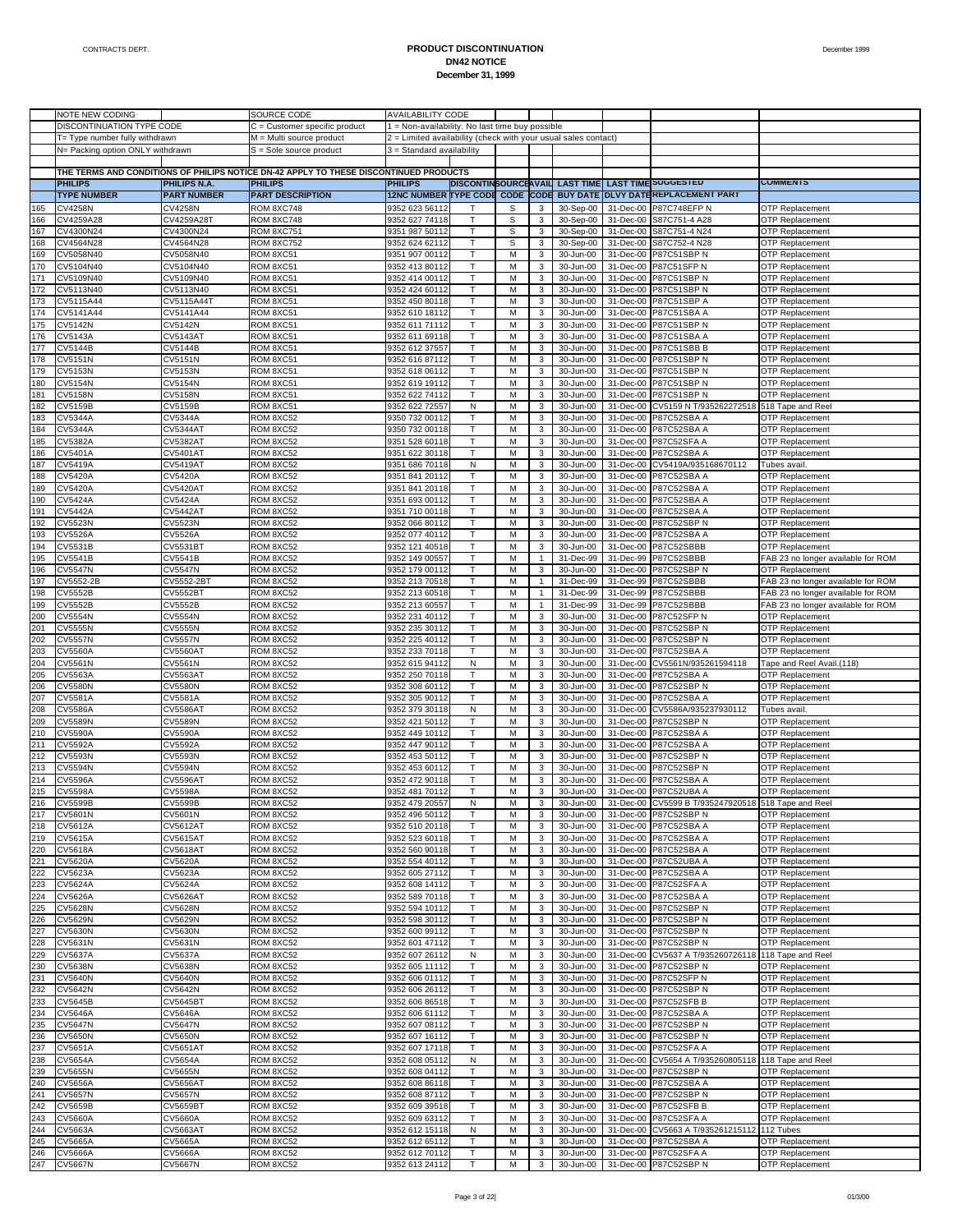|            | NOTE NEW CODING                  |                                  | SOURCE CODE                                                                           | <b>AVAILABILITY CODE</b>                                       |                             |             |                         |                        |                        |                                                          |                                                     |
|------------|----------------------------------|----------------------------------|---------------------------------------------------------------------------------------|----------------------------------------------------------------|-----------------------------|-------------|-------------------------|------------------------|------------------------|----------------------------------------------------------|-----------------------------------------------------|
|            | DISCONTINUATION TYPE CODE        |                                  | C = Customer specific product                                                         | = Non-availability. No last time buy possible                  |                             |             |                         |                        |                        |                                                          |                                                     |
|            | T= Type number fully withdrawn   |                                  | M = Multi source product                                                              | 2 = Limited availability (check with your usual sales contact) |                             |             |                         |                        |                        |                                                          |                                                     |
|            | N= Packing option ONLY withdrawn |                                  | S = Sole source product                                                               | 3 = Standard availability                                      |                             |             |                         |                        |                        |                                                          |                                                     |
|            |                                  |                                  |                                                                                       |                                                                |                             |             |                         |                        |                        |                                                          |                                                     |
|            |                                  |                                  | THE TERMS AND CONDITIONS OF PHILIPS NOTICE DN-42 APPLY TO THESE DISCONTINUED PRODUCTS |                                                                |                             |             |                         |                        |                        |                                                          |                                                     |
|            | <b>PHILIPS</b>                   | PHILIPS N.A.                     | <b>PHILIPS</b>                                                                        | <b>PHILIPS</b>                                                 | <b>DISCONTINSOURCEAVAIL</b> |             |                         | <b>LAST TIME</b>       |                        | <b>LAST TIME SUGGESTED</b>                               | <b>COMMENTS</b>                                     |
|            | <b>TYPE NUMBER</b>               | <b>PART NUMBER</b>               | <b>PART DESCRIPTION</b>                                                               | <b>12NC NUMBER TYPE CODE CODE CODE</b>                         |                             |             |                         |                        |                        | BUY DATE DLVY DATEREPLACEMENT PART                       |                                                     |
| 248        | <b>CV5669N</b>                   | <b>CV5669N</b>                   | ROM 8XC52                                                                             | 9352 613 74112                                                 |                             | M           | 3                       | 30-Jun-00              | 31-Dec-00              | P87C52SBP N                                              | <b>OTP Replacement</b>                              |
| 249        | <b>CV5670N</b>                   | <b>CV5670N</b>                   | ROM 8XC52                                                                             | 9352 613 93112                                                 |                             | M           | 3                       | 30-Jun-00              | 31-Dec-00              | P87C52SBP N                                              | <b>OTP Replacement</b>                              |
| 250        | CV5671A                          | CV5671A                          | ROM 8XC52                                                                             | 9352 613 94112                                                 | T                           | M           | 3                       | 30-Jun-00              | 31-Dec-00              | P87C52SBA A                                              | <b>OTP Replacement</b>                              |
| 251        | CV5672N                          | CV5672N                          | ROM 8XC52                                                                             | 9352 614 33112                                                 |                             | M           | 3                       | 30-Jun-00              |                        | 31-Dec-00 P87C52SBP N                                    | <b>OTP Replacement</b>                              |
| 252        | <b>CV5677N</b>                   | <b>CV5677N</b>                   | ROM 8XC52                                                                             | 9352 615 26112                                                 | T                           | M           | 3                       | 30-Jun-00              | 31-Dec-00              | P87C52SBP N                                              | <b>OTP Replacement</b>                              |
| 253        | CV5679A                          | <b>CV5679AT</b>                  | ROM 8XC52                                                                             | 9352 615 76118                                                 |                             | M           | 3                       | 30-Jun-00              |                        | 31-Dec-00 P87C52SBA A                                    | <b>OTP Replacement</b>                              |
| 254        | CV5681A                          | <b>CV5681AT</b>                  | ROM 8XC52                                                                             | 9352 615 91118                                                 | T                           | M           | 3                       | 30-Jun-00              | 31-Dec-00              | <b>P87C52SBA A</b>                                       | <b>OTP Replacement</b>                              |
| 255        | CV5684B                          | CV5684B                          | ROM 8XC52                                                                             | 9352 616 09557                                                 |                             | M           | 3                       | 30-Jun-00              | 31-Dec-00              | P87C52SBBB                                               | <b>OTP Replacement</b>                              |
| 256        | CV5685A                          | <b>CV5685AT</b>                  | ROM 8XC52                                                                             | 9352 616 10118                                                 | T                           | M           | 3                       | 30-Jun-00              | 31-Dec-00              | P87C52SBA A                                              | <b>OTP Replacement</b>                              |
| 257        | CV5691N                          | CV5691N                          | ROM 8XC52                                                                             | 9352 618 29112                                                 |                             | M           | 3                       | 30-Jun-00              |                        | 31-Dec-00 P87C52SBP N                                    | <b>OTP Replacement</b>                              |
| 258        | CV5693A                          | CV5693AT                         | ROM 8XC52                                                                             | 9352 621 64118                                                 | т                           | M           | 3                       | 30-Jun-00              | 31-Dec-00              | P87C52SBA A                                              | <b>OTP Replacement</b>                              |
| 259<br>260 | CV5697A<br><b>CV5700N</b>        | <b>CV5697A</b><br><b>CV5700N</b> | ROM 8XC52<br>ROM 8XC52                                                                | 9352 623 67112<br>9352 624 33112                               | N<br>T                      | M<br>M      | 3<br>3                  | 30-Jun-00<br>30-Jun-00 | 31-Dec-00<br>31-Dec-00 | CV5697 A T/935262367118 118 Tape and Reel<br>P87C52SBP N | <b>OTP Replacement</b>                              |
| 261        | CV5701A                          | CV5701A                          | ROM 8XC52                                                                             | 9352 624 60112                                                 | N                           | M           | 3                       | 30-Jun-00              | 31-Dec-00              | CV5701 A T/935262460118 118 Tape and Reel                |                                                     |
| 262        | CV6175A44                        | CV6175A44                        | ROM 8XC51FC                                                                           | 9352 577 50112                                                 | T                           | M           | 3                       | 30-Jun-00              | 31-Dec-00              | P87C51FC-4 A                                             | <b>OTP Replacement</b>                              |
| 263        | <b>CV6178N</b>                   | <b>CV6178N</b>                   | ROM 8XC51FC                                                                           | 9352 612 72112                                                 |                             | M           | 3                       | 30-Jun-00              |                        | 31-Dec-00 P87C51FC-4 A                                   | <b>OTP Replacement</b>                              |
| 264        | <b>CV6179N</b>                   | <b>CV6179N</b>                   | ROM 8XC51FC                                                                           | 9352 618 23112                                                 | T                           | M           | 3                       | 30-Jun-00              | 31-Dec-00              | P87C51FC-4 A                                             | <b>OTP Replacement</b>                              |
| 265        | CV6316A                          | CV6316AT                         | ROM 8XC54                                                                             | 9352 504 40118                                                 | N                           | M           | 3                       | 30-Jun-00              | 31-Dec-00              | CV6316 A/935250440112                                    | 112 Tubes                                           |
| 266        | CV6317A                          | <b>CV6317AT</b>                  | ROM 8XC54                                                                             | 9352 515 60118                                                 |                             | M           | 3                       | 30-Jun-00              | 31-Dec-00              | P87C54SBA A                                              | <b>OTP Replacement</b>                              |
| 267        | CV6321A                          | CV6321A                          | ROM 8XC54                                                                             | 9352 560 80112                                                 |                             | M           | 3                       | 30-Jun-00              | 31-Dec-00              | P87C54SBA A                                              | <b>OTP Replacement</b>                              |
| 268        | CV6324N                          | CV6324N                          | ROM 8XC54                                                                             | 9352 603 74112                                                 | T                           | M           | 3                       | 30-Jun-00              | 31-Dec-00              | P87C54SBP N                                              | <b>OTP Replacement</b>                              |
| 269        | CV6326A                          | CV6326A                          | ROM 8XC54                                                                             | 9352 605 20112                                                 |                             | M           | 3                       | 30-Jun-00              | 31-Dec-00              | P87C54SBA A                                              | <b>OTP Replacement</b>                              |
| 270        | CV6327A                          | CV6327A                          | ROM 8XC54                                                                             | 9352 605 21112                                                 | T                           | M           | 3                       | 30-Jun-00              | 31-Dec-00              | P87C54SBA A                                              | <b>OTP Replacement</b>                              |
| 271        | CV6332N                          | CV6332N                          | ROM 8XC54                                                                             | 9352 610 88112                                                 |                             | M           | 3                       | 30-Jun-00              | 31-Dec-00              | P87C54SBP N                                              | <b>OTP Replacement</b>                              |
| 272        | CV6338N                          | <b>CV6338N</b>                   | ROM 8XC54                                                                             | 9352 612 92112                                                 | T                           | M           | 3                       | 30-Jun-00              | 31-Dec-00              | P87C54SBP N                                              | <b>OTP Replacement</b>                              |
| 273        | CV6339N                          | CV6339N                          | ROM 8XC54                                                                             | 9352 614 13112                                                 |                             | M           | 3                       | 30-Jun-00              | 31-Dec-00              | <b>P87C54SBP N</b>                                       | <b>OTP Replacement</b>                              |
| 274        | CV6341N                          | CV6341N                          | ROM 8XC54                                                                             | 9352 615 92112                                                 | T                           | M           | 3                       | 30-Jun-00              | 31-Dec-00              | P87C54SBP N                                              | <b>OTP Replacement</b>                              |
| 275        | CV6344N                          | CV6344N                          | ROM 8XC54                                                                             | 9352 619 17112                                                 |                             | M           | 3                       | 30-Jun-00              |                        | 31-Dec-00 P87C54SBP N                                    | <b>OTP Replacement</b>                              |
| 276        | CV6345N                          | CV6345N                          | ROM 8XC54                                                                             | 9352 621 27112                                                 | T                           | M           | 3                       | 30-Jun-00              | 31-Dec-00              | P87C54SBP N                                              | <b>OTP Replacement</b>                              |
| 277        | CV6510N40                        | CV6510N40                        | ROM 8XC51FA                                                                           | 9352 393 60112                                                 |                             | M           | 3                       | 30-Jun-00              |                        | 31-Dec-00 P87C51FA-4 N                                   | <b>OTP Replacement</b>                              |
| 278        | CV6512A44                        | CV6512A44T                       | ROM 8XC51FA                                                                           | 9352 450 60118                                                 | т                           | M           | 3                       | 30-Jun-00              | 31-Dec-00              | P87C51FA-4 A                                             | <b>OTP Replacement</b>                              |
| 279<br>280 | CV6515A44<br>CV6516A44           | CV6515A44<br>CV6516A44T          | ROM 8XC51FA<br>ROM 8XC51FA                                                            | 9352 482 80112<br>9352 487 00118                               | N<br>T                      | M<br>M      | 3<br>3                  | 30-Jun-00<br>30-Jun-00 | 31-Dec-00<br>31-Dec-00 | CV6515 A44<br>P87C51FA-4 A                               | 118 Tape and Reel<br><b>OTP Replacement</b>         |
| 281        | CV6524A                          | <b>CV6524AT</b>                  | ROM 8XC51FA                                                                           | 9352 602 53118                                                 | N                           | M           | 3                       | 30-Jun-00              | 31-Dec-00              | CV6524 A T/935260253112 112 Tubes                        |                                                     |
| 282        | CV6525A44                        | CV6525A44T                       | ROM 8XC51FA                                                                           | 9352 604 36118                                                 |                             | M           | 3                       | 30-Jun-00              | 31-Dec-00              | P87C51FA-4 A                                             | <b>OTP Replacement</b>                              |
| 283        | CV6528A44                        | CV6528A44T                       | ROM 8XC51FA                                                                           | 9352 608 55118                                                 |                             | M           | 3                       | 30-Jun-00              |                        | 31-Dec-00 P87C51FA-4 A                                   | <b>OTP Replacement</b>                              |
| 284        | CV6529A44                        | CV6529A44T                       | ROM 8XC51FA                                                                           | 9352 610 87118                                                 | T                           | M           | 3                       | 30-Jun-00              | 31-Dec-00              | P87C51FA-4 A                                             | <b>OTP Replacement</b>                              |
| 285        | <b>CV6530N</b>                   | <b>CV6530N</b>                   | ROM 8XC51FA                                                                           | 9352 612 38112                                                 | Т                           | M           | 3                       | 30-Jun-00              | 31-Dec-00              | P87C51FA-4 N                                             | <b>OTP Replacement</b>                              |
| 286        | CV6531A                          | CV6531A                          | ROM 8XC51FA                                                                           | 9352 612 16112                                                 | T                           | M           | 3                       | 30-Jun-00              | 31-Dec-00              | P87C51FA-4 A                                             | <b>OTP Replacement</b>                              |
| 287        | CV6534A                          | CV6534A                          | ROM 8XC51FA                                                                           | 9352 613 39112                                                 |                             | M           | 3                       | 30-Jun-00              | 31-Dec-00              | P87C51FA-4A                                              | <b>OTP Replacement</b>                              |
| 288        | CV6539A                          | CV6539A                          | ROM 8XC51FA                                                                           | 9352 616 79112                                                 | Ν                           | M           | 3                       | 30-Jun-00              | 31-Dec-00              | CV6539 A T/935261679118                                  | 118 Tape and Reel                                   |
| 289        | CV6540A                          | <b>CV6540A</b>                   | ROM 8XC51FA                                                                           | 9352 616 80112                                                 | N                           | M           | 3                       | 30-Jun-00              | 31-Dec-00              | CV6540 A T/935261680118 118 Tape and Reel                |                                                     |
| 290        | CV6541N                          | CV6541N                          | ROM 8XC51FA                                                                           | 9352 620 64112                                                 | T                           | M           | 3                       | 30-Jun-00              | 31-Dec-00              | P87C51FA-IN                                              | <b>OTP Replacement</b>                              |
| 291        | <b>CV6544N</b>                   | <b>CV6544N</b>                   | ROM 8XC51FA                                                                           | 9352 622 20112                                                 |                             | M           | 3                       | 30-Jun-00              | 31-Dec-00              | P87C51FA-4 N                                             | <b>OTP Replacement</b>                              |
| 292        | CV6610A                          | CV6610AT                         | <b>ROM 8XC750</b>                                                                     | 9351 847 30118                                                 | T                           | S           | 3                       | 30-Sep-00              | 31-Dec-00              | P87C750EBA A                                             | <b>OTP Replacement</b>                              |
| 293        | CV6612N                          | CV6612N                          | <b>ROM 8XC750</b>                                                                     | 9351 997 60112                                                 |                             | S           | 3                       | 30-Sep-00              |                        | 31-Dec-00 P87C750EBP N                                   | <b>OTP Replacement</b>                              |
| 294        | CV6622A                          | CV6622A                          | <b>ROM 8XC750</b>                                                                     | 9352 174 50112                                                 | T                           | S           | 3                       | 30-Sep-00              | 31-Dec-00              | P87C750EFA A                                             | <b>OTP Replacement</b>                              |
| 295        | CV6628A                          | CV6628A                          | <b>ROM 8XC750</b>                                                                     | 9352 460 30112                                                 |                             | S           | 3                       | 30-Sep-00              | 31-Dec-00              | P87C750EBA A                                             | <b>OTP Replacement</b>                              |
| 296        | CV6630N                          | <b>CV6630N</b>                   | <b>ROM 8XC750</b>                                                                     | 9352 601 00112                                                 |                             | S           | 3                       | 30-Sep-00              | 31-Dec-00              | P87C750EBP N                                             | <b>OTP Replacement</b>                              |
| 297        | CV6632N                          | CV6632NA                         | <b>ROM 8XC750</b>                                                                     | 9352 608 15112                                                 |                             | S           | 3                       | 30-Sep-00              |                        | 31-Dec-00 P87C750EFP N                                   | <b>OTP Replacement</b>                              |
| 298        | CV6634DB                         | CV6634DBT                        | <b>ROM 8XC750</b>                                                                     | 9352 608 54518                                                 |                             | S           | 3                       | 30-Sep-00              | 31-Dec-00              | P87C750EBD DB                                            | <b>OTP Replacement</b>                              |
| 300        | 299 CV6636DB<br><b>CV7005A</b>   | CV6636DB<br><b>CV7005A</b>       | ROM 8XC750<br>ROM 8XC749                                                              | 9352 612 55112<br>9352 155 00112                               | N<br>Ν                      | s<br>S      | 3                       | 30-Sep-00<br>30-Sep-00 | 31-Dec-00 CV7005 A     | 31-Dec-00 ICV6636 DB                                     | 118 Tape and Reel<br>118 is T & R                   |
| 301        | <b>CV7008N</b>                   | <b>CV7008N</b>                   | ROM 8XC749                                                                            | 9352 169 00112                                                 |                             | S           | 3                       | 30-Sep-00              |                        | 31-Dec-00 P87C752EBP N                                   | OTP Replacement                                     |
| 302        | CV7012A                          | CV7012A                          | ROM 8XC749                                                                            | 9352 613 10112                                                 |                             | S           | 3                       | 30-Sep-00              |                        | 31-Dec-00 P87C749EBA A                                   | <b>OTP Replacement</b>                              |
| 303        | CV7013N                          | CV7013N                          | ROM 8XC749                                                                            | 9352 619 07112                                                 |                             | S           | 3                       | 30-Sep-00              |                        | 31-Dec-00 P87C749EBP N                                   | <b>OTP Replacement</b>                              |
| 304        | CV8408A                          | <b>CV8408AT</b>                  | ROM 8XC58                                                                             | 9352 618 62118                                                 | T                           | M           | 3                       | 30-Jun-00              |                        | 31-Dec-00 P87C58SBA A                                    | <b>OTP Replacement</b>                              |
| 305        | <b>CV8410N</b>                   | <b>CV8410N</b>                   | ROM 8XC58                                                                             | 9352 621 76112                                                 | т                           | М           | 3                       | 30-Jun-00              |                        | 31-Dec-00 P87C58SBP N                                    | <b>OTP Replacement</b>                              |
| 306        | CV8713DB                         | CV8713DBT                        | TrackPoint 2B                                                                         | 9352 600 72118                                                 | T                           | S           | $\overline{\mathbf{c}}$ | 30-Sep-00              | 31-Dec-00              | None Available                                           | 'Old TrackPoint Code Version-2B                     |
| 307        | CV8713DB                         | CV8713DB                         | TrackPoint 2B                                                                         | 9352 600 72112                                                 |                             | S           | 2                       | 30-Sep-00              |                        | 31-Dec-00 None Available                                 | 'Old TrackPoint Code Version-2B                     |
| 308        | CV8713DB                         | CV8713DBT                        | TrackPoint 2B                                                                         | 9352 600 72518                                                 | T                           | S           | $\overline{\mathbf{c}}$ | 30-Sep-00              | 31-Dec-00              | None Available                                           | 'Old TrackPoint Code Version-2B                     |
| 309        | CV8719DB                         | CV8719DB                         | TrackPoint 3A                                                                         | 9352 620 83112                                                 | N                           | S           | 3                       | 30-Sep-00              |                        | 31-Dec-00 CV8719 DB                                      | 118 is T & R                                        |
| 310        | <b>CV8722DB</b>                  | <b>CV8722DB</b>                  | TrackPoint 3A                                                                         | 9352 625 59112                                                 | N                           | S           | 3                       | 30-Sep-00              |                        | 31-Dec-00 CV8722 DB                                      | 118 is T & R                                        |
| 311        | <b>CV8724DB</b>                  | <b>CV8724DB</b>                  | TrackPoint 3C                                                                         | 9352 625 49512                                                 | N                           | S           | 3                       | 30-Sep-00              |                        | 31-Dec-00 Other 12NC's Avail.                            | Serial TrackPoint Code-3C                           |
| 312        | CV8908A                          | CV8908A                          | ROM 8XC51RA+                                                                          | 9352 604 60112                                                 | T                           | M           | 3                       | 30-Jun-00              | 31-Dec-00              | P87C51RA+4 A                                             | <b>OTP Replacement</b>                              |
| 313        | CV9203B                          | <b>CV9203BT</b>                  | ROM 8XC51RC+                                                                          | 9352 623 35518                                                 | N                           | М           | $\mathbf{3}$            | 30-Jun-00              |                        | 31-Dec-00 CV9203 B/935262335557                          | 557 Multitray Packing                               |
| 314        | CV9203B                          | CV9203BS                         | ROM 8XC51RC+                                                                          | 9352 623 35551                                                 | Ν                           | M           | 3                       | 30-Jun-00              | 31-Dec-00              | CV9203 B/935262335557                                    | 557 Multitray Packing                               |
| 315        | CV9302A                          | <b>CV9302AT</b>                  | ROM 8XC51RB                                                                           | 9352 606 83118                                                 |                             | М           | 3                       | 30-Jun-00              |                        | 31-Dec-00 P87C51RC+4 B                                   | <b>OTP Replacement</b>                              |
| 316<br>317 | FB2031BB/0001<br>FB2031BB/001    | CD3209BBT<br>CD3209BB            | 9-bit latch/reg futurebus transcvr<br>9-bit latch/reg futurebus transcvr              | 9352 042 90518<br>9352 042 90557                               | Τ<br>т                      | C<br>С      | 3<br>3                  | 30-Sep-00<br>30-Sep-00 |                        | 31-Dec-00 FB2031BB T<br>31-Dec-00 FB2031BB               | Low Volume, Standard EOL<br>ow Volume, Standard EOL |
| 318        | FB2031BB/001                     | CD3209BBT                        | 9-bit latch/reg futurebus transcvr                                                    | 9352 042 90528                                                 | Т                           | С           | 3                       | 30-Sep-00              |                        | 31-Dec-00 FB2031BB T                                     | Low Volume, Standard EOL                            |
| 319        | FB2033BB/001                     | CD3210BB                         | 8-bit latch univ futurebus transcvr                                                   | 9352 043 00557                                                 | т                           | с           | 3                       | 30-Sep-00              |                        | 31-Dec-00 FB2033BB                                       | ow Volume, Standard EOL                             |
| 320        | FB2033BB/001                     | CD3210BBT                        | 8-bit latch univ futurebus transcvr                                                   | 9352 043 00518                                                 | T                           | $\mathsf C$ | 3                       | 30-Sep-00              | 31-Dec-00              | FB2033BB T                                               | Low Volume, Standard EOL                            |
| 321        | FB2033BB/001                     | CD3210BBT                        | 8-bit latch univ futurebus transcvr                                                   | 9352 043 00528                                                 | т                           | С           | 3                       | 30-Sep-00              |                        | 31-Dec-00 FB2033BB T                                     | ow Volume, Standard EOL                             |
| 322        | FB2041IBB                        | FB2041IBB                        | 7-bit futurebus transcvr                                                              | 9352 078 80557                                                 | Т                           | S           | 3                       | 30-Sep-00              | 31-Dec-00              | FB2041BB                                                 | Low Volume, Commercial temp avail                   |
| 323        | HEF4078BP                        | HEF4078BPN                       | 8-Inupt NOR Gate                                                                      | 9332 824 50652                                                 |                             | M           | $\mathbf{1}$            | 31-Dec-99              | 31-Dec-99              | None Noted                                               | No manufacturing capability                         |
| 324        | HEF4078BT                        | HEF4078BTD                       | 8-Inupt NOR Gate                                                                      | 9333 730 80652                                                 | T                           | M           | $\mathbf{1}$            | 31-Dec-99              | 31-Dec-99              | None Noted                                               | No manufacturing capability                         |
| 325        | HEF4078BT                        | HEF4078BTD                       | 8-Inupt NOR Gate                                                                      | 9333 730 8065:                                                 | т                           | M           | 1                       | 31-Dec-99              | 31-Dec-99              | None Noted                                               | No manufacturing capability                         |
| 326        | HEF4078BU                        | HEF4078BU                        | 8-Inupt NOR Gate                                                                      | 9333 740 20005                                                 | Т                           | M           | $\mathbf{1}$            | 31-Dec-99              | 31-Dec-99              | None Noted                                               | No manufacturing capability                         |
| 327        | <b>HEF4750VU</b>                 | <b>HEF4750VU</b>                 | Frequency Synthesizer                                                                 | 9336 171 70005                                                 |                             | S           |                         | 31-Dec-99              |                        | 31-Dec-99 None Noted                                     | Low Sales activity                                  |
| 328        | <b>HEF4752VP</b>                 | HEF4752VPN                       | <b>AC Motor Control Circuit</b>                                                       | 9335 202 10112                                                 | T                           | s           |                         | 31-Dec-99              | 31-Dec-99              | None Noted                                               | Low Sales activity                                  |
| 329        | <b>HEF4755VT</b>                 | HEF4755VT                        | Transciever for serial data comm                                                      | 9337 804 70112                                                 |                             | S           | 1                       | 31-Dec-99              |                        | 31-Dec-99 None Noted                                     | Low Sales activity                                  |
| 330        | <b>LF298N</b>                    | <b>LF298N</b>                    | Sample and Hold Amplifier                                                             | 9351 397 00112                                                 |                             | М           | $\overline{2}$          | 31-Jan-00              | 30-Apr-00 LF398N       |                                                          | Lmited Manufacturing Ability                        |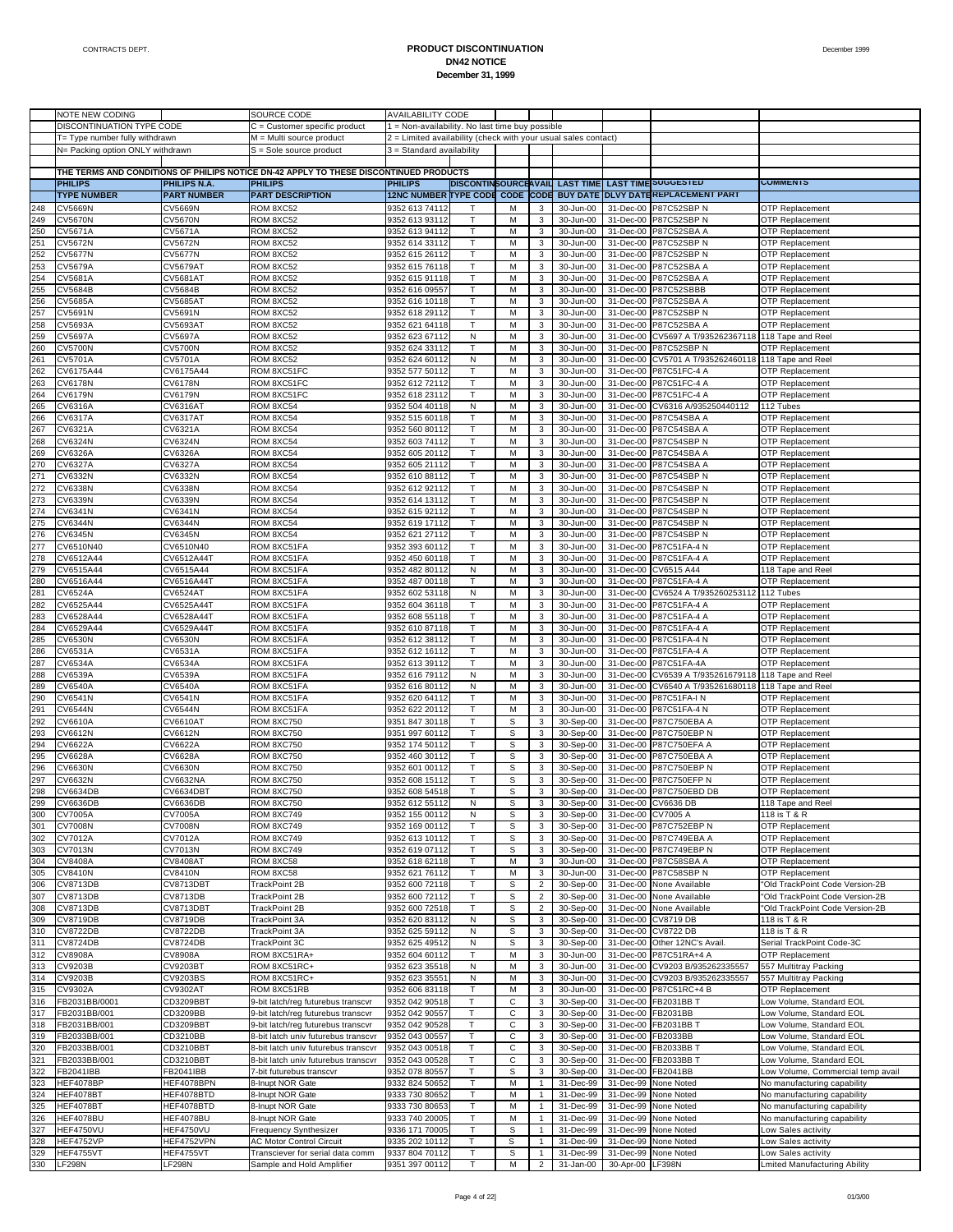|     | NOTE NEW CODING                  |                     | SOURCE CODE                                                                           | <b>AVAILABILITY CODE</b>                                       |                             |                  |                         |                  |                          |                                   |                                                                            |
|-----|----------------------------------|---------------------|---------------------------------------------------------------------------------------|----------------------------------------------------------------|-----------------------------|------------------|-------------------------|------------------|--------------------------|-----------------------------------|----------------------------------------------------------------------------|
|     | DISCONTINUATION TYPE CODE        |                     | C = Customer specific product                                                         | 1 = Non-availability. No last time buy possible                |                             |                  |                         |                  |                          |                                   |                                                                            |
|     | T= Type number fully withdrawn   |                     | M = Multi source product                                                              | 2 = Limited availability (check with your usual sales contact) |                             |                  |                         |                  |                          |                                   |                                                                            |
|     | N= Packing option ONLY withdrawn |                     | S = Sole source product                                                               | 3 = Standard availability                                      |                             |                  |                         |                  |                          |                                   |                                                                            |
|     |                                  |                     |                                                                                       |                                                                |                             |                  |                         |                  |                          |                                   |                                                                            |
|     |                                  |                     |                                                                                       |                                                                |                             |                  |                         |                  |                          |                                   |                                                                            |
|     |                                  |                     | THE TERMS AND CONDITIONS OF PHILIPS NOTICE DN-42 APPLY TO THESE DISCONTINUED PRODUCTS |                                                                |                             |                  |                         |                  |                          |                                   |                                                                            |
|     | <b>PHILIPS</b>                   | <b>PHILIPS N.A.</b> | <b>PHILIPS</b>                                                                        | <b>PHILIPS</b>                                                 | <b>DISCONTINSOURCEAVAIL</b> |                  |                         | <b>LAST TIME</b> |                          | <b>LAST TIME SUGGESTED</b>        | <b>COMMENIS</b>                                                            |
|     | <b>TYPE NUMBER</b>               | <b>PART NUMBER</b>  | <b>PART DESCRIPTION</b>                                                               | <b>12NC NUMBER TYPE CODE</b>                                   |                             | <b>CODE CODE</b> |                         | <b>BUY DATE</b>  |                          | <b>DLVY DATE REPLACEMENT PART</b> |                                                                            |
| 331 | LM224NB                          | LM224N              | Quad Op Amp                                                                           | 9336 672 90602                                                 |                             | M                | 2                       | 31-Mar-00        | 30-Jun-00                | <b>LM224N</b>                     | mited Manufacturing Ability                                                |
| 332 | LM239NB                          | LM239N              | Quad Voltage Comparator                                                               | 9336 720 40602                                                 | т                           | M                | $\overline{2}$          | 31-Mar-00        | 30-Jun-00                | <b>LM239N</b>                     | <b>Lmited Manufacturing Ability</b>                                        |
| 333 | LM293FEB                         | LM293FE             | Dual Comparator                                                                       | 9339 389 80602                                                 |                             | M                | $\mathbf{1}$            | 31-Dec-99        | 31-Dec-99                | <b>LM293N</b>                     | Mfg. Condition                                                             |
| 334 | LM293NB                          | LM293N              | Dual Comparator                                                                       | 9351 691 30112                                                 | Т                           | M                | $\overline{c}$          | 31-Mar-00        | 30-Jun-00                | <b>LM293N</b>                     | <b>Lmited Manufacturing Ability</b>                                        |
| 335 | LM311NB                          | LM311N              | <b>Voltage Comparator</b>                                                             | 9339 562 60602                                                 |                             | M                | $\overline{c}$          | 31-Mar-00        | 30-Jun-00                | LM311N                            | Lmited Manufacturing Ability                                               |
|     |                                  |                     |                                                                                       |                                                                |                             |                  |                         |                  |                          |                                   |                                                                            |
| 336 | LM324NB                          | LM324N              | Quad Op Amp                                                                           | 9336 673 00602                                                 | т                           | M                | $\overline{2}$          | 31-Mar-00        | 30-Jun-00                | <b>LM324N</b>                     | <b>Lmited Manufacturing Ability</b>                                        |
| 337 | LM339ANB                         | LM339AN             | Quad Voltage Comparator                                                               | 9336 646 80602                                                 |                             | M                | $\overline{c}$          | 31-Mar-00        | 30-Jun-00                | LM339AN                           | Lmited Manufacturing Ability                                               |
| 338 | LM358ANB                         | LM358AN             | Dual Op Amp                                                                           | 9351 691 70112                                                 | т                           | M                | $\overline{c}$          | 31-Mar-00        | 30-Jun-00                | LM358AN                           | Lmited Manufacturing Ability                                               |
| 339 | LM393NB                          | LM393N              | Dual Comparator                                                                       | 9336 673 10112                                                 |                             | M                | $\overline{c}$          | 31-Mar-00        | 30-Jun-00                | LM393N                            | Lmited Manufacturing Ability                                               |
| 340 | <b>_O9805</b>                    |                     | <b>_O9805</b>                                                                         | 9352 631 74557                                                 | т                           | S                | $\overline{2}$          | 30-Sep-00        | 31-Dec-00                | LO9908                            | None indicated                                                             |
| 341 | MC1408-8NB                       | MC1408-8N           | <b>Bit D/A Converter</b>                                                              | 9351 694 50112                                                 |                             | M                | $\overline{c}$          | 31-Mar-00        | 30-Jun-00                | MC1408-8N                         | Lmited Manufacturing Ability                                               |
| 342 | MC145406N                        | MC145406N           | Cmos 232-D tripl rcvr/drivr                                                           | 9350 243 70602                                                 | т                           | M                | 3                       | 30-Jun-00        | 31-Dec-00                | MC145406D                         | Low Volume, Standard EOL                                                   |
| 343 | <b>MC1458NB</b>                  | MC1458N             | General Purpose Op Amp                                                                | 9336 673 2060:                                                 |                             | M                | $\overline{c}$          | 31-Jan-00        | 30-Apr-00                | Mot, NS, ST, TI                   | Lmited Manufacturing Ability                                               |
| 344 | <b>MC1558NB</b>                  | MC1558N             |                                                                                       | 9339 659 90602                                                 | т                           | M                | $\overline{2}$          | 31-Jan-00        | 30-Apr-00                | Mot, NS, ST, TI                   |                                                                            |
|     |                                  |                     | General Purpose Op Amp                                                                |                                                                |                             |                  |                         |                  |                          |                                   | Lmited Manufacturing Ability                                               |
| 345 | N74F1763N                        | N74F1763N           | IM Bit Intelligent DRAM controller                                                    | 9339 313 50602                                                 |                             | S                | $\mathbf{1}$            | 31-Dec-99        | 31-Dec-99                | None Noted                        | No manufacturing capability                                                |
| 346 | N74F2952D                        | N74F2952D           | Octal Register Transciever - N-inver 9339 522 8060:                                   |                                                                | т                           | S                | 2                       | 30-Sep-00        | 30-Dec-00                | None Noted                        | Low Sales activity                                                         |
| 347 | N74F2952D                        | N74F2952D           | Octal Register Transciever - N-inver 9339 522 8062:                                   |                                                                |                             | $\mathbb S$      | $\overline{c}$          | 30-Sep-00        | 30-Dec-00                | None Noted                        | Low Sales activity                                                         |
| 348 | N74F2952N                        | N74F2952N           | Octal Register Transciever - N-inver 9338 594 80602                                   |                                                                | т                           | $\mathsf{s}$     | $\overline{2}$          | 30-Sep-00        | 30-Dec-00                | None Noted                        | Low Sales activity                                                         |
| 349 | N74F2953D                        | N74F2953D           | Octal Register Transciever - Invert                                                   | 3339 522 90602                                                 |                             | S                | $\overline{c}$          | 30-Sep-00        | 30-Dec-00                | None Noted                        | Low Sales activity                                                         |
| 350 | N74F2953D                        | N74F2953D           | Octal Register Transciever - Invert                                                   | 9339 522 9062:                                                 | т                           | S                | $\overline{c}$          | 30-Sep-00        | 30-Dec-00                | None Noted                        | Low Sales activity                                                         |
| 351 | N74F2953N                        | N74F2953N           | Octal Register Transciever - Invert                                                   | 9338 594 90602                                                 |                             | $\mathbb S$      | $\overline{c}$          | 30-Sep-00        | 30-Dec-00                | None Noted                        | Low Sales activity                                                         |
| 352 | N74F533DB                        | N74F533DB           | Octal Tri-state Latch                                                                 | 9351 971 10112                                                 | Т                           | $\mathsf{s}$     | $\mathbf{1}$            | 31-Dec-99        | 31-Dec-99                | None Noted                        | No manufacturing capability                                                |
| 353 | N74F533DB                        | N74F533DB           | Octal Tri-state Latch                                                                 | 9351 971 10118                                                 |                             | S                | $\mathbf{1}$            | 31-Dec-99        | 31-Dec-99                | None Noted                        | No manufacturing capability                                                |
| 354 | N74F723AD                        | N74F723AD           | Quad 2-input Mux                                                                      | 9350 366 70602                                                 | т                           | $\mathsf S$      | $\overline{c}$          | 30-Sep-00        | 30-Dec-00                | None Noted                        | Low Sales activity                                                         |
|     |                                  |                     |                                                                                       |                                                                |                             |                  |                         |                  |                          |                                   |                                                                            |
| 355 | N74F723AD                        | N74F723AD           | Quad 2-input Mux                                                                      | 9350 366 7062                                                  |                             | $\mathbb S$      | $\overline{c}$          | 30-Sep-00        | 30-Dec-00                | None Noted                        | Low Sales activity                                                         |
| 356 | N74F723AN                        | N74F723AN           | Quad 2-input Mux                                                                      | 9350 366 80602                                                 | Т                           | $\mathsf{s}$     | $\overline{2}$          | 30-Sep-00        | 30-Dec-00                | None Noted                        | Low Sales activity                                                         |
| 357 | N74F725AD                        | N74F725AD           | Quad 3-input Mux                                                                      | 9350 366 90602                                                 |                             | S                | 1                       | 31-Dec-99        | 31-Dec-99                | None Noted                        | No manufacturing capability                                                |
| 358 | <b>N74F725AN</b>                 | N74F725AN           | Quad 3-input Mux                                                                      | 9350 367 00602                                                 | т                           | $\mathsf S$      | 1                       | 31-Dec-99        | 31-Dec-99                | None Noted                        | No manufacturing capability                                                |
| 359 | N74F862N                         | N74F862N            | 10-bit Bus Tranciever                                                                 | 9338 577 90602                                                 |                             | $\mathbb S$      | $\mathbf{1}$            | 31-Dec-99        | 31-Dec-99                | None Noted                        | No manufacturing capability                                                |
| 360 | <b>NE5018NB</b>                  | <b>NE5018N</b>      | 8 bit up-compatible D/A Converter                                                     | 9351 694 60112                                                 | Т                           | $\mathsf{s}$     | $\mathbf{1}$            | 31-Dec-99        | 31-Dec-99                | DAC-08EN                          | Mfg. Condition                                                             |
| 361 | NE5210D                          | NE5210D             | 280MHZ transimped amp                                                                 | 9339 954 60602                                                 |                             | S                | 3                       | 30-Sep-00        | 31-Dec-00                | None Noted                        | ow Volume, Standard EOL                                                    |
| 362 | NE5210DT                         | NE5210DT            | 280MHZ transimped amp                                                                 | 9339 954 6062                                                  | T                           | $\mathsf S$      | 3                       | 30-Sep-00        | 31-Dec-00                | None Noted                        | Low Volume, Standard EOL                                                   |
| 363 | NE521NB                          | <b>NE521N</b>       | High Speed Dual Diff Comp                                                             | 9339 263 60602                                                 | т                           | $\mathbb S$      | $\overline{2}$          | 31-Mar-00        | 30-Jun-00                | <b>NE521N</b>                     | <b>Lmited Manufacturing Ability</b>                                        |
|     |                                  |                     |                                                                                       |                                                                |                             |                  |                         |                  |                          |                                   |                                                                            |
| 364 | NE522NB                          | <b>NE522N</b>       | High Speed Dual Diff Comp                                                             | 9350 106 80112                                                 | Т                           | S                | $\overline{2}$          | 31-Mar-00        | 30-Jun-00                | <b>NE522N</b>                     | Lmited Manufacturing Ability                                               |
| 365 | NE529NB                          | <b>NE529N</b>       | <b>High Speed Comparator</b>                                                          | 9336 673 90112                                                 |                             | M                | $\overline{c}$          | 31-Mar-00        | 30-Jun-00                | <b>NE529N</b>                     | mited Manufacturing Ability                                                |
| 366 | <b>NE5514NB</b>                  | <b>NE5514N</b>      | Quad High Performace Op Amp                                                           | 9351 978 30112                                                 | т                           | $\mathsf S$      | $\overline{c}$          | 31-Jan-00        | 30-Apr-00                | None                              | <b>Lmited Manufacturing Ability</b>                                        |
| 367 | <b>NE5532NB</b>                  | <b>NE5532N</b>      | Dual Low Noise Op Amp                                                                 | 9336 720 60602                                                 |                             | M                | $\overline{2}$          | 31-Mar-00        | 30-Jun-00                | <b>NE5532N</b>                    | <b>Lmited Manufacturing Ability</b>                                        |
| 368 | NE5534ANB                        | <b>NE5534AN</b>     | ow Noise Op Amp                                                                       | 9336 926 20112                                                 | Т                           | M                | $\overline{2}$          | 31-Mar-00        | 30-Jun-00                | <b>NE5534AN</b>                   | Lmited Manufacturing Ability                                               |
| 369 | <b>NE5534NB</b>                  | <b>NE5534N</b>      | ow Noise Op Amp                                                                       | 9337 582 0060:                                                 |                             | M                | $\overline{c}$          | 31-Mar-00        | 30-Jun-00                | <b>NE5534N</b>                    | mited Manufacturing Ability                                                |
| 370 | NE555NB                          | <b>NE555N</b>       | Timer                                                                                 | 9336 674 20602                                                 | т                           | M                | $\overline{c}$          | 31-Mar-00        | 30-Jun-00                | <b>NE555N</b>                     | Lmited Manufacturing Ability                                               |
| 371 | <b>NE5560NB</b>                  | <b>NE5560N</b>      | S.M.P.S. Control Circuit                                                              | 9351 978 50112                                                 |                             | S                | $\mathbf{1}$            | 31-Dec-99        | 31-Dec-99                | <b>TDA8380AN</b>                  | Mfg. Condition                                                             |
| 372 | <b>NE556-1N</b>                  | NE556-1N            | Dual Timer                                                                            | 9335 468 60112                                                 | Т                           | s                | $\overline{c}$          | 31-Jan-00        | 30-Apr-00                | <b>NE556N</b>                     | Lmited Manufacturing Ability                                               |
| 373 | <b>NE5561NB</b>                  | <b>NE5561N</b>      | S.M.P.S. Control Circuit                                                              | 9338 401 90112                                                 |                             | S                | $\mathbf{1}$            | 31-Dec-99        | 31-Dec-99                | <b>TDA8380AN</b>                  | Mfg. Condition                                                             |
| 374 | NE556NB                          | <b>NE556N</b>       | Dual Timer                                                                            | 9338 884 50112                                                 | т                           | M                | $\overline{c}$          | 31-Mar-00        | 30-Jun-00                | <b>NE556N</b>                     |                                                                            |
| 375 | NE564NB                          | <b>NE564N</b>       | Phase-Locked Loop                                                                     | 9336 720 50602                                                 | т                           | M                |                         | 31-Mar-00        | 30-Jun-00                | <b>NE564N</b>                     | <b>Lmited Manufacturing Ability</b><br><b>Lmited Manufacturing Ability</b> |
|     |                                  |                     |                                                                                       |                                                                |                             |                  | $\overline{a}$          |                  |                          |                                   |                                                                            |
| 376 | NE567NB                          | <b>NE567N</b>       | Tone Decoder/PLL                                                                      | 9338 884 50112                                                 |                             | M                | $\overline{2}$          | 31-Mar-00        | 30-Jun-00                | <b>NE567N</b>                     | <b>Lmited Manufacturing Ability</b>                                        |
| 377 | NE83Q92A20                       | NE83Q92A20          | low-pwr coax ethernt trancvr                                                          | 9351 721 60112                                                 | T                           | S                | 3                       | 30-Sep-00        | 31-Dec-00                | NE83Q92A                          | Package Discontinued, Std EOL                                              |
| 378 | NE83Q92A20T                      | NE83Q92A20T         | low-pwr coax ethernt trancvr                                                          | 9351 721 60118                                                 | т                           | S                | 3                       | 30-Sep-00        | 31-Dec-00                | <b>NE83Q92A T</b>                 | Package Discontinued, Std EOL                                              |
| 379 | OM1025                           | OM1025MSC           | <b>Tools &amp; Demoboards</b>                                                         | 9339 931 50112                                                 | T                           | S                | $\overline{\mathbf{c}}$ | 30-Sep-00        | 31-Dec-00                | None                              | None indicated                                                             |
| 380 | OM1089                           | <b>OM1089MSC</b>    | Tools & Demoboards                                                                    | 9339 930 90112                                                 |                             | S                | $\overline{2}$          | 30-Sep-00        | 31-Dec-00                | None                              | None indicated                                                             |
| 381 | OM4081U/2/F3                     |                     | Customer specific IC                                                                  | 9352 604 49026                                                 |                             | C                | $\mathbf{1}$            | 31-Dec-99        | 31-Dec-99                | OM4081U/2/F4                      | None indicated                                                             |
| 382 | OM5008                           | OM5008MSC           | Tools & Demoboards                                                                    | 9350 588 80112                                                 |                             | s                |                         |                  | 30-Sep-00 31-Dec-00 None |                                   | None indicated                                                             |
| 383 | OM5009                           | OM5009MSC           | Tools & Demoboards                                                                    | 9350 588 70112                                                 | T                           | S                | $\overline{c}$          | 30-Sep-00        | 31-Dec-00                | None                              | None indicated                                                             |
| 384 | OM5011                           | OM5011SK            | <b>Tools &amp; Demoboards</b>                                                         | 9350 629 40112                                                 |                             | s                | $\overline{2}$          | 30-Sep-00        | 31-Dec-00                | None                              | None indicated                                                             |
| 385 | OM5013                           | OM5013MSC           | <b>Tools &amp; Demoboards</b>                                                         | 9350 642 90112                                                 |                             | S                | $\overline{c}$          | 30-Sep-00        | 31-Dec-00                | None                              | None indicated                                                             |
|     |                                  |                     |                                                                                       |                                                                |                             |                  |                         |                  | 31-Dec-00                |                                   |                                                                            |
| 386 | OM5014                           | OM5014MSC           | <b>Tools &amp; Demoboards</b>                                                         | 9350 643 20112                                                 |                             | S                | $\overline{2}$          | 30-Sep-00        |                          | None                              | None indicated                                                             |
| 387 | OM5016                           | OM5016SK            | <b>Tools &amp; Demoboards</b>                                                         | 9350 684 00112                                                 | T                           | S                | $\overline{c}$          | 30-Sep-00        | 31-Dec-00                | None                              | None indicated                                                             |
| 388 | OM5017                           | OM5017SK            | <b>Tools &amp; Demoboards</b>                                                         | 9350 684 10112                                                 |                             | S                | $\overline{2}$          | 30-Sep-00        | 31-Dec-00                | None                              | None indicated                                                             |
| 389 | OM5019                           | OM5019MSC           | <b>Tools &amp; Demoboards</b>                                                         | 9350 696 70112                                                 | Т                           | S                | $\overline{c}$          | 30-Sep-00        | 31-Dec-00                | None                              | None indicated                                                             |
| 390 | OM5020                           | OM5020SK            | <b>Tools &amp; Demoboards</b>                                                         | 9350 696 80112                                                 |                             | S                | $\overline{c}$          | 30-Sep-00        | 31-Dec-00                | None                              | None indicated                                                             |
| 391 | OM5021                           | OM5021SK            | <b>Tools &amp; Demoboards</b>                                                         | 9350 711 60112                                                 | T                           | S                | $\overline{c}$          | 30-Sep-00        | 31-Dec-00                | None                              | None indicated                                                             |
| 392 | OM5022                           | OM5022SK            | <b>Tools &amp; Demoboards</b>                                                         | 9350 726 10112                                                 |                             | S                | $\overline{2}$          | 30-Sep-00        | 31-Dec-00                | None                              | None indicated                                                             |
| 393 | OM5023                           | OM5023SK            | <b>Tools &amp; Demoboards</b>                                                         | 9350 725 90112                                                 | Т                           | S                | $\overline{c}$          | 30-Sep-00        | 31-Dec-00                | None                              | None indicated                                                             |
| 394 | OM5024                           | OM5024SK            | <b>Tools &amp; Demoboards</b>                                                         | 9350 813 40112                                                 |                             | S                | $\overline{c}$          | 30-Sep-00        | 31-Dec-00                | None                              | None indicated                                                             |
| 395 | OM5028                           |                     | <b>Tools &amp; Demoboards</b>                                                         | 9351 523 00112                                                 | T                           | S                | $\overline{c}$          | 30-Sep-00        | 31-Dec-00                | None                              | None indicated                                                             |
| 396 | OM5032                           | OM5032SK            | <b>Tools &amp; Demoboards</b>                                                         | 9351 639 80112                                                 | Т                           | s                | $\overline{2}$          | 30-Sep-00        | 31-Dec-00                | None                              | None indicated                                                             |
| 397 | OM5033                           | OM5033SK            | <b>Tools &amp; Demoboards</b>                                                         | 9351 630 20112                                                 | Т                           | S                | $\overline{c}$          | 30-Sep-00        | 31-Dec-00                | None                              | None indicated                                                             |
|     |                                  |                     |                                                                                       |                                                                |                             |                  |                         |                  | 31-Dec-00                |                                   |                                                                            |
| 398 | OM5034                           | OM5034SK            | <b>Tools &amp; Demoboards</b>                                                         | 9351 639 70112                                                 |                             | S                | $\overline{c}$          | 30-Sep-00        |                          | None                              | None indicated                                                             |
| 399 | OM5035                           | OM5035SK            | <b>Tools &amp; Demoboards</b>                                                         | 9351 639 60112                                                 | T                           | S                | $\overline{c}$          | 30-Sep-00        | 31-Dec-00                | None                              | None indicated                                                             |
| 400 | OM5036                           | OM5036SK            | <b>Tools &amp; Demoboards</b>                                                         | 9351 639 50112                                                 | Т                           | S                | $\overline{2}$          | 30-Sep-00        | 31-Dec-00                | None                              | None indicated                                                             |
| 401 | OM5040                           | OM5040SD            | <b>Tools &amp; Demoboards</b>                                                         | 9351 846 30112                                                 | T                           | S                | $\overline{c}$          | 30-Sep-00        | 31-Dec-00                | None                              | None indicated                                                             |
| 402 | OM5042                           |                     | <b>Tools &amp; Demoboards</b>                                                         | 9351 928 20112                                                 |                             | S                | 2                       | 30-Sep-00        | 31-Dec-00                | None                              | None indicated                                                             |
| 403 | OM5178HL/C1                      |                     | POLYPHASE EFM                                                                         | 9352 617 06518                                                 | T                           | C                | $\mathbf{1}$            | 31-Dec-99        | 31-Dec-99                | OM5178HL/C2                       | new version                                                                |
| 404 | OM5202/FBB/03                    |                     | Microcontroller                                                                       | 9350 798 20557                                                 | т                           | М                | $\mathbf{1}$            | 31-Dec-99        |                          | 31-Dec-99 OM5202/EXX/XXX          | new version available                                                      |
| 405 | OM5232/EBB/080                   |                     | Microcontroller w/ROMcode                                                             | 9352 613 14518                                                 | Т                           | S                | 3                       | 30-Sep-00        | 31-Dec-00                | OM5232/EXX/XXX                    | non activ, new version avail.                                              |
| 406 | OM5232/EBB/553                   |                     | Microcontroller w/ROMcode                                                             | 9352 361 50557                                                 | т                           | S                | 3                       | 30-Sep-00        |                          | 31-Dec-00 OM5232/EXX/XXX          | non activ, new version avail.                                              |
| 407 | OM5232/EBB/554                   |                     | Microcontroller w/ROMcode                                                             | 9352 421 10557                                                 | Τ                           | S                | 3                       | 30-Sep-00        | 31-Dec-00                | OM5232/EXX/XXX                    | non activ, new version avail.                                              |
| 408 | OM5232/EBP/556                   |                     | Microcontroller w/ROMcode                                                             | 9352 592 90112                                                 | т                           | S                | 3                       | 30-Sep-00        |                          | 31-Dec-00 OM5232/EXX/XXX          | new version available                                                      |
| 409 | OM5232/FBB/536                   |                     | Microcontroller w/ROMcode                                                             | 9352 137 20557                                                 | Т                           | S                | 3                       |                  | 31-Dec-00                | OM5232/EXX/XXX                    |                                                                            |
|     |                                  |                     |                                                                                       |                                                                |                             |                  |                         | 30-Sep-00        |                          |                                   | new version available                                                      |
| 410 | OM5232/FBB/537                   |                     | Microcontroller w/ROMcode                                                             | 9352 137 50557                                                 | т                           | S                | 3                       | 30-Sep-00        |                          | 31-Dec-00 OM5232/EXX/XXX          | new version available                                                      |
| 411 | OM5232/FBB/541                   |                     | Microcontroller w/ROMcode                                                             | 9352 165 30557                                                 | Τ                           | S                | 3                       | 30-Sep-00        | 31-Dec-00                | OM5232/EXX/XXX                    | new version available                                                      |
| 412 | OM5232/FBP/509                   |                     | Microcontroller w/ROMcode                                                             | 9350 851 70112                                                 | Т                           | S                | $\mathbf{3}$            | 30-Sep-00        |                          | 31-Dec-00 OM5232/EXX/XXX          | new version available                                                      |
| 413 | OM5232/FBP/538                   |                     | Microcontroller w/ROMcode                                                             | 9352 156 90112                                                 | $\mathsf{T}$                | S                | 3                       | 30-Sep-00        |                          | 31-Dec-00 OM5232/EXX/XXX          | new version available                                                      |

December 1999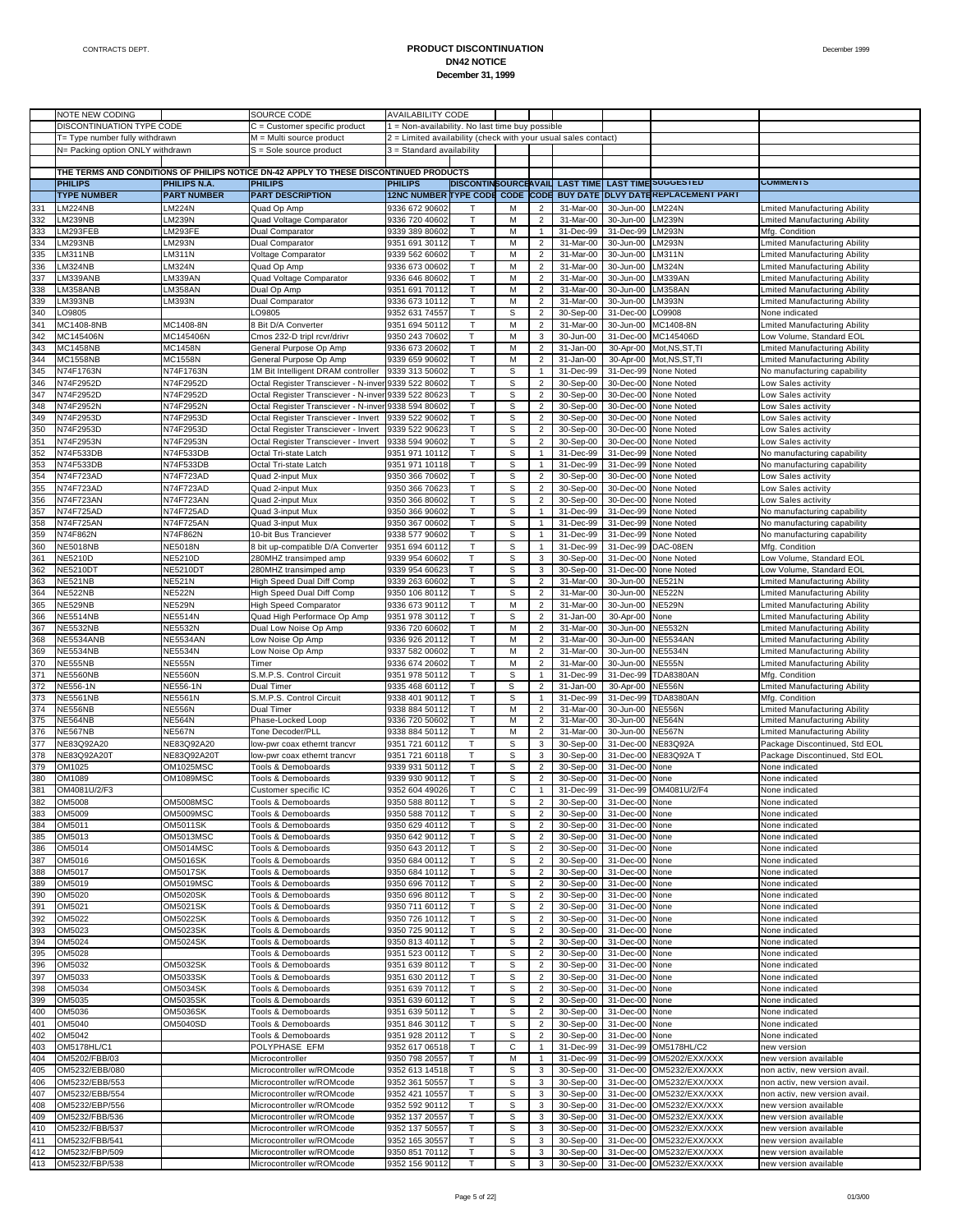|     | NOTE NEW CODING                  |                    | SOURCE CODE                                                                           | <b>AVAILABILITY CODE</b>                                       |    |   |                |           |                   |                                                                     |                                      |
|-----|----------------------------------|--------------------|---------------------------------------------------------------------------------------|----------------------------------------------------------------|----|---|----------------|-----------|-------------------|---------------------------------------------------------------------|--------------------------------------|
|     | DISCONTINUATION TYPE CODE        |                    | C = Customer specific product                                                         | 1 = Non-availability. No last time buy possible                |    |   |                |           |                   |                                                                     |                                      |
|     | T= Type number fully withdrawn   |                    | M = Multi source product                                                              | 2 = Limited availability (check with your usual sales contact) |    |   |                |           |                   |                                                                     |                                      |
|     | N= Packing option ONLY withdrawn |                    | $S =$ Sole source product                                                             | 3 = Standard availability                                      |    |   |                |           |                   |                                                                     |                                      |
|     |                                  |                    |                                                                                       |                                                                |    |   |                |           |                   |                                                                     |                                      |
|     |                                  |                    | THE TERMS AND CONDITIONS OF PHILIPS NOTICE DN-42 APPLY TO THESE DISCONTINUED PRODUCTS |                                                                |    |   |                |           |                   |                                                                     |                                      |
|     | <b>PHILIPS</b>                   | PHILIPS N.A.       | <b>PHILIPS</b>                                                                        | <b>PHILIPS</b>                                                 |    |   |                |           |                   | DISCONTINSOURCEAVAIL LAST TIME LAST TIME SUGGESTED                  | <b>COMMENTS</b>                      |
|     | <b>TYPE NUMBER</b>               | <b>PART NUMBER</b> | <b>PART DESCRIPTION</b>                                                               |                                                                |    |   |                |           |                   | 12NC NUMBER TYPE CODE CODE CODE BUY DATE DLVY DATE KEPLACEMENT PART |                                      |
|     |                                  |                    |                                                                                       |                                                                |    |   |                |           |                   |                                                                     |                                      |
| 414 | OM5232/FBP/539                   |                    | Microcontroller w/ROMcode                                                             | 9352 156 80112                                                 |    | s | 3              | 30-Sep-00 | 31-Dec-00         | OM5232/EXX/XXX                                                      | new version available                |
| 415 | OM5232/FBP/540                   |                    | Microcontroller w/ROMcode                                                             | 9352 156 70112                                                 | T  | s | 3              | 30-Sep-00 | 31-Dec-00         | OM5232/EXX/XXX                                                      | new version available                |
| 416 | OM5232/FBP/541                   |                    | Microcontroller w/ROMcode                                                             | 9352 165 20112                                                 | т  | s | 3              | 30-Sep-00 | 31-Dec-00         | OM5232/EXX/XXX                                                      | new version available                |
| 417 | OM5232/FBP/542                   |                    | Microcontroller w/ROMcode                                                             | 9352 165 40112                                                 | T  | S | 3              | 30-Sep-00 | 31-Dec-00         | OM5232/EXX/XXX                                                      | new version available                |
| 418 | OM5234/EBP/571                   |                    | Microcontroller w/ROMcode                                                             | 9352 489 30112                                                 | T  | S | 3              | 30-Sep-00 | 31-Dec-00         | OM5234/EXX/XXX                                                      | new version available                |
| 419 | OM5234/FBA/538                   |                    | Microcontroller w/ROMcode                                                             | 9351 904 40118                                                 | T  | М | 3              | 30-Jun-00 | 31-Dec-00         | OM5234/EBX/XXX                                                      | new version available                |
| 420 | OM5234/FBA/5387                  |                    | Microcontroller w/ROMcode                                                             | 9351 908 30119                                                 | т  | М | 3              | 30-Jun-00 | 31-Dec-00         | OM5234/EBX/XXX                                                      | new version available                |
| 421 | OM5234/FBA/5387                  |                    | Microcontroller w/ROMcode                                                             | 9351 908 30112                                                 | T  | M | 3              | 30-Jun-00 | 31-Dec-00         | OM5234/EBX/XXX                                                      | new version available                |
|     |                                  |                    |                                                                                       |                                                                |    |   |                |           |                   |                                                                     |                                      |
| 422 | OM5234/FBA/551                   |                    | Microcontroller w/ROMcode                                                             | 9352 052 40112                                                 | T  | S | 3              | 30-Sep-00 | 31-Dec-00         | OM5234/EXX/XXX                                                      | new version available                |
| 423 | OM5234/FBA/555                   |                    | Microcontroller w/ROMcode                                                             | 9352 120 50112                                                 | T  | S | 3              | 30-Sep-00 | 31-Dec-00         | OM5234/EXX/XXX                                                      | new version available                |
| 424 | OM5234/FBB/536                   | OM5234/536B        | Microcontroller w/ROMcode                                                             | 9351 868 30557                                                 | т  | S | 3              | 30-Sep-00 | 31-Dec-00         | OM5234/EXX/XXX                                                      | new version available                |
| 425 | OM5234/FBB/536                   |                    | Microcontroller w/ROMcode                                                             | 9351 868 30517                                                 | T  | М | 3              | 30-Jun-00 | 31-Dec-00         | OM5234/EBX/XXX                                                      | new version available                |
| 426 | OM5234/FBB/538                   |                    | Microcontroller w/ROMcode                                                             | 9351 904 50517                                                 | т  | M | 3              | 30-Jun-00 |                   | 31-Dec-00 OM5234/EBX/XXX                                            | new version available                |
| 427 | OM5234/FBB/5387                  |                    | Microcontroller w/ROMcode                                                             | 9351 907 80518                                                 | T  | M | 3              | 30-Jun-00 | 31-Dec-00         | OM5234/EBX/XXX                                                      | new version available                |
| 428 | OM5234/FBB/5387                  |                    | Microcontroller w/ROMcode                                                             | 9351 907 80517                                                 | т  | M | 3              | 30-Jun-00 | 31-Dec-00         | OM5234/EBX/XXX                                                      | new version available                |
| 429 | OM5234/FBB/551                   |                    | Microcontroller w/ROMcode                                                             | 9352 052 60557                                                 | T  | S | 3              | 30-Sep-00 | 31-Dec-00         | OM5234/EXX/XXX                                                      | new version available                |
|     |                                  |                    |                                                                                       |                                                                | т  |   |                |           |                   |                                                                     |                                      |
| 430 | OM5234/FBB/556                   |                    | Microcontroller w/ROMcode                                                             | 9352 165 60557                                                 |    | S | 3              | 30-Sep-00 | 31-Dec-00         | OM5234/EXX/XXX                                                      | new version available                |
| 431 | OM5234/FBB/557                   |                    | Microcontroller w/ROMcode                                                             | 9352 160 20557                                                 | T  | s | 3              | 30-Sep-00 | 31-Dec-00         | OM5234/EXX/XXX                                                      | new version available                |
| 432 | OM5234/FBP/522                   | OM5234/522N        | Microcontroller w/ROMcode                                                             | 9350 892 20112                                                 | т  | s | 3              | 30-Sep-00 | 31-Dec-00         | OM5234/EXX/XXX                                                      | new version available                |
| 433 | OM5234/FBP/536                   |                    | Microcontroller w/ROMcode                                                             | 9351 868 20112                                                 | T  | S | 3              | 30-Sep-00 | 31-Dec-00         | OM5234/EXX/XXX                                                      | new version available                |
| 434 | OM5234/FBP/556                   |                    | Microcontroller w/ROMcode                                                             | 9352 156 60112                                                 | т  | S | 3              | 30-Sep-00 | 31-Dec-00         | OM5234/EXX/XXX                                                      | new version available                |
| 435 | OM5238/EBB/255                   |                    | Microcontroller w/ROMcode                                                             | 9352 611 31557                                                 | T  | s | 3              | 30-Sep-00 | 31-Dec-00         | OM5238/XXX/XXX                                                      | non activ, new version avail         |
| 436 | OM5238/EBP/201                   |                    | Microcontroller w/ROMcode                                                             | 9352 336 10112                                                 | т  | s | 3              | 30-Sep-00 | 31-Dec-00         | OM5238/XXX/XXX                                                      | non activ, new version avail         |
| 437 | OM5239/EBB/036                   |                    | P83CE558/P80CE559/OM5239                                                              | 9352 576 60557                                                 | T  | S | $\mathbf{1}$   | 30-Dec-99 | 30-Dec-99         | None                                                                | customer's agreement noted           |
|     |                                  |                    |                                                                                       |                                                                |    |   |                |           |                   |                                                                     |                                      |
| 438 | OM5610/V1                        | OM5610M            | Matchbox globalFMtuner                                                                | 9352 433 10112                                                 | T. | M | 3              | 30-Jun-00 | 31-Dec-00         | Flextronics, Althofen                                               | None Indicated                       |
| 439 | OM5825                           |                    | Tools & Demoboards                                                                    | 9352 292 20112                                                 | T  | S | $\overline{2}$ | 30-Sep-00 | 31-Dec-00         | None                                                                | None indicated                       |
| 440 | OM5890                           |                    | Tools & Demoboards                                                                    | 9352 606 66112                                                 | т  | S | $\overline{2}$ | 30-Sep-00 | 31-Dec-00         | None                                                                | None indicated                       |
| 441 | OM5896                           |                    | <b>Tools &amp; Demoboards</b>                                                         | 9352 606 36112                                                 | T  | S | $\overline{2}$ | 30-Sep-00 | 31-Dec-00         | None                                                                | None indicated                       |
| 442 | OM5897                           |                    | Tools & Demoboards                                                                    | 9352 606 37112                                                 | T. | S | $\overline{2}$ | 30-Sep-00 | 31-Dec-00         | None                                                                | None indicated                       |
| 443 | OM6152/C1                        |                    | HIGH LINERARITY GaAs FET                                                              | 9352 609 60118                                                 | T. | S | $\overline{2}$ | 30-Sep-00 | 31-Dec-00         | <b>NONE</b>                                                         | NO SALES                             |
| 444 | OM6181T/C2                       |                    | PA DECT                                                                               | 9352 611 64112                                                 | T  | S | $\mathbf{1}$   | 31-Dec-99 | 31-Dec-99         | CGY2032BTS/C1                                                       | NO CUSTOMER ORDER                    |
| 445 | OM6181T/C2                       |                    | PA DECT                                                                               | 9352 611 64518                                                 | T  | S | 1              | 31-Dec-99 | 31-Dec-99         | CGY2032BTS/C1                                                       | NO CUSTOMER ORDER                    |
| 446 | OM6403T/000/2                    |                    |                                                                                       |                                                                | T. | С | 1              | 31-Dec-99 |                   | None                                                                |                                      |
|     |                                  |                    | Customer specific IC                                                                  | 9352 615 09118                                                 |    |   |                |           | 31-Dec-99         |                                                                     | None indicated                       |
| 447 | OM6403T/005/1                    |                    | Customer specific IC                                                                  | 9352 618 37118                                                 | T  | C | $\mathbf{1}$   | 31-Dec-99 | 31-Dec-99         | None                                                                | None indicated                       |
| 448 | OM6403T/005/2                    |                    | Customer specific IC                                                                  | 9352 620 41118                                                 | T  | С | $\mathbf{1}$   | 31-Dec-99 | 31-Dec-99         | None                                                                | None indicated                       |
| 449 | OM6403T/005/F2                   |                    | Customer specific IC                                                                  | 9352 629 16118                                                 | T  | C | 2              | 30-Sep-00 | 31-Dec-00         | None                                                                | None indicated                       |
| 450 | OM6405T/000/1                    |                    | Customer specific IC                                                                  | 9352 628 87118                                                 | T. | С | $\overline{2}$ | 30-Sep-00 | 31-Dec-00         | None                                                                | None indicated                       |
| 451 | OM6406T/000/2,118                |                    | Customer specific IC                                                                  | 9352 615 10118                                                 | T  | C | $\mathbf{1}$   | 31-Dec-99 | 31-Dec-99         | None                                                                | None indicated                       |
| 452 | OM6406T/003/1,118                |                    | Customer specific IC                                                                  | 9352 618 38118                                                 | т  | С | $\mathbf{1}$   | 31-Dec-99 | 31-Dec-99         | None                                                                | None indicated                       |
| 453 | OM6432E/F1                       |                    | Customized circuit                                                                    | 9352 620 55516                                                 | T  | S | 2              | 30-Sep-00 | 31-Dec-00         | None                                                                | None indicated                       |
| 454 | P51XAG30JFA                      | P51XAG30JFAT       | ROMIess uC                                                                            | 9352 243 30118                                                 | T  | S | 3              | 30-Sep-00 | 31-Dec-00         | P51XAG30KFA                                                         | JFA-25MHZ;'KFA-30MHZ T&R No Avail.   |
| 455 |                                  | P51XAG30JFA        | ROMless uC                                                                            |                                                                | T  | s | $\overline{2}$ | 30-Sep-00 | 31-Dec-00         | P51XAG30KFA                                                         | JFA-25MHZ;'KFA-30MHZ                 |
|     | P51XAG30JFA                      |                    |                                                                                       | 9352 243 30112                                                 |    |   |                |           |                   |                                                                     |                                      |
| 456 | P51XAG30JFBC                     | P51XAG30JFBC       | ROMIess uC                                                                            | 9352 544 30557                                                 | т  | s | 3              | 30-Sep-00 |                   | 31-Dec-00 P51XAG30KFBD                                              | JFA-25MHZ; KFA-30MHZ BD still avail. |
| 457 | P51XAG30JFBD                     | P51XAG30JFBDT      | ROMless uC                                                                            | 9352 545 50518                                                 | T  | S | 3              | 30-Sep-00 | 31-Dec-00         | P51XAG30KFBD                                                        | JFBD-25MHZ;KFBD 30MHZ T&R not        |
| 458 | P51XAG30JFBD                     | P51XAG30JFBD       | ROMless uC                                                                            | 9352 545 50557                                                 | T. | S | 3              | 30-Sep-00 |                   | 31-Dec-00 P51XAG30KFBD                                              | JFBD-25MHZ;KFBD 30MHZ                |
| 459 | P51XAG30JFBD                     | P51XAG30JFBD       | ROMIess uC                                                                            | 9352 545 5055                                                  | T  | s | 3              | 30-Sep-00 | 31-Dec-00         | P51XAG30KFBD                                                        | JFBD-25MHZ;KFBD 30MHZ Single Tray    |
| 460 | P51XAG30KFBD                     | P51XAG30KFBDT      | ROMless uC                                                                            | 9352 544 10518                                                 | N  | s | 3              | 30-Sep-00 |                   | 31-Dec-00 P51XAG30KFBD/93525338                                     | Sell Multi Tray Packing-557          |
| 461 | P51XAG37JFA                      | P51XAG37JFAT       | OTP uC                                                                                | 9352 533 80118                                                 | T  | S | 3              | 30-Sep-00 | 31-Dec-00         | PXAG37KF A                                                          | May req. software change-No T&R      |
| 462 | P51XAG37KBA                      | P51XAG37KBAT       | OTP uC                                                                                | 9351 997 30118                                                 | T. | s | $\overline{2}$ | 30-Sep-00 | 31-Dec-00         | PXAG37KB A                                                          | May req. software change-No T&R      |
| 463 | P51XAG37KBA                      | P51XAG37KBA        | OTP uC                                                                                | 9351 997 30512                                                 | T  | s | $\overline{2}$ | 30-Sep-00 | 31-Dec-00         | PXAG37KB A                                                          | May req. software change             |
|     | P51XAG37KBBD                     | P51XAG37KBBD       | OTP uC                                                                                | 9352 576 80557                                                 | T  | S | $\overline{2}$ |           |                   | 31-Dec-00 PXAG37KB BD                                               | May req. software change-No T&R      |
| 464 |                                  |                    |                                                                                       |                                                                |    |   |                | 30-Sep-00 |                   |                                                                     |                                      |
| 465 | P51XAG37KFA                      | P51XAG37KFA        | OTP uC                                                                                | 9352 606 84512                                                 |    | S |                | 31-Dec-99 |                   | 31-Dec-99 PXAG37KF A                                                | No shipments made                    |
| 466 | P51XAG37KFBD                     | P51XAG37KFBD       | OTP uC                                                                                | 9352 576 90551                                                 | Τ  | s | 1              | 31-Dec-99 |                   | 31-Dec-99 PXAG37KF BD                                               | No shipments made                    |
| 467 | P51XAG37KFBD                     | P51XAG37KFBD       | OTP uC                                                                                | 9352 576 90557                                                 | Τ  | S | $\mathbf{1}$   | 31-Dec-99 |                   | 31-Dec-99 PXAG37KF BD                                               | No shipments made                    |
| 468 | P80C31SFAA                       | P80C31SFAAT        | ROMless uC                                                                            | 9352 555 60118                                                 | N  | М | 3              | 30-Jun-00 |                   | 31-Dec-00 P80C31SFA                                                 | Tape and Reel Not Available          |
| 469 | P80C31UBAA                       | P80C31UBAA         | ROMIess uC                                                                            | 9352 555 90112                                                 | T  | М | 3              | 30-Jun-00 |                   | 31-Dec-00 P80C32UBAA                                                | No changes required                  |
| 470 | P80C31UBBB                       | P80C31UBBB         | ROMless uC                                                                            | 9352 567 50557                                                 | T  | М | $\mathbf{3}$   | 30-Jun-00 |                   | 31-Dec-00 P80C32UBBB                                                | No changes required.                 |
| 471 | P80C31UBPN                       | P80C31UBPN         | ROMless uC                                                                            | 9352 557 50112                                                 | Τ  | М | 3              | 30-Jun-00 |                   | 31-Dec-00 P80C32UBPN                                                | No changes required.                 |
| 472 | P80C31UFAA                       | P80C31UFAA         | ROMIess uC                                                                            | 9352 556 00112                                                 | Τ  | М | 3              | 30-Jun-00 |                   | 31-Dec-00 P80C32UFAA                                                | No changes required.                 |
|     |                                  |                    |                                                                                       |                                                                |    |   |                |           |                   |                                                                     |                                      |
| 473 | P80C31UFBB                       | P80C31UFBB         | ROMless uC                                                                            | 9352 567 60557                                                 | Τ  | М | 3              | 30-Jun-00 | 31-Dec-00         | P80C32UFBB                                                          | No changes required.                 |
| 474 | P80C31UFPN                       | P80C31UFPN         | ROMless uC                                                                            | 9352 557 60112                                                 | T  | M | 3 <sup>1</sup> | 30-Jun-00 |                   | 31-Dec-00 P80C32UFPN                                                | No changes required.                 |
| 475 | P80C32EBAA                       | P80C32EBAA         | ROMless uC                                                                            | 9350 374 60112                                                 | Τ  | М | 3              | 30-Jun-00 | 31-Dec-00         | P80C32SBA A                                                         | Direct replacement.                  |
| 476 | P80C32EBAA                       | P80C32EBAAT        | ROMIess uC                                                                            | 9350 374 60118                                                 | Τ  | М | 3              | 30-Jun-00 |                   | 31-Dec-00 P80C32SBA A                                               | Tape and Reel is not available       |
| 477 | P80C32EBPN                       | P80C32EBPN         | ROMless uC                                                                            | 9350 374 20602                                                 | T  | М | 3              | 30-Jun-00 | 31-Dec-00         | P80C32SBP N                                                         | Direct replacement.                  |
| 478 | P80C32EFAA                       | P80C32EFAA         | ROMless uC                                                                            | 9350 374 70602                                                 | T  | М | 3 <sup>7</sup> | 30-Jun-00 |                   | 31-Dec-00 P80C32SFA A                                               | Direct replacement.                  |
| 479 | P80C32EFAA                       | P80C32EFAAT        | ROMless uC                                                                            | 9350 374 70118                                                 | T  | М | 3              | 30-Jun-00 | 31-Dec-00         | P80C32SFA A                                                         | Tape and Reel is not available       |
| 480 | P80C32IFAA                       | P80C32IFAA         | ROMless uC                                                                            | 9350 574 60602                                                 | Τ  | М | 3              | 30-Jun-00 |                   | 31-Dec-00 P80C32UFA A                                               | Direct replacement.                  |
| 481 | P80C32IFAA                       | P80C32IFAAT        | ROMless uC                                                                            | 9350 574 60118                                                 | Τ  | М | 3              | 30-Jun-00 | 31-Dec-00         | P80C32UFA A                                                         | Tape and Reel is not available       |
|     |                                  |                    |                                                                                       |                                                                |    |   |                |           |                   |                                                                     |                                      |
| 482 | P80C32TBAA                       | P80C32TBAA         | ROMless uC                                                                            | 9352 557 90112                                                 | Τ  | М | $\mathbf{3}$   | 30-Jun-00 |                   | 31-Dec-00 P80C32UBAA                                                | Higher Speed Version-33MHz vs 24MHz  |
| 483 | P80C32UBBB                       | P80C32UBBBT        | ROMless uC                                                                            | 9352 558 60518                                                 | N  | М | 3              | 30-Jun-00 | 31-Dec-00         | P80C32UBB                                                           | No Tape and Reel Available.          |
| 484 | P80C32UFAA                       | P80C32UFAAT        | ROMless uC                                                                            | 9352 603 57118                                                 | N  | М | 3              | 30-Jun-00 |                   | 31-Dec-00 P80C32UFA                                                 | No Tape and Reel Available.          |
| 485 | P80C51FA-IA                      | P80C51FA-IAT       | ROMIess uC                                                                            | 9352 602 33118                                                 | N  | М | 3              | 30-Jun-00 | 31-Dec-00         | P80C51FA-                                                           | No Tape and Reel Available.          |
| 486 | P80C528FBA/01                    |                    | Microcontroller                                                                       | 9350 456 10112                                                 | Τ  | М | 1              | 31-Dec-99 |                   | 31-Dec-99 P80C528EBA/02                                             | new version available                |
| 487 | P80C528FBP/M1                    |                    | Microcontroller                                                                       | 9351 825 10112                                                 | Τ  | М | $\mathbf{1}$   | 31-Dec-99 | 31-Dec-99         | P80C528EBP/02                                                       | new version available                |
| 488 | P80C550EFAA                      | P80C550EFAA        | ROMIess uC                                                                            | 9350 493 70112                                                 | Τ  | s | 3              | 30-Sep-00 | 31-Dec-00 P80C553 |                                                                     | Expect Samples 2nd Qtr. '00          |
| 489 | P80C652FBA/B3                    |                    | Microcontroller                                                                       | 9351 909 00112                                                 | т  | М | $\mathbf{1}$   | 31-Dec-99 | 31-Dec-99         | P83C652EBA/04                                                       | new version available                |
|     |                                  |                    |                                                                                       |                                                                |    |   |                |           |                   |                                                                     |                                      |
| 490 | P80C652FBA/I3                    |                    | Microcontroller                                                                       | 9350 722 50118                                                 | т  | М | $\mathbf{1}$   | 31-Dec-99 |                   | 31-Dec-99 P80C652EBA/04                                             | new version available                |
| 491 | P80C652FBA/S3                    |                    | Microcontroller                                                                       | 9350 714 30118                                                 | т  | М | $\mathbf{1}$   | 31-Dec-99 | 31-Dec-99         | P80C652EBA/04                                                       | new version available                |
| 492 | P80C652FBP/N3                    |                    | Microcontroller                                                                       | 9351 915 10112                                                 | T  | М | 1              | 31-Dec-99 |                   | 31-Dec-99 P83C652EBP/04                                             | new version available                |
| 493 | P80C654FBP/03                    |                    | Microcontroller                                                                       | 9350 546 20112                                                 | т  | М | $\mathbf{1}$   | 31-Dec-99 | 31-Dec-99         | P83C654EBP/04                                                       | new version available                |
| 494 | P80C851FBA/02                    | S80C851-4A44       | Microcontroller                                                                       | 9350 647 50112                                                 | T  | S | $\mathbf{3}$   | 30-Sep-00 | 31-Dec-00         | none noted                                                          | None Indicated                       |
| 495 | P80C851FBB/02                    |                    | Microcontroller                                                                       | 9350 648 60557                                                 | т  | S | 3              | 30-Sep-00 | 31-Dec-00         | none noted                                                          | None Indicated                       |
|     |                                  | S80C851-4N40       | Microcontroller                                                                       | 9350 647 40112                                                 | T  | s | 3 <sup>1</sup> | 30-Sep-00 |                   | 31-Dec-00 none noted                                                | None Indicated                       |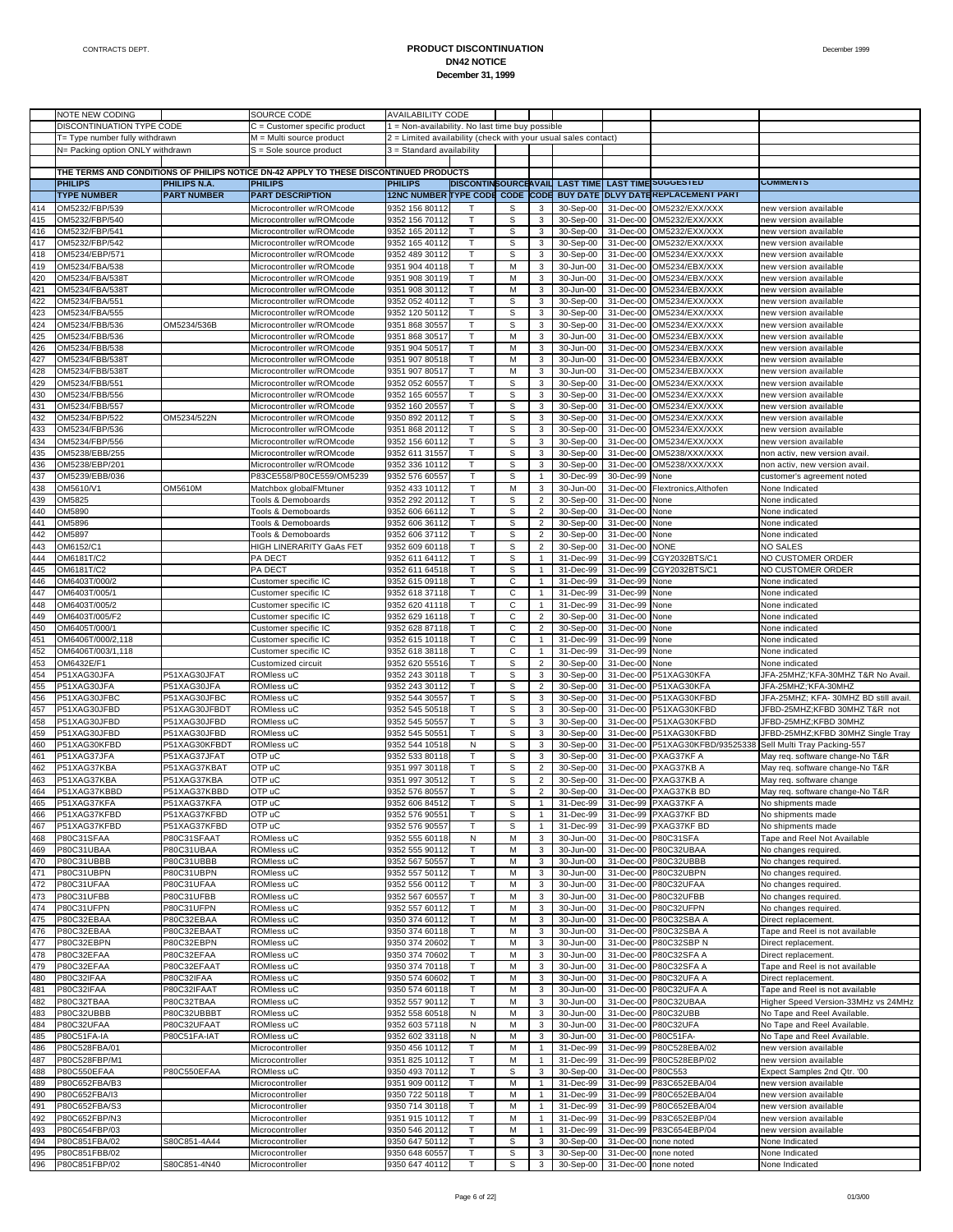|            | NOTE NEW CODING                  |                            | SOURCE CODE                                                                           | <b>AVAILABILITY CODE</b>                                       |                      |             |                                  |                        |                        |                                                         |                                                                |
|------------|----------------------------------|----------------------------|---------------------------------------------------------------------------------------|----------------------------------------------------------------|----------------------|-------------|----------------------------------|------------------------|------------------------|---------------------------------------------------------|----------------------------------------------------------------|
|            | DISCONTINUATION TYPE CODE        |                            | C = Customer specific product                                                         | 1 = Non-availability. No last time buy possible                |                      |             |                                  |                        |                        |                                                         |                                                                |
|            | T= Type number fully withdrawn   |                            | M = Multi source product                                                              | 2 = Limited availability (check with your usual sales contact) |                      |             |                                  |                        |                        |                                                         |                                                                |
|            | N= Packing option ONLY withdrawn |                            | S = Sole source product                                                               | 3 = Standard availability                                      |                      |             |                                  |                        |                        |                                                         |                                                                |
|            |                                  |                            |                                                                                       |                                                                |                      |             |                                  |                        |                        |                                                         |                                                                |
|            |                                  |                            | THE TERMS AND CONDITIONS OF PHILIPS NOTICE DN-42 APPLY TO THESE DISCONTINUED PRODUCTS |                                                                |                      |             |                                  |                        |                        |                                                         |                                                                |
|            | <b>PHILIPS</b>                   | PHILIPS N.A.               | <b>PHILIPS</b>                                                                        | <b>PHILIPS</b>                                                 | DISCONTINSOURCEAVAIL |             |                                  | <b>LAST TIME</b>       |                        | <b>LAST TIME SUGGESTED</b><br>DLVY DATEREPLACEMENT PART | <b>COMMENTS</b>                                                |
|            | <b>TYPE NUMBER</b>               | <b>PART NUMBER</b>         | <b>PART DESCRIPTION</b>                                                               | <b>12NC NUMBER TYPE CODE</b>                                   |                      | <b>CODE</b> | <b>CODE</b>                      | <b>BUY DATE</b>        |                        |                                                         |                                                                |
| 497        | P80C851FFA/02                    | S80C851-5A44               | Microcontroller                                                                       | 9350 648 20112                                                 | т                    | S           | 3                                | 30-Sep-00              | 31-Dec-00              | none noted                                              | None Indicated                                                 |
| 498        | P80C851FFB/02                    |                            | Microcontroller                                                                       | 9350 648 00557                                                 | $\mathsf{T}$         | S           | 3                                | 30-Sep-00              | 31-Dec-00              | none noted                                              | None Indicated                                                 |
| 499        | P80C851FFP/02                    | S80C851-5N40               | Microcontroller                                                                       | 9350 647 80112                                                 | т                    | s           | 3                                | 30-Sep-00              | 31-Dec-00              | none noted                                              | None Indicated                                                 |
| 500        | P80C851FHB/02                    |                            | Microcontroller                                                                       | 9350 648 10557                                                 | $\mathsf{T}$         | S           | 3                                | 30-Sep-00              | 31-Dec-00              | none noted                                              | None Indicated                                                 |
| 501        | P80C851IBA/02                    |                            | Microcontroller                                                                       | 9352 623 29112                                                 | Т<br>$\mathsf{T}$    | s           | 3                                | 30-Sep-00              | 31-Dec-00              | none noted                                              | None Indicated                                                 |
| 502        | P80C851IBB/02                    |                            | Microcontroller                                                                       | 9352 623 30557                                                 |                      | S           | 3                                | 30-Sep-00              | 31-Dec-00              | none noted                                              | None Indicated                                                 |
| 503        | P80C851IBP/02                    |                            | Microcontroller                                                                       | 9352 623 28112                                                 | т<br>T               | s           | 3                                | 30-Sep-00              | 31-Dec-00              | none noted                                              | None Indicated                                                 |
| 504        | P80CL31HFP<br>P80CL31HFT         | P80CL31HFPN<br>P80CL31HFTD | Low Voltage Microcontroller                                                           | 9350 545 20112                                                 |                      | S<br>s      | $\overline{2}$<br>$\overline{2}$ | 30-Sep-00              | 31-Dec-00<br>31-Dec-00 | None                                                    | None indicated                                                 |
| 505<br>506 | P80CL51HFP/076                   |                            | Low Voltage Microcontroller<br>Low Voltage Microcontroller                            | 9350 545 10112<br>9352 026 20112                               | T                    | С           | $\overline{2}$                   | 30-Sep-00<br>30-Sep-00 | 31-Dec-00              | None<br>None                                            | None indicated<br>None indicated                               |
| 507        | P80CL51HFP/116                   |                            | Low Voltage Microcontroller                                                           | 9352 629 26112                                                 |                      | С           | $\overline{2}$                   | 30-Sep-00              | 31-Dec-00              |                                                         |                                                                |
| 508        | P80CL51HFT/092                   | C80CL51092D                | Low Voltage Microcontroller                                                           | 9352 280 00118                                                 | T                    | С           | $\overline{2}$                   | 30-Sep-00              | 31-Dec-00              | None<br>None                                            | None indicated<br>None indicated                               |
| 509        | P80CL51HFT/094                   |                            | Low Voltage Microcontroller                                                           | 9352 293 40112                                                 | т                    | С           | $\overline{2}$                   | 30-Sep-00              | 31-Dec-00              | None                                                    | None indicated                                                 |
| 510        | P80CL51HFT/117                   |                            | Low Voltage Microcontroller                                                           | 9352 632 90112                                                 | T                    | С           | $\overline{\mathbf{c}}$          | 30-Sep-00              | 31-Dec-00              | None                                                    | None indicated                                                 |
| 511        | P82C150AFT/02                    |                            | CAN SLIO                                                                              | 9352 010 10112                                                 |                      | s           | 3                                | 30-Sep-00              | 31-Dec-00              | none noted                                              | None Indicated                                                 |
| 512        | P82C150AHT/02                    | P82C150AHTV                | CAN SLIO                                                                              | 9351 638 40112                                                 | $\mathsf{T}$         | S           | 3                                | 30-Sep-00              | 31-Dec-00              | none noted                                              | None Indicated                                                 |
| 513        | P83C280AER/011M1                 |                            | P83C280AER                                                                            | 9352 619 97112                                                 | Т                    | С           | $\mathbf{1}$                     | 30-Dec-99              | 30-Dec-99              | None                                                    | customer's agreement noted                                     |
| 514        | P83C280AER/019                   |                            | P83C280AER                                                                            | 9352 612 73112                                                 | T                    | С           | $\mathbf{1}$                     | 30-Dec-99              | 30-Dec-99              | None                                                    | customer's agreement noted                                     |
| 515        | P83C280AER/026                   |                            | P83C280AER                                                                            | 9352 616 30112                                                 |                      | С           | $\mathbf{1}$                     | 30-Dec-99              | 30-Dec-99              | None                                                    | customer's agreement noted                                     |
| 516        | P83C280AER/030                   |                            | P83C280AER                                                                            | 9352 618 89112                                                 | T                    | С           | $\mathbf{1}$                     | 30-Dec-99              | 30-Dec-99              | None                                                    | customer's agreement noted                                     |
| 517        | P83C280AER/032                   |                            | P83C280AER                                                                            | 9352 619 10112                                                 | Т                    | С           | 1                                | 30-Dec-99              | 30-Dec-99              | None                                                    | customer's agreement noted                                     |
| 518        | P83C280AER/033                   |                            | P83C280AER                                                                            | 9352 619 86112                                                 | T                    | C           | $\mathbf{1}$                     | 30-Dec-99              | 30-Dec-99              | None                                                    | customer's agreement noted                                     |
| 519        | P83C280AER/036                   |                            | P83C280AER                                                                            | 9352 621 05112                                                 | т                    | С           | -1                               | 30-Dec-99              | 30-Dec-99              | None                                                    | customer's agreement noted                                     |
| 520        | P83C280AER/040T1                 |                            | P83C280AER                                                                            | 9352 630 84112                                                 | T                    | С           | $\mathbf{1}$                     | 30-Dec-99              | 30-Dec-99              | None                                                    | customer's agreement noted                                     |
| 521        | P83C280AER/046                   |                            | P83C280AER                                                                            | 9352 624 84112                                                 | т                    | С           | 1                                | 30-Dec-99              | 30-Dec-99              | None                                                    | customer's agreement noted                                     |
| 522        | P83C380AER/005                   |                            | P83C380AER                                                                            | 9352 603 77112                                                 | T                    | С           | $\mathbf{1}$                     | 30-Dec-99              | 30-Dec-99              | None                                                    | customer's agreement noted                                     |
| 523        | P83C380AER/006                   |                            | P83C380AER                                                                            | 9352 604 46112                                                 |                      | С           | -1                               | 30-Dec-99              | 30-Dec-99              | None                                                    | customer's agreement noted                                     |
| 524        | P83C380AER/007T4                 |                            | P83C380AER                                                                            | 9352 622 47112                                                 | T                    | С           | $\mathbf{1}$                     | 30-Dec-99              | 30-Dec-99              | None                                                    | customer's agreement noted                                     |
| 525        | P83C380AER/007T5                 |                            | P83C380AER                                                                            | 9352 628 59112                                                 | Т                    | С           | 1                                | 30-Dec-99              | 30-Dec-99              | None                                                    | customer's agreement noted                                     |
| 526        | P83C380AER/008                   |                            | P83C380AER                                                                            | 9352 608 96112                                                 | T                    | С           | $\mathbf{1}$                     | 30-Dec-99              | 30-Dec-99              | None                                                    | customer's agreement noted                                     |
| 527        | P83C380AER/012                   |                            | P83C380AER                                                                            | 9352 609 16112                                                 |                      | С           | $\mathbf{1}$                     | 30-Dec-99              | 30-Dec-99              | None                                                    | customer's agreement noted                                     |
| 528        | P83C380AER/014                   |                            | P83C380AER                                                                            | 9352 609 18112                                                 | T                    | С           | $\overline{1}$                   | 30-Dec-99              | 30-Dec-99              | None                                                    | customer's agreement noted                                     |
| 529        | P83C380AER/015                   |                            | P83C380AER                                                                            | 9352 609 19112                                                 | Т                    | С           | 1                                | 30-Dec-99              | 30-Dec-99              | None                                                    | customer's agreement noted                                     |
| 530        | P83C380AER/038                   |                            | P83C380AER                                                                            | 9352 621 80112                                                 | T                    | С           | $\mathbf{1}$                     | 30-Dec-99              | 30-Dec-99              | None                                                    | customer's agreement noted                                     |
| 531        | P83C380AER/039                   |                            | P83C380AER                                                                            | 9352 621 81112                                                 | т                    | С           | $\mathbf{1}$                     | 30-Dec-99              | 30-Dec-99              | None                                                    | customer's agreement noted                                     |
| 532        | P83C380AER/042                   |                            | P83C380AER                                                                            | 9352 622 81112                                                 | T                    | С           | $\mathbf{1}$                     | 30-Dec-99              | 30-Dec-99              | None                                                    | customer's agreement noted                                     |
| 533        | P83C380AER/065                   |                            | P83C380AER                                                                            | 9352 639 53112                                                 |                      | С           | $\mathbf{1}$                     | 30-Dec-99              | 30-Dec-99              | None                                                    | customer's agreement noted                                     |
| 534        | P83C524FBA/142                   |                            | Microcontroller w/ROMcode                                                             | 9352 007 90112                                                 | $\mathsf{T}$         | S           | 3                                | 30-Sep-00              | 31-Dec-00              | P83C528EXX/XXX                                          | new version available                                          |
| 535        | P83C524FBP/137                   |                            | Microcontroller w/ROMcode                                                             | 9351 984 60112                                                 |                      | s           | 3                                | 30-Sep-00              | 31-Dec-00              | P83C528EXX/XXX                                          | new version available                                          |
| 536        | P83C528EBA/180                   |                            | Microcontroller w/ROMcode                                                             | 9352 235 10112                                                 | T                    | S           | 3                                | 30-Sep-00              | 31-Dec-00              | P83C528XXX/XXX                                          | non activ, new version avail                                   |
| 537        | P83C528EBA/217                   |                            | Microcontroller w/ROMcode                                                             | 9352 430 70118                                                 | т                    | s           | 3                                | 30-Sep-00              | 31-Dec-00              | P83C528XXX/XXX                                          | non activ, new version avail                                   |
| 538        | P83C528EBP/179                   |                            | Microcontroller w/ROMcode                                                             | 9352 220 80112                                                 | $\mathsf{T}$         | S           | 3                                | 30-Sep-00              | 31-Dec-00              | P83C528XXX/XXX                                          | non activ, new version avail                                   |
| 539        | P83C528EBP/183                   | C83C528183N                | Microcontroller w/ROMcode                                                             | 9352 245 60112                                                 |                      | s           | 3                                | 30-Sep-00              | 31-Dec-00              | P83C528XXX/XXX                                          | non activ, new version avail                                   |
| 540        | P83C528EBP/205                   | C83C528205N                | Microcontroller w/ROMcode                                                             | 9352 402 40112                                                 | $\mathsf{T}$         | S           | 3                                | 30-Sep-00              | 31-Dec-00              | P83C528XXX/XXX                                          | non activ, new version avail                                   |
| 541        | P83C528EBP/220                   | C83C528220N                | Microcontroller w/ROMcode                                                             | 9352 438 20112                                                 | Т                    | s           | 3                                | 30-Sep-00              | 31-Dec-00              | P83C528XXX/XXX                                          | non activ, new version avail                                   |
| 542        | P83C528EBP/223                   | C83C528223N                | Microcontroller w/ROMcode                                                             | 9352 454 20112                                                 | $\mathsf{T}$         | S           | 3                                | 30-Sep-00              | 31-Dec-00              | P83C528XXX/XXX                                          | non activ, new version avail                                   |
| 543        | P83C528EFP/213                   | C83C528213N                | Microcontroller w/ROMcode                                                             | 9352 413 30112                                                 |                      | s           | 3                                | 30-Sep-00              | 31-Dec-00              | P83C528XXX/XXX                                          | non activ, new version avail                                   |
| 544        | P83C528FFA/239                   |                            | Microcontroller w/ROMcode                                                             | 9352 554 80112                                                 | $\mathsf{T}$         | S           | 3                                | 30-Sep-00              | 31-Dec-00              | P83C528EXX/XXX                                          | new version available                                          |
| 545        | P83C528FFB/162                   |                            | Microcontroller w/ROMcode                                                             | 9352 109 10557                                                 | Т                    | s           | 3                                | 30-Sep-00              | 31-Dec-00              | P83C528EXX/XXX                                          | new version available                                          |
| 546        | P83C562EBA/502                   |                            | Microcontroller w/ROMcode                                                             | 9352 045 30112                                                 | $\mathsf{T}$         | S           | 3                                | 30-Sep-00              | 31-Dec-00              | P83C562XXX/XXX                                          | non activ, new version avail                                   |
| 547        | P83C562EFA/021                   |                            | Microcontroller w/ROMcode                                                             | 9352 043 10112                                                 | т                    | s           | 3                                | 30-Sep-00              |                        | 31-Dec-00 P83C562XXX/XXX                                | non activ, new version avail                                   |
| 548        | P83C592FFA/006                   |                            | Microcontroller w/ROMcode                                                             | 9351 794 30512                                                 |                      | S           | 3                                | 30-Sep-00              |                        | 31-Dec-00 P83C592EXX/XXX                                | new version available                                          |
| 549        | P83C592FFA/014                   |                            | Microcontroller w/ROMcode                                                             | 9352 301 40512                                                 | т                    | s           | 3                                | 30-Sep-00              |                        | 31-Dec-00 P83C592EXX/XXX                                | new version available                                          |
| 550        | P83C592FFA/017                   |                            | Microcontroller w/ROMcode                                                             | 9352 330 00512                                                 | $\mathsf{T}$         | s           | 3                                | 30-Sep-00              |                        | 31-Dec-00 P83C592EXX/XXX                                | new version available                                          |
| 551        | P83C592FFA/022                   |                            | Microcontroller w/ROMcode                                                             | 9352 607 13512                                                 | Т                    | S           | 3                                | 30-Sep-00              |                        | 31-Dec-00 P83C592EXX/XXX                                | new version available                                          |
| 552        | P83C592FFA/023                   |                            | Microcontroller w/ROMcode                                                             | 9352 608 09512                                                 | Т                    | s           | 3                                | 30-Sep-00              |                        | 31-Dec-00 P83C592EXX/XXX                                | new version available                                          |
| 553        | P83C652EBA/544<br>P83C652EBA/545 |                            | Microcontroller w/ROMcode<br>Microcontroller w/ROMcode                                | 9352 212 40112                                                 | т<br>Т               | s           | $\mathbf{3}$                     | 30-Sep-00              |                        | 31-Dec-00 P83C652XXX/XXX                                | non activ, new version avail.                                  |
| 554<br>555 | P83C652EBB/078                   |                            | Microcontroller w/ROMcode                                                             | 9352 242 50112<br>9352 326 80557                               | Т                    | S<br>S      | 3<br>3                           | 30-Sep-00<br>30-Sep-00 |                        | 31-Dec-00 P83C652XXX/XXX<br>31-Dec-00 P83C652XXX/XXX    | non activ, new version avail                                   |
| 556        | P83C652EBB/548                   |                            | Microcontroller w/ROMcode                                                             | 9352 257 30518                                                 | $\mathsf{T}$         | s           | 3                                | 30-Sep-00              |                        | 31-Dec-00 P83C652XXX/XXX                                | non activ, new version avail.<br>non activ, new version avail. |
| 557        | P83C652EBB/548                   |                            | Microcontroller w/ROMcode                                                             | 9352 257 30557                                                 | т                    | S           | $\mathbf{3}$                     | 30-Sep-00              |                        | 31-Dec-00 P83C652XXX/XXX                                | non activ, new version avail.                                  |
| 558        | P83C652EBB/551                   |                            | Microcontroller w/ROMcode                                                             | 9352 306 60557                                                 | Т                    | s           | 3                                | 30-Sep-00              |                        | 31-Dec-00 P83C652XXX/XXX                                | non activ, new version avail.                                  |
| 559        | P83C652EBP/547                   |                            | Microcontroller w/ROMcode                                                             | 9352 250 50112                                                 | $\mathsf{T}$         | s           | 3                                | 30-Sep-00              |                        | 31-Dec-00 P83C652XXX/XXX                                | non activ, new version avail.                                  |
| 560        | P83C652EBP/549                   |                            | Microcontroller w/ROMcode                                                             | 9352 263 70112                                                 | Т                    | S           | 3                                | 30-Sep-00              |                        | 31-Dec-00 P83C652XXX/XXX                                | non activ, new version avail.                                  |
| 561        | P83C652EBP/551                   |                            | Microcontroller w/ROMcode                                                             | 9352 306 70112                                                 | T                    | s           | 3                                | 30-Sep-00              |                        | 31-Dec-00 P83C652XXX/XXX                                | non activ, new version avail.                                  |
| 562        | P83C652FBA/074                   |                            | Microcontroller w/ROMcode                                                             | 9352 166 90112                                                 | $\mathsf{T}$         | M           | 3                                | 30-Jun-00              |                        | 31-Dec-00 P83C652FBA/XXX                                | new version available                                          |
| 563        | P83C652FBA/528                   |                            | Microcontroller w/ROMcode                                                             | 9352 000 20112                                                 | T                    | s           | 3                                | 30-Sep-00              |                        | 31-Dec-00 P83C652EXX/XXX                                | new version available                                          |
| 564        | P83C652FBA/531                   |                            | Microcontroller w/ROMcode                                                             | 9352 041 60112                                                 | $\mathsf{T}$         | S           | 3                                | 30-Sep-00              | 31-Dec-00              | P83C652EXX/XXX                                          | new version available                                          |
| 565        | P83C652FBB/067                   |                            | Microcontroller w/ROMcode                                                             | 9352 063 90518                                                 | Т                    | s           | $\mathbf{3}$                     | 30-Sep-00              |                        | 31-Dec-00 P83C652EXX/XXX                                | new version available                                          |
| 566        | P83C652FBB/067                   |                            | Microcontroller w/ROMcode                                                             | 9352 063 90557                                                 | $\mathsf{T}$         | s           | 3                                | 30-Sep-00              |                        | 31-Dec-00 P83C652EXX/XXX                                | new version available                                          |
| 567        | P83C652FBP/543                   |                            | Microcontroller w/ROMcode                                                             | 9352 203 20112                                                 | Т                    | S           | 3                                | 30-Sep-00              |                        | 31-Dec-00 P83C652EXX/XXX                                | new version available                                          |
| 568        | P83C652FFP/069                   |                            | Microcontroller w/ROMcode                                                             | 9352 122 80112                                                 | Т                    | s           | 3                                | 30-Sep-00              |                        | 31-Dec-00 P83C652EXX/XXX                                | new version available                                          |
| 569        | P83C652IFB/535                   |                            | Microcontroller w/ROMcode                                                             | 9352 122 40557                                                 | т                    | s           | $\mathbf{3}$                     | 30-Sep-00              |                        | 31-Dec-00 P83C652XXX/XXX                                | non activ, new version avail.                                  |
| 570        | P83C654EBB/113                   |                            | Microcontroller w/ROMcode                                                             | 9352 299 30557                                                 | Т                    | s           | 3                                | 30-Sep-00              | 31-Dec-00              | P83C654XXX/XXX                                          | non activ, new version avail                                   |
| 571        | P83C654EBB/116                   |                            | Microcontroller w/ROMcode                                                             | 9352 306 80518                                                 | Т                    | S           | 3                                | 30-Sep-00              |                        | 31-Dec-00 P83C654XXX/XXX                                | non activ, new version avail.                                  |
| 572        | P83C654EBB/116                   |                            | Microcontroller w/ROMcode                                                             | 9352 306 80557                                                 | $\mathsf{T}$         | S           | 3                                | 30-Sep-00              |                        | 31-Dec-00 P83C654XXX/XXX                                | non activ, new version avail.                                  |
| 573        | P83C654EBB/578                   |                            | Microcontroller w/ROMcode                                                             | 9352 610 11518                                                 | т                    | S           | $\mathbf{3}$                     | 30-Sep-00              |                        | 31-Dec-00 P83C654XXX/XXX                                | non activ, new version avail.                                  |
| 574        | P83C654EBP/112                   |                            | Microcontroller w/ROMcode                                                             | 9352 275 70112                                                 | $\mathsf{T}$         | s           | 3                                | 30-Sep-00              |                        | 31-Dec-00 P83C654XXX/XXX                                | non activ, new version avail.                                  |
| 575        | P83C654EBP/123                   |                            | Microcontroller w/ROMcode                                                             | 9352 610 83112                                                 | T                    | s           | 3                                | 30-Sep-00              |                        | 31-Dec-00 P83C654XXX/XXX                                | non activ, new version avail.                                  |
| 576        | P83C654EFB/127                   |                            | Microcontroller w/ROMcode                                                             | 9352 635 88518                                                 | Τ                    | S           | 3                                | 30-Sep-00              | 31-Dec-00              | P83C654XXX/XXX                                          | non activ, new version avail.                                  |
| 577        | P83C654EFB/590                   |                            | Microcontroller w/ROMcode                                                             | 9352 642 01118                                                 | Т                    | S           | 3                                | 30-Sep-00              |                        | 31-Dec-00 P83C654XXX/XXX                                | non activ, new version avail.                                  |
| 578        | P83C654FBA/046B                  |                            | Microcontroller w/ROMcode                                                             | 9350 678 70112                                                 | $\mathsf{T}$         | s           | 3                                | 30-Sep-00              |                        | 31-Dec-00 P83C654EXX/XXX                                | new version available                                          |
| 579        | P83C654FBA/093                   |                            | Microcontroller w/ROMcode                                                             | 9351 849 40112                                                 | т                    | S           | 3                                | 30-Sep-00              |                        | 31-Dec-00 P83C654EXX/XXX                                | new version available                                          |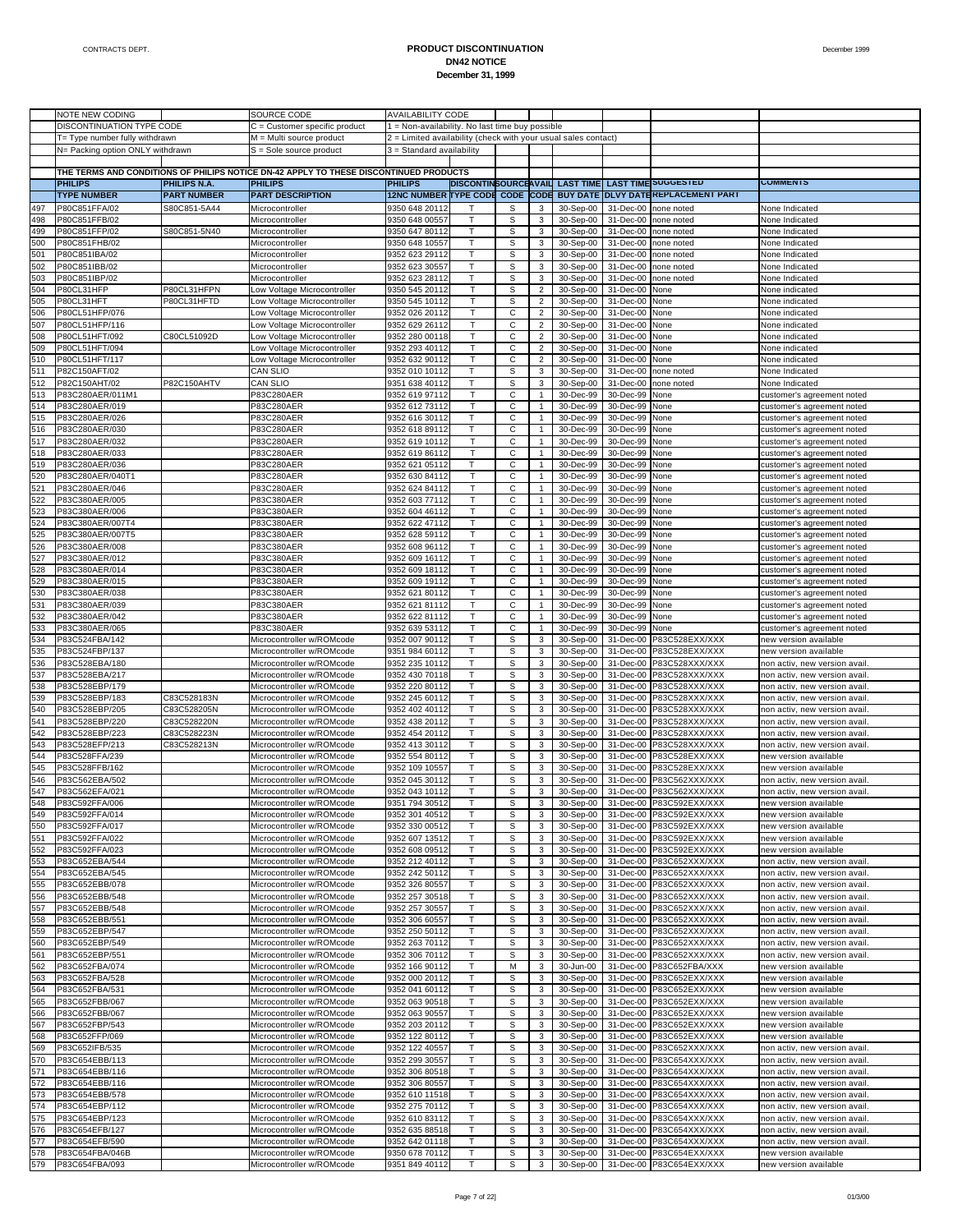|            | NOTE NEW CODING                    |                                    | SOURCE CODE                                                                           | <b>AVAILABILITY CODE</b>                                       |              |        |                              |                        |                        |                                                                                                                          |                                                          |
|------------|------------------------------------|------------------------------------|---------------------------------------------------------------------------------------|----------------------------------------------------------------|--------------|--------|------------------------------|------------------------|------------------------|--------------------------------------------------------------------------------------------------------------------------|----------------------------------------------------------|
|            | DISCONTINUATION TYPE CODE          |                                    | C = Customer specific product                                                         | 1 = Non-availability. No last time buy possible                |              |        |                              |                        |                        |                                                                                                                          |                                                          |
|            | T= Type number fully withdrawn     |                                    | M = Multi source product                                                              | 2 = Limited availability (check with your usual sales contact) |              |        |                              |                        |                        |                                                                                                                          |                                                          |
|            | N= Packing option ONLY withdrawn   |                                    | $S =$ Sole source product                                                             | 3 = Standard availability                                      |              |        |                              |                        |                        |                                                                                                                          |                                                          |
|            |                                    |                                    |                                                                                       |                                                                |              |        |                              |                        |                        |                                                                                                                          |                                                          |
|            |                                    |                                    | THE TERMS AND CONDITIONS OF PHILIPS NOTICE DN-42 APPLY TO THESE DISCONTINUED PRODUCTS |                                                                |              |        |                              |                        |                        |                                                                                                                          | <b>COMMENTS</b>                                          |
|            | <b>PHILIPS</b>                     | PHILIPS N.A.<br><b>PART NUMBER</b> | <b>PHILIPS</b><br><b>PART DESCRIPTION</b>                                             | <b>PHILIPS</b>                                                 |              |        |                              |                        |                        | DISCONTINSOURCEAVAIL LAST TIME LAST TIME SUGGESTED<br>12NC NUMBER TYPE CODE CODE CODE BUY DATE DLVY DATEREPLACEMENT PART |                                                          |
|            | <b>TYPE NUMBER</b>                 |                                    |                                                                                       |                                                                |              |        |                              |                        |                        |                                                                                                                          |                                                          |
| 580        | P83C654FBA/101                     |                                    | Microcontroller w/ROMcode                                                             | 9352 028 10112                                                 |              | s      | 3                            | 30-Sep-00              |                        | 31-Dec-00 P83C654EXX/XXX                                                                                                 | new version available                                    |
| 581        | P83C654FBA/102                     |                                    | Microcontroller w/ROMcode                                                             | 9352 028 20112                                                 | T            | s      | 3                            | 30-Sep-00              | 31-Dec-00              | P83C654EXX/XXX                                                                                                           | new version available                                    |
| 582        | P83C654FBA/105                     |                                    | Microcontroller w/ROMcode                                                             | 9352 079 70118                                                 | т            | s      | 3                            | 30-Sep-00              |                        | 31-Dec-00 P83C654EXX/XXX                                                                                                 | new version available                                    |
| 583        | P83C654FBA/106                     | C83C654106A                        | Microcontroller w/ROMcode<br>Microcontroller w/ROMcode                                | 9352 123 90118                                                 | T            | S      | 3                            | 30-Sep-00              | 31-Dec-00              | P83C654EXX/XXX                                                                                                           | new version available                                    |
| 584        | P83C654FBA/545<br>P83C654FBB/544   |                                    | Microcontroller w/ROMcode                                                             | 9352 000 10112                                                 | T<br>T       | S      | 3                            | 30-Sep-00              |                        | 31-Dec-00 P83C654EXX/XXX                                                                                                 | new version available<br>new version available           |
| 585<br>586 | P83C654FBB/550                     |                                    | Microcontroller w/ROMcode                                                             | 9351 998 50557<br>9352 049 90557                               | т            | s      | 3                            | 30-Sep-00<br>30-Sep-00 | 31-Dec-00              | P83C654EXX/XXX                                                                                                           | new version available                                    |
| 587        | P83C654FBP/091                     |                                    | Microcontroller w/ROMcode                                                             | 9351 846 70112                                                 | T            | s<br>S | 3<br>3                       | 30-Sep-00              | 31-Dec-00              | 31-Dec-00 P83C654EXX/XXX<br>P83C654EXX/XXX                                                                               | new version available                                    |
| 588        | P83C654FBP/092                     |                                    | Microcontroller w/ROMcode                                                             | 9351 846 80112                                                 | T            | S      | 3                            | 30-Sep-00              |                        | 31-Dec-00 P83C654EXX/XXX                                                                                                 | new version available                                    |
| 589        | P83C654FBP/094                     |                                    | Microcontroller w/ROMcode                                                             | 9351 853 90112                                                 | T            | s      | 3                            | 30-Sep-00              | 31-Dec-00              | P83C654EXX/XXX                                                                                                           | new version available                                    |
| 590        | P83C654FBP/095                     |                                    | Microcontroller w/ROMcode                                                             | 9351 854 10112                                                 | т            | s      | 3                            | 30-Sep-00              |                        | 31-Dec-00 P83C654EXX/XXX                                                                                                 | new version available                                    |
| 591        | P83C654FBP/097                     |                                    | Microcontroller w/ROMcode                                                             | 9351 921 70112                                                 | T            | S      | 3                            | 30-Sep-00              | 31-Dec-00              | P83C654EXX/XXX                                                                                                           | new version available                                    |
| 592        | P83C654FBP/099                     |                                    | Microcontroller w/ROMcode                                                             | 9351 931 60112                                                 | T            | S      | 3                            | 30-Sep-00              |                        | 31-Dec-00 P83C654EXX/XXX                                                                                                 | new version available                                    |
| 593        | P83C654FBP/107                     |                                    | Microcontroller w/ROMcode                                                             | 9352 165 50112                                                 | T            | s      | 3                            | 30-Sep-00              | 31-Dec-00              | P83C654EXX/XXX                                                                                                           | new version available                                    |
| 594        | P83C654FBP/108                     |                                    | Microcontroller w/ROMcode                                                             | 9352 168 30112                                                 | т            | s      | 3                            | 30-Sep-00              | 31-Dec-00              | P83C654EXX/XXX                                                                                                           | new version available                                    |
| 595        | P83C654FBP/109                     |                                    | Microcontroller w/ROMcode                                                             | 9352 168 40112                                                 | T            | S      | 3                            | 30-Sep-00              | 31-Dec-00              | P83C654EXX/XXX                                                                                                           | new version available                                    |
| 596        | P83C654FBP/547                     |                                    | Microcontroller w/ROMcode                                                             | 9352 016 00112                                                 | т            | S      | 3                            | 30-Sep-00              |                        | 31-Dec-00 P83C654EXX/XXX                                                                                                 | new version available                                    |
| 597        | P83C654FFB/103                     |                                    | Microcontroller w/ROMcode                                                             | 9352 053 10557                                                 | T            | s      | 3                            | 30-Sep-00              | 31-Dec-00              | P83C654EXX/XXX                                                                                                           | new version available                                    |
| 598        | P83C654FFB/549                     |                                    | Microcontroller w/ROMcode                                                             | 9352 026 00557                                                 | т            | s      | 3                            | 30-Sep-00              |                        | 31-Dec-00 P83C654EXX/XXX                                                                                                 | new version available                                    |
| 599        | P83C654FFB/554                     |                                    | Microcontroller w/ROMcode                                                             | 9352 096 20557                                                 | T            | S      | 3                            | 30-Sep-00              | 31-Dec-00              | P83C654EXX/XXX                                                                                                           | new version available                                    |
| 600        | P83C654IBB/552                     |                                    | Microcontroller w/ROMcode                                                             | 9352 084 00557                                                 | т            | S      | 3                            | 30-Sep-00              |                        | 31-Dec-00 P83C654XXX/XXX                                                                                                 | non activ, new version avail.                            |
| 601        | P83C654IFB/103                     |                                    | Microcontroller w/ROMcode                                                             | 9352 039 70557                                                 | T            | s      | 3                            | 30-Sep-00              | 31-Dec-00              | P83C654XXX/XXX                                                                                                           | non activ, new version avail                             |
| 602        | P83C654IFB/552                     |                                    | Microcontroller w/ROMcode                                                             | 9352 072 70557                                                 | т            | s      | 3                            | 30-Sep-00              | 31-Dec-00              | P83C654XXX/XXX                                                                                                           | non activ, new version avail.                            |
| 603        | P83C851FBA/034                     |                                    | Microcontroller w/ROMcode                                                             | 9350 787 80118                                                 | T            | S      | 3                            | 30-Sep-00              | 31-Dec-00              | none noted                                                                                                               | None Indicated                                           |
| 604        | P83C851FBA/034                     |                                    | Microcontroller w/ROMcode                                                             | 9350 787 80119                                                 | T            | S      | 3                            | 30-Sep-00              | 31-Dec-00              | none noted                                                                                                               | None Indicated                                           |
| 605        | P83C851FBA/038                     |                                    | Microcontroller w/ROMcode                                                             | 9350 857 90112                                                 | T            | s      | 3                            | 30-Sep-00              | 31-Dec-00              | none noted                                                                                                               | None Indicated                                           |
| 606        | P83C851FBA/506                     | C83C851506A                        | Microcontroller w/ROMcode                                                             | 9352 389 60112                                                 | т            | s      | 3                            | 30-Sep-00              | 31-Dec-00              | none noted                                                                                                               | None Indicated                                           |
| 607        | P83C851FBP/042                     |                                    | Microcontroller w/ROMcode                                                             | 9351 634 00112                                                 | T            | S      | 3                            | 30-Sep-00              | 31-Dec-00              | none noted                                                                                                               | None Indicated                                           |
| 608        | P83C851FBP/044                     |                                    | Microcontroller w/ROMcode                                                             | 9351 733 20112                                                 | T            | S      | 3                            | 30-Sep-00              | 31-Dec-00              | none noted                                                                                                               | None Indicated                                           |
| 609        | P83C851FBP/045                     |                                    | Microcontroller w/ROMcode                                                             | 9352 022 50112                                                 | T            | s      | 3                            | 30-Sep-00              | 31-Dec-00              | none noted                                                                                                               | None Indicated                                           |
| 610        | P83C851FBP/046                     |                                    | Microcontroller w/ROMcode                                                             | 9352 047 30112                                                 | т            | s      | 3                            | 30-Sep-00              | 31-Dec-00              | none noted                                                                                                               | None Indicated                                           |
| 611        | P83C851FFA/036                     |                                    | Microcontroller w/ROMcode                                                             | 9350 842 20112                                                 | T            | S      | 3                            | 30-Sep-00              | 31-Dec-00              | none noted                                                                                                               | None Indicated                                           |
| 612        | P83C851FFA/041                     |                                    | Microcontroller w/ROMcode                                                             | 9351 850 00112                                                 | T            | S      | 3                            | 30-Sep-00              | 31-Dec-00              | none noted                                                                                                               | None Indicated                                           |
| 613        | P83C851FFA/043                     |                                    | Microcontroller w/ROMcode                                                             | 9351 680 00112                                                 | T            | s      | 3                            | 30-Sep-00              | 31-Dec-00              | none noted                                                                                                               | None Indicated                                           |
| 614        | P83C851FFB/036                     |                                    | Microcontroller w/ROMcode                                                             | 9351 670 30517                                                 | т            | s      | 3                            | 30-Sep-00              | 31-Dec-00              | none noted                                                                                                               | None Indicated                                           |
| 615        | P83C851FFB/036                     |                                    | Microcontroller w/ROMcode                                                             | 9351 670 30557                                                 | T            | S      | 3                            | 30-Sep-00              | 31-Dec-00              | none noted                                                                                                               | None Indicated                                           |
| 616        | P83C851FFT/029                     |                                    | Microcontroller w/ROMcode                                                             | 9350 788 20118                                                 | т            | S      | 3                            | 30-Sep-00              | 31-Dec-00              | none noted                                                                                                               | None Indicated                                           |
| 617        | P83C851FFU/505-525                 |                                    | Microcontroller w/ROMcode                                                             | 9350 647 20005                                                 | T            | s      | 3                            | 30-Sep-00              | 31-Dec-00              | none noted                                                                                                               | None Indicated                                           |
| 618        | P83C851FFW/029                     |                                    | Microcontroller w/ROMcode                                                             | 9350 788 30005                                                 | т            | s      | 3                            | 30-Sep-00              | 31-Dec-00              | none noted                                                                                                               | None Indicated                                           |
| 619        | P83C851FFW/032                     |                                    | Microcontroller w/ROMcode                                                             | 9350 611 80005                                                 | T            | S      | 3                            | 30-Sep-00              | 31-Dec-00              | none noted                                                                                                               | None Indicated                                           |
| 620        | P83C851FFW/041                     |                                    | Microcontroller w/ROMcode                                                             | 9351 554 10005                                                 | T            | S      | 3                            | 30-Sep-00              | 31-Dec-00              | none noted                                                                                                               | None Indicated                                           |
| 621        | P83CE528EFB/002                    |                                    | Microcontroller w/ROMcode                                                             | 9350 876 50557                                                 | T            | S      | 3                            | 30-Sep-00              | 31-Dec-00              | P83C528EXX/XXX                                                                                                           | non activ, new version avail                             |
| 622        | P83CE528EFB/021                    |                                    | Microcontroller w/ROMcode                                                             | 9352 279 00557                                                 | т            | s      | 3                            | 30-Sep-00              | 31-Dec-00              | P83C528EXX/XXX                                                                                                           | non activ, new version avail                             |
| 623        | P83CE554EFB/091                    |                                    | P83CE558/554                                                                          | 9352 285 10518                                                 | T            | C      | $\mathbf{1}$                 | 30-Dec-99              | 30-Dec-99              | None                                                                                                                     | customer's agreement noted                               |
| 624        | P83CE554EFB/127                    |                                    | P83CE558/554                                                                          | 9352 489 40557                                                 | T.           | С      | $\mathbf{1}$                 | 30-Dec-99              | 30-Dec-99              | None                                                                                                                     | customer's agreement noted                               |
| 625        | P83CE554EFB/151                    |                                    | P83CE558/554                                                                          | 9352 622 62557                                                 | T            | C      | $\mathbf{1}$                 | 30-Dec-99              | 30-Dec-99              | None                                                                                                                     | customer's agreement noted                               |
| 626        | P83CE554EFB/151                    |                                    | P83CE558/554                                                                          | 9352 622 62518                                                 | т            | С      | $\mathbf{1}$                 | 30-Dec-99              | 30-Dec-99              | None                                                                                                                     | customer's agreement noted                               |
| 627        | P83CE558EBB/123                    |                                    | P83CE558/554                                                                          | 9352 405 50557                                                 | T            | C      | $\mathbf{1}$                 | 30-Dec-99              | 30-Dec-99              | None                                                                                                                     | customer's agreement noted                               |
| 628        | P83CE558EBB/147                    |                                    | P83CE558/554                                                                          | 9352 612 30557                                                 | T            | С      | $\mathbf{1}$                 | 30-Dec-99              | 30-Dec-99              | None                                                                                                                     | customer's agreement noted                               |
| 629<br>630 | P83CE558EBB/147<br>P83CE558EFB/094 |                                    | P83CE558/554<br>P83CE558/554                                                          | 9352 612 3055<br>9352 296 40557                                | T<br>т       | C<br>С | $\mathbf{1}$<br>$\mathbf{1}$ | 30-Dec-99<br>30-Dec-99 | 30-Dec-99<br>30-Dec-99 | None<br>None                                                                                                             | customer's agreement noted<br>customer's agreement noted |
| 631        | P83CE558EFB/099                    |                                    | P83CE558/554                                                                          | 9352 320 40557                                                 |              | С      |                              | 30-Dec-99              | 30-Dec-99 None         |                                                                                                                          | customer's agreement noted                               |
| 632        | P83CE558EFB/101                    |                                    | P83CE558/554                                                                          | 9352 320 20557                                                 | T            | С      | $\mathbf{1}$                 | 30-Dec-99              | 30-Dec-99              | None                                                                                                                     |                                                          |
| 633        | P83CE558EFB/108                    |                                    | P83CE558/554                                                                          | 9352 319 50557                                                 | T            | C      | $\mathbf{1}$                 | 30-Dec-99              | 30-Dec-99              | None                                                                                                                     | customer's agreement noted<br>customer's agreement noted |
| 634        | P83CE558EFB/109                    |                                    | P83CE558/554                                                                          | 9352 319 40557                                                 | T            | С      | $\mathbf{1}$                 | 30-Dec-99              | 30-Dec-99              | None                                                                                                                     | customer's agreement noted                               |
| 635        | P83CE558EFB/112                    |                                    | P83CE558/554                                                                          | 9352 336 40557                                                 | Τ            | C      | $\mathbf{1}$                 | 30-Dec-99              | 30-Dec-99              | None                                                                                                                     | customer's agreement noted                               |
| 636        | P83CE558EFB/113                    |                                    | P83CE558/554                                                                          | 9352 336 30557                                                 | T            | С      | $\mathbf{1}$                 | 30-Dec-99              | 30-Dec-99              | None                                                                                                                     | customer's agreement noted                               |
| 637        | P83CE558EFB/126                    |                                    | P83CE558/554                                                                          | 9352 482 20557                                                 | T            | C      | $\mathbf{1}$                 | 30-Dec-99              | 30-Dec-99              | None                                                                                                                     | customer's agreement noted                               |
| 638        | P83CE558EFB/126                    |                                    | P83CE558/554                                                                          | 9352 482 20551                                                 | T.           | С      | $\mathbf{1}$                 | 30-Dec-99              | 30-Dec-99              | None                                                                                                                     | customer's agreement noted                               |
| 639        | P83CE558EFB/132                    |                                    | P83CE558/554                                                                          | 9352 576 30557                                                 | Τ            | C      | $\mathbf{1}$                 | 30-Dec-99              | 30-Dec-99              | None                                                                                                                     | customer's agreement noted                               |
| 640        | P83CE558EFB/134                    |                                    | P83CE558/554                                                                          | 9352 602 48557                                                 | T            | С      | $\mathbf{1}$                 | 30-Dec-99              | 30-Dec-99              | None                                                                                                                     | customer's agreement noted                               |
| 641        | P83CE558EFB/135                    |                                    | P83CE558/554                                                                          | 9352 604 67557                                                 | T            | C      | $\mathbf{1}$                 | 30-Dec-99              | 30-Dec-99              | None                                                                                                                     | customer's agreement noted                               |
| 642        | P83CE558EFB/137                    |                                    | P83CE558/554                                                                          | 9352 604 83557                                                 | T.           | С      | $\mathbf{1}$                 | 30-Dec-99              | 30-Dec-99              | None                                                                                                                     | customer's agreement noted                               |
| 643        | P83CE558EFB/138                    |                                    | P83CE558/554                                                                          | 9352 605 23557                                                 | T            | C      | $\mathbf{1}$                 | 30-Dec-99              | 30-Dec-99              | None                                                                                                                     | customer's agreement noted                               |
| 644        | P83CE558EFB/139                    |                                    | P83CE558/554                                                                          | 9352 605 24557                                                 | T.           | С      | $\mathbf{1}$                 | 30-Dec-99              | 30-Dec-99              | None                                                                                                                     | customer's agreement noted                               |
| 645        | P83CE558EFB/140                    |                                    | P83CE558/554                                                                          | 9352 605 47557                                                 | Τ            | C      | $\mathbf{1}$                 | 30-Dec-99              | 30-Dec-99              | None                                                                                                                     | customer's agreement noted                               |
| 646        | P83CE558EFB/142                    |                                    | P83CE558/554                                                                          | 9352 606 70557                                                 | T.           | С      | $\mathbf{1}$                 | 30-Dec-99              | 30-Dec-99              | None                                                                                                                     | customer's agreement noted                               |
| 647        | P83CE558EFB/143                    | C83C558143B                        | P83CE558/554                                                                          | 9352 607 10557                                                 | T            | C      | $\mathbf{1}$                 | 30-Dec-99              | 30-Dec-99              | None                                                                                                                     | customer's agreement noted                               |
| 648        | P83CE559EFB/033                    |                                    | P83CE558/P80CE559/OM5239                                                              | 9352 455 90557                                                 | Τ            | С      | 1                            | 30-Dec-99              | 30-Dec-99              | None                                                                                                                     | customer's agreement noted                               |
| 649        | P83CE559EFB/033                    |                                    | P83CE558/P80CE559/OM5239                                                              | 9352 455 90551                                                 | Τ            | C      | $\mathbf{1}$                 | 30-Dec-99              | 30-Dec-99              | None                                                                                                                     | customer's agreement noted                               |
| 650        | P83CE559EFB/046                    |                                    | P83CE558/P80CE559/OM5239                                                              | 9352 641 95557                                                 | T.           | С      | $\mathbf{1}$                 | 30-Dec-99              | 30-Dec-99              | None                                                                                                                     | customer's agreement noted                               |
| 651        | P83CE560EFB/008                    |                                    | P83CE560EFB/P80CE560EFB                                                               | 9352 393 90557                                                 | Τ            | C      | $\mathbf{1}$                 | 30-Dec-99              | 30-Dec-99              | None                                                                                                                     | customer's agreement noted                               |
| 652        | P83CE560EFB/014                    |                                    | P83CE560EFB/P80CE560EFB                                                               | 9352 501 70557                                                 | T.           | С      | 1                            | 30-Dec-99              | 30-Dec-99              | None                                                                                                                     | customer's agreement noted                               |
| 653        | P83CE560EFB/014                    |                                    | P83CE560EFB/P80CE560EFB                                                               | 9352 501 70551                                                 | Τ            | C      | $\mathbf{1}$                 | 30-Dec-99              | 30-Dec-99              | None                                                                                                                     | customer's agreement noted                               |
| 654        | P83CE560EFB/015                    |                                    | P83CE560EFB/P80CE560EFB                                                               | 9352 501 80557                                                 | T.           | С      | $\mathbf{1}$                 | 30-Dec-99              | 30-Dec-99              | None                                                                                                                     | customer's agreement noted                               |
| 655        | P83CE560EFB/015                    |                                    | P83CE560EFB/P80CE560EFB                                                               | 9352 501 80551                                                 | Τ            | C      | $\mathbf{1}$                 | 30-Dec-99              | 30-Dec-99              | None                                                                                                                     | customer's agreement noted                               |
| 656        | P83CE560EFB/018                    |                                    | P83CE560EFB/P80CE560EFB                                                               | 9352 571 80557                                                 | T            | С      | $\mathbf{1}$                 | 30-Dec-99              | 30-Dec-99              | None                                                                                                                     | customer's agreement noted                               |
| 657        | P83CE560EFB/019                    |                                    | P83CE560EFB/P80CE560EFB                                                               | 9352 602 59557                                                 | $\mathsf{T}$ | C      | $\mathbf{1}$                 | 30-Dec-99              | 30-Dec-99              | None                                                                                                                     | customer's agreement noted                               |
| 658        | P83CE560EFB/020                    |                                    | P83CE560EFB/P80CE560EFB                                                               | 9352 605 97557                                                 | T.           | С      | 1                            | 30-Dec-99              | 30-Dec-99              | None                                                                                                                     | customer's agreement noted                               |
| 659        | P83CE560EFB/021                    |                                    | P83CE560EFB/P80CE560EFB                                                               | 9352 606 34557                                                 | Τ            | C      | $\mathbf{1}$                 | 30-Dec-99              | 30-Dec-99              | None                                                                                                                     | customer's agreement noted                               |
| 660        | P83CE560EFB/029                    |                                    | P83CE560EFB/P80CE560EFB                                                               | 9352 614 80557                                                 | T.           | С      | $\mathbf{1}$                 | 30-Dec-99              | 30-Dec-99              | None                                                                                                                     | customer's agreement noted                               |
| 661        | P83CE560EFB/030                    |                                    | P83CE560EFB/P80CE560EFB                                                               | 9352 614 81557                                                 | T            | C      | $\mathbf{1}$                 | 30-Dec-99              | 30-Dec-99              | None                                                                                                                     | customer's agreement noted                               |
|            |                                    |                                    | P83CE560EFB/P80CE560EFB                                                               | 9352 616 60557                                                 | T.           | С      | 1                            | 30-Dec-99              | 30-Dec-99 None         |                                                                                                                          | customer's agreement noted                               |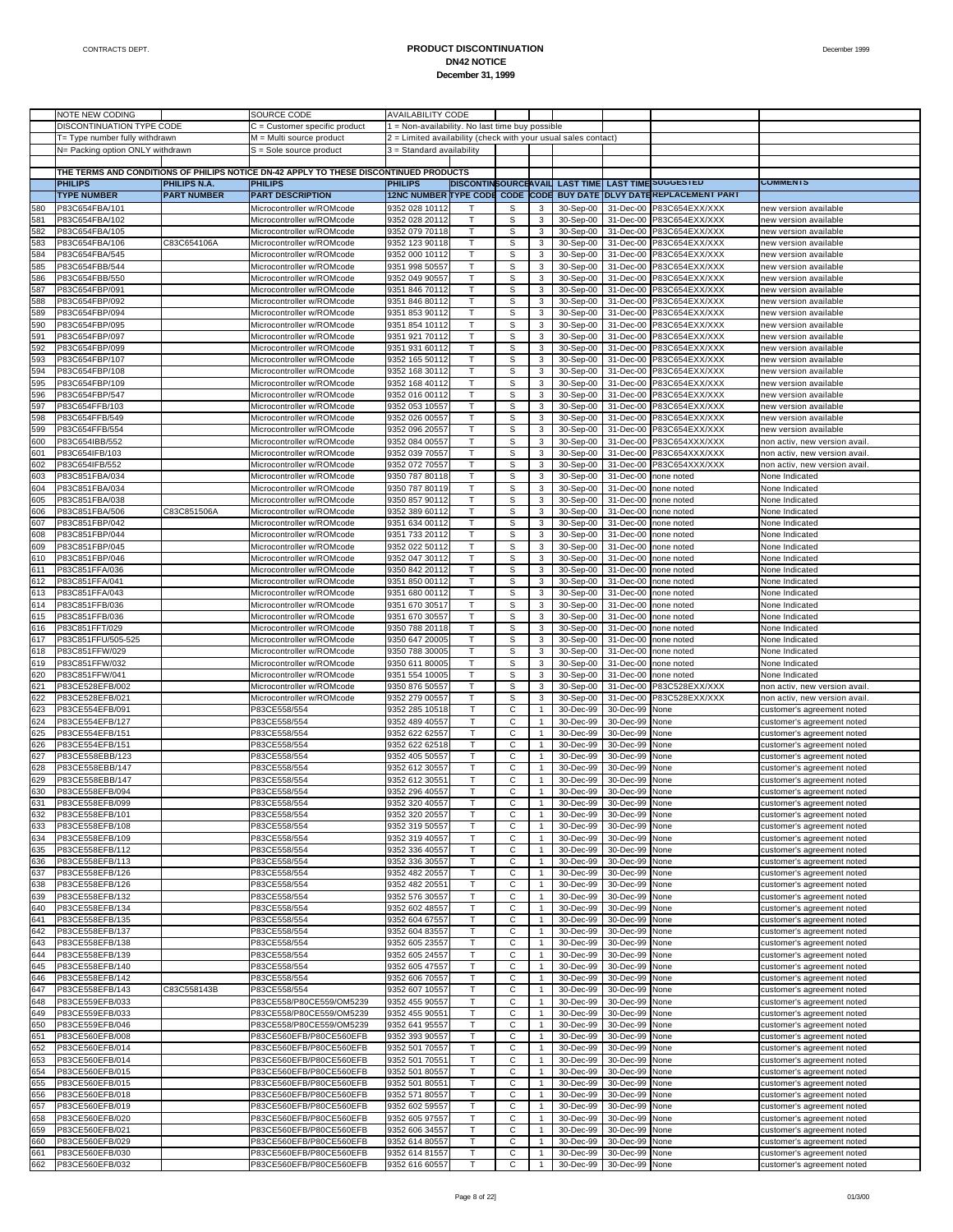|            | NOTE NEW CODING                       |                            | SOURCE CODE                                                                           | <b>AVAILABILITY CODE</b>                                       |                             |              |                     |                        |                          |                                                |                                                      |
|------------|---------------------------------------|----------------------------|---------------------------------------------------------------------------------------|----------------------------------------------------------------|-----------------------------|--------------|---------------------|------------------------|--------------------------|------------------------------------------------|------------------------------------------------------|
|            | DISCONTINUATION TYPE CODE             |                            | $C =$ Customer specific product                                                       | 1 = Non-availability. No last time buy possible                |                             |              |                     |                        |                          |                                                |                                                      |
|            | T= Type number fully withdrawn        |                            | M = Multi source product                                                              | 2 = Limited availability (check with your usual sales contact) |                             |              |                     |                        |                          |                                                |                                                      |
|            | N= Packing option ONLY withdrawn      |                            | S = Sole source product                                                               | 3 = Standard availability                                      |                             |              |                     |                        |                          |                                                |                                                      |
|            |                                       |                            |                                                                                       |                                                                |                             |              |                     |                        |                          |                                                |                                                      |
|            |                                       |                            | THE TERMS AND CONDITIONS OF PHILIPS NOTICE DN-42 APPLY TO THESE DISCONTINUED PRODUCTS |                                                                |                             |              |                     |                        |                          |                                                |                                                      |
|            | <b>PHILIPS</b>                        | <b>PHILIPS N.A.</b>        | <b>PHILIPS</b>                                                                        | <b>PHILIPS</b>                                                 | <b>DISCONTINSOURCEAVAIL</b> |              |                     | <b>LAST TIME</b>       |                          | <b>LAST TIME SUGGESTED</b>                     | <b>COMMENTS</b>                                      |
|            | <b>TYPE NUMBER</b>                    | <b>PART NUMBER</b>         | <b>PART DESCRIPTION</b>                                                               | <b>12NC NUMBER TYPE CODE CODE</b>                              |                             |              | CODE                | <b>BUY DATE</b>        |                          | <b>DLVY DATEREPLACEMENT PART</b>               |                                                      |
| 663        | P83CE560EFB/033                       |                            | P83CE560EFB/P80CE560EFB                                                               | 9352 617 66557                                                 |                             | C            |                     | 30-Dec-99              | 30-Dec-99                | None                                           | customer's agreement noted                           |
| 664        | P83CE560EFB/045                       |                            | P83CE560EFB/P80CE560EFB                                                               | 9352 640 18557                                                 | Т                           | С            | 1                   | 30-Dec-99              | 30-Dec-99                | None                                           | customer's agreement noted                           |
| 665        | P83CE560EFB/045                       |                            | P83CE560EFB/P80CE560EFB                                                               | 9352 640 1855 <sup>-</sup>                                     | T                           | $\mathsf C$  | $\mathbf{1}$        | 30-Dec-99              | 30-Dec-99                | None                                           | customer's agreement noted                           |
| 666        | P83CL410HFH/031/F3                    | C83CL41031B                | Low Voltage Microcontroller                                                           | 9351 753 10557                                                 | т                           | С            | $\overline{c}$      | 30-Sep-00              | 31-Dec-00                | None                                           | None indicated                                       |
| 667        | P83CL410HFH/040/F3                    | C83CL41040B                | Low Voltage Microcontroller                                                           | 9352 634 19557                                                 | T                           | $\mathsf C$  | 1                   | 31-Dec-99              | 31-Dec-99                | None                                           | None indicated                                       |
| 668        | P83CL410HFH/041/F3                    | C83CL41041B                | Low Voltage Microcontroller                                                           | 9352 636 61518                                                 | Т                           | С            | $\mathbf{1}$        | 31-Dec-99              | 31-Dec-99                | None                                           | None indicated                                       |
| 669        | P87C51FA-4B                           | P87C51FA-4B                | OTP uC                                                                                | 9352 539 5055                                                  | N                           | M            | 3                   | 30-Jun-00              | 31-Dec-00                | P87C51FA-                                      | Single Tray Discontinued                             |
| 670        | P87C51FB-4B                           | P87C51FB-4B                | OTP uC                                                                                | 9352 588 0055                                                  | N                           | M            | 3                   | 30-Jun-00              | 31-Dec-00                | P87C51FB-                                      | Single Tray Discontinued                             |
| 671        | P87C51FC-4B                           | P87C51FC-4B                | OTP uC                                                                                | 9352 523 30551                                                 | N                           | M            | 3                   | 30-Jun-00              | 31-Dec-00                | P87C51FC-                                      | Single Tray Discontinued                             |
| 672        | P87C51FC-IA                           | P87C51FC-IA                | OTP uC                                                                                | 9352 522 80112                                                 | Т                           | M            | 3                   | 30-Jun-00              | 31-Dec-00                | P87C51RC+IA                                    | 512 RAM                                              |
| 673        | P87C51FC-IN                           | P87C51FC-IN                | OTP uC                                                                                | 9352 534 70112                                                 | T                           | M            | 3                   | 30-Jun-00              | 31-Dec-00                | P87C51RC+IN                                    | 512 RAM                                              |
| 674        | P87C51FC-JA                           | P87C51FC-JA                | OTP uC                                                                                | 9352 523 00112                                                 | Т                           | M            | 3                   | 30-Jun-00              | 31-Dec-00                | P87C51RC+JA                                    | 512 RAM                                              |
| 675        | P87C51FC-JN                           | P87C51FC-JN                | OTP uC                                                                                | 9352 534 80112                                                 | T                           | M            | 3                   | 30-Jun-00              | 31-Dec-00                | P87C51RC+JN                                    | 512 RAM                                              |
| 676<br>677 | P87C51RB+4B<br>P87C51RD+5B            | P87C51RB+4B<br>P87C51RD+5B | OTP uC<br>OTP <sub>u</sub> C                                                          | 9352 582 7055<br>9352 603 1955                                 | N<br>N                      | M<br>M       | 3<br>3              | 30-Jun-00<br>30-Jun-00 | 31-Dec-00<br>31-Dec-00   | P87C51RB+4B/935252840<br>P8/C51RD+5B/935Z60319 | Single Tray Discontinued<br>Single Tray Discontinued |
|            |                                       |                            |                                                                                       |                                                                |                             |              |                     |                        |                          |                                                |                                                      |
| 678<br>679 | P87C51RD+IB<br>P87C51SBBB             | P87C51RD+IB                | OTP uC                                                                                | 9352 603 2555                                                  | Ν<br>N                      | М<br>M       | 3                   | 30-Jun-00<br>30-Jun-00 | 31-Dec-00                | P87C51RD+IB/9352603255<br>P87C51SBB            | Single Tray Discontinued                             |
| 680        |                                       | P87C51SBBB                 | OTP uC<br>OTP uC                                                                      | 9352 601 8855                                                  | N                           | M            | 3<br>3              | 30-Jun-00              | 31-Dec-00<br>31-Dec-00   | P87C51SFB                                      | Single Tray Discontinued                             |
| 681        | P87C51SFBB                            | P87C51SFBB                 | Microcontroller                                                                       | 9352 601 8955                                                  | T                           | $\mathbb S$  |                     |                        |                          |                                                | Single Tray Discontinued                             |
| 682        | P87C524EBAA<br>P87C524EBPN            | P87C524EBAA<br>P87C524EBPN | Microcontroller                                                                       | 9350 604 60602<br>9350 607 30602                               | т                           | $\mathbb S$  | 3<br>3              | 30-Sep-00<br>30-Sep-00 | 31-Dec-00<br>31-Dec-00   | P89C660HBx<br>P89C660HBx                       | sample expected Mar 2000<br>sample expected Mar 2000 |
| 683        | P87C524EFAA                           | P87C524EFAA                | Microcontroller                                                                       | 9351 408 10112                                                 | T                           | $\mathbb S$  | 3                   | 30-Sep-00              | 31-Dec-00                | P89C660HFx                                     | sample expected Mar 2000                             |
| 684        | P87C528EBAA                           | P87C528EBAA                | Microcontroller                                                                       | 9350 484 90602                                                 | т                           | $\mathbb S$  | 3                   | 30-Sep-00              | 31-Dec-00                | P89C662HBx                                     | sample expected Mar 2000                             |
| 685        | P87C528EBBB                           | P87C528EBBB                | Microcontroller                                                                       | 9350 806 90557                                                 | т                           | $\mathbb S$  | 3                   | 30-Sep-00              | 31-Dec-00                | P89C662HBx                                     | sample expected Mar 2000                             |
| 686        | P87C528EBPN                           | P87C528EBPN                | Microcontroller                                                                       | 9350 485 00602                                                 | т                           | $\mathbb S$  | 3                   | 30-Sep-00              | 31-Dec-00                | P89C662HBx                                     | sample expected Mar 2000                             |
| 687        | P87C528EFAA                           | P87C528EFAA                | Microcontroller                                                                       | 9350 544 40602                                                 | T                           | $\mathbb S$  | 3                   | 30-Sep-00              | 31-Dec-00                | P89C662HFx                                     | sample expected Mar 2000                             |
| 688        | P87C528EFBB                           | P87C528EFBB                | Microcontroller                                                                       | 9350 802 2055 <sup>*</sup>                                     | т                           | $\mathbb S$  | 3                   | 30-Sep-00              | 31-Dec-00                | P89C662HFx                                     | sample expected Mar 2000                             |
| 689        | P87C528EFBB                           | P87C528EFBB                | Microcontroller                                                                       | 9350 802 20557                                                 | т                           | $\mathbb S$  | 3                   | 30-Sep-00              | 31-Dec-00                | P89C662HFx                                     | sample expected Mar 2000                             |
| 690        | P87C528EFPN                           | P87C528EFPN                | Microcontroller                                                                       | 9350 536 60602                                                 | т                           | $\mathbb S$  | 3                   | 30-Sep-00              | 31-Dec-00                | P89C662HFx                                     | sample expected Mar 2000                             |
| 691        | P87C52EBAA                            | P87C52EBAA                 | OTP uC                                                                                | 9350 309 50602                                                 | T                           | M            | 3                   | 30-Jun-00              | 31-Dec-00                | P87C52SBA A                                    | <b>Exact Replacement</b>                             |
| 692        | P87C52EBAA                            | P87C52EBAA                 | OTP uC                                                                                | 9350 309 50623                                                 | т                           | M            | 3                   | 30-Jun-00              | 31-Dec-00                | P87C52SBA A                                    | Exact Replacement; No T&R available                  |
| 693        | P87C52EFPN                            | P87C52EFPN                 | OTP uC                                                                                | 9350 337 70602                                                 | T                           | M            | 3                   | 30-Jun-00              | 31-Dec-00                | P87C52SBP N                                    | <b>Exact Replacement</b>                             |
| 694        | P87C52SBBB                            | P87C52SBBB                 | OTP uC                                                                                | 9352 528 8055                                                  | N                           | M            | 3                   | 30-Jun-00              | 31-Dec-00                | P87C52SBB                                      | Single Tray Discontinued                             |
| 695        | P87C52SFBB                            | P87C52SFBB                 | OTP uC                                                                                | 9352 529 0055                                                  | N                           | M            | 3                   | 30-Jun-00              | 31-Dec-00                | P87C52SFB                                      | Single Tray Discontinued                             |
| 696        | P87C52UBBB                            | P87C52UBBB                 | OTP uC                                                                                | 9352 529 6055                                                  | N                           | M            | 3                   | 30-Jun-00              | 31-Dec-00                | P87C52UBB                                      | Single Tray Discontinued                             |
| 697        | P87C52UFBB                            | P87C52UFBB                 | OTP uC                                                                                | 9352 529 8055                                                  | N                           | M            | 3                   | 30-Jun-00              | 31-Dec-00                | P87C52UFB                                      | Single Tray Discontinued                             |
| 698        | P87C54SBBB                            | P87C54SBBB                 | OTP uC                                                                                | 9352 586 6055                                                  | N                           | M            | 3                   | 30-Jun-00              | 31-Dec-00                | P87C54SBB                                      | Single Tray Discontinued                             |
| 699        | P87C54SFBB                            | P87C54SFBB                 | OTP uC                                                                                | 9352 586 9055                                                  | N                           | M            | 3                   | 30-Jun-00              | 31-Dec-00                | P87C54SFB                                      | Single Tray Discontinued                             |
| 700        | P87C576EBBB                           | P87C576EBBB                | OTP uC                                                                                | 9351 941 60557                                                 | Т                           | $\mathbb S$  | 3                   | 30-Sep-00              | 31-Dec-00                | P87C552 or Future                              | Closest replacement.('551 expected                   |
| 701        | P87C58SBBB                            | P87C58SBBB                 | OTP uC                                                                                | 9352 538 6055                                                  | N                           | M            | 3                   | 30-Jun-00              | 31-Dec-00                | P87C58SBB                                      | Single Tray Discontinued                             |
| 702        | P87C58UBAA                            | P87C58UBAA                 | OTP uC                                                                                | 9352 527 10112                                                 | т                           | M            | 3                   | 30-Jun-00              | 31-Dec-00                | P87C51RC+I A                                   | More RAM                                             |
| 703        | P87C58UBBB                            | P87C58UBBB                 | OTP uC                                                                                | 9352 527 20551                                                 | T                           | M            | 3                   | 30-Jun-00              | 31-Dec-00                | P87C51RC+IB                                    | 512 RAM; No Single Tray                              |
| 704        | P87C58UBBB                            | P87C58UBBB                 | OTP uC                                                                                | 9352 527 20557                                                 | Т                           | M            | 3                   | 30-Jun-00              | 31-Dec-00                | P87C51RC+IB                                    | 512 RAM                                              |
| 705        | P87C58UBPN                            | P87C58UBPN                 | OTP uC                                                                                | 9352 535 50112                                                 | Т                           | M            | 3                   | 30-Jun-00              | 31-Dec-00                | P87C51RC+IN                                    | 512 RAM                                              |
| 706        | P87C58UFAA                            | P87C58UFAA                 | OTP uC                                                                                | 9352 527 30112                                                 | т                           | M            | 3                   | 30-Jun-00              | 31-Dec-00                | P87C51RC+J A                                   | 512 RAM                                              |
| 707        | P87C58UFBB                            | P87C58UFBB                 | OTP uC                                                                                | 9352 527 40557                                                 | T                           | M            | 3                   | 30-Jun-00              | 31-Dec-00                | P87C51RC+J B                                   | 512 RAM                                              |
| 708        | P87C58UFPN                            | P87C58UFPN                 | OTP uC                                                                                | 9352 535 60112                                                 | Т                           | M            | 3                   | 30-Jun-00              | 31-Dec-00                | P87C51RC+J N                                   | 512 RAM                                              |
| 709        | P87CE560EAB/001                       |                            | P87CE560(OTP)V1                                                                       | 9352 626 13557                                                 | T                           | $\mathsf{C}$ | $\mathbf{1}$        | 30-Dec-99              | 30-Dec-99                | None                                           | customer's agreement noted                           |
| 710        | P87CE560EAB/001                       |                            | P87CE560(OTP)V1                                                                       | 9352 626 13551                                                 | т                           | С            | 1                   | 30-Dec-99              | 30-Dec-99                | None                                           | customer's agreement noted                           |
| 711        | P87CE560EFB/032                       |                            | P87CE560(OTP)V1                                                                       | 9352 616 61557                                                 | T                           | $\mathsf C$  | 1                   | 30-Dec-99              | 30-Dec-99                | None                                           | customer's agreement noted                           |
| 712        | P87CE560EFB/037                       |                            | P87CE560(OTP)V1                                                                       | 9352 623 71557                                                 | т                           | С            | 1                   | 30-Dec-99              | 30-Dec-99                | None                                           | customer's agreement noted                           |
| 713        | P87CL881H/000/1                       | P87CL881H0BD               | TELX low voltage Microcontroller                                                      | 9352 608 33518                                                 |                             | S            |                     | 31-Dec-99              | 31-Dec-99                | None                                           | None indicated                                       |
| 714        | P87CL881H/000/1                       | P87CL881H0BD               | TELX low voltage Microcontroller                                                      | 9352 608 33557                                                 |                             | s            |                     |                        | 31-Dec-99 31-Dec-99 None |                                                | None indicated                                       |
| 715        | P87CL886T/000/2                       |                            | <b>TELX low voltage Microcontroller</b>                                               | 9352 614 65112                                                 | T                           | S            | $\overline{c}$      | 30-Sep-00              | 31-Dec-00                | None                                           | None indicated                                       |
| 716        | P87CL886T/000/2                       |                            | TELX low voltage Microcontroller                                                      | 9352 614 65118                                                 | т                           | s            | $\overline{2}$      | 30-Sep-00              | 31-Dec-00                | None                                           | None indicated                                       |
| 717        | P87CL887T/000/2                       |                            | TELX low voltage Microcontroller<br>TELX low voltage Microcontroller                  | 9352 614 66112<br>9352 614 66118                               | Т                           | S<br>s       | $\overline{c}$      | 30-Sep-00              | 31-Dec-00                | None                                           | None indicated                                       |
| 718<br>719 | P87CL887T/000/2<br>P8WE5016AEV/020028 |                            | Chip Card Module                                                                      | 9352 638 78118                                                 | т<br>Т                      | $\mathsf C$  | $\overline{2}$<br>1 | 30-Sep-00<br>31-Dec-99 | 31-Dec-00<br>31-Dec-99   | None<br>P8WE5016AEV/xxxxx                      | None indicated<br>customer's agreement available     |
| 720        | P8WE5032AET/00303                     |                            | SO package                                                                            | 9352 641 89112                                                 | т                           | С            | $\mathbf{1}$        | 31-Dec-99              |                          | 31-Dec-99 P8WE5032AET/xxxxx                    | customer's agreement available                       |
| 721        | P8WE5032AEV/003038                    |                            | Chip Card Module                                                                      | 9352 638 61118                                                 | Т                           | С            | 1                   | 31-Dec-99              | 31-Dec-99                | P8WE5032AEV/xxxxx                              | customer's agreement available                       |
| 722        | P8WE5032AEV/003048                    |                            | Chip Card Module                                                                      | 9352 638 57118                                                 | т                           | С            |                     | 31-Dec-99              | 31-Dec-99                | P8WE5032AEV/xxxxx                              | customer's agreement available                       |
| 723        | P8WE5032AEV/003058                    |                            | Chip Card Module                                                                      | 9352 638 60118                                                 | Т                           | $\mathsf C$  | 1                   | 31-Dec-99              | 31-Dec-99                | P8WE5032AEV/xxxxx                              | customer's agreement available                       |
| 724        | P8WE5032AEV/003068                    |                            | Chip Card Module                                                                      | 9352 638 59118                                                 | т                           | С            | $\mathbf{1}$        | 31-Dec-99              |                          | 31-Dec-99 P8WE5032AEV/xxxxx                    | customer's agreement available                       |
| 725        | P8WE5032AEV/003078                    |                            | Chip Card Module                                                                      | 9352 638 58118                                                 | Т                           | C            | 1                   | 31-Dec-99              | 31-Dec-99                | P8WE5032AEV/xxxxx                              | customer's agreement available                       |
| 726        | P8WE5032AEW/00609W                    |                            | Unsawn Wafer                                                                          | 9352 639 48005                                                 | т                           | С            | 1                   | 31-Dec-99              | 31-Dec-99                | P8WE5032AEW/xxxxx                              | customer's agreement available                       |
| 727        | P8WE5032AEW/00709W                    |                            | Unsawn Wafer                                                                          | 9352 639 88005                                                 | Т                           | $\mathsf C$  | 1                   | 31-Dec-99              | 31-Dec-99                | P8WE5032AEW/xxxxx                              | customer's agreement available                       |
| 728        | P90CE201AEB/02                        |                            | Microcontroller                                                                       | 9351 832 90551                                                 | т                           | s            | 3                   | 30-Sep-00              | 31-Dec-00                | none noted                                     | None Indicated                                       |
| 729        | P90CE201AEB/02                        |                            | Microcontroller                                                                       | 9351 832 90557                                                 | т                           | S            | 3                   | 30-Sep-00              | 31-Dec-00                | none noted                                     | None Indicated                                       |
| 730        | PCA1070P/F3                           | PCA1070PN                  | Multi standard, programmable Trans 9352 161 60112                                     |                                                                | Т                           | s            | $\overline{c}$      | 30-Sep-00              | 31-Dec-00                | None                                           | None indicated                                       |
| 731        | PCA1318P                              |                            | ASIC                                                                                  | 9338 002 40112                                                 | T                           | $\mathbb S$  | 3                   | 30-Sep-00              | 31-Dec-00                | none noted                                     | None Indicated                                       |
| 732        | PCA3354CH/001/F1                      |                            | Microcontroller with EEPROM, DTMI 9351 824 60518                                      |                                                                | т                           | С            | $\overline{2}$      | 30-Sep-00              | 31-Dec-00                | None                                           | None indicated                                       |
| 733        | PCA3354CH/071/1                       |                            | Microcontroller with EEPROM, DTMI 9352 632 66557                                      |                                                                | Т                           | C            | $\overline{c}$      | 30-Sep-00              | 31-Dec-00                | None                                           | None indicated                                       |
| 734        | PCA5013H/F1                           |                            | FLEX-decoder with roaming capabil 9352 608 38518                                      |                                                                | т                           | S            | $\overline{c}$      | 30-Sep-00              |                          | 31-Dec-00 PCD5013H/F1                          | None indicated                                       |
| 735        | PCA80C552-5-16H/07                    | S80C552-6B                 | Microcontroller                                                                       | 9350 576 20551                                                 | т                           | М            | 3                   | 30-Jun-00              |                          | 31-Dec-00 P80C552EHB/08                        | new version available                                |
| 736        | PCA80C552-5-16H/07                    | S80C552-6B                 | Microcontroller                                                                       | 9350 576 20557                                                 | т                           | М            | $\mathbf{3}$        | 30-Jun-00              |                          | 31-Dec-00 P80C552EHB/08                        | new version available                                |
| 737        | PCA80C552-5-16WP/07                   | S80C552-6A68               | Microcontroller                                                                       | 9350 576 10518                                                 | T                           | М            | 3                   | 30-Jun-00              | 31-Dec-00                | P80C552EHA/08                                  | new version available                                |
| 738        | PCA80C552-5-16WP/07                   | S80C552-6A68               | Microcontroller                                                                       | 9350 576 10112                                                 | т                           | М            | 3                   | 30-Jun-00              |                          | 31-Dec-00 P80C552EHA/08                        | new version available                                |
| 739        | PCB1011P                              |                            | ASIC                                                                                  | 9350 676 00112                                                 | T                           | S            | 3                   | 30-Sep-00              | 31-Dec-00 none noted     |                                                | None Indicated                                       |
| 740        | PCB80C552-5-16H/07                    | S80C552-4B                 | Microcontroller                                                                       | 9350 575 80551                                                 | т                           | М            | $\mathbf{3}$        | 30-Jun-00              |                          | 31-Dec-00 P80C552EBB/08                        | new version available                                |
| 741        | PCB80C552-5-16H/07                    | S80C552-4B                 | Microcontroller                                                                       | 9350 575 80557                                                 | T                           | М            | 3                   | 30-Jun-00              |                          | 31-Dec-00 P80C552EBB/08                        | new version available                                |
| 742        | PCB80C552-5-16H/07                    | S80C552-4B                 | Microcontroller                                                                       | 9350 575 80511                                                 | Т                           | М            | 3                   | 30-Jun-00              |                          | 31-Dec-00 P80C552EBB/08                        | new version available                                |
| 743        | PCB80C552-5-16WP/07                   | S80C552-4A68               | Microcontroller                                                                       | 9350 575 70518                                                 | T                           | M            | 3                   | 30-Jun-00              |                          | 31-Dec-00 P80C552EBA/08                        | new version available                                |
| 744        | PCB80C552-5-16WP/07                   |                            | Microcontroller                                                                       | 9350 575 70112                                                 | т                           | М            | 3                   | 30-Jun-00              |                          | 31-Dec-00 P80C552EBA/08                        | new version available                                |
| 745        | PCB80C552-5-16WP/07                   |                            | Microcontroller                                                                       | 9350 575 70519                                                 |                             | M            | 3                   | 30-Jun-00              |                          | 31-Dec-00 P80C552EBA/08                        | new version available                                |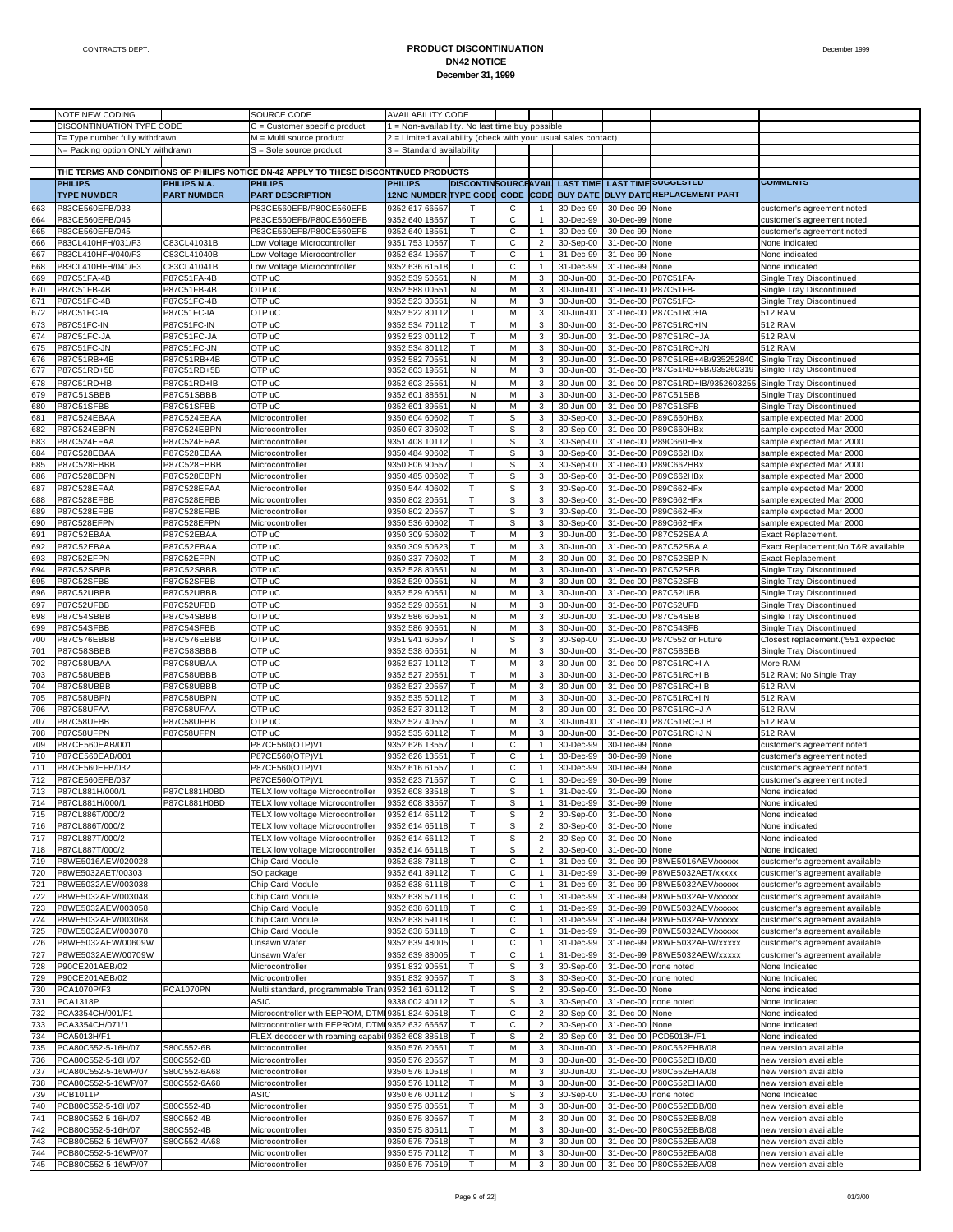|     | NOTE NEW CODING                  |                    | SOURCE CODE                                                                           | <b>AVAILABILITY CODE</b>                                       |              |   |                |           |           |                                                                    |                                       |
|-----|----------------------------------|--------------------|---------------------------------------------------------------------------------------|----------------------------------------------------------------|--------------|---|----------------|-----------|-----------|--------------------------------------------------------------------|---------------------------------------|
|     | DISCONTINUATION TYPE CODE        |                    | C = Customer specific product                                                         | 1 = Non-availability. No last time buy possible                |              |   |                |           |           |                                                                    |                                       |
|     | T= Type number fully withdrawn   |                    | M = Multi source product                                                              | 2 = Limited availability (check with your usual sales contact) |              |   |                |           |           |                                                                    |                                       |
|     | N= Packing option ONLY withdrawn |                    | $S =$ Sole source product                                                             | 3 = Standard availability                                      |              |   |                |           |           |                                                                    |                                       |
|     |                                  |                    |                                                                                       |                                                                |              |   |                |           |           |                                                                    |                                       |
|     |                                  |                    | THE TERMS AND CONDITIONS OF PHILIPS NOTICE DN-42 APPLY TO THESE DISCONTINUED PRODUCTS |                                                                |              |   |                |           |           |                                                                    |                                       |
|     |                                  |                    |                                                                                       |                                                                |              |   |                |           |           |                                                                    | <b>COMMENIS</b>                       |
|     | <b>PHILIPS</b>                   | PHILIPS N.A.       | <b>PHILIPS</b>                                                                        | <b>PHILIPS</b>                                                 |              |   |                |           |           | DISCONTINSOURCEAVAIL LAST TIME LAST TIME SUGGESTED                 |                                       |
|     | <b>TYPE NUMBER</b>               | <b>PART NUMBER</b> | <b>PART DESCRIPTION</b>                                                               |                                                                |              |   |                |           |           | 12NC NUMBER TYPE CODE CODE CODE BUY DATE DLVY DATEREPLACEMENT PART |                                       |
| 746 | PCB80C552-5-16WP/I7              |                    | Microcontroller                                                                       | 9350 732 70518                                                 |              | s | 3              | 30-Sep-00 | 31-Dec-00 | none noted                                                         | None Indicated                        |
| 747 | PCB80C552-5-24H/07               | S80C552-AB         | Microcontroller                                                                       | 9350 582 8055                                                  | T            | M | 3              | 30-Jun-00 | 31-Dec-00 | P80C552IBB/08                                                      | new version available                 |
| 748 | PCB80C552-5-24H/07               | S80C552-AB         | Microcontroller                                                                       | 9350 582 80557                                                 | т            | М | 3              | 30-Jun-00 |           | 31-Dec-00 P80C552IBB/08                                            | new version available                 |
| 749 | PCB80C552-5-24WP/07              | S80C552-AA68       | Microcontroller                                                                       | 9350 582 70518                                                 | T            | М | 3              | 30-Jun-00 | 31-Dec-00 | P80C552IBA/08                                                      | new version available                 |
| 750 | PCB80C552-5-24WP/07              | S80C552-AA68       | Microcontroller                                                                       | 9350 582 70112                                                 | T            | M | 3              | 30-Jun-00 | 31-Dec-00 | P80C552IBA/08                                                      | new version available                 |
|     |                                  |                    |                                                                                       |                                                                |              |   |                |           |           |                                                                    | None Indicated                        |
| 751 | PCB80C552-5-30H/07               | S80C552-CB         | Microcontroller                                                                       | 9350 583 0055                                                  | T            | S | 3              | 30-Sep-00 | 31-Dec-00 | none noted                                                         |                                       |
| 752 | PCB80C552-5-30H/07               | S80C552-CB         | Microcontroller                                                                       | 9350 583 00557                                                 | т            | s | 3              | 30-Sep-00 | 31-Dec-00 | none noted                                                         | None Indicated                        |
| 753 | PCB80C552-5-30WP/07              |                    | Microcontroller                                                                       | 9350 582 90518                                                 | T            | S | 3              | 30-Sep-00 | 31-Dec-00 | none noted                                                         | None Indicated                        |
| 754 | PCB80C552-5-30WP/07              | S80C552-CA68       | Microcontroller                                                                       | 9350 582 90112                                                 | T            | S | 3              | 30-Sep-00 | 31-Dec-00 | none noted                                                         | None Indicated                        |
| 755 | PCB80C652-12WP/S                 |                    | Microcontroller                                                                       | 9339 696 00112                                                 | T            | S | $\mathbf{1}$   | 31-Dec-99 | 31-Dec-99 | P80C652EBA/04                                                      | new version available                 |
| 756 | PCB83C652WP/AB038                |                    | Microcontroller w/ROMcode                                                             | 9350 513 00112                                                 | т            | M | $\mathbf{1}$   | 31-Dec-99 | 31-Dec-99 | P83C652EBA/XXX                                                     | new version available                 |
| 757 | PCC1008T                         |                    | ASIC                                                                                  | 9350 521 60112                                                 | T            | S | 3              | 30-Sep-00 | 31-Dec-00 | none noted                                                         | None Indicated                        |
| 758 | <b>PCC1870T</b>                  |                    | ASIC                                                                                  | 9350 334 20115                                                 | T            | S | 3              | 30-Sep-00 | 31-Dec-00 | none noted                                                         | None Indicated                        |
| 759 | PCD3311CT                        | PCD3311CTD         | DTMF/Modem/Musical Generator                                                          | 9350 089 10112                                                 | N            | s | $\overline{2}$ | 30-Sep-00 | 31-Dec-00 | PCD3312CT, 118                                                     | None indicated                        |
|     |                                  | PCD3311CTD         |                                                                                       |                                                                |              |   |                |           |           |                                                                    |                                       |
| 760 | PCD3311CT                        |                    | DTMF/Modem/Musical Generator                                                          | 9350 089 10118                                                 | Ν            | s | $\overline{2}$ | 30-Sep-00 | 31-Dec-00 | PCD3312CT, 118                                                     | None indicated                        |
| 761 | <b>PCD3312CP</b>                 | PCD3312CPN         | DTMF/Modem/Musical Generator                                                          | 9350 089 20112                                                 | N            | S | 2              | 30-Sep-00 | 31-Dec-00 | PCD3312CT, 118                                                     | None indicated                        |
| 762 | PCD3312CT                        | PCD3312CTD         | DTMF/Modem/Musical Generator                                                          | 9350 089 30112                                                 | N            | S | $\overline{2}$ | 30-Sep-00 | 31-Dec-00 | PCD3312CT, 118                                                     | None indicated                        |
| 763 | PCD3316T/F2                      |                    | Caller ID decoder (level II)                                                          | 9352 601 36118                                                 | $\mathsf{T}$ | s | $\mathbf{1}$   | 31-Dec-99 | 31-Dec-99 | PCD3316T/2                                                         | None indicated                        |
| 764 | PCD3349AP/107                    | PCD3332-2PN        | Microcontroller with DTMF                                                             | 9350 825 70112                                                 | т            | С | $\overline{2}$ | 30-Sep-00 | 31-Dec-00 | None                                                               | None indicated                        |
| 765 | PCD3349AP/107/3                  |                    | Microcontroller with DTMF                                                             | 9352 622 64112                                                 | Τ            | С | $\overline{2}$ | 30-Sep-00 | 31-Dec-00 | None                                                               | None indicated                        |
| 766 | PCD3349AT/098                    | C3349AP098D        | Microcontroller with DTMF                                                             | 9351 837 30118                                                 | T            | С | $\overline{2}$ | 30-Sep-00 | 31-Dec-00 | None                                                               | None indicated                        |
| 767 | PCD3349AT/107                    | PCD3332-2TD        | Microcontroller with DTMF                                                             | 9350 825 80112                                                 | T            | C | $\overline{2}$ | 30-Sep-00 | 31-Dec-00 | None                                                               | None indicated                        |
| 768 | PCD3349AT/123                    |                    | Microcontroller with DTMF                                                             | 9351 615 30118                                                 | т            | С | $\overline{2}$ | 30-Sep-00 | 31-Dec-00 | None                                                               | None indicated                        |
| 769 | PCD3349AT/158/3                  |                    | Microcontroller with DTMF                                                             | 9352 621 99112                                                 | T            | C | $\overline{2}$ | 30-Sep-00 | 31-Dec-00 | None                                                               | None indicated                        |
| 770 |                                  |                    | Microcontroller with DTMF                                                             |                                                                | T.           | С | $\overline{2}$ |           |           |                                                                    |                                       |
|     | PCD3349AT/159/3                  |                    |                                                                                       | 9352 623 59112                                                 |              |   |                | 30-Sep-00 | 31-Dec-00 | None                                                               | None indicated                        |
| 771 | PCD3349AT/160/3                  |                    | Microcontroller with DTMF                                                             | 9352 627 81112                                                 | T            | C | $\overline{2}$ | 30-Sep-00 | 31-Dec-00 | None                                                               | None indicated                        |
| 772 | PCD3349AT/161/3                  |                    | Microcontroller with DTMF                                                             | 9352 628 72112                                                 | T            | С | $\overline{2}$ | 30-Sep-00 | 31-Dec-00 | None                                                               | None indicated                        |
| 773 | PCD3349AT/162/3                  |                    | Microcontroller with DTMF                                                             | 9352 630 29118                                                 | T            | C | $\overline{2}$ | 30-Sep-00 | 31-Dec-00 | None                                                               | None indicated                        |
| 774 | PCD3349AT/163/3                  |                    | Microcontroller with DTMF                                                             | 9352 630 64118                                                 | T.           | С | $\overline{2}$ | 30-Sep-00 | 31-Dec-00 | None                                                               | None indicated                        |
| 775 | PCD3350AH/018                    | C3350AH018B        | Microcontroller with EEPROM, DTMI 9352 634 92557                                      |                                                                | T.           | C | $\overline{2}$ | 30-Sep-00 | 31-Dec-00 | None                                                               | None indicated                        |
| 776 | PCD3352AT/074/F4                 |                    | Microcontroller with EEPROM and D9352 162 50112                                       |                                                                | T            | С | $\overline{2}$ | 30-Sep-00 | 31-Dec-00 | None                                                               | None indicated                        |
| 777 | PCD3352AT/089/F4                 |                    | Microcontroller with EEPROM and D                                                     | 9352 628 02112                                                 | T            | C | $\overline{2}$ | 30-Sep-00 | 31-Dec-00 | None                                                               | None indicated                        |
| 778 | PCD3352AT/092/F4                 |                    | Microcontroller with EEPROM and D9352 636 62118                                       |                                                                | T.           | С | $\overline{2}$ | 30-Sep-00 | 31-Dec-00 | None                                                               | None indicated                        |
| 779 |                                  |                    |                                                                                       |                                                                | T            | C | $\overline{2}$ |           |           |                                                                    |                                       |
|     | PCD3353AP/055/F4                 |                    | Microcontroller with EEPROM and D9352 623 33112                                       |                                                                |              |   |                | 30-Sep-00 | 31-Dec-00 | None                                                               | None indicated                        |
| 780 | PCD3353AT/046/F4                 |                    | Microcontroller with EEPROM and D9352 605 30118                                       |                                                                | T            | С | $\overline{2}$ | 30-Sep-00 | 31-Dec-00 | None                                                               | None indicated                        |
| 781 | PCD3353AT/058/6                  |                    | Microcontroller with EEPROM and D                                                     | 9352 635 17112                                                 | T            | C | $\overline{2}$ | 30-Sep-00 | 31-Dec-00 | None                                                               | None indicated                        |
| 782 | PCD3353AT/058/6                  |                    | Microcontroller with EEPROM and D9352 635 17118                                       |                                                                | T.           | С | $\overline{2}$ | 30-Sep-00 | 31-Dec-00 | None                                                               | None indicated                        |
| 783 | PCD3354AH/061,557                |                    | Microcontroller with EEPROM, DTMI 9352 602 68557                                      |                                                                | T            | C | $\mathbf{1}$   | 31-Dec-99 | 31-Dec-99 | None                                                               | None indicated                        |
| 784 | PCD3354AH/063,557                |                    | Microcontroller with EEPROM, DTMI 9352 603 95557                                      |                                                                | т            | С | $\mathbf{1}$   | 31-Dec-99 | 31-Dec-99 | None                                                               | None indicated                        |
| 785 | PCD3354AH/068                    |                    | Microcontroller with EEPROM, DTMI 9352 624 68557                                      |                                                                | T            | C | 2              | 30-Sep-00 | 31-Dec-00 | None                                                               | None indicated                        |
| 786 | PCD3354AH/069                    |                    | Microcontroller with EEPROM, DTMI 9352 625 16557                                      |                                                                | T            | С | $\overline{2}$ | 30-Sep-00 | 31-Dec-00 | None                                                               | None indicated                        |
| 787 | PCD3756AT/F1                     |                    | Microcontroller with EEPROM and D9351 837 50112                                       |                                                                | T            | s | $\overline{2}$ | 30-Sep-00 | 31-Dec-00 | None                                                               | None indicated                        |
| 788 | PCD50907H/000/1                  |                    | ABC-Pro OTP                                                                           | 9352 623 14518                                                 | т            | s | 1              | 31-Dec-99 | 31-Dec-99 | None                                                               | None indicated                        |
|     |                                  |                    | ABC-Pro OTP                                                                           |                                                                | T            |   | $\mathbf{1}$   |           | 31-Dec-99 |                                                                    |                                       |
| 789 | PCD50907H/000/1                  |                    |                                                                                       | 9352 623 14557                                                 |              | S |                | 31-Dec-99 |           | None                                                               | None indicated                        |
| 790 | PCD50912H/A01/1                  | PCD50912HBE        | ABC-Pro                                                                               | 9352 610 29557                                                 | T.           | С | $\overline{2}$ | 30-Sep-00 | 31-Dec-00 | None                                                               | None indicated                        |
| 791 | PCD50917H/A00/1                  |                    | ABC-Pro OTP                                                                           | 9352 623 11518                                                 | T            | s | $\mathbf{1}$   | 31-Dec-99 | 31-Dec-99 | PCD50917H/A00/2                                                    | None indicated                        |
| 792 | PCD50917H/A00/1                  |                    | ABC-Pro OTP                                                                           | 9352 623 11557                                                 | т            | s | 1              | 31-Dec-99 | 31-Dec-99 | PCD50917H/A00/2                                                    | None indicated                        |
| 793 | PCD50922H/A01/1                  |                    | ABC-Pro                                                                               | 9352 610 30557                                                 | T            | C | $\mathbf{1}$   | 31-Dec-99 | 31-Dec-99 | None                                                               | None indicated                        |
| 794 | PCD50922H/C02/2                  |                    | ABC-Pro                                                                               | 9352 634 21557                                                 | T            | С | $\mathbf{1}$   | 31-Dec-99 | 31-Dec-99 | None                                                               | None indicated                        |
| 795 | PCD50922H/C03/2                  |                    | ABC-Pro                                                                               | 9352 634 83557                                                 | T.           | С | $\mathbf{1}$   | 31-Dec-99 | 31-Dec-99 | None                                                               | None indicated                        |
| 796 | PCD50922H/C04/2                  |                    | ABC-Pro                                                                               | 9352 637 17557                                                 | т            | С | $\mathbf{1}$   | 31-Dec-99 | 31-Dec-99 | None                                                               | None indicated                        |
| 797 | PCD50927H/C00/1                  | PCD50927H1BE       | ABC-Pro OTP                                                                           | 9352 623 12518                                                 |              | S |                | 31-Dec-99 |           | 31-Dec-99 PCD50927H/C00/2                                          | None indicated                        |
| 798 |                                  | PCD50927H1BE       |                                                                                       |                                                                | Τ            |   | 1              |           |           |                                                                    |                                       |
|     | PCD50927H/C00/1                  |                    | ABC-Pro OTP                                                                           | 9352 623 12557                                                 |              | s |                | 31-Dec-99 |           | 31-Dec-99 PCD50927H/C00/2                                          | None indicated                        |
| 799 | PCD50937H/D00/1                  |                    | ABC-Pro OTP                                                                           | 9352 629 71518                                                 | Τ            | S | $\mathbf{1}$   | 31-Dec-99 | 31-Dec-99 | PCD50937H/D00/2                                                    | None indicated                        |
| 800 | PCD50937H/D00/1                  |                    | ABC-Pro OTP                                                                           | 9352 629 71557                                                 | Τ            | s | $\mathbf{1}$   | 31-Dec-99 | 31-Dec-99 | PCD50937H/D00/2                                                    | None indicated                        |
| 801 | PCD5096H/610/F1                  |                    | U-Codec                                                                               | 9352 285 40557                                                 | Τ            | S | 2              | 30-Sep-00 | 31-Dec-00 | None                                                               | None indicated                        |
| 802 | PCD5099H/YXX/F1                  |                    | Dummy                                                                                 | 9352 608 63557                                                 | T            | S | 1              | 31-Dec-99 | 31-Dec-99 | None                                                               | None indicated                        |
| 803 | PCD6002H/002/2                   |                    | Digital Telephone Answering Machi                                                     | 9352 625 94557                                                 | T            | S | $\mathbf{1}$   | 31-Dec-99 | 31-Dec-99 | none                                                               | None indicated                        |
| 804 | PCD6002H/003/2                   |                    | Digital Telephone Answering Machi 9352 628 66557                                      |                                                                | Τ            | s | $\mathbf{1}$   | 31-Dec-99 | 31-Dec-99 | none                                                               | None indicated                        |
| 805 | PCD6002H/C00/2                   | PCD6002HCBA        | Digital Telephone Answering Machi                                                     | 9352 633 14518                                                 | Τ            | S | 2              | 30-Sep-00 | 31-Dec-00 | None                                                               | None indicated                        |
| 806 | PCD6002H/C00/2                   | PCD6002HCBA        | Digital Telephone Answering Machi 9352 633 14557                                      |                                                                | T            | S | $\overline{2}$ | 30-Sep-00 | 31-Dec-00 | None                                                               | None indicated                        |
| 807 | PCD6002H/C01/2                   |                    | Digital Telephone Answering Machi                                                     | 9352 634 74518                                                 | Τ            | С | $\overline{2}$ | 30-Sep-00 | 31-Dec-00 | None                                                               | None indicated                        |
| 808 | PCD6002H/C02/2                   |                    | Digital Telephone Answering Machi 9352 636 63518                                      |                                                                | Τ            | С | $\overline{2}$ | 30-Sep-00 | 31-Dec-00 | None                                                               | None indicated                        |
| 809 | PCD6002H/C03/2                   |                    | Digital Telephone Answering Machi 9352 636 64518                                      |                                                                | Τ            | С | $\overline{2}$ | 30-Sep-00 | 31-Dec-00 | None                                                               | None indicated                        |
|     |                                  |                    |                                                                                       |                                                                |              |   |                |           |           |                                                                    |                                       |
| 810 | PCE1603T                         |                    | ASIC                                                                                  | 9351 916 20118                                                 | т            | S | 3 <sup>7</sup> | 30-Sep-00 | 31-Dec-00 | none noted                                                         | None Indicated                        |
| 811 | PCE84C486P/017                   |                    | PCE84C486P                                                                            | 9352 441 90112                                                 | Τ            | С | $\mathbf{1}$   | 30-Dec-99 | 30-Dec-99 | None                                                               | customer's agreement noted            |
| 812 | PCE84C882P/034                   |                    | PCE84C882P                                                                            | 9352 175 30112                                                 | T            | С | $\mathbf{1}$   | 30-Dec-99 | 30-Dec-99 | None                                                               | customer's agreement noted            |
| 813 | PCE84C882P/040                   |                    | PCE84C882P                                                                            | 9352 477 10112                                                 | т            | C | $\mathbf{1}$   | 30-Dec-99 | 30-Dec-99 | None                                                               | customer's agreement noted            |
| 814 | PCE84C886P/043                   |                    | PCE84C886P                                                                            | 9351 831 80112                                                 | т            | С | 1              | 30-Dec-99 | 30-Dec-99 | None                                                               | customer's agreement noted            |
| 815 | PCE84C886P/071                   |                    | PCE84C886P                                                                            | 9352 303 80112                                                 | Τ            | С | $\mathbf{1}$   | 30-Dec-99 | 30-Dec-99 | None                                                               | customer's agreement noted            |
| 816 | PCE84C886P/074                   |                    | PCE84C886P                                                                            | 9352 328 50112                                                 | T            | С | $\mathbf{1}$   | 30-Dec-99 | 30-Dec-99 | None                                                               | customer's agreement noted            |
| 817 | PCE84C886P/080                   |                    | PCE84C886P                                                                            | 9352 619 69112                                                 | т            | C | $\mathbf{1}$   | 30-Dec-99 | 30-Dec-99 | None                                                               | customer's agreement noted            |
| 818 | <b>PCF1174CT</b>                 |                    | Clock & Watches IC                                                                    | 9350 017 50112                                                 | T            | S | $\overline{2}$ | 30-Sep-00 |           | 31-Dec-00 Replacement by                                           | None indicated                        |
| 819 | PCF2100P                         | PCF2100PN          | <b>LCD Duplex Driver</b>                                                              | 9337 336 90112                                                 | $\mathsf T$  | S | 3              | 30-Sep-00 | 31-Dec-00 | <b>PCF2100CP</b>                                                   | Added DOD part version                |
| 820 | PCF2103EU/2/F1                   |                    |                                                                                       |                                                                |              |   |                |           |           |                                                                    |                                       |
|     |                                  |                    | LCD character driver controller with                                                  | 9352 486 40026                                                 | N            | s | $\overline{2}$ | 30-Sep-00 |           | 31-Dec-00 PCF2103EU/2/F2                                           | None indicated                        |
| 821 | <b>PCF2111CT</b>                 |                    | <b>LCD Duplex Driver</b>                                                              | 9350 497 00118                                                 | Τ            | S | $\mathbf{1}$   | 31-Dec-99 | 31-Dec-99 | PCF2111CT/F1                                                       | None indicated                        |
| 822 | PCF2113AU/10/F3                  |                    | LCD Character Driver Controller                                                       | 9352 611 10005                                                 | T            | S | 1              | 31-Dec-99 |           | 31-Dec-99 PCF2113AU/10/F4                                          | None indicated                        |
| 823 | PCF7930U/280                     | PCF7930U80CU       | PIT Wafer, unsawn                                                                     | 9351 832 50025                                                 | $\mathsf{T}$ | S | $\mathbf{1}$   | 31-Dec-99 | 31-Dec-99 | None Noted                                                         | Relevant customers have been informed |
| 824 | PCF7930W/280                     |                    | PIT Wafer                                                                             | 9351 919 10005                                                 | Τ            | s | 1              | 31-Dec-99 | 31-Dec-99 | None Noted                                                         | Relevant customers have been informed |
| 825 | PCF80C552-5-16H/07               | S80C552-5B         | Microcontroller                                                                       | 9350 576 00551                                                 | т            | М | 3              | 30-Jun-00 | 31-Dec-00 | P80C552EFB/08                                                      | new version available                 |
| 826 | PCF80C552-5-16H/07               | S80C552-5B         | Microcontroller                                                                       | 9350 576 00557                                                 | T            | M | 3              | 30-Jun-00 |           | 31-Dec-00 P80C552EFB/08                                            | new version available                 |
| 827 | PCF80C552-5-16WP/07              | S80C552-5A68       | Microcontroller                                                                       | 9350 575 90518                                                 | T            | М | 3              | 30-Jun-00 |           | 31-Dec-00 P80C552EFA/08                                            | new version available                 |
| 828 | PCF80C552-5-16WP/07              | S80C552-5A68       | Microcontroller                                                                       | 9350 575 90112                                                 | Τ            | М | $\mathbf{3}$   | 30-Jun-00 |           | 31-Dec-00 P80C552EFA/08                                            | new version available                 |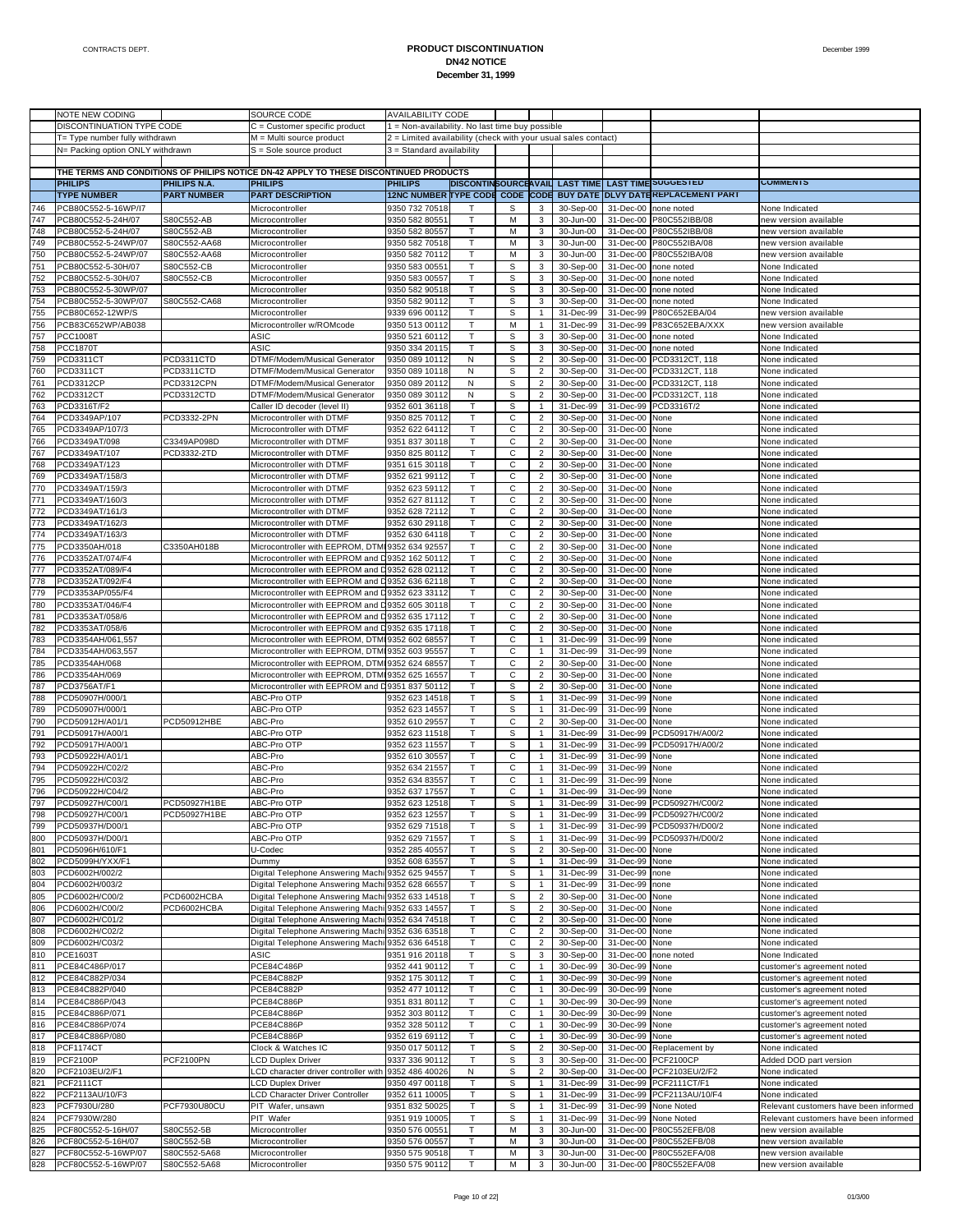|            | NOTE NEW CODING                          |                                 | SOURCE CODE                                                                           | <b>AVAILABILITY CODE</b>                                       |                              |             |                                  |                        |                          |                                                                     |                                                                                  |
|------------|------------------------------------------|---------------------------------|---------------------------------------------------------------------------------------|----------------------------------------------------------------|------------------------------|-------------|----------------------------------|------------------------|--------------------------|---------------------------------------------------------------------|----------------------------------------------------------------------------------|
|            | DISCONTINUATION TYPE CODE                |                                 | $C =$ Customer specific product                                                       | 1 = Non-availability. No last time buy possible                |                              |             |                                  |                        |                          |                                                                     |                                                                                  |
|            | T= Type number fully withdrawn           |                                 | M = Multi source product                                                              | 2 = Limited availability (check with your usual sales contact) |                              |             |                                  |                        |                          |                                                                     |                                                                                  |
|            | N= Packing option ONLY withdrawn         |                                 | $S =$ Sole source product                                                             | 3 = Standard availability                                      |                              |             |                                  |                        |                          |                                                                     |                                                                                  |
|            |                                          |                                 |                                                                                       |                                                                |                              |             |                                  |                        |                          |                                                                     |                                                                                  |
|            |                                          |                                 | THE TERMS AND CONDITIONS OF PHILIPS NOTICE DN-42 APPLY TO THESE DISCONTINUED PRODUCTS |                                                                |                              |             |                                  |                        |                          |                                                                     |                                                                                  |
|            | <b>PHILIPS</b>                           | <b>PHILIPS N.A.</b>             | <b>PHILIPS</b>                                                                        | <b>PHILIPS</b>                                                 |                              |             |                                  |                        |                          | DISCONTINSOURCEAVAIL LAST TIME LAST TIME SUGGESTED                  | <b>COMMENTS</b>                                                                  |
|            | <b>TYPE NUMBER</b>                       | <b>PART NUMBER</b>              | <b>PART DESCRIPTION</b>                                                               |                                                                |                              |             |                                  |                        |                          | 12NC NUMBER TYPE CODE CODE CODE BUY DATE DLVY DATE KEPLACEMENT PART |                                                                                  |
| 829        | PCF80C552-5-16WP/B7                      | S80C552-5A68                    | Microcontroller                                                                       | 9351 663 70518                                                 | T.                           | S           | 3                                | 30-Sep-00              |                          | 31-Dec-00 none noted                                                | None Indicated                                                                   |
| 830        | PCF80C552-5-24H/07                       | S80C552-BB                      | Microcontroller                                                                       | 9350 583 20551                                                 | T                            | M           | 3 <sup>1</sup>                   | 30-Jun-00              |                          | 31-Dec-00 P80C552IFB/08                                             | new version available                                                            |
| 831        | PCF80C552-5-24H/07                       | S80C552-BB                      | Microcontroller                                                                       | 9350 583 20557                                                 | T.                           | M           | 3                                | 30-Jun-00              |                          | 31-Dec-00 P80C552IFB/08                                             | new version available                                                            |
| 832        | PCF80C552-5-24WP/07                      | S80C552-BA68                    | Microcontroller                                                                       | 9350 583 10518                                                 | T.                           | М           | 3                                | 30-Jun-00              |                          | 31-Dec-00 P80C552IFA/08                                             | hew version available                                                            |
| 833<br>834 | PCF80C552-5-24WP/07<br>PCF84C22AT/040/F2 | S80C552-BA68                    | Microcontroller                                                                       | 9350 583 10112<br>9350 762 80118                               | T<br>$\mathsf{T}$            | M<br>С      | 3<br>$\overline{2}$              | 30-Jun-00<br>30-Sep-00 | 31-Dec-00<br>31-Dec-00   | P80C552IFA/08<br>None                                               | new version available                                                            |
| 835        | PCF84C41AT/088                           |                                 | Microcontroller Family spec<br>Microcontroller Family spec                            | 9350 448 50112                                                 | $\mathsf{T}$                 | С           | $\overline{2}$                   | 30-Sep-00              | 31-Dec-00                | None                                                                | None indicated<br>None indicated                                                 |
| 836        | PCF84C81AP/049/F3                        |                                 | Microcontroller for general purpose 9352 050 50112                                    |                                                                | T                            | С           | $\overline{2}$                   | 30-Sep-00              | 31-Dec-00                | None                                                                | None indicated                                                                   |
| 837        | PCF85116-3W/01-280                       |                                 | <b>EEPROM Bare Chip supply</b>                                                        | 9352 480 90005                                                 | T.                           | s           | 3                                | 30-Sep-00              | 31-Dec-00                | none noted                                                          | None Indicated                                                                   |
| 838        | PCF8533U/2/2                             |                                 | 80x4 low mux rate segment LCD dri 9352 634 65026                                      |                                                                | N                            | S           | $\overline{2}$                   | 30-Sep-00              |                          | 31-Dec-00 PCF8533U/2/F2                                             | None indicated                                                                   |
| 839        | PCF8563AU/5/F3                           |                                 | Clock/Calendar ultra low power IC                                                     | 9352 619 24015                                                 | T                            | s           | $\overline{2}$                   | 30-Sep-00              |                          | 31-Dec-00 PCF8564AU                                                 | None indicated                                                                   |
| 840        | PCF8576CU/12/F1                          |                                 | LCD Driver for low mux rates                                                          | 9352 284 30005                                                 | N                            | s           | 3                                | 30-Sep-00              |                          | 31-Dec-00 PCF8576CU/12E/2 (525 um                                   | None indicated                                                                   |
| 841        | PCF8576CU/2/F1                           |                                 | LCD Driver for low mux rates                                                          | 9352 234 20026                                                 | N                            | s           | $\overline{2}$                   | 30-Sep-00              |                          | 31-Dec-00 PCF8576CU/2/F2                                            | None indicated                                                                   |
| 842        | PCF8582C-2W/03-280                       | PCF8582C2WCA                    | <b>EEPROM Bare Chip supply</b>                                                        | 9352 215 50005                                                 | T.                           | S           | $\mathbf{3}$                     | 30-Sep-00              |                          | 31-Dec-00 none noted                                                | None Indicated                                                                   |
| 843        | PCF8584U/10                              |                                 | Parallel-bus to I2C bus converter                                                     | 9350 887 60005                                                 | $\mathsf{T}$                 | S           | $\overline{2}$                   | 30-Sep-00              | 31-Dec-00                | PCF8584P, PCF8584T                                                  | None indicated                                                                   |
| 844        | PCF8594C-2W/02-280                       | PCF8594C2WCA                    | <b>EEPROM Bare Chip supply</b>                                                        | 9352 215 60005                                                 | т                            | S           | 3                                | 30-Sep-00              |                          | 31-Dec-00 none noted                                                | None Indicated                                                                   |
| 845        | PCF8598C-2W/02-280                       | PCF8598C2WCA                    | <b>EEPROM Bare Chip supply</b>                                                        | 9352 215 70005                                                 | T                            | S           | 3                                | 30-Sep-00              | 31-Dec-00                | none noted                                                          | None Indicated                                                                   |
| 846<br>847 | PDI1394P11BD                             | PDI1394P11BD-S                  | 200 Mb/s 1394 Physical Layer                                                          | 9352 614 97551                                                 | $\mathsf{T}$<br>$\mathsf{T}$ | М           | $\overline{2}$<br>$\overline{2}$ | 30-Jun-00              |                          | 31-Dec-00 PDI1394P11ABD<br>31-Dec-00 PDI1394P11ABD                  | imited availability of P11 stock                                                 |
| 848        | PDI1394P11BD<br>PDI1394P11EC             | PDI1394P11BD<br>PDI1394P11EC-S  | 200 Mb/s 1394 Physical Layer                                                          | 9352 614 97557<br>9352 633 05551                               | т                            | M<br>М      |                                  | 30-Jun-00<br>30-Jun-00 |                          | 31-Dec-00 PDI1394P11AEC                                             | Limited availability of P11 stock<br>imited availability of P11 stock            |
| 849        | PDI1394P11EC                             | PDI1394P11EC                    | 200 Mb/s 1394 Physical Layer<br>200 Mb/s 1394 Physical Layer                          | 9352 633 05557                                                 | $\mathsf{T}$                 | M           | $\overline{2}$<br>$\overline{2}$ | 30-Jun-00              |                          | 31-Dec-00 PDI1394P11AEC                                             | Limited availability of P11 stock                                                |
| 850        | PTPM749A                                 | PTPM749A                        | <b>First Version TrackPoint</b>                                                       | 9352 170 00112                                                 | T                            | S           | 3                                | 30-Sep-00              |                          | 31-Dec-00 PTPM754 DB                                                | Customer must redesign                                                           |
| 851        | PTPM749DB                                | PTPM749DB                       | <b>First Version TrackPoint</b>                                                       | 9352 170 10112                                                 | T                            | S           | 3                                | 30-Sep-00              |                          | 31-Dec-00 PTPM754 DB                                                | Customer must redesign                                                           |
| 852        | PTPM749DB                                | PTPM749DBT                      | <b>First Version TrackPoint</b>                                                       | 9352 170 10118                                                 | T                            | S           | 3                                | 30-Sep-00              |                          | 31-Dec-00 PTPM754 DB                                                | Customer must redesign                                                           |
| 853        | SA624D                                   | SA624D                          | Hi perf Ip FM IF w/hi sp RSSI                                                         | 9350 565 00602                                                 | Т                            | S           | 3                                | 30-Sep-00              | 31-Dec-00                | SA604AD (Slower RSSI)                                               | Low Volume, Standard EOL                                                         |
| 854        | SA624D                                   | SA624D                          | Hi perf Ip FM IF w/hi sp RSSI                                                         | 9350 565 00112                                                 | T                            | S           | $\mathbf{3}$                     | 30-Sep-00              |                          | 31-Dec-00 SA604AD (Slower RSSI)                                     | Low Volume, Standard EOL                                                         |
| 355        | <b>SA624DT</b>                           | SA624DT                         | Hi perf lp FM IF w/hi sp RSSI                                                         | 9350 565 00118                                                 | $\mathsf{T}$                 | S           | 3                                | 30-Sep-00              | 31-Dec-00                | SA604AD (Slower RSSI)                                               | Low Volume, Standard EOL                                                         |
| 356        | SA625DK                                  | SA625DK                         | Hi perf Ip mix FM IF w/hi sp RSSI                                                     | 9350 596 50602                                                 | т                            | S           | 3                                | 30-Sep-00              | 31-Dec-00                | SA605DK (Slower RSSI)                                               | Low Volume, Standard EOL                                                         |
| 857        | SA625DK                                  | SA625DK                         | Hi perf Ip mix FM IF w/hi sp RSSI                                                     | 9350 596 50512                                                 | $\mathsf{T}$                 | S           | 3                                | 30-Sep-00              | 31-Dec-00                | SA605DK (Slower RSSI)                                               | Low Volume, Standard EOL                                                         |
| 358        | SA625DK                                  | SA625DK                         | Hi perf Ip mix FM IF w/hi sp RSSI                                                     | 9350 596 50112                                                 | T                            | S           | 3                                | 30-Sep-00              | 31-Dec-00                | SA605DK (Slower RSSI)                                               | Low Volume, Standard EOL                                                         |
| 359        | SA625DKT                                 | SA625DKT                        | Hi perf lp mix FM IF w/hi sp RSSI                                                     | 9350 596 50518                                                 | $\mathsf{T}$                 | S           | 3                                | 30-Sep-00              | 31-Dec-00                | SA605DK (Slower RSSI)                                               | Low Volume, Standard EOL                                                         |
| 860        | SA625DKT                                 | SA625DKT                        | Hi perf Ip mix FM IF w/hi sp RSSI                                                     | 9350 596 50118                                                 | т                            | S           | 3                                | 30-Sep-00              | 31-Dec-00                | SA605DK (Slower RSSI)                                               | Low Volume, Standard EOL                                                         |
| 861<br>862 | SA910DK<br>SA910DKT                      | SA910DK                         | Variable gain RF predriver amp<br>Variable gain RF predriver amp                      | 9352 602 47512<br>9352 602 47518                               | Т<br>T                       | S<br>S      | $\mathbf{1}$<br>$\mathbf{1}$     | 31-Dec-99<br>31-Dec-99 | 31-Dec-99<br>31-Dec-99   | None Noted<br>None Noted                                            | Non-manufacturable                                                               |
| 863        | SA9500DH                                 | SA910DKT<br><b>SA9500DH</b>     | Dual-band CDMA/AMPS dwnconvtr                                                         | 9352 617 64112                                                 | Τ                            | S           | $\mathbf{1}$                     | 31-Dec-99              | 31-Dec-99                | None Noted                                                          | Non-manufacturable<br>Unreleased product, PG decision                            |
| 864        | SA9500DHT                                | SA9500DHT                       | Dual-band CDMA/AMPS dwnconvtr 9352 617 64118                                          |                                                                | T                            | S           | $\mathbf{1}$                     | 31-Dec-99              | 31-Dec-99                | None Noted                                                          | Unreleased product, PG decision                                                  |
| 865        | <b>SAA2500H</b>                          |                                 | <b>DABD</b>                                                                           | 9350 703 00551                                                 | $\mathsf{T}$                 | S           | 2                                | 30-Sep-00              | 31-Dec-00                | <b>NONE</b>                                                         | No sales of this type for 18 months                                              |
| 366        | <b>SAA2500H</b>                          |                                 | DABD                                                                                  | 9350 703 00557                                                 | T                            | S           | $\overline{2}$                   | 30-Sep-00              | 31-Dec-00                | <b>NONE</b>                                                         | No sales of this type for 18 months                                              |
| 867        | SAA7214H/C1                              | SAA7214HBF                      | TMIPS1                                                                                | 9352 624 16551                                                 | $\mathsf{T}$                 | S           | $\overline{2}$                   | 30-Sep-00              | 31-Dec-00                | <b>NONE</b>                                                         | None indicated                                                                   |
| 868        | SAA7214H/C1                              | SAA7214HBF                      | TMIPS1                                                                                | 9352 624 16557                                                 | т                            | S           | $\overline{2}$                   | 30-Sep-00              | 31-Dec-00                | <b>NONE</b>                                                         | None indicated                                                                   |
| 869        | SAA7324H/M1                              |                                 | CD <sub>10</sub>                                                                      | 9352 616 68557                                                 | $\mathsf{T}$                 | s           | $\overline{2}$                   | 30-Sep-00              | 31-Dec-00                | SAA7324H/M2B                                                        | Obsolete version                                                                 |
| 870        | SAA7325H/M1                              |                                 | CD10LC                                                                                | 9352 616 69557                                                 | T                            | s           | $\overline{2}$                   | 30-Sep-00              | 31-Dec-00                | SAA7325H/M2B                                                        | Obsolete version                                                                 |
| 871        | SAA7326H/M1                              |                                 | CD10Auto                                                                              | 9352 616 70557                                                 | $\mathsf{T}$                 | s           | $\overline{2}$                   | 30-Sep-00              | 31-Dec-00                | SAA7326H/M2B                                                        | Obsolete version                                                                 |
| 872        | SAA7327H/M1                              |                                 | CD7II                                                                                 | 9352 616 71557                                                 | т                            | s           | $\overline{2}$                   | 30-Sep-00              | 31-Dec-00                | SAA7327H/M2B                                                        | Obsolete version                                                                 |
| 873        | SAA7327H/M2A                             |                                 | CD7II                                                                                 | 9352 641 01557                                                 | $\mathsf{T}$                 | s           | $\overline{2}$                   | 30-Sep-00              | 31-Dec-00                | SAA7327H/M2B                                                        | Obsolete version                                                                 |
| 874        | SAA7335HL/M1                             | SAA7335HLBE                     | HD61                                                                                  | 9352 601 05557                                                 | T                            | S           | $\overline{2}$                   | 30-Sep-00              |                          | 31-Dec-00 SAA7335HL/M2                                              | Obsolete version                                                                 |
| 875        | SAA7335HL/M1A<br>SAA7337HL               |                                 | HD61<br><b>DAKOTA</b>                                                                 | 9352 618 17557                                                 | T<br>T                       | s           | $\overline{2}$                   | 30-Sep-00              | 31-Dec-00<br>31-Dec-00   | SAA7335HL/M2<br>SAA7811                                             | Obsolete version                                                                 |
| 876<br>877 | SAA7349HL/M0A                            |                                 | RODAP1                                                                                | 9352 632 71557<br>9352 603 63557                               | $\mathsf{T}$                 | s<br>s      | $\overline{2}$<br>$\overline{2}$ | 30-Sep-00<br>30-Sep-00 | 31-Dec-00                | SAA7349HL/M2                                                        | None indicated<br>Obsolete version                                               |
| 878        | SAA7349HL/M1A                            | SAA7349HLBE                     | RODAP1                                                                                | 9352 608 52557                                                 | T                            | S           | $\overline{2}$                   | 30-Sep-00              |                          | 31-Dec-00 SAA7349HL/M2                                              | Obsolete version                                                                 |
| 879        | SAA7360GP/M3                             | SAA7360GPB                      | <b>BSAD</b>                                                                           | 9351 841 00551                                                 | $\mathsf{T}$                 | S           | $\overline{2}$                   | 30-Sep-00              | 31-Dec-00 NONE           |                                                                     | Process DOD'd                                                                    |
|            | 880 SAA7360GP/M3                         | SAA7360GPB                      | BSAD                                                                                  | 9351 841 00557                                                 |                              | s           |                                  |                        | 30-Sep-00 31-Dec-00 NONE |                                                                     | Process DOD'd                                                                    |
| 881        | <b>SAA7367T</b>                          | <b>SAA7367TD</b>                | LOVAD                                                                                 | 9352 129 00112                                                 | T                            | s           | $\overline{2}$                   |                        | 30-Sep-00 31-Dec-00 NONE |                                                                     | Process DOD'd                                                                    |
| 882        | <b>SAA7367T</b>                          | SAA7367TD                       | LOVAD                                                                                 | 9352 129 00118                                                 | Τ                            | S           | $\overline{2}$                   | 30-Sep-00              | 31-Dec-00 NONE           |                                                                     | Process DOD'd                                                                    |
| 883        | SAA7371GP/M1                             |                                 | CD7                                                                                   | 9352 218 60557                                                 | Т                            | S           | $\overline{2}$                   | 30-Sep-00              | 31-Dec-00 NONE           |                                                                     | No sales in this version of CD7                                                  |
| 884        | SAA7391HL/M1                             |                                 | PLUM                                                                                  | 9352 603 62557                                                 | T                            | s           | $\overline{2}$                   | 30-Sep-00              |                          | 31-Dec-00 SAA7391HL/M4A                                             | Obsolete version                                                                 |
| 885        | SAA7391HL/M4                             |                                 | PLUM                                                                                  | 9352 633 67557                                                 | Т                            | s           | $\overline{2}$                   | 30-Sep-00              | 31-Dec-00                | SAA7391HL/M4A                                                       | Obsolete version                                                                 |
| 886        | SAA7392HL/M2                             |                                 | CDR60                                                                                 | 9352 619 94557                                                 | Τ                            | S           | $\overline{2}$                   | 30-Sep-00              |                          | 31-Dec-00 SAA7392HL/M3                                              | Obsolete version                                                                 |
| 887        | SAA8117HL/C1                             |                                 | CAMERA USB INTERFACE                                                                  | 9352 607 97518                                                 | Т                            | s           | $\overline{2}$                   | 31-Mar-00              | 30-Jun-00                | <b>NONE</b>                                                         | Obsolete version                                                                 |
| 888        | SAA8117HL/C1                             |                                 | CAMERA USB INTERFACE                                                                  | 9352 607 97557                                                 | $\mathsf{T}$                 | s           | $\overline{2}$                   | 31-Mar-00              | 30-Jun-00                | <b>NONE</b>                                                         | Obsolete version                                                                 |
| 889        | SC28C194C1A                              | SC28C194C1A                     | 5v Quad UART                                                                          | 9351 988 20512                                                 | T.                           | $\mathbb S$ | $\mathbf{1}$                     | 31-Dec-99              | 31-Dec-99                | SC28L194A1A                                                         | Unreleased prod, Industrial temp avail                                           |
| 890<br>891 | SC28C194C1AT<br>SC28C194C1BE             | SC28C194C1AT<br>SC28C194C1BE    | 5v Quad UART<br>5v Quad UART                                                          | 9351 988 20518<br>9352 611 53557                               | T<br>T.                      | s<br>s      | $\mathbf{1}$<br>$\mathbf{1}$     | 31-Dec-99<br>31-Dec-99 | 31-Dec-99                | 31-Dec-99 SC28L194A1A T<br>SC28L194A1BE                             | Unreleased prod, Industrial temp avail<br>Unreleased prod, Industrial temp avail |
| 892        | SC28C194C1BES                            | SC28C194C1BES                   | 5v Quad UART                                                                          | 9352 611 53551                                                 | T.                           | s           | $\mathbf{1}$                     | 31-Dec-99              |                          | 31-Dec-99 SC28L194A1BE S                                            | Unreleased prod, Industrial temp avail                                           |
| 893        | SC28L194C1BE                             | SC28L194C1BE                    | 3.3v and 5v Quad UART                                                                 | 9352 612 75557                                                 | Τ                            | $\mathbb S$ | $\mathbf{1}$                     | 31-Dec-99              |                          | 31-Dec-99 SC28C194A1BE                                              | Unreleased prod, Industrial temp avail                                           |
| 894        | SC28L194C1BES                            | SC28L194C1BES                   | 3.3v and 5v Quad UART                                                                 | 9352 612 75551                                                 | T.                           | S           | $\mathbf{1}$                     | 31-Dec-99              |                          | 31-Dec-99 SC28L194A1BE S                                            | Unreleased prod, Industrial temp avail                                           |
| 895        | SC28L198C1A                              | SC28L198C1A                     | 3.3v and 5v Octal UART                                                                | 9352 613 03512                                                 | T.                           | s           | $\mathbf{1}$                     | 31-Dec-99              |                          | 31-Dec-99 SC28L198A1A                                               | Unreleased prod, Industrial temp avail                                           |
| 896        | SC28L198C1AT                             | SC28L198C1AT                    | 3.3v and 5v Octal UART                                                                | 9352 613 03518                                                 | Τ                            | s           | 1                                | 31-Dec-99              |                          | 31-Dec-99 SC28L198A1A T                                             | Unreleased prod, Industrial temp avail                                           |
| 897        | SC28L198C1BE                             | SC28L198C1BE                    | 3.3v and 5v Octal UART                                                                | 9352 608 73557                                                 | Τ                            | s           | $\mathbf{1}$                     | 31-Dec-99              |                          | 31-Dec-99 SC28L198A1BE                                              | Unreleased prod, Industrial temp avail                                           |
| 898        | SC28L198C1BES                            | SC28L198C1BES                   | 3.3v and 5v Octal UART                                                                | 9352 608 73551                                                 | T.                           | S           | $\mathbf{1}$                     | 31-Dec-99              |                          | 31-Dec-99 SC28L198A1BE S                                            | Unreleased prod, Industrial temp avail                                           |
| 899        | SC28L198C1BET                            | SC28L198C1BET                   | 3.3v and 5v Octal UART                                                                | 9352 608 73518                                                 | T                            | $\mathbb S$ | $\mathbf{1}$                     | 31-Dec-99              |                          | 31-Dec-99 SC28L198A1BE T                                            | Unreleased prod, Industrial temp avail                                           |
| 900        | SC80C31BALB44                            | SC80C31BALB44                   | ROMIess uC                                                                            | 9351 442 30557                                                 | $\mathsf{T}$                 | М           | 3                                | 30-Jun-00              |                          | 31-Dec-00 P80C32UFB B                                               | 256 RAM                                                                          |
| 901        | SC80C31BALN40                            | SC80C31BALN40                   | ROMless uC                                                                            | 9350 606 90602                                                 | Т                            | М           | 3                                | 30-Jun-00              |                          | 31-Dec-00 P80C32UFP N                                               | 256 RAM                                                                          |
| 902        | SC80C31BCCA44                            | SC80C31BCCA44T                  | ROMless uC                                                                            | 9350 055 70118                                                 | Τ                            | М           | $\mathbf{3}$                     | 30-Jun-00              |                          | 31-Dec-00 P80C31SBA A                                               | No Tape and Reel Available.                                                      |
| 903        | SC80C31BCGA44                            | SC80C31BCGA44                   | ROMless uC                                                                            | 9350 497 40112                                                 | T                            | M           | 3                                | 30-Jun-00              |                          | 31-Dec-00 P80C32SBA A                                               | Exact replacement.                                                               |
| 904        | SC80C31BCGA44<br>SC80C31BCGN40           | SC80C31BCGA44T                  | ROMless uC<br>ROMless uC                                                              | 9350 497 40118<br>9339 967 10112                               | т<br>Т                       | М           | $\mathbf{3}$                     | 30-Jun-00              |                          | 31-Dec-00 P80C32SBA A<br>31-Dec-00 P80C32SBP N                      | No Tape and Reel Available.                                                      |
| 905<br>906 | SC80C451CCA68                            | SC80C31BCGN40<br>SC80C451CCA68T | ROMless uC                                                                            | 9338 538 50518                                                 | Τ                            | М<br>М      | 3<br>$\mathbf{3}$                | 30-Jun-00<br>30-Jun-00 |                          | 31-Dec-00 None Available                                            | Exact replacement.<br>None Indicated                                             |
| 907        | SC80C451MCA68                            | SC80C451MCA68T                  | ROMless uC                                                                            | 9351 444 20118                                                 | Т                            | s           | 3                                | 30-Sep-00              | 31-Dec-00                | None Available                                                      | None Indicated                                                                   |
| 908        | SC87C451AGA68                            | SC87C451AGA68                   | OTP uC                                                                                | 9350 196 90512                                                 | T                            | s           | 3                                | 30-Sep-00              |                          | 31-Dec-00 None Available                                            | None indicated                                                                   |
| 909        | SC87C451CBA68                            | SC87C451CBA68                   | OTP uC                                                                                | 9350 197 10512                                                 | Τ                            | $\mathbb S$ | 3                                | 30-Sep-00              | 31-Dec-00                | None Available                                                      | None Indicated                                                                   |
| 910        | SC87C451CGA68                            | SC87C451CGA68                   | OTP uC                                                                                | 9350 037 30512                                                 | Τ                            | S           | 3                                | 30-Sep-00              |                          | 31-Dec-00 None Available                                            | None Indicated                                                                   |
| 911        | SC87C51ACA44                             | SC87C51ACA44                    | OTP uC                                                                                | 9339 990 30112                                                 | Τ                            | М           | 3 <sup>7</sup>                   | 30-Jun-00              |                          | 31-Dec-00 P87C51SFA A                                               | Exact replacement.                                                               |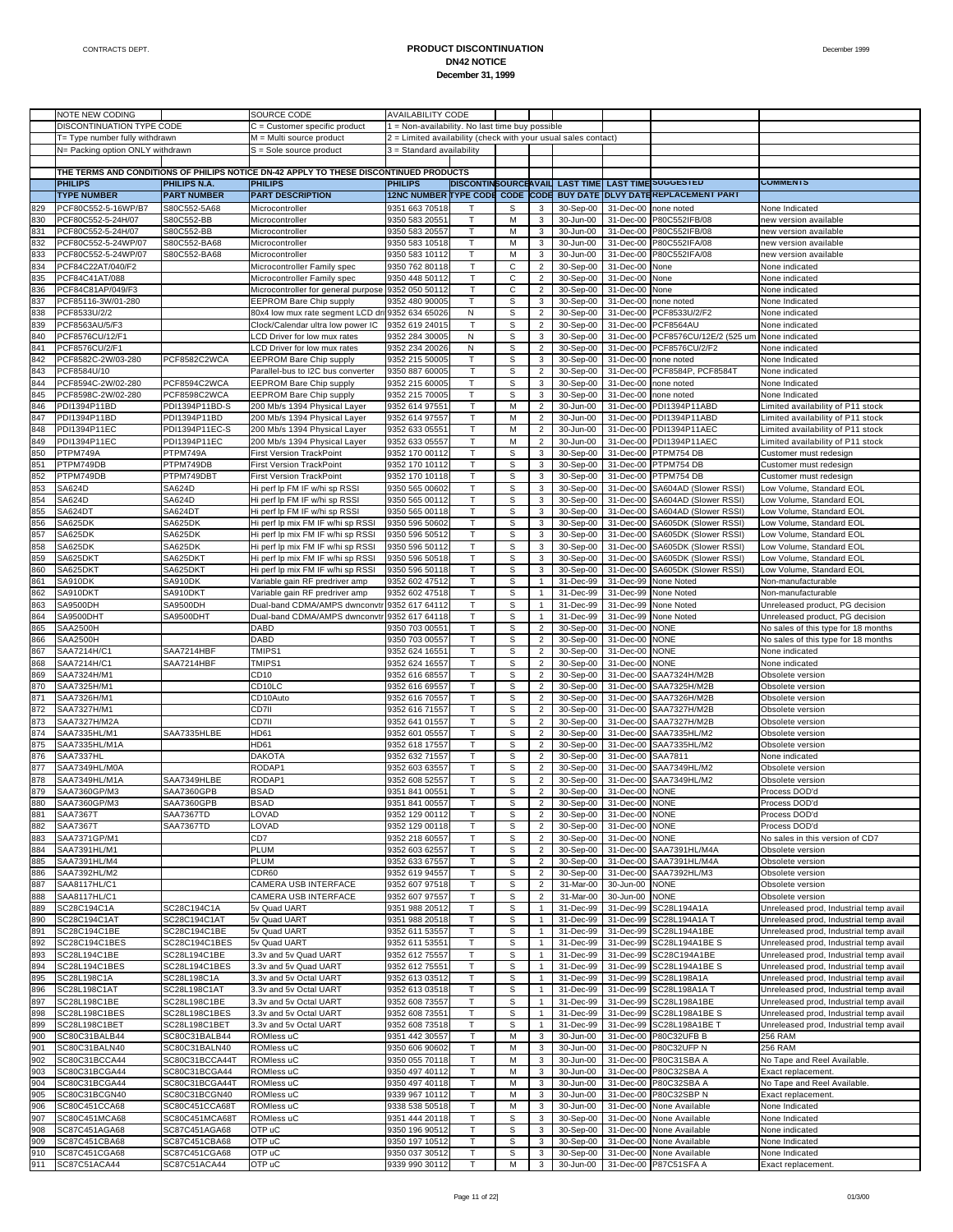|            | NOTE NEW CODING                  |                          | SOURCE CODE                                                                           | <b>AVAILABILITY CODE</b>                                       |        |                  |                                  |                        |                        |                                                                    |                                                                    |
|------------|----------------------------------|--------------------------|---------------------------------------------------------------------------------------|----------------------------------------------------------------|--------|------------------|----------------------------------|------------------------|------------------------|--------------------------------------------------------------------|--------------------------------------------------------------------|
|            | DISCONTINUATION TYPE CODE        |                          | $C =$ Customer specific product                                                       | 1 = Non-availability. No last time buy possible                |        |                  |                                  |                        |                        |                                                                    |                                                                    |
|            | T= Type number fully withdrawn   |                          | M = Multi source product                                                              | 2 = Limited availability (check with your usual sales contact) |        |                  |                                  |                        |                        |                                                                    |                                                                    |
|            | N= Packing option ONLY withdrawn |                          | $S =$ Sole source product                                                             | 3 = Standard availability                                      |        |                  |                                  |                        |                        |                                                                    |                                                                    |
|            |                                  |                          |                                                                                       |                                                                |        |                  |                                  |                        |                        |                                                                    |                                                                    |
|            |                                  |                          | THE TERMS AND CONDITIONS OF PHILIPS NOTICE DN-42 APPLY TO THESE DISCONTINUED PRODUCTS |                                                                |        |                  |                                  |                        |                        |                                                                    |                                                                    |
|            | <b>PHILIPS</b>                   | PHILIPS N.A.             | <b>PHILIPS</b>                                                                        | <b>PHILIPS</b>                                                 |        |                  |                                  |                        |                        | DISCONTINSOURCEAVAIL LAST TIME LAST TIME SUGGESTED                 | <b>COMMENTS</b>                                                    |
|            | <b>TYPE NUMBER</b>               | <b>PART NUMBER</b>       | <b>PART DESCRIPTION</b>                                                               |                                                                |        |                  |                                  |                        |                        | 12NC NUMBER TYPE CODE CODE CODE BUY DATE DLVY DATEREPLACEMENT PART |                                                                    |
| 912        | SC87C51ACN40                     | SC87C51ACN40             | OTP uC                                                                                | 9350 128 40112                                                 |        | M                | 3                                | 30-Jun-00              | 31-Dec-00              | P87C51SFP N                                                        | Exact replacement                                                  |
| 913        | SC87C51AGA44                     | SC87C51AGA44             | OTP uC                                                                                | 9350 134 40602                                                 | т      | M                | 3                                | 30-Jun-00              | 31-Dec-00              | <b>P87C51SFA A</b>                                                 | Exact replacement.                                                 |
| 914        | SC87C51CCA44                     | SC87C51CCA44             | OTP uC                                                                                | 9339 668 30112                                                 | Т      | M                | 3                                | 30-Jun-00              | 31-Dec-00              | P87C51SBA A                                                        | Exact replacement                                                  |
| 915        | SC87C51CCB44                     | SC87C51CCB44             | OTP uC                                                                                | 9350 467 10557                                                 | т      | M                | 3                                | 30-Jun-00              |                        | 31-Dec-00 P87C51SBB B                                              | Exact replacement                                                  |
| 916        | SC87C51CCN40                     | SC87C51CCN40             | OTP uC                                                                                | 9339 667 90112                                                 |        | M                | 3                                | 30-Jun-00              | 31-Dec-00              | P87C51SBP N                                                        | Exact replacement.                                                 |
| 917        | SC87C51CGA44                     | SC87C51CGA44             | OTP uC                                                                                | 9339 668 40112                                                 | т      | М                | 3                                | 30-Jun-00              | 31-Dec-00              | P87C51SBA A                                                        | Exact replacement.                                                 |
| 918        | SCC68070ACA84                    | SCC68070ACA84            | Microcontroller                                                                       | 9339 895 20112                                                 | T      | S                | 3                                | 30-Sep-00              | 31-Dec-00              | none noted                                                         | None Indicated                                                     |
| 919        | SCC68070ADA84                    |                          | Microcontroller                                                                       | 9350 350 50112                                                 | т      | $\mathbb S$      | 3                                | 30-Sep-00              | 31-Dec-00              | none noted                                                         | None Indicated                                                     |
| 920        | SCC68070CCA84                    |                          | Microcontroller                                                                       | 9339 814 60518                                                 | T      | S                | 3                                | 30-Sep-00              | 31-Dec-00              | none noted                                                         | None Indicated                                                     |
| 921        | SCC68070CCA84                    | SCC68070CCA84            | Microcontroller                                                                       | 9339 814 60112                                                 | т      | S                | 3                                | 30-Sep-00              | 31-Dec-00              | none noted                                                         | None Indicated                                                     |
| 922        | SCC68070CDA84                    | SCC68070CDA84            | Microcontroller                                                                       | 9350 339 60518                                                 | T      | S                | 3                                | 30-Sep-00              | 31-Dec-00              | none noted                                                         | <b>Vone Indicated</b>                                              |
| 923        | SCC68070CDA84                    | SCC68070CDA84            | Microcontroller                                                                       | 9350 339 60112                                                 | Т      | $\mathbb S$      | 3                                | 30-Sep-00              | 31-Dec-00              | none noted                                                         | None Indicated                                                     |
| 924        | SCN2681AC1N24                    | SCN2681AC1N24            | <b>DUART</b>                                                                          | 9336 627 80602                                                 | T      | S                | 3                                | 30-Sep-00              | 31-Dec-00              | SCN2681AC1N28                                                      | Package Discontinued, Std EOL                                      |
| 925        | <b>SE5534NB</b>                  | SE5534N                  | Low Noise Op Amp                                                                      | 9351 448 70112                                                 | т<br>т | М                | $\overline{2}$                   | 31-Mar-00              | 30-Jun-00              | SE5534N                                                            | Lmited Manufacturing Ability                                       |
| 926<br>927 | SE555CNB                         | <b>SE555CN</b>           | Timer                                                                                 | 9351 978 40112                                                 | т      | M<br>M           | $\overline{\mathbf{c}}$          | 31-Mar-00              | 30-Jun-00              | SE555CN<br><b>SE555N</b>                                           | mited Manufacturing Ability                                        |
| 928        | SE555FEB<br><b>SE555NB</b>       | SE555FE<br><b>SE555N</b> | Timer<br>Timer                                                                        | 9350 819 90112                                                 | т      | M                | 1<br>$\overline{\mathbf{c}}$     | 31-Dec-99<br>31-Mar-00 | 31-Dec-99<br>30-Jun-00 | <b>SE555N</b>                                                      | Mfg. Condition<br>mited Manufacturing Ability                      |
| 929        | SE5561FEB                        | SE5561FE                 | S.M.P.S. Control Circuit                                                              | 9351 987 40112<br>9351 448 80112                               | т      | S                | $\mathbf{1}$                     | 31-Dec-99              | 31-Dec-99              | <b>TDA8380AN</b>                                                   | Mfg. Condition                                                     |
| 930        | SE556FB                          | <b>SE556F</b>            |                                                                                       | 9338 884 60112                                                 | т      | M                | $\mathbf{1}$                     | 31-Dec-99              | 31-Dec-99              | <b>NE556N</b>                                                      | Mfg. Condition                                                     |
| 931        | <b>SE556N</b>                    | <b>SE556N</b>            | Dual Timer<br>Dual Timer                                                              | 9332 937 00602                                                 | Т      | S                | $\overline{c}$                   | 31-Jan-00              | 30-Apr-00              | <b>NE556N</b>                                                      | Lmited Manufacturing Ability                                       |
| 932        | SG3524NB                         | SG3524N                  | S.M.P.S. Control Circuit                                                              | 9338 043 80112                                                 | T      | M                | $\overline{\mathbf{c}}$          | 31-Jan-00              | 30-Apr-00              | NS,ST,Unitrode                                                     | Lmited Manufacturing Ability                                       |
| 933        | TDA1010A/N6                      | <b>TDA1010AU</b>         | 6 WATT AUDIO AMPL                                                                     | 9339 384 40112                                                 | т      | S                | 3                                | 30-Sep-00              | 31-Dec-00              | TDA1020/N4                                                         | None Indicated                                                     |
| 934        | TDA1301T/N2                      | <b>TDA1301TD</b>         | DALAS2                                                                                | 9351 707 70112                                                 |        | S                | $\overline{\mathbf{c}}$          | 30-Sep-00              | 31-Dec-00              | NONE                                                               | CD6 Kit Replaced; other components                                 |
| 935        | TDA1301T/N2                      | TDA1301TD                | DALAS2                                                                                | 9351 707 70118                                                 | т      | $\mathbb S$      | $\overline{\mathbf{c}}$          | 30-Sep-00              | 31-Dec-00              | NONE                                                               | CD6 Kit Replaced; other components                                 |
| 936        | TDA1306AT/N2                     | TDA1306ATD               | NS DAC                                                                                | 9351 990 30112                                                 | T      | S                | 3                                | 30-Sep-00              | 31-Dec-00              | UDA1320/UDA1330 family                                             | None Indicated                                                     |
| 937        | TDA1306AT/N2                     | TDA1306ATD               | NS DAC                                                                                | 9351 990 30118                                                 | т      | S                | 3                                | 30-Sep-00              | 31-Dec-00              | UDA1320/UDA1330 family                                             | None Indicated                                                     |
| 938        | TDA1306T/N2                      | <b>TDA1306TD</b>         | NS DAC                                                                                | 9351 990 40112                                                 | т      | S                | 3                                | 30-Sep-00              | 31-Dec-00              | UDA1320/UDA1330 family                                             | None Indicated                                                     |
| 939        | TDA1306T/N2                      | TDA1306TD                | NS DAC                                                                                | 9351 990 40118                                                 | т      | $\mathbb S$      | 3                                | 30-Sep-00              | 31-Dec-00              | UDA1320/UDA1330 family                                             | None Indicated                                                     |
| 940        | TDA1310AT/N2                     | TDA1310ATD               | DAC-5 (LOW END)                                                                       | 9350 688 10112                                                 |        | S                | 3                                | 30-Sep-00              | 31-Dec-00              | UDA1320/UDA1330 family                                             | None Indicated                                                     |
| 941        | TDA1310AT/N2                     |                          | DAC-5 (LOW END)                                                                       | 9350 688 10115                                                 | т      | S                | 3                                | 30-Sep-00              | 31-Dec-00              | UDA1320/UDA1330 family                                             | None Indicated                                                     |
| 942        | TDA1311AT/N2                     | TDA1311ATD               | DAC-5 (VOLT. OUT)                                                                     | 9350 595 80112                                                 | т      | S                | 3                                | 30-Sep-00              | 31-Dec-00              | UDA1320/UDA1330 family                                             | <b>Vone Indicated</b>                                              |
| 943        | TDA1311AT/N2                     |                          | DAC-5 (VOLT. OUT)                                                                     | 9350 595 80115                                                 | т      | $\mathbb S$      | 3                                | 30-Sep-00              | 31-Dec-00              | UDA1320/UDA1330 family                                             | None Indicated                                                     |
| 944        | TDA1516CQ/N1                     |                          | 22W. BTL CARRADIO                                                                     | 9350 298 90112                                                 | T      | S                | 3                                | 30-Sep-00              | 31-Dec-00              | TDA1516BQ/N2                                                       | <b>Vone Indicated</b>                                              |
| 945        | TDA1549/N1                       | <b>TDA1549N</b>          | <b>BCC DAC1</b>                                                                       | 9350 550 10112                                                 | т      | $\mathbb S$      | 3                                | 30-Sep-00              | 31-Dec-00              | TDA1549T/N1                                                        | only DIP version                                                   |
| 946        | TDA1553Q/N4                      | <b>TDA1553QU</b>         | 2X22W BTL+LS-PROT                                                                     | 9350 548 90112                                                 |        | S                | 3                                | 30-Sep-00              | 31-Dec-00              | TDA1552Q/N4                                                        | None Indicated                                                     |
| 947        | TDA1556Q/N1                      | <b>TDA1556QU</b>         | DUAL BTL DIFF AMPL                                                                    | 9350 431 40112                                                 | т      | $\mathbb S$      | 3                                | 30-Sep-00              | 31-Dec-00              | TDA8566Q/N1                                                        | None Indicated                                                     |
| 948        | <b>TDA2611AU/N5</b>              |                          | 4 WATT AUDIO AMPL                                                                     | 9350 897 20005                                                 | T      | S                | 3                                | 30-Sep-00              | 31-Dec-00              | TDA2611A/N5                                                        | only the uncased version                                           |
| 949        | TDA2613/N1                       | TDA2613U                 | 6W AUDIO AMPL (TV)                                                                    | 9338 985 20112                                                 | т      | S                | 3                                | 30-Sep-00              | 31-Dec-00              | TDA2614/N1                                                         | None Indicated                                                     |
| 950        | TDA4680WP/V6                     |                          | Colour Decoder                                                                        | 9350 559 40118                                                 | т      | S                | $\overline{\mathbf{c}}$          | 31-Jan-00              | 31-Mar-00              | none                                                               | due to manufacturing conditions                                    |
| 951        | TDA4687/V1                       | <b>TDA4687N</b>          | Colour Decoder                                                                        | 9350 551 60112                                                 | т      | $\mathbb S$      | $\overline{\mathbf{c}}$          | 30-Jun-00              | 30-Sep-00              | none                                                               | due to manufacturing conditions                                    |
| 952        | TDA4856/V2                       | <b>TDA4856N</b>          | MS Monitor Defl.Contr.                                                                | 9352 623 32112                                                 |        | S                | 3                                | 30-Sep-00              | 31-Dec-00              | TDA4858/V3 or                                                      | None Indicated                                                     |
| 953        | <b>TDA5157UH/C1</b>              | TDA5157UHCK              | MR Pre-amplifier                                                                      | 9352 594 50026                                                 | т      | С                | 3                                | 30-Sep-00              | 31-Dec-00              | TDA5160UK/C1                                                       | None Indicated                                                     |
| 954        | <b>TDA5157UH/C2</b>              | TDA5157UH2CK             | MR Pre-amplifier                                                                      | 9352 610 15026                                                 | т      | C                | 3                                | 30-Sep-00              | 31-Dec-00              | TDA5160UK/C1                                                       | <b>Vone Indicated</b>                                              |
| 955        | <b>TDA5157UK/C1</b>              | TDA5157UKCK              | MR Pre-amplifier                                                                      | 9352 594 40026                                                 | т      | С                | 3                                | 30-Sep-00              | 31-Dec-00              | <b>TDA5160UK/C1</b>                                                | None Indicated                                                     |
| 956        | <b>TDA5157UK/C1</b>              |                          | MR Pre-amplifier                                                                      | 9352 594 40027                                                 | т      | C                | 3                                | 30-Sep-00              | 31-Dec-00              | TDA5160UK/C1                                                       | <b>Vone Indicated</b>                                              |
| 957        | TDA5333T/C5                      |                          | 2 BAND 12V M/O                                                                        | 9350 329 30118                                                 | т      | $\mathbb S$      | 3                                | 30-Sep-00              | 31-Dec-00              | <b>NONE</b>                                                        | ow sales                                                           |
| 958        | TDA5630BT/C1                     |                          | 3 BAND 9V MIX/OSC<br>3 BAND 5V M/O                                                    | 9351 720 40518                                                 | N      | S<br>$\mathbb S$ | 3                                | 30-Sep-00              | 31-Dec-00              | <b>NONE</b>                                                        | ow sales                                                           |
| 959<br>960 | TDA5732M/C1<br>TDA6107Q/N1       | <b>TDA6107QU</b>         | Triple RGB + ABS                                                                      | 9351 919 00118                                                 | т<br>т | S                | 3<br>$\overline{\mathbf{c}}$     | 30-Sep-00<br>31-Jan-00 | 31-Dec-00<br>31-Mar-00 | <b>NONE</b><br>TDA6107Q/N2                                         | Low sales                                                          |
| 961        | TDA6403AM/C3                     |                          | 2-BAND MO PLL FAR EAST                                                                | 9352 184 10112<br>9352 626 30118                               | т      | S                | 3                                | 30-Sep-00              | 31-Dec-00              | TDA6503ATS/C1                                                      | due to manufacturing conditions                                    |
| 962        | TDA6403M/C3                      |                          | -BAND MO PLL FAR EAST                                                                 | 9352 626 28118                                                 |        | s                | 3                                | 30-Sep-00              | 31-Dec-00              | TDA6503TS/C1                                                       | Obsolete version<br>Obsolete version                               |
| 963        | TDA7050/N3/S6                    |                          | LOW VOLT. AUDIO-IC                                                                    | 9350 176 50112                                                 |        | s                |                                  |                        |                        | 30-Sep-00 31-Dec-00 TDA7050/N3                                     | only the /S6 selection                                             |
| 964        | TDA8002AT/3/C2                   | TDA8002A/3D              | SMART CARD INTERFACE                                                                  | 9352 335 20112                                                 | Ν      | $\mathbb S$      | 3                                | 30-Sep-00              |                        | 31-Dec-00 TDA8002CT/A/C1                                           | Obsolete version                                                   |
| 965        | TDA8002AT/3/C2                   | TDA8002A/3D              | SMART CARD INTERFACE                                                                  | 9352 335 20118                                                 | N      | $\mathbb S$      | 3                                | 30-Sep-00              |                        | 31-Dec-00 TDA8002CT/A/C1                                           | Obsolete version                                                   |
| 966        | TDA8002BT/5/C2                   | TDA8002B/5D              | SMART CARD INTERFACE                                                                  | 9352 335 50112                                                 | N      | S                | 3                                | 30-Sep-00              | 31-Dec-00              | TDA8002CT/B/C1                                                     | Obsolete version                                                   |
| 967        | TDA8002BT/5/C2                   | TDA8002B/5D              | SMART CARD INTERFACE                                                                  | 9352 335 50118                                                 | N      | $\mathbb S$      | 3                                | 30-Sep-00              | 31-Dec-00              | TDA8002CT/B/C1                                                     | Obsolete version                                                   |
| 968        | TDA8003TS/C1                     | TDA8003TSDB              | SMART CARD INTERFACE                                                                  | 9352 606 74518                                                 | Т      | S                | $\overline{2}$                   | 30-Sep-00              | 31-Dec-00              | TDA8003TS/C2                                                       | Obsolete version                                                   |
| 969        | TDA8005AH/C129                   | TDA8005A29B              | SMART CARD INTERFACE                                                                  | 9352 594 90518                                                 | т      | $\mathbb S$      | 3                                | 30-Sep-00              | 31-Dec-00              | <b>NONE</b>                                                        | Obsolete romcode                                                   |
| 970        | TDA8005H/C127                    |                          | SMART CARD INTERFACE                                                                  | 9352 608 26518                                                 |        | S                | 3                                | 30-Sep-00              | 31-Dec-00              | <b>NONE</b>                                                        | Obsolete romcode                                                   |
| 971        | TDA8005H/C127                    |                          | SMART CARD INTERFACE                                                                  | 9352 608 26551                                                 | т      | $\mathbb S$      | 3                                | 30-Sep-00              | 31-Dec-00              | <b>NONE</b>                                                        | Obsolete romcode                                                   |
| 972        | TDA8005H/C127                    |                          | SMART CARD INTERFACE                                                                  | 9352 608 26557                                                 | Т      | S                | 3                                | 30-Sep-00              | 31-Dec-00              | <b>NONE</b>                                                        | Obsolete romcode                                                   |
| 973        | TDA8040T/C1                      | <b>TDA8040TD</b>         | QPSK DEMODULATOR IC                                                                   | 9351 554 40512                                                 | т      | $\mathbb S$      | 3                                | 30-Sep-00              | 31-Dec-00              | <b>NONE</b>                                                        | Low sales                                                          |
| 974        | TDA8040T/C1                      | <b>TDA8040TD</b>         | QPSK DEMODULATOR IC                                                                   | 9351 554 40518                                                 | т      | S                | 3                                | 30-Sep-00              | 31-Dec-00              | <b>NONE</b>                                                        | ow sales                                                           |
| 975        | TDA8070AM/C2                     |                          | VOLTAGE SUPERVISOR FOR GSM 9352 481 00518                                             |                                                                | т      | $\mathbb S$      | $\overline{2}$                   | 30-Sep-00              |                        | 31-Dec-00 UBA8071TS                                                | new generation - limited stock                                     |
| 976        | TDA8070M/B/C3                    | TDA8070M/BDB             | VOLTAGE SUPERVISOR FOR GSM 9352 498 10512                                             |                                                                | Т      | S                | $\overline{\mathbf{c}}$          | 30-Sep-00              | 31-Dec-00              | <b>UBA8071TS</b>                                                   | new generation - limited stock                                     |
| 977        | TDA8070M/B/C3                    | TDA8070M/BDB             | VOLTAGE SUPERVISOR FOR GSM 9352 498 10518                                             |                                                                | т      | $\mathbb S$      | $\overline{2}$                   | 30-Sep-00              |                        | 31-Dec-00 UBA8071TS                                                | new generation - limited stock                                     |
| 978        | TDA8070M/C2                      | TDA8070MDB               | POWER AND MANAGEMENT UNIT 9352 302 40512                                              |                                                                | Т      | S                | $\overline{\mathbf{c}}$          | 30-Sep-00              | 31-Dec-00              | <b>UBA8071TS</b>                                                   | new generation - limited stock                                     |
| 979        | TDA8070M/C2                      | TDA8070MDB               | POWER AND MANAGEMENT UNIT 9352 302 40518                                              |                                                                | т      | $\mathbb S$      | $\overline{\mathbf{c}}$          | 30-Sep-00              | 31-Dec-00              | <b>UBA8071TS</b>                                                   | new generation - limited stock                                     |
| 980        | TDA8351AQ/N5                     |                          | DC Defl. Output                                                                       | 9352 172 50112                                                 | Т      | S                | $\overline{2}$                   | 31-Jan-00              | 31-Mar-00              | TDA8351AQ/N6                                                       | due to manufacturing conditions                                    |
| 981        | TDA8369/N2/S1                    | TDA8369/S1N              | <b>NTSC Decoder</b>                                                                   | 9352 253 50112                                                 | т      | S                | $\overline{a}$                   | 30-Jun-00              | 30-Sep-00              | none                                                               | due to manufacturing conditions                                    |
| 982        | TDA8374B/N3                      |                          | P/N 1Chip+BUS+SND                                                                     | 9352 247 20112                                                 |        | S                | $\overline{\mathbf{c}}$          | 31-Mar-00              | 30-Jun-00              | none                                                               | due to manufacturing conditions                                    |
| 983        | TDA8374BH/N3                     |                          | P/N 1Chip+BUS+SND                                                                     | 9352 247 30551                                                 | т      | $\mathbb S$      | $\overline{2}$                   | 31-Mar-00              | 30-Jun-00              | none                                                               | due to manufacturing conditions                                    |
| 984        | TDA8374BH/N3                     |                          | P/N 1Chip+BUS+SND                                                                     | 9352 247 30557                                                 | Т      | S                | $\overline{2}$                   | 31-Mar-00              | 30-Jun-00              | none                                                               | due to manufacturing conditions                                    |
| 985        | TDA8374PS/N3<br>TDA8376/N1       |                          | P/N 1Chip+BUS+SND                                                                     | 9352 614 40112<br>9350 698 50112                               | т<br>Т | $\mathbb S$<br>S | $\overline{2}$<br>$\overline{2}$ | 30-Jun-00<br>31-Mar-00 | 30-Sep-00              | none<br>TDA8376/N2                                                 | due to manufacturing conditions                                    |
| 986<br>987 | TDA8442/N3                       |                          | TDA8366 without IF<br>Bus-Interface                                                   | 9338 565 80112                                                 | т      | $\mathbb S$      | $\overline{2}$                   | 30-Jun-00              | 30-Jun-00<br>30-Sep-00 | none                                                               | due to manufacturing conditions<br>due to manufacturing conditions |
| 988        | TDA8542T/N1                      | <b>TDA8542TD</b>         | DUAL CD DRIVER                                                                        | 9352 120 20112                                                 | Т      | S                | 3                                | 30-Sep-00              | 31-Dec-00              | TDA8542TS/N1                                                       | only SO version                                                    |
| 989        | TDA8542T/N1                      | TDA8542TD                | DUAL CD DRIVER                                                                        | 9352 120 20118                                                 | т      | $\mathbb S$      | 3                                | 30-Sep-00              | 31-Dec-00              | TDA8542TS/N1                                                       | only SO version                                                    |
| 990        | TDA8547T/N1                      |                          | 2X1W AMP+CHAN.SEL                                                                     | 9352 340 00112                                                 | Т      | S                | 3                                | 30-Sep-00              | 31-Dec-00              | TDA8547TS/N1                                                       | only SO version                                                    |
| 991        | <b>TDA8547T/N1</b>               |                          | 2X1W AMP+CHAN.SEL                                                                     | 9352 340 00118                                                 | т      | s                | 3                                | 30-Sep-00              | 31-Dec-00              | <b>TDA8547TS/N1</b>                                                | only SO version                                                    |
| 992        | TDA8578/N1                       |                          | CMR DIFF LINE RECV                                                                    | 9351 504 50112                                                 | Т      | S                | 3                                | 30-Sep-00              | 31-Dec-00              | TDA8578T/N1                                                        | only DIP version                                                   |
| 993        | TDA8702/C2                       | <b>TDA8702N</b>          | 8 BIT D/A CONVERTER                                                                   | 9350 200 20112                                                 | N      | S                | 3                                | 30-Sep-00              |                        | 31-Dec-00 TDA8702T/C2                                              | Low sales                                                          |
| 994        | TDA8706AM/C1                     | TDA8706AMDB              | 6 BIT INTERFACE                                                                       | 9352 091 00518                                                 |        | S                | 3                                | 30-Sep-00              |                        | 31-Dec-00 TDA8706AM/C3                                             | Obsolete version Low sales                                         |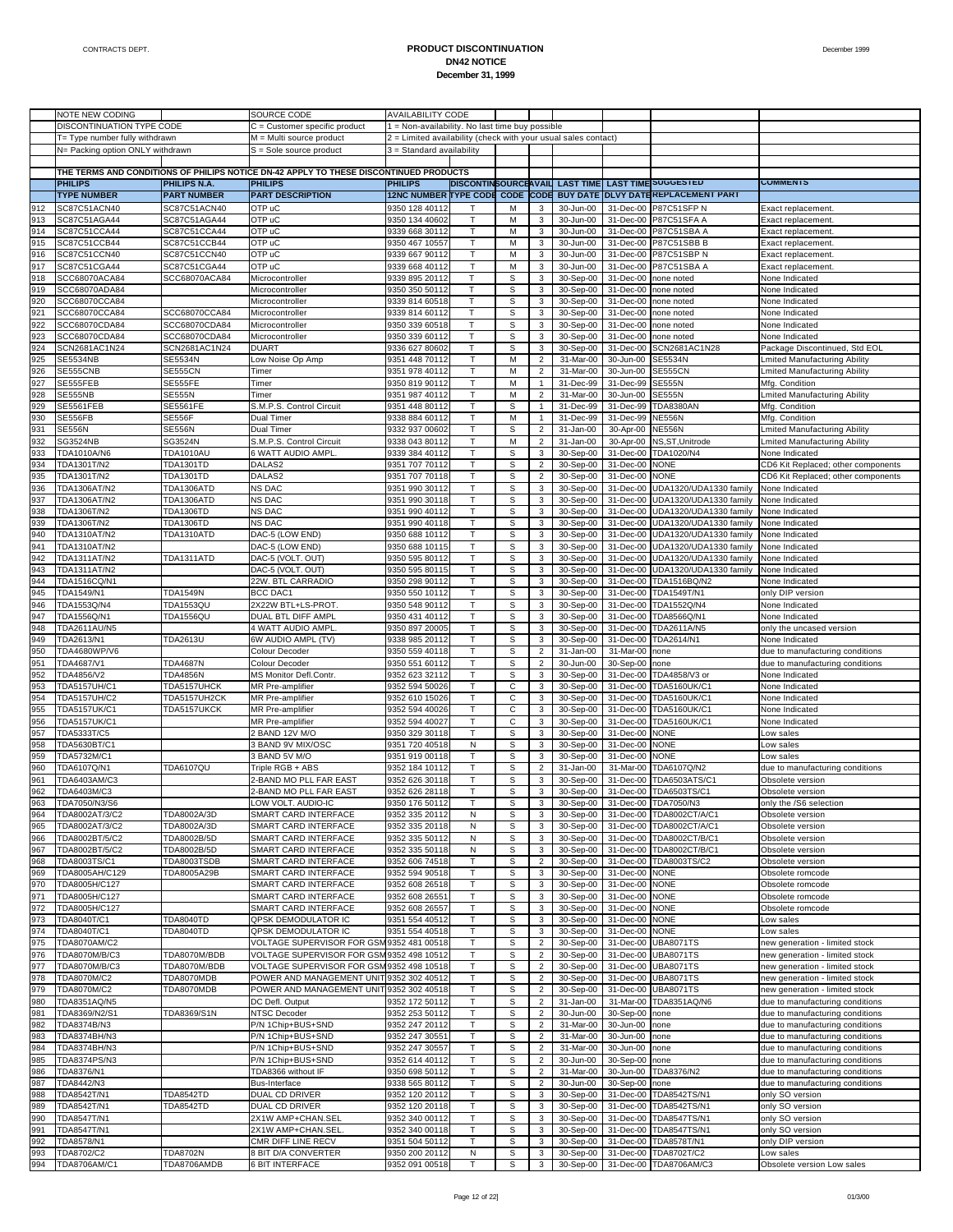|      | NOTE NEW CODING                  |                    | SOURCE CODE                                                                           | <b>AVAILABILITY CODE</b>                                       |              |             |                |           |           |                                                    |                                  |
|------|----------------------------------|--------------------|---------------------------------------------------------------------------------------|----------------------------------------------------------------|--------------|-------------|----------------|-----------|-----------|----------------------------------------------------|----------------------------------|
|      | DISCONTINUATION TYPE CODE        |                    | C = Customer specific product                                                         | 1 = Non-availability. No last time buy possible                |              |             |                |           |           |                                                    |                                  |
|      | T= Type number fully withdrawn   |                    | M = Multi source product                                                              | 2 = Limited availability (check with your usual sales contact) |              |             |                |           |           |                                                    |                                  |
|      | N= Packing option ONLY withdrawn |                    | $S =$ Sole source product                                                             | 3 = Standard availability                                      |              |             |                |           |           |                                                    |                                  |
|      |                                  |                    |                                                                                       |                                                                |              |             |                |           |           |                                                    |                                  |
|      |                                  |                    |                                                                                       |                                                                |              |             |                |           |           |                                                    |                                  |
|      |                                  |                    | THE TERMS AND CONDITIONS OF PHILIPS NOTICE DN-42 APPLY TO THESE DISCONTINUED PRODUCTS |                                                                |              |             |                |           |           |                                                    |                                  |
|      | <b>PHILIPS</b>                   | PHILIPS N.A.       | <b>PHILIPS</b>                                                                        | <b>PHILIPS</b>                                                 |              |             |                |           |           | DISCONTINSOURCEAVAIL LAST TIME LAST TIME SUGGESTED | <b>COMMENIS</b>                  |
|      | <b>TYPE NUMBER</b>               | <b>PART NUMBER</b> | <b>PART DESCRIPTION</b>                                                               | <b>12NC NUMBER TYPE CODE</b>                                   |              |             |                |           |           | CODE CODE BUY DATE DLVY DATEREPLACEMENT PART       |                                  |
| 995  | TDA8706AM/C1/S1                  |                    | <b>6 BIT INTERFACE</b>                                                                | 9352 290 60518                                                 |              | s           | 3              | 30-Sep-00 | 31-Dec-00 | TDA8706AM/C3                                       | Obsolete version Low sales       |
| 996  | <b>TDA8707H/C2</b>               |                    | 6 BIT INTERFACE RGB                                                                   | 9351 830 00551                                                 | T            | S           | $\overline{2}$ | 31-Mar-00 | 30-Jun-00 | <b>NONE</b>                                        | Process DOD'd                    |
| 997  | TDA8707H/C2                      |                    | 6 BIT INTERFACE RGB                                                                   | 9351 830 00557                                                 | т            | s           | $\overline{a}$ | 31-Mar-00 | 30-Jun-00 | <b>NONE</b>                                        | Process DOD'd                    |
| 998  | TDA8707H/C2/S1                   |                    | 6 BIT INTERFACE RGB                                                                   | 9352 423 2055                                                  | T            | $\mathbb S$ | $\overline{a}$ | 31-Mar-00 | 30-Jun-00 | <b>NONE</b>                                        | Process DOD'd                    |
| 999  | TDA8707H/C2/S1                   |                    | 6 BIT INTERFACE RGB                                                                   | 9352 423 20557                                                 | T            | s           | $\overline{2}$ | 31-Mar-00 | 30-Jun-00 | NONE                                               | Process DOD'd                    |
|      |                                  |                    |                                                                                       |                                                                |              |             |                |           |           |                                                    |                                  |
| 1000 | TDA8708A/C1                      | <b>TDA8708AN</b>   | 8 BIT A/D VIDEO INTERFACE                                                             | 9350 558 90112                                                 | N            | S           | 3              | 30-Sep-00 | 31-Dec-00 | TDA8708AT/C1                                       | ow sales                         |
| 1001 | TDA8714M/4/C1                    | TDA8714M/4DB       | 8 BIT A/D 40MHZ                                                                       | 9351 821 30512                                                 | N            | s           | 3              | 30-Sep-00 | 31-Dec-00 | TDA8714T/4/C1                                      | ow sales                         |
| 1002 | TDA8714M/4/C1                    | TDA8714M/4DB       | 8 BIT A/D 40MHZ                                                                       | 9351 821 30518                                                 | N            | $\mathbb S$ | 3              | 30-Sep-00 | 31-Dec-00 | TDA8714T/4/C1                                      | ow sales                         |
| 1003 | TDA8714M/6/C1                    |                    | 8 BIT A/D 60MHZ                                                                       | 9351 821 40512                                                 | N            | S           | 3              | 30-Sep-00 | 31-Dec-00 | TDA8714T/6/C1                                      | ow sales                         |
| 1004 | TDA8714M/6/C1                    |                    | 8 BIT A/D 60MHZ                                                                       | 9351 821 40518                                                 | N            | S           | 3              | 30-Sep-00 | 31-Dec-00 | TDA8714T/6/C1                                      | ow sales                         |
| 1005 | TDA8714T/4/C1/S1                 | TDA8714/4S1D       | 8 BIT A/D                                                                             | 9352 057 90112                                                 | N            | s           | 3              | 30-Sep-00 | 31-Dec-00 | <b>NONE</b>                                        | ow sales                         |
| 1006 | TDA8714T/4/C1/S1                 | TDA8714/4S1D       | 8 BIT A/D                                                                             | 9352 057 90118                                                 | N            | S           | 3              | 30-Sep-00 | 31-Dec-00 | <b>NONE</b>                                        | ow sales                         |
| 1007 | TDA8714T/7/C1/R1                 |                    | 8 BIT A/D                                                                             | 9352 566 90112                                                 | N            | s           | 3              | 30-Sep-00 | 31-Dec-00 | TDA8714T/7/C1                                      | ow sales                         |
| 1008 | TDA8714T/7/C1/R1                 |                    | 8 BIT A/D                                                                             | 9352 566 90118                                                 | N            | $\mathbb S$ | 3              | 30-Sep-00 | 31-Dec-00 | TDA8714T/7/C1                                      | ow sales                         |
|      |                                  |                    |                                                                                       |                                                                |              |             |                |           |           |                                                    |                                  |
| 1009 | TDA8718K/C1/R1                   | CTDA8718KA         | 600MHZ A/D                                                                            | 9350 804 20112                                                 | N            | s           | 3              | 30-Sep-00 | 31-Dec-00 | TDA8718K/C1                                        | ow sales                         |
| 1010 | TDA8718K/C1/R1                   | CTDA8718KA         | 600MHZ A/D                                                                            | 9350 804 20118                                                 | N            | S           | 3              | 30-Sep-00 | 31-Dec-00 | TDA8718K/C1                                        | ow sales                         |
| 1011 | TDA8722M/C2                      |                    | ALL BAND MODULATOR                                                                    | 9351 847 90112                                                 | T            | $\mathbb S$ | 3              | 30-Sep-00 | 31-Dec-00 | TDA8722M/C3                                        | Obsolete version Low sales       |
| 1012 | TDA8722M/C2                      |                    | ALL BAND MODULATOR                                                                    | 9351 847 90118                                                 | т            | $\mathsf s$ | 3              | 30-Sep-00 | 31-Dec-00 | TDA8722M/C3                                        | Obsolete version Low sales       |
| 1013 | TDA8725T/C1                      | <b>TDA8725TD</b>   | <b>ANTENNA COMBINER</b>                                                               | 9350 449 30512                                                 | $\mathsf{T}$ | s           | 3              | 30-Sep-00 | 31-Dec-00 | <b>NONE</b>                                        | ow sales                         |
| 1014 | TDA8725T/C1                      | <b>TDA8725TD</b>   | <b>ANTENNA COMBINER</b>                                                               | 9350 449 30518                                                 | т            | s           | 3              | 30-Sep-00 | 31-Dec-00 | <b>NONE</b>                                        | Low sales                        |
| 1015 | TDA8725T/C1/R1                   |                    | ANTENNA COMBINER                                                                      | 9350 852 60518                                                 | T            | $\mathbb S$ | 3              | 30-Sep-00 | 31-Dec-00 | <b>NONE</b>                                        | ow sales                         |
| 1016 | TDA8752H/6/C3                    | TDA8752H/6B        | RGB A/D ACQUIS. INTERFACE 60N 9352 611 2955                                           |                                                                | T            | $\mathsf s$ | 3              | 30-Sep-00 | 31-Dec-00 | TDA8752BH/8/C5                                     | Obsolete version Low sales       |
| 1017 | TDA8752H/6/C3                    | TDA8752H/6B        | RGB A/D ACQUIS. INTERFACE 60N 9352 611 2955                                           |                                                                | т            | $\mathbb S$ | 3              | 30-Sep-00 | 31-Dec-00 | TDA8752BH/8/C5                                     | Obsolete version Low sales       |
| 1018 | TDA8762AM/6/C1                   |                    | 10 BIT A/D 60MHZ                                                                      | 9352 014 90112                                                 | т            | $\mathbb S$ | 3              | 30-Sep-00 | 31-Dec-00 | TDA8762AM/8/C1                                     | Obsolete version Low sales       |
| 1019 | TDA8762AM/6/C1                   | TDA8762AM6DB       | 10 BIT A/D 60MHZ                                                                      | 9352 014 90512                                                 | T            | s           | 3              | 30-Sep-00 | 31-Dec-00 | TDA8762AM/8/C1                                     | Obsolete version Low sales       |
|      |                                  |                    |                                                                                       |                                                                |              | S           |                |           |           |                                                    |                                  |
| 1020 | TDA8762AM/6/C1                   | TDA8762AM6DB       | 10 BIT A/D 60MHZ                                                                      | 9352 014 90518                                                 | т<br>т       |             | 3              | 30-Sep-00 | 31-Dec-00 | TDA8762AM/8/C1                                     | Obsolete version Low sales       |
| 1021 | TDA8763AM/4/C1                   |                    | 10 BIT A/D 40MHZ                                                                      | 9352 091 40112                                                 |              | $\mathbb S$ | 3              | 30-Sep-00 | 31-Dec-00 | TDA8763AM/4/C4                                     | Obsolete version Low sales       |
| 1022 | TDA8763AM/4/C1                   |                    | 10 BIT A/D 40MHZ                                                                      | 9352 091 40512                                                 | т            | $\mathbb S$ | 3              | 30-Sep-00 | 31-Dec-00 | TDA8763AM/4/C4                                     | Obsolete version Low sales       |
| 1023 | TDA8763AM/4/C1                   | TDA8763AM4DB       | 10 BIT A/D 40MHZ                                                                      | 9352 091 40518                                                 | T            | s           | 3              | 30-Sep-00 | 31-Dec-00 | TDA8763AM/4/C4                                     | Obsolete version Low sales       |
| 1024 | TDA8772H/3/C2                    | TDA8772H/3B        | 3X8 BITS DAC CMOS                                                                     | 9351 821 7055                                                  | т            | S           | $\overline{a}$ | 31-Mar-00 | 30-Jun-00 | <b>NONE</b>                                        | Process DOD'd                    |
| 1025 | TDA8772H/3/C2                    | TDA8772H/3B        | 3X8 BITS DAC CMOS                                                                     | 9351 821 70557                                                 | т            | $\mathbb S$ | $\overline{2}$ | 31-Mar-00 | 30-Jun-00 | <b>NONE</b>                                        | Process DOD'd                    |
| 1026 | TDA8772H/8/C2                    | TDA8772H/8B        | 3X8 BITS DAC CMOS                                                                     | 9351 821 8055                                                  | T            | $\mathbb S$ | $\overline{2}$ | 31-Mar-00 | 30-Jun-00 | <b>NONE</b>                                        | Process DOD'd                    |
| 1027 | TDA8772H/8/C2                    | TDA8772H/8B        | 3X8 BITS DAC CMOS                                                                     | 9351 821 80557                                                 | T            | $\mathbb S$ | $\overline{2}$ | 31-Mar-00 | 30-Jun-00 | <b>NONE</b>                                        | Process DOD'd                    |
| 1028 | TDA8784HL/C2                     | TDA8784HLBE        | 18MSPS 10BIT ADC INTERFACE                                                            | 9352 610 17518                                                 | T            | $\mathbb S$ | $\overline{2}$ | 31-Mar-00 | 30-Jun-00 | TDA8784HL/C3                                       | Obsolete version                 |
| 1029 | TDA8784HL/C2                     | TDA8784HLBE        | 18MSPS 10BIT ADC INTERFACE                                                            | 9352 610 17551                                                 | т            | s           | $\overline{2}$ | 31-Mar-00 | 30-Jun-00 | <b>TDA8784HL/C3</b>                                | Obsolete version                 |
| 1030 | <b>TDA8784HL/C2</b>              | TDA8784HLBE        | 18MSPS 10BIT ADC INTERFACE                                                            | 9352 610 1755                                                  | т            | s           | $\overline{2}$ | 31-Mar-00 | 30-Jun-00 | <b>TDA8784HL/C3</b>                                | Obsolete version                 |
| 1031 | TDA8844/N1                       |                    | PAL/NTSC/SEC 1-CH                                                                     | 9352 171 10112                                                 | T            | $\mathbb S$ | $\overline{2}$ | 31-Jan-00 | 31-Mar-00 | TDA8844/N2                                         | due to manufacturing conditions  |
| 1032 | TDA9320AH/N1                     |                    | High-End Input Processor                                                              | 9352 630 70518                                                 | T            | s           | $\mathbf{1}$   | 31-Dec-99 | 31-Dec-99 | TDA9321H/N2                                        | version-change with CPCN         |
| 1033 | TDA9320AH/N1                     |                    | High-End Input Processor                                                              | 9352 630 70551                                                 | т            | s           | $\mathbf{1}$   | 31-Dec-99 | 31-Dec-99 | TDA9321H/N2                                        | version-change with CPCN         |
| 1034 | TDA9320AH/N1                     |                    | High-End Input Processor                                                              | 9352 630 7055                                                  | т            | s           | $\mathbf{1}$   | 31-Dec-99 | 31-Dec-99 | TDA9321H/N2                                        | version-change with CPCN         |
| 1035 | TDA9320H/N1                      |                    | High-End Input Processor                                                              | 9352 165 70551                                                 | T            | $\mathbb S$ | $\mathbf{1}$   | 31-Dec-99 | 31-Dec-99 | TDA9321H/N2                                        | version-change with CPCN         |
| 1036 | TDA9320H/N1                      |                    | High-End Input Processor                                                              | 9352 165 70518                                                 | T            | S           | $\mathbf{1}$   | 31-Dec-99 | 31-Dec-99 | TDA9321H/N2                                        | version-change with CPCN         |
| 1037 | TDA9320H/N1                      |                    | <b>High-End Input Processor</b>                                                       | 9352 165 70557                                                 | т            | s           | $\mathbf{1}$   | 31-Dec-99 | 31-Dec-99 | TDA9321H/N2                                        | version-change with CPCN         |
|      |                                  |                    | High-End Input Processor                                                              |                                                                | т            | $\mathbb S$ |                |           |           | TDA9321H/N2                                        |                                  |
| 1038 | TDA9320H/N1/S1                   |                    |                                                                                       | 9352 626 2755'                                                 | т            |             | $\mathbf{1}$   | 31-Dec-99 | 31-Dec-99 |                                                    | version-change with CPCN         |
| 1039 | TDA9320H/N1/S1                   |                    | High-End Input Processor                                                              | 9352 626 27557                                                 |              | s           | $\mathbf{1}$   | 31-Dec-99 | 31-Dec-99 | TDA9321H/N2                                        | version-change with CPCN         |
| 1040 | TDA9320H/N1/S1                   |                    | High-End Input Processor                                                              | 9352 626 27518                                                 | т            | S           | $\mathbf{1}$   | 31-Dec-99 | 31-Dec-99 | TDA9321H/N2                                        | version-change with CPCN         |
| 1041 | TDA9321H/N1                      |                    | <b>High-End Input Processor</b>                                                       | 9352 622 12551                                                 | т            | s           | $\mathbf{1}$   | 31-Dec-99 | 31-Dec-99 | TDA9321H/N2                                        | version-change with CPCN         |
| 1042 | TDA9321H/N1                      |                    | <b>High-End Input Processor</b>                                                       | 9352 622 12557                                                 | т            | S           | $\mathbf{1}$   | 31-Dec-99 | 31-Dec-99 | TDA9321H/N2                                        | version-change with CPCN         |
| 1043 | TDA9321H/N1                      |                    | High-End Input Processor                                                              | 9352 622 12518                                                 | т            | s           | $\mathbf{1}$   | 31-Dec-99 | 31-Dec-99 | TDA9321H/N2                                        | version-change with CPCN         |
| 1044 | TDA9330AH/N1                     |                    | High-End Output Processor                                                             | 9352 634 70557                                                 | T            | S           | $\mathbf{1}$   | 31-Dec-99 | 31-Dec-99 | TDA9330H/N2                                        | version-change with CPCN         |
| 1045 | TDA9330AH/N1                     |                    | High-End Output Processor                                                             | 9352 634 70551                                                 |              | s           | $\mathbf{1}$   | 31-Dec-99 | 31-Dec-99 | TDA9330H/N2                                        | version-change with CPCN         |
|      | 1046 TDA9330AH/N1                |                    | High-End Output Processor                                                             | 9352 634 70518                                                 |              | S           |                |           |           | 31-Dec-99 31-Dec-99 TDA9330H/N2                    | version-change with CPCN         |
|      | 1047 TDA9330H/N1                 |                    | High-End Output Processor                                                             | 9352 165 80518                                                 | т            | s           | 3              | 30-Sep-00 |           | 31-Dec-00 TDA9330H/N2                              | version-change with CPCN         |
| 1048 | TDA9330H/N1                      |                    | High-End Output Processor                                                             | 9352 165 80557                                                 | т            | S           | 3              | 30-Sep-00 | 31-Dec-00 | TDA9330H/N2                                        | version-change with CPCN         |
| 1049 | TDA9330H/N1                      |                    | High-End Output Processor                                                             | 9352 165 80551                                                 | т            | s           | 3              | 30-Sep-00 | 31-Dec-00 | TDA9330H/N2                                        | version-change with CPCN         |
| 1050 | TDA9331H/N1                      |                    | High-End Output Processor                                                             | 9352 612 89557                                                 | т            | s           | 1              | 31-Dec-99 | 31-Dec-99 | <b>TDA9330H/N2</b>                                 | version-change with CPCN         |
| 1051 | TDA9331H/N1                      |                    | High-End Output Processor                                                             | 9352 612 89518                                                 | T            | $\mathbb S$ | $\mathbf{1}$   | 31-Dec-99 | 31-Dec-99 | TDA9330H/N2                                        | version-change with CPCN         |
| 1052 | TDA9331H/N1                      |                    |                                                                                       | 9352 612 89551                                                 | т            | S           | $\mathbf{1}$   | 31-Dec-99 | 31-Dec-99 | TDA9330H/N2                                        | version-change with CPCN         |
|      |                                  |                    | High-End Output Processor                                                             |                                                                |              |             |                |           |           |                                                    |                                  |
| 1053 | TDA9331H/N2                      |                    | High-End Output Processor                                                             | 9352 625 22557                                                 | т            | $\mathbb S$ | $\mathbf{1}$   | 31-Dec-99 | 31-Dec-99 | TDA9330H/N2                                        | version-change with CPCN         |
| 1054 | TDA9331H/N2                      |                    | High-End Output Processor                                                             | 9352 625 22518                                                 | т            | s           | $\mathbf{1}$   | 31-Dec-99 | 31-Dec-99 | TDA9330H/N2                                        | version-change with CPCN         |
| 1055 | TDA9331H/N2                      |                    | High-End Output Processor                                                             | 9352 625 22551                                                 | T            | $\mathbb S$ | $\mathbf{1}$   | 31-Dec-99 | 31-Dec-99 | TDA9330H/N2                                        | version-change with CPCN         |
| 1056 | TDA9332H/N1                      |                    | High-End Output Processor                                                             | 9352 612 90518                                                 | т            | S           | $\mathbf{1}$   | 31-Dec-99 | 31-Dec-99 | TDA9330H/N2                                        | version-change with CPCN         |
| 1057 | TDA9332H/N1                      |                    | <b>High-End Output Processor</b>                                                      | 9352 612 90551                                                 | т            | $\mathbb S$ | $\overline{a}$ | 31-Jan-00 | 31-Mar-00 | TDA9332H/N2                                        | version-change with CPCN         |
| 1058 | TDA9332H/N1                      |                    | High-End Output Processor                                                             | 9352 612 90557                                                 | т            | s           | $\overline{2}$ | 31-Jan-00 | 31-Mar-00 | TDA9332H/N2                                        | version-change with CPCN         |
| 1059 | TDF8712/C1                       | <b>TDF8712N</b>    | 8 BIT D/A EXT. TEMP 50MHZ                                                             | 9351 631 30112                                                 | N            | $\mathbb S$ | 3              | 30-Sep-00 |           | 31-Dec-00 TDF8712T/C1                              | Low sales                        |
| 1060 | TEA1060/C2                       | <b>TEA1060N</b>    | SPEECH TRANSMISSION                                                                   | 9350 830 10112                                                 | т            | S           | $\overline{2}$ | 30-Sep-00 | 31-Dec-00 | TEA1067/C2,                                        | very few orders - limited stock  |
| 1061 | TEA1060U/C2                      |                    | SPEECH TRANSMISSION                                                                   | 9350 828 80112                                                 | т            | $\mathbb S$ | $\overline{a}$ | 30-Sep-00 | 31-Dec-00 | <b>TEA1110AUH/C1</b>                               | very few orders - limited stock  |
| 1062 | TEA1061/C2                       | <b>TEA1061N</b>    | SPEECH TRANSMISSION                                                                   | 9350 830 20112                                                 | т            | $\mathbb S$ | $\overline{2}$ | 30-Sep-00 |           | 31-Dec-00 TEA1067/C2                               | very few orders - limited stock  |
|      | 1063 TEA1061U/C2                 |                    | SPEECH TRANSMISSION                                                                   | 9350 828 90112                                                 | т            | S           | $\overline{2}$ | 30-Sep-00 |           | 31-Dec-00 TEA1110AUH/C1                            | very few orders - limited stock  |
| 1064 | TEA1094/C2                       | <b>TEA1094N</b>    | HANDS-FREE EXT. SUPPLY.                                                               | 9352 110 90112                                                 | т            | S           | $\overline{2}$ | 30-Sep-00 | 31-Dec-00 | TEA1094/C3                                         | obsolete version - limited stock |
| 1065 | TEA1094A/C1                      | <b>TEA1094AN</b>   | HANDS-FREE EXT. SUP.+ PD.                                                             | 9352 111 10112                                                 | т            | $\mathbb S$ | $\overline{a}$ | 30-Sep-00 |           | 31-Dec-00 TEA1094A/C2                              | obsolete version - limited stock |
| 1066 | <b>TEA1094AM/C1</b>              | TEA1094AMDB        | HANDS-FREE EXT. SUP.+ PD.                                                             | 9352 161 30512                                                 | т            | s           | $\overline{2}$ | 30-Sep-00 |           | 31-Dec-00 TEA1094ATS/C2                            | obsolete version - limited stock |
| 1067 | TEA1094AM/C1                     | TEA1094AMDB        | HANDS-FREE EXT. SUP.+ PD.                                                             | 9352 161 30518                                                 | т            | $\mathbb S$ | $\overline{2}$ | 30-Sep-00 |           | 31-Dec-00 TEA1094ATS/C2                            | obsolete version - limited stock |
| 1068 | TEA1094AT/C1                     | TEA1094ATD         | HANDS-FREE EXT. SUP. + PD.                                                            | 9352 111 20112                                                 | т            | S           | $\overline{a}$ | 30-Sep-00 | 31-Dec-00 | TEA1094AT/C2                                       | obsolete version - limited stock |
| 1069 | <b>TEA1094AT/C1</b>              | TEA1094ATD         | HANDS-FREE EXT. SUP. + PD.                                                            | 9352 111 20118                                                 | т            | $\mathbb S$ | $\overline{2}$ | 30-Sep-00 | 31-Dec-00 | TEA1094AT/C2                                       | obsolete version - limited stock |
| 1070 | TEA1094T/C2                      |                    |                                                                                       |                                                                | т            |             |                |           | 31-Dec-00 |                                                    |                                  |
|      |                                  | TEA1094TD          | HANDS-FREE EXT. SUPPLY.                                                               | 9352 111 00112                                                 |              | s           | $\overline{2}$ | 30-Sep-00 |           | TEA1094T/C3                                        | obsolete version - limited stock |
| 1071 | TEA1094T/C2                      | TEA1094TD          | HANDS-FREE EXT. SUPPLY.                                                               | 9352 111 00118                                                 | Т            | $\mathbb S$ | $\overline{a}$ | 30-Sep-00 |           | 31-Dec-00 TEA1094T/C3                              | obsolete version - limited stock |
| 1072 | TEA1097H/C1                      |                    | SPEECH AND LOUDSPEAKER AM 9352 625 85518                                              |                                                                | т            | S           | $\overline{2}$ | 30-Sep-00 |           | 31-Dec-00 TEA1097H/C2                              | obsolete version - limited stock |
|      | 1073 TEA1097H/C1                 |                    | SPEECH AND LOUDSPEAKER AM 9352 625 85557                                              |                                                                | т            | S           | $\overline{2}$ | 30-Sep-00 |           | 31-Dec-00 TEA1097H/C2                              | obsolete version - limited stock |
|      | 1074 TEA1097TV/C1                | TEA1097TVD         | SPEECH AND LOUDSPEAKER AM 9352 608 12112                                              |                                                                | т            | s           | $\overline{a}$ | 30-Sep-00 | 31-Dec-00 | <b>TEA1097TV/C2</b>                                | obsolete version - limited stock |
|      | 1075   TEA1097TV/C1              | TEA1097TVD         | SPEECH AND LOUDSPEAKER AM 9352 608 12118                                              |                                                                | T            | $\mathbb S$ | $\overline{2}$ | 30-Sep-00 |           | 31-Dec-00 TEA1097TV/C2                             | obsolete version - limited stock |
|      | 1076 TEA1098H/C1                 |                    | SPEECH/HANDSFREE IC                                                                   | 9352 625 86518                                                 | т            | S           | $\overline{2}$ | 30-Sep-00 |           | 31-Dec-00 TEA1098H/C2                              | obsolete version - limited stock |
|      | 1077 TEA1098H/C1                 |                    | SPEECH/HANDSFREE IC                                                                   | 9352 625 86551                                                 | т            | s           | $\overline{2}$ | 30-Sep-00 |           | 31-Dec-00 TEA1098H/C2                              | obsolete version - limited stock |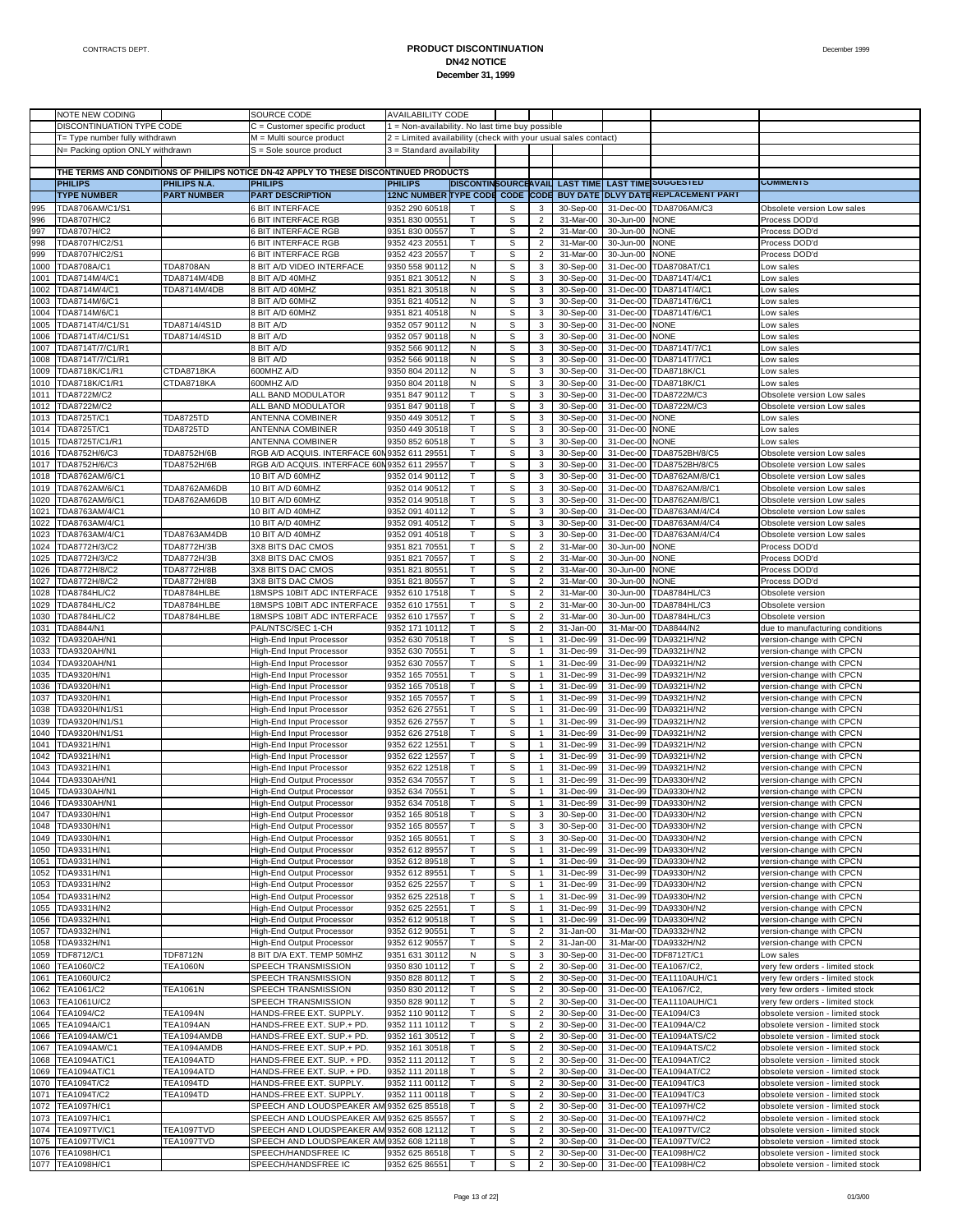|      | NOTE NEW CODING                  |                     | SOURCE CODE                                                                           | <b>AVAILABILITY CODE</b>                                       |              |             |                |                                |                  |                                    |                                     |
|------|----------------------------------|---------------------|---------------------------------------------------------------------------------------|----------------------------------------------------------------|--------------|-------------|----------------|--------------------------------|------------------|------------------------------------|-------------------------------------|
|      | DISCONTINUATION TYPE CODE        |                     | C = Customer specific product                                                         | 1 = Non-availability. No last time buy possible                |              |             |                |                                |                  |                                    |                                     |
|      | T= Type number fully withdrawn   |                     | M = Multi source product                                                              | 2 = Limited availability (check with your usual sales contact) |              |             |                |                                |                  |                                    |                                     |
|      | N= Packing option ONLY withdrawn |                     | S = Sole source product                                                               | 3 = Standard availability                                      |              |             |                |                                |                  |                                    |                                     |
|      |                                  |                     |                                                                                       |                                                                |              |             |                |                                |                  |                                    |                                     |
|      |                                  |                     | THE TERMS AND CONDITIONS OF PHILIPS NOTICE DN-42 APPLY TO THESE DISCONTINUED PRODUCTS |                                                                |              |             |                |                                |                  |                                    |                                     |
|      | <b>PHILIPS</b>                   | <b>PHILIPS N.A.</b> | <b>PHILIPS</b>                                                                        | <b>PHILIPS</b>                                                 |              |             |                | DISCONTINSOURCEAVAIL LAST TIME |                  | <b>LAST TIME SUGGESTED</b>         | <b>COMMENTS</b>                     |
|      | <b>TYPE NUMBER</b>               | <b>PART NUMBER</b>  | <b>PART DESCRIPTION</b>                                                               | 12NC NUMBER TYPE CODE CODE CODE                                |              |             |                |                                |                  | BUY DATE DLVY DATEREPLACEMENT PART |                                     |
|      |                                  |                     |                                                                                       |                                                                |              |             |                |                                |                  |                                    |                                     |
| 1078 | TEA1098H/C1                      |                     | SPEECH/HANDSFREE IC                                                                   | 9352 625 86557                                                 |              | s           | $\overline{2}$ | 30-Sep-00                      | 31-Dec-00        | TEA1098H/C2                        | obsolete version - limited stock    |
| 1079 | TEA1098TV/C1                     | TEA1098TVD          | SPEECH/HANDSFREE IC                                                                   | 9352 605 88112                                                 | т            | s           | $\overline{2}$ | 30-Sep-00                      | 31-Dec-00        | TEA1098TV/C2                       | obsolete version - limited stock    |
| 1080 | <b>TEA1098TV/C1</b>              | TEA1098TVD          | SPEECH/HANDSFREE IC                                                                   | 9352 605 88118                                                 | $\mathsf{T}$ | s           | $\overline{2}$ | 30-Sep-00                      | 31-Dec-00        | TEA1098TV/C2                       | obsolete version - limited stock    |
| 1081 | TEA1099H/C1                      | TEA1099HB           | SPEECH/HANDSFREE IC WITH SV 9352 605 87518                                            |                                                                | т            | S           | $\overline{c}$ | 30-Sep-00                      | 31-Dec-00        | TEA1099H/C2                        | obsolete version - limited stock    |
| 1082 | TEA1099H/C1                      | TEA1099HB           | SPEECH/HANDSFREE IC WITH SV 9352 605 8755                                             |                                                                | T            | S           | $\overline{c}$ | 30-Sep-00                      | 31-Dec-00        | TEA1099H/C2                        | obsolete version - limited stock    |
| 1083 | <b>TEA1114A/C1</b>               |                     | LINE INTERFACE WITH REGULAT 9352 600 44112                                            |                                                                | т            | S           | $\overline{2}$ | 30-Sep-00                      | 31-Dec-00        | TEA1114A/C2                        | obsolete version - limited stock    |
| 1084 | TEA1114AT/C1                     | TEA1114ATD          | LINE INTERFACE WITH REGULATI                                                          | 9352 600 42512                                                 | $\mathsf{T}$ | S           | $\overline{2}$ | 30-Sep-00                      | 31-Dec-00        | <b>TEA1114AT/C2</b>                | obsolete version - limited stock    |
| 1085 | TEA1114AT/C1                     | TEA1114ATD          | LINE INTERFACE WITH REGULATI                                                          | 9352 600 42518                                                 | $\mathsf{T}$ | S           | $\overline{c}$ | 30-Sep-00                      | 31-Dec-00        | <b>TEA1114AT/C2</b>                | obsolete version - limited stock    |
| 1086 | <b>TEA1205AT/N2</b>              |                     | <b>DC/DC Converter</b>                                                                | 9352 605 15112                                                 | $\mathsf{T}$ | M           | $\mathbf{1}$   | 31-Dec-99                      | 31-Dec-99        | <b>TEA1206 or TEA1207</b>          | customers agreement                 |
| 1087 |                                  |                     |                                                                                       |                                                                | Т            | M           | $\mathbf{1}$   | 31-Dec-99                      | 31-Dec-99        | <b>TEA1206 or TEA1207</b>          |                                     |
|      | TEA1205AT/N2                     |                     | <b>DC/DC Converter</b>                                                                | 9352 605 15118                                                 |              |             |                |                                |                  |                                    | customers agreement                 |
| 1088 | TEA5713/N2                       |                     | S.T.A.R.                                                                              | 9350 431 90112                                                 | $\mathsf{T}$ | s           | 3              | 30-Sep-00                      | 31-Dec-00        | TEA5710/N2                         | None Indicated                      |
| 1089 | TSA5521T/C3                      |                     | <b>TV PLL</b>                                                                         | 9351 764 10512                                                 | т            | S           | 3              | 30-Sep-00                      | 31-Dec-00        | TSA5521M/C4                        | Obsolete version Low sales          |
| 1090 | <b>TSA5521T/C3</b>               |                     | TV PLL                                                                                | 9351 764 10518                                                 | $\mathsf{T}$ | S           | 3              | 30-Sep-00                      | 31-Dec-00        | TSA5521M/C4                        | Obsolete version Low sales          |
| 1091 | TSA5521T/C3/M1                   |                     | <b>TV PLL</b>                                                                         | 9351 725 80512                                                 | Т            | S           | 3              | 30-Sep-00                      | 31-Dec-00        | TSA5521M/C4                        | Obsolete version Low sales          |
| 1092 | TSA5521T/C3/M1                   |                     | <b>TV PLL</b>                                                                         | 9351 725 80518                                                 |              | S           | 3              | 30-Sep-00                      | 31-Dec-00        | TSA5521M/C4                        | Obsolete version Low sales          |
| 1093 | TSA5521T/C4                      |                     | TV PLL                                                                                | 9352 607 84512                                                 | N            | S           | 3              | 30-Sep-00                      | 31-Dec-00        | TSA5521M/C4                        | Obsolete version Low sales          |
| 1094 | TSA5521T/C4                      |                     | TV PLL                                                                                | 9352 607 84518                                                 | N            | S           | 3              | 30-Sep-00                      | 31-Dec-00        | TSA5521M/C4                        | Obsolete version Low sales          |
| 1095 | TSA5526AT/C1                     | <b>TSA5526ATD</b>   | <b>TV PLL</b>                                                                         | 9351 805 50518                                                 | т            | S           | 3              | 30-Sep-00                      | 31-Dec-00        | TSA5526AM/C2                       | Obsolete version Low sales          |
| 1096 | TSA5526AT/C2                     |                     | tv pll                                                                                | 9352 608 77518                                                 | N            | S           | 3              | 30-Sep-00                      | 31-Dec-00        | TSA5526AM/C2                       | Obsolete version Low sales          |
| 1097 | UA741CNB                         | UA741CN             | General Purpose Op Amp                                                                | 9336 674 60602                                                 | т            | M           | $\overline{2}$ | 31-Jan-00                      | 30-Apr-00        | NS, ST, TI                         | Lmited Manufacturing Ability        |
|      |                                  |                     |                                                                                       |                                                                |              |             |                |                                |                  |                                    |                                     |
| 1098 | UBA1707T/C1                      | UBA1707TD           | LINE INTERF.FOR CORDLESS TEL 9352 600 41112                                           |                                                                | $\mathsf{T}$ | S           | $\overline{2}$ | 30-Sep-00                      | 31-Dec-00        | <b>UBA1707T/C2</b>                 | obsolete version - limited stock    |
| 1099 | <b>UBA1707T/C1</b>               | UBA1707TD           | LINE INTERF.FOR CORDLESS TEL 9352 600 41118                                           |                                                                | т            | S           | $\overline{2}$ | 30-Sep-00                      | 31-Dec-00        | <b>UBA1707T/C2</b>                 | obsolete version - limited stock    |
| 1100 | <b>UBA1707TS/C1</b>              |                     | LINE INTERF.FOR CORDLESS TEL 9352 600 39112                                           |                                                                |              | S           | $\overline{2}$ | 30-Sep-00                      | 31-Dec-00        | <b>UBA1707TS/C2</b>                | obsolete version - limited stock    |
| 1101 | <b>UBA1707TS/C1</b>              |                     | LINE INTERF.FOR CORDLESS TEL 9352 600 39512                                           |                                                                | т            | S           | $\overline{2}$ | 30-Sep-00                      | 31-Dec-00        | <b>UBA1707TS/C2</b>                | obsolete version - limited stock    |
| 1102 | <b>UBA1707TS/C1</b>              |                     | LINE INTERF.FOR CORDLESS TEL 9352 600 39518                                           |                                                                | $\mathsf{T}$ | S           | $\overline{c}$ | 30-Sep-00                      | 31-Dec-00        | <b>UBA1707TS/C2</b>                | obsolete version - limited stock    |
| 1103 | UBA8073HL/A/C1                   |                     | PMU + SIM INTERFACE                                                                   | 9352 623 88518                                                 | т            | S           | $\mathbf{1}$   | 31-Dec-99                      | 31-Dec-99        | UBA8073HL/C2                       | new version                         |
| 1104 | UMA1022M/C1/S1                   |                     | LOW NOISE DOUBLE SYNTHESIZE9352 622 99118                                             |                                                                | $\mathsf{T}$ | s           | $\overline{2}$ | 30-Sep-00                      | 31-Dec-00        | UMA1022M/C1                        | no sales - limited stock            |
| 1105 | <b>XCV6624CA</b>                 | XCV6624CA           | ROM uC                                                                                | 9352 625 61024                                                 | т            | S           | 3              | 30-Sep-00                      | 31-Dec-00        | None Available                     | No Orders                           |
|      | 1106 XN2681CB                    | XN2681CB            | DUART (die wafer pkg option)                                                          | 9351 464 20026                                                 | $\mathsf{T}$ | S           | $\mathbf{1}$   | 31-Dec-99                      |                  | 31-Dec-99 None Noted               | Wafer pkg option pruning only, Low  |
|      |                                  |                     |                                                                                       |                                                                |              |             |                |                                |                  |                                    |                                     |
|      |                                  |                     |                                                                                       |                                                                |              |             |                |                                |                  |                                    |                                     |
|      |                                  |                     |                                                                                       |                                                                |              |             |                |                                |                  |                                    |                                     |
|      |                                  |                     |                                                                                       |                                                                |              |             |                |                                |                  |                                    |                                     |
|      | DISCONTINUED DISCRETE PRODUCTS   |                     |                                                                                       |                                                                |              |             |                |                                |                  |                                    |                                     |
|      |                                  |                     |                                                                                       |                                                                |              |             |                |                                |                  |                                    |                                     |
|      |                                  |                     |                                                                                       |                                                                |              |             |                |                                |                  |                                    |                                     |
|      | 1107 BA482                       |                     | Bandswitch diode sod68                                                                | 9334 632 90113                                                 | Т            | M           | 3              | 30-Jun-00                      |                  | 31-Dec-00 BA591(SOD323) / BA792    | None indicated                      |
| 1108 | <b>BA482</b>                     |                     | Bandswitch diode sod68                                                                | 9334 632 90133                                                 | $\mathsf{T}$ | M           | 3              | 30-Jun-00                      |                  | 31-Dec-00 BA591(SOD323) / BA792    | None indicated                      |
| 1109 | <b>BA483</b>                     |                     | Bandswitch diode sod68                                                                | 9334 633 00113                                                 | Т            | M           | 3              | 30-Jun-00                      |                  | 31-Dec-00 BA591(SOD323) / BA792    | None indicated                      |
| 1110 | <b>BA484</b>                     |                     | Bandswitch diode sod68                                                                | 9336 136 20113                                                 | т            | M           | 3              | 30-Jun-00                      | 31-Dec-00        | BA591(SOD323) / BA792              | None indicated                      |
| 1111 | <b>BA484</b>                     |                     | Bandswitch diode sod68                                                                | 9336 136 20133                                                 | $\mathsf{T}$ | M           | 3              | 30-Jun-00                      |                  | 31-Dec-00 BA591(SOD323) / BA792    | None indicated                      |
|      |                                  |                     |                                                                                       |                                                                | $\mathsf{T}$ | M           | 3              |                                |                  |                                    |                                     |
| 1112 | <b>BA484</b>                     |                     | Bandswitch diode sod68                                                                | 9336 136 20143                                                 |              |             |                | 30-Jun-00                      |                  | 31-Dec-00 BA591(SOD323) / BA792    | None indicated                      |
| 1113 | <b>BA682</b>                     |                     | Bandswitch diode sod80                                                                | 9337 532 70115                                                 | Т            | M           | 3              | 30-Jun-00                      |                  | 31-Dec-00 BA591(SOD323) / BA792    | None indicated                      |
| 1114 | <b>BA682</b>                     |                     | Bandswitch diode sod80                                                                | 9337 532 70135                                                 | T            | M           | 3              | 30-Jun-00                      | 31-Dec-00        | BA591(SOD323) / BA792              | None indicated                      |
| 1115 | <b>BA683</b>                     |                     | Bandswitch diode sod80                                                                | 9337 532 80115                                                 | т            | M           | 3              | 30-Jun-00                      |                  | 31-Dec-00 BA591(SOD323) / BA792    | None indicated                      |
| 1116 | <b>BGD104</b>                    |                     | <b>CATV Hybrid</b>                                                                    | 9340 553 87112                                                 | т            | S           | 3              | 30-Sep-00                      | 31-Dec-00 BGD504 |                                    | 933793500112                        |
| 1117 | BGD502/05                        |                     | <b>CATV Hybrid</b>                                                                    | 9340 095 90112                                                 | Т            | S           | 3              | 30-Sep-00                      | 31-Dec-00        | <b>BGD502</b>                      | 933793490112                        |
| 1118 | BGD602/07                        |                     | CATV Hybrid                                                                           | 9340 399 80112                                                 |              | C           | 3              | 30-Sep-00                      | 31-Dec-00        | <b>BGD602</b>                      | 934015600112                        |
| 1119 | BGD602/14                        |                     | <b>CATV Hybrid</b>                                                                    | 9340 349 50112                                                 | т            | S           | 3              | 30-Sep-00                      | 31-Dec-00        | <b>BGD602</b>                      | 934015600112                        |
| 1120 | BGD702MI                         |                     | <b>CATV Hybrid</b>                                                                    | 9340 426 10112                                                 | $\mathsf{T}$ | S           | 3              | 30-Sep-00                      | 31-Dec-00        | None                               | None indicated                      |
| 1121 | BGD702MI                         |                     |                                                                                       | 9340 426 10114                                                 | т            | S           | 3              |                                | 31-Dec-00        | None                               | None indicated                      |
|      |                                  |                     | <b>CATV Hybrid</b><br><b>CATV Hybrid</b>                                              | 9340 423 40112                                                 |              | C           | 3              | 30-Sep-00                      | 31-Dec-00 BGD704 |                                    |                                     |
|      | 1122 BGD704/01                   |                     |                                                                                       |                                                                |              |             |                | 30-Sep-00                      |                  |                                    | 934019230112                        |
|      | 1123 BGD704/S9                   |                     | CATV Hybrid                                                                           | 9340 298 00112                                                 |              | С           | 3              | 30-Sep-00                      | 31-Dec-00 BGD704 |                                    | 934019230112                        |
|      | 1124 BGE67BO/SC                  |                     | <b>CATV Hybrid</b>                                                                    | 9340 552 74112                                                 | т            | S           | $\mathbf{1}$   | 31-Dec-99                      | 31-Dec-99 None   |                                    | None indicated                      |
|      | 1125 BGE847BO/FC1                |                     | CATV Hybrid                                                                           | 9340 555 84112                                                 | т            | S           | $\mathbf{1}$   | 31-Dec-99                      | 31-Dec-99        | None                               | None indicated                      |
|      | 1126 BGE887BO                    |                     | CATV Hybrid                                                                           | 9340 456 60114                                                 | N            | s           | $\mathbf 3$    | 30-Sep-00                      | 31-Dec-00        | BGE887BO, 112 or                   | 934055277114                        |
| 1127 | BGE887BO/FC                      |                     | <b>CATV Hybrid</b>                                                                    | 9340 550 62114                                                 | N            | S           | 3              | 30-Sep-00                      |                  | 31-Dec-00 BGE887BO/FC, 112 or      | 934055347114                        |
|      | 1128 BGE887BO/FC1                |                     | CATV Hybrid                                                                           | 9340 552 75112                                                 | т            | S           | $\mathbf{1}$   | 31-Dec-99                      | 31-Dec-99        | None                               | None indicated                      |
| 1129 | BGE887BO/SC                      |                     | CATV Hybrid                                                                           | 9340 552 76112                                                 | Т            | S           | $\mathbf{1}$   | 31-Dec-99                      | 31-Dec-99        | None                               | None indicated                      |
| 1130 | BGE887BO/SC                      |                     | CATV Hybrid                                                                           | 9340 552 76114                                                 | т            | S           | $\mathbf{1}$   | 31-Dec-99                      | 31-Dec-99        | None                               | None indicated                      |
|      | 1131 BGX885/02                   |                     | CATV Hybrid                                                                           | 9340 043 20112                                                 | Т            | S           | 3              | 30-Sep-00                      | 31-Dec-00        | <b>BGX885N</b>                     | 934013320112                        |
|      | 1132 BGX885N                     |                     | CATV Hybrid                                                                           | 9340 133 20114                                                 | N            | s           | 3              | 30-Sep-00                      | 31-Dec-00        | <b>BGX885N</b>                     | 934013320112                        |
|      | 1133 BGY584A/05                  |                     | CATV Hybrid                                                                           | 9340 117 00112                                                 | Т            | С           | 3              | 30-Sep-00                      | 31-Dec-00        | None                               | None indicated                      |
|      |                                  |                     |                                                                                       |                                                                |              |             |                |                                |                  |                                    |                                     |
|      | 1134 BGY585                      |                     | CATV Hybrid                                                                           | 9338 803 40112                                                 | Т            | s           | 3              | 30-Sep-00                      | 31-Dec-00 None   |                                    | None indicated                      |
|      | 1135 BGY586/05                   |                     | CATV Hybrid                                                                           | 9340 128 00112                                                 | Т            | С           | 3              | 30-Sep-00                      | 31-Dec-00        | None                               | None indicated                      |
|      | 1136 BGY588/04                   |                     | CATV Hybrid                                                                           | 9340 303 80112                                                 | $\mathsf{T}$ | s           | 3              | 30-Sep-00                      | 31-Dec-00        | <b>BGY588N</b>                     | 934055449112                        |
|      | 1137 BGY84                       |                     | CATV Hybrid                                                                           | 9340 553 91112                                                 | Т            | S           | 3              | 30-Sep-00                      | 31-Dec-00 None   |                                    | None indicated                      |
| 1138 | BGY88                            |                     | <b>CATV Hybrid</b>                                                                    | 9337 935 30112                                                 | Т            | s           | 3              | 30-Sep-00                      | 31-Dec-00        | <b>BGY588N</b>                     | 934055449112                        |
|      | 1139 BLT52                       |                     | MEDIUM POWER TR.                                                                      | 9340 401 70114                                                 | Т            | M           | $\overline{2}$ | 30-Jun-00                      | 30-Sep-00 NONE   |                                    | Too small qties to economically run |
|      | 1140 BLT52                       |                     | MEDIUM POWER TR.                                                                      | 9340 401 70115                                                 | Т            | M           | $\overline{2}$ | 30-Jun-00                      | 30-Sep-00 NONE   |                                    | Too small qties to economically run |
|      | 1141 BLT52/P                     |                     | MEDIUM POWER TR.                                                                      | 9340 401 80115                                                 | Т            | М           | $\overline{2}$ | 30-Jun-00                      | 30-Sep-00 NONE   |                                    | Too small qties to economically run |
|      | 1142 BLT71/8                     |                     | UHF power transistor                                                                  | 9340 447 10118                                                 | т            | s           | $\overline{2}$ | 30-Sep-00                      |                  | 31-Dec-00 BLT71 but has lower gain | due to glue change over             |
|      | 1143 BLT94                       |                     | MEDIUM POWER TR.                                                                      |                                                                | Т            |             |                |                                |                  |                                    |                                     |
|      |                                  |                     |                                                                                       | 9340 455 30115                                                 |              | M           | $\overline{2}$ | 30-Jun-00                      | 30-Sep-00        | <b>NONE</b>                        | Too small qties to economically run |
|      | 1144 BLU20/12                    |                     | <b>BROADCAST</b>                                                                      | 9337 434 10112                                                 | Т            | S           | $\overline{2}$ | 30-Sep-00                      | 31-Dec-00 NONE   |                                    | Orders will be non-cancellable      |
|      | 1145 BLU45/12                    |                     | PMR                                                                                   | 9337 433 90112                                                 | Т            | S           | $\overline{2}$ | 30-Sep-00                      | 31-Dec-00        | <b>NONE</b>                        | Orders will be non-cancellable      |
|      | 1146 BLU56                       |                     | MEDIUM POWER TR.                                                                      | 9340 041 70115                                                 | т            | М           | $\overline{2}$ | 30-Jun-00                      | 30-Sep-00        | <b>NONE</b>                        | Too small qties to economically run |
|      | 1147 BLU60/12                    |                     | PMR                                                                                   | 9337 433 80112                                                 | Т            | $\mathbb S$ | $\overline{2}$ | 30-Sep-00                      | 31-Dec-00        | <b>NONE</b>                        | Orders will be non-cancellable      |
|      | 1148 BLU97                       |                     | UHF power transistor                                                                  | 9337 073 10112                                                 | т            | S           | $\overline{2}$ | 30-Sep-00                      | 31-Dec-00        | <b>NONE</b>                        | Orders will be non-cancellable      |
|      | 1149 BLU99                       |                     | UHF power transistor                                                                  | 9336 678 40112                                                 | Т            | S           | $\overline{2}$ | 30-Sep-00                      | 31-Dec-00        | <b>NONE</b>                        | Orders will be non-cancellable      |
| 1150 | <b>BLV100</b>                    |                     | UHF power transistor                                                                  | 9339 948 20112                                                 | $\mathsf{T}$ | s           | $\overline{2}$ | 30-Sep-00                      | 31-Dec-00        | <b>NONE</b>                        | Orders will be non-cancellable      |
|      | 1151 BLV2042                     |                     | UHF 1800-1970 MHz power transiste 9340 401 60114                                      |                                                                | N            | S           | $\overline{2}$ | 30-Sep-00                      |                  | 31-Dec-00 BLV2042, 115             | Orders will be non-cancellable      |
|      | 1152 BLV45/12                    |                     | PMR                                                                                   | 9337 433 60112                                                 | т            | S           | $\overline{2}$ | 30-Sep-00                      | 31-Dec-00 NONE   |                                    | Orders will be non-cancellable      |
|      | 1153 BLV904                      |                     |                                                                                       | 9340 401 30114                                                 | Т            | S           | $\overline{2}$ |                                | 31-Dec-00 NONE   |                                    | Orders will be non-cancellable      |
|      |                                  |                     | UHF 820-960 MHz power transistor                                                      |                                                                |              |             |                | 30-Sep-00                      |                  |                                    |                                     |
|      | 1154 BLV93                       |                     | UHF power transistor                                                                  | 9336 753 60112                                                 | т            | s           | $\overline{2}$ | 30-Sep-00                      | 31-Dec-00 BLW87  |                                    | Orders will be non-cancellable      |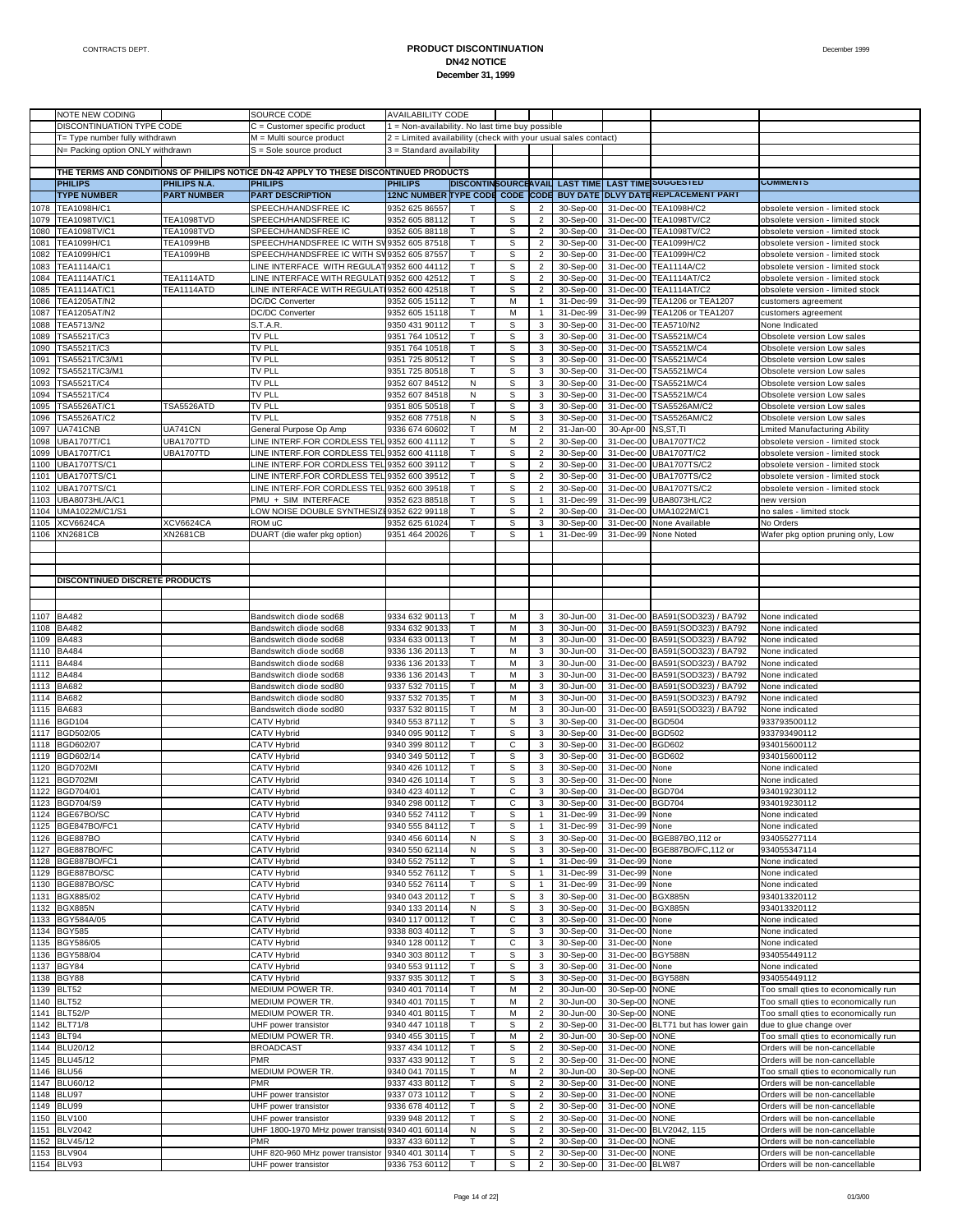|              | NOTE NEW CODING                  |                     | SOURCE CODE                                                                           | <b>AVAILABILITY CODE</b>                                       |              |                  |                                           |                                       |                        |                                            |                                                                  |
|--------------|----------------------------------|---------------------|---------------------------------------------------------------------------------------|----------------------------------------------------------------|--------------|------------------|-------------------------------------------|---------------------------------------|------------------------|--------------------------------------------|------------------------------------------------------------------|
|              | DISCONTINUATION TYPE CODE        |                     | $C =$ Customer specific product                                                       | 1 = Non-availability. No last time buy possible                |              |                  |                                           |                                       |                        |                                            |                                                                  |
|              | T= Type number fully withdrawn   |                     | M = Multi source product                                                              | 2 = Limited availability (check with your usual sales contact) |              |                  |                                           |                                       |                        |                                            |                                                                  |
|              | N= Packing option ONLY withdrawn |                     | S = Sole source product                                                               | 3 = Standard availability                                      |              |                  |                                           |                                       |                        |                                            |                                                                  |
|              |                                  |                     | THE TERMS AND CONDITIONS OF PHILIPS NOTICE DN-42 APPLY TO THESE DISCONTINUED PRODUCTS |                                                                |              |                  |                                           |                                       |                        |                                            |                                                                  |
|              | <b>PHILIPS</b>                   | <b>PHILIPS N.A.</b> | <b>PHILIPS</b>                                                                        | <b>PHILIPS</b>                                                 |              |                  |                                           | <b>DISCONTINSOURCEAVAIL LAST TIME</b> |                        | <b>LAST TIME SUGGESTED</b>                 | <b>COMMENTS</b>                                                  |
|              | <b>TYPE NUMBER</b>               | <b>PART NUMBER</b>  | <b>PART DESCRIPTION</b>                                                               | 12NC NUMBER TYPE CODE CODE CODE                                |              |                  |                                           |                                       |                        | <b>BUY DATE DLVY DATE REPLACEMENT PART</b> |                                                                  |
|              | <b>BLV934</b>                    |                     |                                                                                       |                                                                |              |                  |                                           | 30-Sep-00                             |                        |                                            |                                                                  |
| 1155<br>1156 |                                  |                     | UHF power transistor                                                                  | 9340 325 90112<br>9340 326 30112                               | $\mathsf{T}$ | S<br>$\mathbb S$ | $\overline{c}$                            |                                       | 31-Dec-00              | <b>NONE</b>                                | Orders will be non-cancellable                                   |
| 1157         | <b>BLV950</b><br>BLV97CE         |                     | UHF push-pull power transistor                                                        |                                                                | T            | S                | $\overline{2}$                            | 30-Sep-00                             | 31-Dec-00              | <b>NONE</b><br><b>NONE</b>                 | Orders will be non-cancellable                                   |
| 1158         |                                  |                     | UHF power transistor                                                                  | 9339 948 30112                                                 |              | $\mathbb S$      | $\overline{c}$                            | 30-Sep-00                             | 31-Dec-00              | <b>NONE</b>                                | Orders will be non-cancellable                                   |
|              | BLV98CE                          |                     | UHF power transistor                                                                  | 9339 796 60112                                                 | Т<br>T       |                  | $\overline{2}$                            | 30-Sep-00                             | 31-Dec-00              |                                            | Orders will be non-cancellable                                   |
| 1159<br>1160 | BLV99<br>BLW29                   |                     | UHF power transistor                                                                  | 9337 209 50112                                                 |              | S<br>$\mathbb S$ | $\overline{\mathbf{c}}$                   | 30-Sep-00                             | 31-Dec-00              | <b>NONE</b><br><b>NONE</b>                 | Orders will be non-cancellable                                   |
|              | BLW60C                           |                     | VHF power transistor                                                                  | 9334 121 00112                                                 | т<br>T       | S                | $\overline{2}$<br>$\overline{2}$          | 30-Sep-00                             | 31-Dec-00              | <b>NONE</b>                                | Orders will be non-cancellable                                   |
| 1161<br>1162 | BLW80                            |                     | HF/VHF power transistor                                                               | 9333 263 40112<br>9333 668 40112                               | Т            | $\mathbb S$      |                                           | 30-Sep-00                             | 31-Dec-00              | <b>NONE</b>                                | Orders will be non-cancellable                                   |
| 1163         | BLW81                            |                     | UHF power transistor<br>UHF power transistor                                          | 9333 668 50112                                                 | T            | $\mathbb S$      | $\overline{2}$<br>$\overline{\mathbf{c}}$ | 30-Sep-00<br>30-Sep-00                | 31-Dec-00<br>31-Dec-00 | <b>NONE</b>                                | Orders will be non-cancellable<br>Orders will be non-cancellable |
| 1164         | BLW90                            |                     |                                                                                       |                                                                | т            | $\mathbb S$      | $\overline{2}$                            | 30-Sep-00                             | 31-Dec-00              | <b>NONE</b>                                |                                                                  |
| 1165         | BLY89C                           |                     | UHF power transistor<br>VHF power transistor                                          | 9334 611 20112<br>9333 263 10112                               | T            | S                | $\overline{\mathbf{c}}$                   | 30-Sep-00                             | 31-Dec-00              | BLW85                                      | Orders will be non-cancellable<br>Orders will be non-cancellable |
| 1166         | <b>BS108</b>                     |                     | VD MOS                                                                                | 9340 038 40126                                                 | Т            | M                | 3                                         | 30-Jun-00                             | 31-Dec-00              | <b>PMBF107</b>                             | ow sales. Not included in Nijmegen fab                           |
| 1167         | BS108/01                         |                     | VD MOS                                                                                | 9340 098 50126                                                 | T            | M                | $\mathbf{3}$                              | 30-Jun-00                             | 31-Dec-00              | <b>PMBF107</b>                             | ow sales. Not included in Nijmegen fab                           |
| 1168         | <b>BSR42</b>                     |                     | NPN medium power transistor                                                           | 9334 180 90115                                                 | т            | M                | 3                                         | 30-Jun-00                             | 31-Dec-00              | <b>BSR43</b>                               | None indicated                                                   |
| 1169         | <b>BSS87</b>                     |                     | VD MOS                                                                                | 9339 439 40115                                                 | T            | M                | 3                                         | 30-Jun-00                             | 31-Dec-00              | <b>NONE</b>                                | ow sales. Not included in Nijmegen fab                           |
| 1170         | <b>BSS92</b>                     |                     | VD MOS                                                                                | 9338 999 20116                                                 | Т            | M                | 3                                         | 30-Jun-00                             | 31-Dec-00              | <b>BSP254A</b>                             | Low sales. Not included in Nijmegen fab                          |
| 1171         | <b>BSS92</b>                     |                     | VD MOS                                                                                | 9338 999 20126                                                 | T            | M                | 3                                         | 30-Jun-00                             | 31-Dec-00              | <b>BSP254A</b>                             | Low sales. Not included in Nijmegen fab                          |
| 1172         | <b>BST80</b>                     |                     | VD MOS                                                                                | 9337 331 00115                                                 | т            | M                | 3                                         | 30-Jun-00                             | 31-Dec-00              | <b>BSH114</b>                              | Low sales. Not included in Nijmegen fab                          |
| 1173         | BT131-500                        |                     | TRIAC                                                                                 | 9340 551 55412                                                 | T            | M                | 3                                         | 30-Jun-00                             | 31-Dec-00              | BT131-600                                  | 600V is good replacement for 500V                                |
|              | 1174 BT132-500D                  |                     | TRIAC                                                                                 | 9340 548 92412                                                 | Т            | M                | 3                                         | 30-Jun-00                             |                        | 31-Dec-00 BT132-600D                       | 600V is good replacement for 500V                                |
| 1175         | BT134-500                        |                     | TRIAC                                                                                 | 9339 046 70127                                                 | T            | M                | 3                                         | 30-Jun-00                             | 31-Dec-00 BT134-600    |                                            | 600V is good replacement for 500V                                |
|              | 1176 BT134-500D                  |                     | TRIAC                                                                                 | 9339 633 80127                                                 | т            | M                | 3                                         | 30-Jun-00                             |                        | 31-Dec-00 BT134-600D                       | 600V is good replacement for 500V                                |
| 1177         | BT134-500E                       |                     | TRIAC                                                                                 | 9339 880 30127                                                 | T            | M                | $\mathbf 3$                               | 30-Jun-00                             |                        | 31-Dec-00 BT134-600E                       | 600V is good replacement for 500V                                |
|              | 1178 BT134W-500                  |                     | TRIAC                                                                                 | 9340 009 50115                                                 | т            | M                | 3                                         | 30-Jun-00                             |                        | 31-Dec-00 BT134W-600                       | 600V is good replacement for 500V                                |
| 1179         | BT134W-500                       |                     | TRIAC                                                                                 | 9340 009 50135                                                 | T            | M                | 3                                         | 30-Jun-00                             |                        | 31-Dec-00 BT134W-600                       | 600V is good replacement for 500V                                |
| 1180         | BT134W-500D                      |                     | TRIAC                                                                                 | 9340 183 10115                                                 | т            | M                | 3                                         | 30-Jun-00                             |                        | 31-Dec-00 BT134W-600D                      | 600V is good replacement for 500V                                |
| 1181         | BT134W-500D                      |                     | TRIAC                                                                                 | 9340 183 10135                                                 | T            | M                | 3                                         | 30-Jun-00                             |                        | 31-Dec-00 BT134W-600D                      | 600V is good replacement for 500V                                |
| 1182         | BT134W-500E                      |                     | TRIAC                                                                                 | 9340 183 30115                                                 | т            | M                | 3                                         | 30-Jun-00                             |                        | 31-Dec-00 BT134W-600E                      | 600V is good replacement for 500V                                |
| 1183         | BT136-500                        |                     | TRIAC                                                                                 | 9334 408 20127                                                 | T            | M                | 3                                         | 30-Jun-00                             | 31-Dec-00 BT136-600    |                                            | 600V is good replacement for 500V                                |
| 1184         | BT136-500D                       |                     | TRIAC                                                                                 | 9335 298 90127                                                 | т            | M                | 3                                         | 30-Jun-00                             |                        | 31-Dec-00 BT136-600D                       | 600V is good replacement for 500V                                |
| 1185         | BT136-500E                       |                     | TRIAC                                                                                 | 9335 229 00127                                                 | T            | M                | 3                                         | 30-Jun-00                             |                        | 31-Dec-00 BT136-600E                       | 600V is good replacement for 500V                                |
| 1186         | BT136-500G                       |                     | TRIAC                                                                                 | 9335 990 50127                                                 | Τ            | M                | 3                                         | 30-Jun-00                             |                        | 31-Dec-00 BT136-600G                       | 600V is good replacement for 500V                                |
| 1187         | BT136B-500                       |                     | TRIAC                                                                                 | 9340 476 90118                                                 | T            | M                | 3                                         | 30-Jun-00                             |                        | 31-Dec-00 BT136B-600                       | 600V is good replacement for 500V                                |
| 1188         | BT136B-500D                      |                     | TRIAC                                                                                 | 9340 475 80118                                                 | т            | M                | 3                                         | 30-Jun-00                             |                        | 31-Dec-00 BT136B-600D                      | 600V is good replacement for 500V                                |
| 1189         | BT136B-500E                      |                     | TRIAC                                                                                 | 9340 476 00118                                                 | T            | M                | 3                                         | 30-Jun-00                             |                        | 31-Dec-00 BT136B-600E                      | 600V is good replacement for 500V                                |
| 1190         | BT136B-500F                      |                     | TRIAC                                                                                 | 9340 476 30118                                                 | Т            | M                | 3                                         | 30-Jun-00                             |                        | 31-Dec-00 BT136B-600F                      | 600V is good replacement for 500V                                |
| 1191         | BT136F-500                       |                     | TRIAC                                                                                 | 9337 849 80127                                                 | T            | M                | 3                                         | 30-Jun-00                             |                        | 31-Dec-00 BT136F-600                       | 600V is good replacement for 500V                                |
| 1192         | BT136F-500D                      |                     | TRIAC                                                                                 | 9339 147 80127                                                 | т            | M                | 3                                         | 30-Jun-00                             |                        | 31-Dec-00 BT136F-600D                      | 600V is good replacement for 500V                                |
| 1193         | BT136F-500E                      |                     | TRIAC                                                                                 | 9339 880 10127                                                 |              | M                | 3                                         | 30-Jun-00                             | 31-Dec-00              | BT136F-600E                                | 600V is good replacement for 500V                                |
|              | 1194 BT136S-500                  |                     | TRIAC                                                                                 | 9340 489 50118                                                 | Т            | M                | 3                                         | 30-Jun-00                             |                        | 31-Dec-00 BT136S-600                       | 600V is good replacement for 500V                                |
| 1195         | BT136S-500D                      |                     | TRIAC                                                                                 | 9340 492 80118                                                 | T            | M                | 3                                         | 30-Jun-00                             |                        | 31-Dec-00 BT136S-600D                      | 600V is good replacement for 500V                                |
| 1196         | BT136S-500E                      |                     | TRIAC                                                                                 | 9340 493 20118                                                 | т            | M                | 3                                         | 30-Jun-00                             |                        | 31-Dec-00 BT136S-600E                      | 600V is good replacement for 500V                                |
| 1197         | BT136S-500F                      |                     | TRIAC                                                                                 | 9340 490 10118                                                 |              | M                | 3                                         | 30-Jun-00                             |                        | 31-Dec-00 BT136S-600F                      | 600V is good replacement for 500V                                |
| 1198         | BT136X-500                       |                     | TRIAC                                                                                 | 9340 376 90127                                                 | Т            | M                | 3                                         | 30-Jun-00                             |                        | 31-Dec-00 BT136X-600                       | 600V is good replacement for 500V                                |
| 1199         | BT136X-500D                      |                     | TRIAC                                                                                 | 9340 381 10127                                                 | T            | M                | 3                                         | 30-Jun-00                             |                        | 31-Dec-00 BT136X-600D                      | 600V is good replacement for 500V                                |
| 1200         | BT136X-500E                      |                     | TRIAC                                                                                 | 9340 380 80127                                                 | т            | М                | 3                                         | 30-Jun-00                             |                        | 31-Dec-00 BT136X-600E                      | 600V is good replacement for 500V                                |
| 1201         | BT137-500                        |                     | TRIAC                                                                                 | 9334 292 70127                                                 | T            | M                | 3                                         | 30-Jun-00                             | 31-Dec-00 BT137-600    |                                            | 600V is good replacement for 500V                                |
| 1202         | BT137-500D                       |                     | TRIAC                                                                                 | 9335 299 10127                                                 | Т            | M                | 3                                         | 30-Jun-00                             |                        | 31-Dec-00 BT137-600D                       | 600V is good replacement for 500V                                |
| 1203         | BT137-500E                       |                     | TRIAC                                                                                 | 9335 228 80127                                                 | T            | M                | 3                                         | 30-Jun-00                             |                        | 31-Dec-00 BT137-600E                       | 600V is good replacement for 500V                                |
| 1204         | BT137-500F                       |                     | TRIAC                                                                                 | 9335 002 30127                                                 | т            | M                | 3                                         | 30-Jun-00                             |                        | 31-Dec-00 BT137-600F                       | 600V is good replacement for 500V                                |
|              | 1205 BT137-500G                  |                     | TRIAC                                                                                 | 9335 991 00127                                                 |              | M                | 3                                         | 30-Jun-00                             |                        | 31-Dec-00 BT137-600G                       | 600V is good replacement for 500V                                |
|              | 1206 BT137B-500                  |                     | TRIAC                                                                                 | 9340 478 30118                                                 |              | M                |                                           |                                       |                        | 30-Jun-00 31-Dec-00 BT137B-600             | 600V is good replacement for 500V                                |
|              | 1207 BT137B-500D                 |                     | TRIAC                                                                                 | 9340 477 20118                                                 | T            | M                | 3                                         | 30-Jun-00                             |                        | 31-Dec-00 BT137B-600D                      | 600V is good replacement for 500V                                |
|              | 1208 BT137B-500E                 |                     | TRIAC                                                                                 | 9340 477 40118                                                 | Т            | М                | 3                                         | 30-Jun-00                             |                        | 31-Dec-00 BT137B-600E                      | 600V is good replacement for 500V                                |
|              | 1209 BT137B-500F                 |                     | TRIAC                                                                                 | 9340 477 70118                                                 | т            | M                | 3                                         | 30-Jun-00                             |                        | 31-Dec-00 BT137B-600F                      | 600V is good replacement for 500V                                |
|              | 1210 BT137B-500G                 |                     | TRIAC                                                                                 | 9340 478 00118                                                 | Т            | M                | 3                                         | 30-Jun-00                             |                        | 31-Dec-00 BT137B-600G                      | 600V is good replacement for 500V                                |
|              | 1211 BT137F-500                  |                     | TRIAC                                                                                 | 9337 850 10127                                                 | T            | M                | 3                                         | 30-Jun-00                             |                        | 31-Dec-00 BT137F-600                       | 600V is good replacement for 500V                                |
|              | 1212 BT137F-500D                 |                     | TRIAC                                                                                 | 9339 640 70127                                                 | Т            | М                | 3                                         | 30-Jun-00                             |                        | 31-Dec-00 BT137F-600D                      | 600V is good replacement for 500V                                |
|              | 1213 BT137F-500E                 |                     | TRIAC                                                                                 | 9339 640 80127                                                 | т            | M                | 3                                         | 30-Jun-00                             |                        | 31-Dec-00 BT137F-600E                      | 600V is good replacement for 500V                                |
|              | 1214 BT137F-500F                 |                     | TRIAC                                                                                 | 9339 849 80127                                                 | т            | M                | 3                                         | 30-Jun-00                             |                        | 31-Dec-00 BT137F-600F                      | 600V is good replacement for 500V                                |
|              | 1215 BT137S-500                  |                     | TRIAC                                                                                 | 9340 491 30118                                                 | Т            | M                | 3                                         | 30-Jun-00                             |                        | 31-Dec-00 BT137S-600                       | 600V is good replacement for 500V                                |
|              | 1216 BT137S-500D                 |                     | TRIAC                                                                                 | 9340 493 80118                                                 | Т            | М                | 3                                         | 30-Jun-00                             |                        | 31-Dec-00 BT137S-600D                      | 600V is good replacement for 500V                                |
|              | 1217 BT137S-500E                 |                     | TRIAC                                                                                 | 9340 494 20118                                                 | Т            | M                | 3                                         | 30-Jun-00                             |                        | 31-Dec-00 BT137S-600E                      | 600V is good replacement for 500V                                |
|              | 1218 BT137S-500F                 |                     | TRIAC                                                                                 | 9340 491 90118                                                 | Т            | M                | 3                                         | 30-Jun-00                             |                        | 31-Dec-00 BT137S-600F                      | 600V is good replacement for 500V                                |
|              | 1219 BT137S-500G                 |                     | TRIAC                                                                                 | 9340 497 70118                                                 | T            | M                | 3                                         | 30-Jun-00                             |                        | 31-Dec-00 BT137S-600G                      | 600V is good replacement for 500V                                |
|              | 1220 BT137X-500                  |                     | TRIAC                                                                                 | 9340 377 80127                                                 | Т            | М                | 3                                         | 30-Jun-00                             |                        | 31-Dec-00 BT137X-600                       | 600V is good replacement for 500V                                |
|              | 1221 BT137X-500D                 |                     | TRIAC                                                                                 | 9340 396 20127                                                 |              | M                | 3                                         | 30-Jun-00                             |                        | 31-Dec-00 BT137X-600D                      | 600V is good replacement for 500V                                |
|              | 1222 BT137X-500E                 |                     | TRIAC                                                                                 | 9340 395 00127                                                 | т            | M                | 3                                         | 30-Jun-00                             |                        | 31-Dec-00 BT137X-600E                      | 600V is good replacement for 500V                                |
|              | 1223 BT138-500                   |                     | TRIAC                                                                                 | 9333 210 00127                                                 | Т            | M                | 3                                         | 30-Jun-00                             | 31-Dec-00 BT138-600    |                                            | 600V is good replacement for 500V                                |
|              | 1224 BT138-500E                  |                     | TRIAC                                                                                 | 9335 299 40127                                                 | т            | М                | 3                                         | 30-Jun-00                             |                        | 31-Dec-00 BT138-600E                       | 600V is good replacement for 500V                                |
|              | 1225 BT138-500G                  |                     | TRIAC                                                                                 | 9335 991 50127                                                 |              | M                | 3                                         | 30-Jun-00                             |                        | 31-Dec-00 BT138-600G                       | 600V is good replacement for 500V                                |
|              | 1226 BT138B-500                  |                     | TRIAC                                                                                 | 9340 479 50118                                                 | т            | M                | 3                                         | 30-Jun-00                             |                        | 31-Dec-00 BT138B-600                       | 600V is good replacement for 500V                                |
|              | 1227 BT138B-500E                 |                     | TRIAC                                                                                 | 9340 478 60118                                                 | Т            | M                | 3                                         | 30-Jun-00                             |                        | 31-Dec-00 BT138B-600E                      | 600V is good replacement for 500V                                |
|              | 1228 BT138B-500F                 |                     | TRIAC                                                                                 | 9340 478 90118                                                 | т            | М                | 3                                         | 30-Jun-00                             |                        | 31-Dec-00 BT138B-600F                      | 600V is good replacement for 500V                                |
|              | 1229 BT138B-500G                 |                     | TRIAC                                                                                 | 9340 479 20118                                                 |              | M                | 3                                         | 30-Jun-00                             |                        | 31-Dec-00 BT138B-600G                      | 600V is good replacement for 500V                                |
|              | 1230 BT138F-500                  |                     | TRIAC                                                                                 | 9337 760 50127                                                 | т            | M                | 3                                         | 30-Jun-00                             |                        | 31-Dec-00 BT138F-600                       | 600V is good replacement for 500V                                |
|              | 1231 BT138X-500                  |                     | TRIAC                                                                                 | 9340 398 70127                                                 | T            | M                | 3                                         | 30-Jun-00                             |                        | 31-Dec-00 BT138X-600                       | 600V is good replacement for 500V                                |
|              | 1232 BT138X-500E                 |                     | TRIAC                                                                                 | 9340 395 30127                                                 | т            | М                | 3                                         | 30-Jun-00                             |                        | 31-Dec-00 BT138X-600E                      | 600V is good replacement for 500V                                |
|              | 1233 BT139-500                   |                     | TRIAC                                                                                 | 9333 210 20127                                                 | т            | M                | 3                                         | 30-Jun-00                             | 31-Dec-00 BT139-600    |                                            | 600V is good replacement for 500V                                |
|              | 1234 BT139-500E                  |                     | TRIAC                                                                                 | 9335 300 00127                                                 | т            | M                | 3                                         | 30-Jun-00                             |                        | 31-Dec-00 BT139-600E                       | 600V is good replacement for 500V                                |
|              | 1235 BT139-500G                  |                     | TRIAC                                                                                 | 9335 991 90127                                                 | T            | M                | 3                                         | 30-Jun-00                             |                        | 31-Dec-00 BT139-600G                       | 600V is good replacement for 500V                                |
|              | 1236 BT139-500H                  |                     | TRIAC                                                                                 | 9340 158 10127                                                 | т            | М                | 3                                         | 30-Jun-00                             |                        | 31-Dec-00 BT139-600H                       | 600V is good replacement for 500V                                |
|              | 1237 BT139B-500                  |                     | TRIAC                                                                                 | 9340 484 80118                                                 |              | М                | 3                                         | 30-Jun-00                             |                        | 31-Dec-00 BT139B-600                       | 600V is good replacement for 500V                                |

December 1999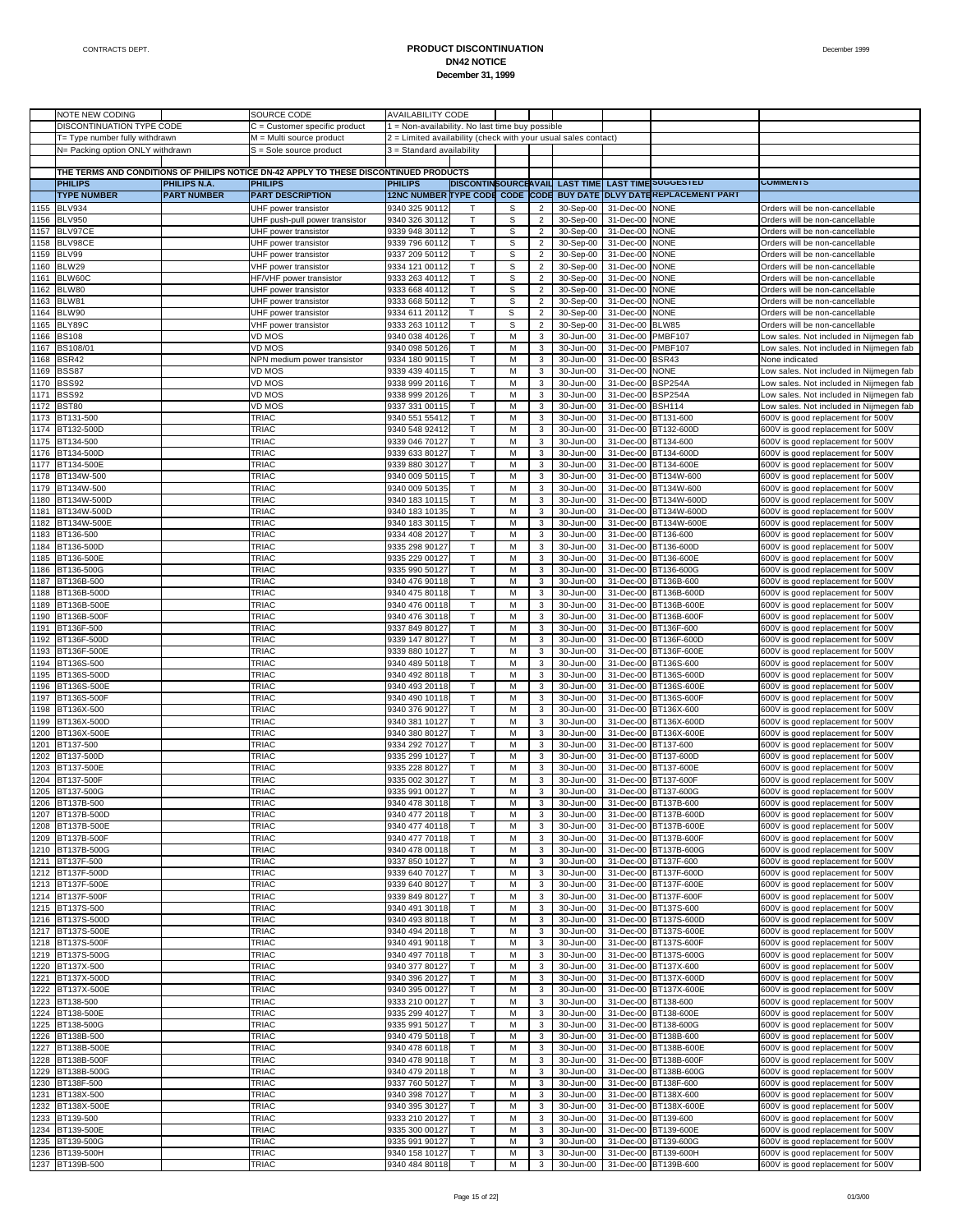|              | NOTE NEW CODING                                                    |                     | SOURCE CODE                                                                           | <b>AVAILABILITY CODE</b>                                       |              |             |                         |                                       |                             |                                    |                                                                              |
|--------------|--------------------------------------------------------------------|---------------------|---------------------------------------------------------------------------------------|----------------------------------------------------------------|--------------|-------------|-------------------------|---------------------------------------|-----------------------------|------------------------------------|------------------------------------------------------------------------------|
|              | DISCONTINUATION TYPE CODE                                          |                     | C = Customer specific product                                                         | 1 = Non-availability. No last time buy possible                |              |             |                         |                                       |                             |                                    |                                                                              |
|              |                                                                    |                     |                                                                                       | 2 = Limited availability (check with your usual sales contact) |              |             |                         |                                       |                             |                                    |                                                                              |
|              | T= Type number fully withdrawn<br>N= Packing option ONLY withdrawn |                     | M = Multi source product<br>S = Sole source product                                   | 3 = Standard availability                                      |              |             |                         |                                       |                             |                                    |                                                                              |
|              |                                                                    |                     |                                                                                       |                                                                |              |             |                         |                                       |                             |                                    |                                                                              |
|              |                                                                    |                     | THE TERMS AND CONDITIONS OF PHILIPS NOTICE DN-42 APPLY TO THESE DISCONTINUED PRODUCTS |                                                                |              |             |                         |                                       |                             |                                    |                                                                              |
|              | <b>PHILIPS</b>                                                     | <b>PHILIPS N.A.</b> | <b>PHILIPS</b>                                                                        | <b>PHILIPS</b>                                                 |              |             |                         | <b>DISCONTINSOURCEAVAIL LAST TIME</b> |                             | <b>LAST TIME SUGGESTED</b>         | <b>COMMENTS</b>                                                              |
|              | <b>TYPE NUMBER</b>                                                 | <b>PART NUMBER</b>  | <b>PART DESCRIPTION</b>                                                               | 12NC NUMBER TYPE CODE CODE CODE                                |              |             |                         |                                       |                             | BUY DATE DLVY DATEREPLACEMENT PART |                                                                              |
| 1238         | BT139B-500E                                                        |                     | TRIAC                                                                                 | 9340 479 80118                                                 |              | M           | 3                       | 30-Jun-00                             | 31-Dec-00                   | BT139B-600E                        | 600V is good replacement for 500V                                            |
| 1239         | BT139B-500F                                                        |                     | TRIAC                                                                                 | 9340 480 10118                                                 | $\mathsf{T}$ | M           | 3                       | 30-Jun-00                             |                             | 31-Dec-00 BT139B-600F              | 600V is good replacement for 500V                                            |
| 1240         | BT139B-500G                                                        |                     | TRIAC                                                                                 | 9340 480 40118                                                 | T            | M           | $\mathbf 3$             | 30-Jun-00                             | 31-Dec-00                   | BT139B-600G                        | 600V is good replacement for 500V                                            |
| 1241         | BT139B-500H                                                        |                     | TRIAC                                                                                 | 9340 480 70118                                                 | Τ            | M           | 3                       | 30-Jun-00                             |                             | 31-Dec-00 BT139B-600H              | 600V is good replacement for 500V                                            |
| 1242         | BT139F-500                                                         |                     | TRIAC                                                                                 | 9337 850 60127                                                 | T            | M           | 3                       | 30-Jun-00                             |                             | 31-Dec-00 BT139F-600               | 600V is good replacement for 500V                                            |
| 1243         | BT139X-500                                                         |                     | TRIAC                                                                                 | 9340 381 30127                                                 | т            | M           | 3                       | 30-Jun-00                             |                             | 31-Dec-00 BT139X-600               | 600V is good replacement for 500V                                            |
| 1244         | BT139X-500E                                                        |                     | TRIAC                                                                                 | 9340 381 90127                                                 | T            | M           | $\mathbf 3$             | 30-Jun-00                             | 31-Dec-00                   | BT139X-600E                        | 600V is good replacement for 500V                                            |
| 1245         | BT139X-500F                                                        |                     | TRIAC                                                                                 | 9340 381 60127                                                 | Т            | M           | 3                       | 30-Jun-00                             |                             | 31-Dec-00 BT139X-600F              | 600V is good replacement for 500V                                            |
| 1246         | BTA140-500                                                         |                     | TRIAC                                                                                 | 9338 156 70127                                                 | T            | M           | 3                       | 30-Jun-00                             | 31-Dec-00                   | BTA140-600                         | 600V is good replacement for 500V                                            |
| 1247         | BTA140B-500                                                        |                     | TRIAC                                                                                 | 9340 481 10118                                                 | $\mathsf{T}$ | M           | 3                       | 30-Jun-00                             |                             | 31-Dec-00 BTA140B-600              | 600V is good replacement for 500V                                            |
| 1248         | BUK454-800A                                                        |                     | HV MOS                                                                                | 9339 550 30127                                                 |              | M           | 3                       | 30-Jun-00                             | 31-Dec-00                   | <b>NONE</b>                        | ow sales                                                                     |
| 1249         | <b>BUK454-800B</b>                                                 |                     | HV MOS                                                                                | 9339 550 40127                                                 | Т            | M           | 3                       | 30-Jun-00                             | 31-Dec-00                   | <b>NONE</b>                        | Low sales                                                                    |
| 1250         | BUK456-1000B                                                       |                     | HV MOS                                                                                | 9339 552 50127                                                 | T            | M           | 3                       | 30-Jun-00                             | 31-Dec-00                   | <b>NONE</b>                        | ow sales                                                                     |
| 1251         | <b>BUK456-800A</b>                                                 |                     | HV MOS                                                                                | 9339 553 80127                                                 | $\mathsf{T}$ | M           | 3                       | 30-Jun-00                             | 31-Dec-00                   | <b>NONE</b>                        | ow sales                                                                     |
| 1252         | <b>BUK456-800B</b>                                                 |                     | HV MOS                                                                                | 9339 553 90127                                                 | T            | M           | $\mathbf 3$             | 30-Jun-00                             | 31-Dec-00                   | <b>NONE</b>                        | ow sales                                                                     |
| 1253         | <b>BUK475-100B</b>                                                 |                     | <b>100V MOS</b>                                                                       | 9340 103 90127                                                 | Т            | M           | 3                       | 30-Jun-00                             | 31-Dec-00                   | <b>NONE</b>                        | ow sales. Old technology                                                     |
| 1254         | BUK854-800A                                                        |                     | <b>GBT</b>                                                                            | 9340 026 80127                                                 | T            | M           | $\mathbf{3}$            | 30-Jun-00                             | 31-Dec-00                   | <b>NONE</b>                        | No sales                                                                     |
| 1255         | BUK856-800A                                                        |                     | <b>GBT</b>                                                                            | 9340 026 90127                                                 | $\mathsf{T}$ | M           | 3                       | 30-Jun-00                             | 31-Dec-00                   | <b>NONE</b>                        | No sales                                                                     |
| 1256         | CR5527S                                                            |                     | video module                                                                          | 9340 313 60127                                                 | T            | S           | 3                       | 30-Sep-00                             | 31-Dec-00                   | <b>NONE</b>                        | None indicated                                                               |
| 1257         | CR6727A                                                            |                     | video module                                                                          | 9340 433 30127                                                 | т            | $\mathbb S$ | 3                       | 30-Sep-00                             | 31-Dec-00                   | <b>NONE</b>                        | None indicated                                                               |
| 1258         | CR6727AB                                                           |                     | video module                                                                          | 9340 550 47127                                                 | T            | S           | 3                       | 30-Sep-00                             | 31-Dec-00                   | <b>NONE</b>                        | None indicated                                                               |
| 1259         | CR6728A/1                                                          |                     | video module                                                                          | 9340 552 16127                                                 | т            | S           | 3                       | 30-Sep-00                             | 31-Dec-00                   | <b>NONE</b>                        | None indicated                                                               |
| 1260         | CR6928/1                                                           |                     | video module                                                                          | 9340 552 14127                                                 | T            | S           | 3                       | 30-Sep-00                             | 31-Dec-00                   | <b>NONE</b>                        | None indicated                                                               |
| 1261         | CR6928A/1                                                          |                     | video module                                                                          | 9340 552 15127                                                 | т            | $\mathbb S$ | 3                       | 30-Sep-00                             | 31-Dec-00                   | <b>NONE</b>                        | None indicated                                                               |
| 1262         | CR6929A                                                            |                     | video module                                                                          | 9340 551 53127                                                 | T            | S           | 3                       | 30-Sep-00                             | 31-Dec-00                   | <b>NONE</b>                        | None indicated                                                               |
| 1263         | KM110BH/2130                                                       |                     | Sensor Hybride                                                                        | 9340 171 10112                                                 | т            | $\mathbb S$ | $\overline{2}$          | 30-Sep-00                             | 31-Dec-00                   | None                               | Only current run rates supported                                             |
| 1264         | KM110BH/2190                                                       |                     | Sensor Hybride                                                                        | 9340 171 20112                                                 | T            | S           | $\overline{\mathbf{c}}$ | 30-Sep-00                             | 31-Dec-00                   | None                               | Only current run rates supported                                             |
| 1265         | KM110BH/2270                                                       |                     | Sensor Hybride                                                                        | 9340 255 40114                                                 | т            | $\mathbb S$ | $\overline{c}$          | 30-Sep-00                             | 31-Dec-00                   | None                               | Direct delivery from MiMo                                                    |
| 1266         | KM110BH/2270                                                       |                     | Sensor Hybride                                                                        | 9340 255 40112                                                 | T            | S           | $\overline{\mathbf{c}}$ | 30-Sep-00                             | 31-Dec-00                   | None                               | Direct delivery from MiMo                                                    |
| 1267         | KM110BH/2270G                                                      |                     | Sensor Hybride                                                                        | 9340 255 50112                                                 | т            | S           | $\overline{2}$          | 30-Sep-00                             | 31-Dec-00                   | None                               | Direct delivery from MiMo                                                    |
| 1268         | KM110BH/2430                                                       |                     | Sensor Hybride                                                                        | 9340 298 40112                                                 | T            | S           | $\boldsymbol{2}$        | 30-Sep-00                             | 31-Dec-00                   | None                               | Only current run rates supported                                             |
| 1269         | KM110BH/2430G                                                      |                     | Sensor Hybride                                                                        | 9340 298 50112                                                 | Τ            | $\mathbb S$ | $\overline{2}$          | 30-Sep-00                             | 31-Dec-00                   | None                               | Only current run rates supported                                             |
| 1270         | KM110BH/2470                                                       |                     | Sensor Hybride                                                                        | 9340 315 30112                                                 | T            | $\mathbb S$ | $\overline{\mathbf{c}}$ | 30-Sep-00                             | 31-Dec-00                   | None                               | Only current run rates supported                                             |
| 1271         | KM110BH/2470G                                                      |                     | Sensor Hybride                                                                        | 9340 315 40112                                                 | т            | $\mathbb S$ | $\overline{2}$          | 30-Sep-00                             | 31-Dec-00                   | None                               | Direct delivery from MiMo                                                    |
| 1272         | KM110BH/2560                                                       |                     | Sensor Hybride                                                                        | 9340 351 70112                                                 | T            | S           | $\boldsymbol{2}$        | 30-Sep-00                             | 31-Dec-00                   | None                               | Direct delivery from MiMo                                                    |
| 1273         | LLE15370X                                                          |                     | NPN microwave power transistor                                                        | 9340 244 70114                                                 | т            | $\mathbb S$ | $\overline{2}$          | 30-Sep-00                             | 31-Dec-00                   | NONE                               | Orders will be non-cancellable                                               |
| 1274         | LLE18040X                                                          |                     | NPN microwave power transistor                                                        | 9340 224 00112                                                 | T            | $\mathbb S$ | $\overline{\mathbf{c}}$ | 30-Sep-00                             | 31-Dec-00                   | <b>NONE</b>                        | Orders will be non-cancellable                                               |
| 1275         | LLE18100X                                                          |                     | NPN microwave power transistor                                                        | 9340 184 70114                                                 | N            | S           | $\overline{2}$          | 30-Sep-00                             | 31-Dec-00                   | LLE18100X, 112                     | Orders will be non-cancellable                                               |
| 1276         | OF4312                                                             |                     | Voltage Regulator Diode                                                               | 9340 307 30113                                                 | T            | M           | 3                       | 30-Jun-00                             | 31-Dec-00                   | None                               | None indicated                                                               |
| 1277         | OF4323                                                             |                     | Voltage Regulator Diode                                                               | 9340 331 50699                                                 | Т            | M           | 3                       | 30-Jun-00                             | 31-Dec-00                   | None                               | None indicated                                                               |
| 1278         | OF630                                                              |                     | Bandswitch diode sod68                                                                | 9336 553 30113                                                 | T            | M           | $\mathsf 3$             | 30-Jun-00                             | 31-Dec-00                   | BA591(SOD323) / BA792              | None indicated                                                               |
| 1279         | OF630                                                              |                     | Bandswitch diode sod68                                                                | 9336 553 30133                                                 | $\mathsf{T}$ | M           | 3                       | 30-Jun-00                             | 31-Dec-00                   | BA591(SOD323) / BA792              | None indicated                                                               |
| 1280         | OH161                                                              |                     | Sensor Hybride                                                                        | 9340 471 50112                                                 | T            | S           | $\overline{c}$          | 30-Sep-00                             | 31-Dec-00                   | None                               | Direct delivery from MiMo                                                    |
| 1281         | ON4584                                                             |                     | TRIAC                                                                                 | 9340 107 20127                                                 | Т            | С           | 3                       | 30-Sep-00                             | 31-Dec-00                   | BUT12AF                            | Special Selection - low sales                                                |
| 1282         | ON4594/M6                                                          |                     | <b>CATV Hybrid</b>                                                                    | 9340 142 20112                                                 | T            | C           | 3                       | 30-Sep-00                             | 31-Dec-00                   | None                               | None indicated                                                               |
| 1283         | ON4615                                                             |                     | 60V MOS                                                                               | 9340 126 90127                                                 | т            | M           | 3                       | 30-Jun-00                             | 31-Dec-00                   | NONE                               | Old technology                                                               |
| 1284         | ON4734                                                             |                     | 60V MOS                                                                               | 9340 177 10127                                                 | T            | C           | 3                       | 30-Sep-00                             | 31-Dec-00                   | <b>NONE</b>                        | Special Selection - Old technology                                           |
| 1285         | ON4735                                                             |                     | 60V MOS                                                                               | 9340 177 20127                                                 | Τ            | $\mathsf C$ | 3                       | 30-Sep-00                             | 31-Dec-00                   | <b>NONE</b>                        | Special Selection - Old technology                                           |
| 1286         | ON4800                                                             |                     | BASESTATIONS <1GHZ                                                                    | 9340 213 00112                                                 | T            | S           | $\overline{\mathbf{c}}$ | 30-Sep-00                             | 31-Dec-00                   | <b>NONE</b>                        | Orders will be non-cancellable                                               |
| 1287         | ON4801                                                             |                     | BASESTATIONS <1GHZ                                                                    | 9340 213 10112                                                 | т            | S           | $\overline{2}$          | 30-Sep-00                             | 31-Dec-00                   | <b>NONE</b>                        | Orders will be non-cancellable                                               |
| 1288         | ON4803                                                             |                     | 60V MOS                                                                               | 9340 212 50127                                                 |              | C           | 3                       | 30-Sep-00                             | 31-Dec-00                   | <b>NONE</b>                        | Special Selection - Old technology                                           |
|              | 1289 ON4836                                                        |                     | BASESTATIONS <1GHZ                                                                    | 9340 237 20127                                                 |              | s           |                         |                                       | 30-Sep-00 31-Dec-00 NONE    |                                    | Orders will be non-cancellable                                               |
|              | 1290 ON4838                                                        |                     | <b>200V MOS</b>                                                                       | 9340 237 50127                                                 | T            | $\mathsf C$ | 3                       | 30-Sep-00                             | 31-Dec-00 NONE              |                                    | Special Selection - Old technology                                           |
|              | 1291 ON4840                                                        |                     | <b>100V MOS</b>                                                                       | 9340 237 80127                                                 | т            | С           | 3                       | 30-Sep-00                             | 31-Dec-00 NONE              |                                    | Special Selection - Old technology                                           |
| 1292         | ON4843                                                             |                     | <b>LIGHTING TRANSISTOR</b>                                                            | 9340 240 70127                                                 | $\mathsf{T}$ | С           | 3                       | 30-Sep-00                             | 31-Dec-00 BUT11AF           |                                    | Special Selection - low sales                                                |
|              | 1293 ON4938                                                        |                     | 60V MOS                                                                               | 9340 374 50127                                                 | Т            | С           | 3                       | 30-Sep-00                             | 31-Dec-00 NONE              |                                    | Special Selection - Old technology                                           |
|              | 1294 ON4939                                                        |                     | LIGHTING TRANSISTOR                                                                   | 9340 376 00127                                                 | T            | C           | 3                       | 30-Sep-00                             | 31-Dec-00 BU1706A           |                                    | Special Selection - low sales                                                |
| 1295         | ON4944                                                             |                     | 60V MOS                                                                               | 9340 384 00118                                                 | т            | С           | 3                       | 30-Sep-00                             | 31-Dec-00 NONE              |                                    | Special Selection - Old technology                                           |
| 1296         | ON4980                                                             |                     | <b>200V MOS</b>                                                                       | 9340 444 50127                                                 | т            | С           | 3                       | 30-Sep-00                             | 31-Dec-00 NONE              |                                    | Special Selection - Old technology                                           |
| 1297         | <b>ON4987</b>                                                      |                     | <b>200V MOS</b>                                                                       | 9340 453 30127                                                 | т            | $\mathsf C$ | 3                       | 30-Sep-00                             | 31-Dec-00 NONE              |                                    | Special Selection - Old technology                                           |
| 1298         | ON4990                                                             |                     | CATV Hybrid                                                                           | 9340 455 70112                                                 | T            | C           | 3                       | 30-Sep-00                             | 31-Dec-00 BGD885            |                                    | 934005490112                                                                 |
| 1299         | ON5032                                                             |                     | 60V MOS                                                                               | 9340 511 90118                                                 | Т            | С           | 3                       | 30-Sep-00                             | 31-Dec-00 NONE              |                                    | Special Selection - Old technology                                           |
| 1300         | ON5113                                                             |                     | 48V Clamped MOS                                                                       | 9340 547 95127                                                 | Т            | С           | 3                       | 30-Sep-00                             | 31-Dec-00                   | <b>NONE</b>                        | Special Selection - Old technology                                           |
|              | 1301 ON5144                                                        |                     | 60V MOS                                                                               | 9340 551 88135                                                 | Т            | $\mathsf C$ | 3                       | 30-Sep-00                             | 31-Dec-00 NONE              |                                    | Special Selection - Old technology                                           |
| 1302<br>1303 | ON5161                                                             |                     | <b>100V MOS</b>                                                                       | 9340 553 81127                                                 | T            | C           | 3                       | 30-Sep-00                             | 31-Dec-00<br>31-Dec-00 NONE | <b>NONE</b>                        | Special Selection - Old technology                                           |
|              | OP502                                                              |                     | TRIAC                                                                                 | 9340 307 90005                                                 | Т            | С           | 3                       | 30-Sep-00                             | 31-Dec-00                   |                                    | Special Selection - low sales                                                |
|              | 1304 OP517                                                         |                     | 60V MOS                                                                               | 9340 374 70005                                                 |              | С           | 3                       | 30-Sep-00                             |                             | <b>NONE</b>                        | Special Selection - Old technology                                           |
|              | 1305 OP535                                                         |                     | TRIAC                                                                                 | 9340 552 20005                                                 | Т<br>T       | $\mathsf C$ | 3                       | 30-Sep-00                             | 31-Dec-00 NONE              |                                    | Special Selection - low sales                                                |
| 1306         | OT168                                                              |                     | TRIAC                                                                                 | 9336 518 00127                                                 |              | C           | 3                       | 30-Sep-00                             | 31-Dec-00 BT258             |                                    | Special Selection - low sales                                                |
|              | 1307 OT323                                                         |                     | TRIAC                                                                                 | 9340 444 60127                                                 | Т            | С           | 3                       | 30-Sep-00                             | 31-Dec-00 BT134             |                                    | Special Selection - low sales                                                |
|              | 1308 PHB10N40E                                                     |                     | MV MOS                                                                                | 9340 549 93118                                                 |              | M           | 3                       | 30-Jun-00                             | 31-Dec-00                   | <b>NONE</b>                        | New high performance range available                                         |
|              | 1309 PHB3N50E                                                      |                     | MV MOS                                                                                | 9340 550 02118                                                 | Т<br>T       | M           | 3                       | 30-Jun-00                             | 31-Dec-00 NONE              |                                    | New high performance range available                                         |
|              | 1310 PHB3N60E                                                      |                     | MV MOS                                                                                | 9340 550 23118                                                 |              | M           | 3                       | 30-Jun-00                             | 31-Dec-00                   | <b>NONE</b>                        | New high performance range available                                         |
|              | 1311 PHB4N40E                                                      |                     | MV MOS                                                                                | 9340 549 86118                                                 | Т            | М           | 3                       | 30-Jun-00                             | 31-Dec-00 NONE              |                                    | New high performance range available                                         |
|              | 1312 PHB4N60E                                                      |                     | MV MOS                                                                                | 9340 550 26118                                                 | T            | M           | 3                       | 30-Jun-00                             | 31-Dec-00                   | <b>NONE</b>                        | New high performance range available                                         |
|              | 1313 PHB6N50E                                                      |                     | MV MOS                                                                                | 9340 550 05118                                                 | Т<br>T       | M<br>M      | 3                       | 30-Jun-00                             | 31-Dec-00 NONE              |                                    | New high performance range available                                         |
|              | 1314 PHB6N60E                                                      |                     | MV MOS                                                                                | 9340 550 27118                                                 |              | М           | 3                       | 30-Jun-00                             | 31-Dec-00                   | <b>NONE</b>                        | New high performance range available                                         |
|              | 1315 PHB7N40E<br>1316 PHB7N60E                                     |                     | MV MOS<br>MV MOS                                                                      | 9340 549 91118                                                 | Т            |             | 3                       | 30-Jun-00                             | 31-Dec-00                   | <b>NONE</b>                        | New high performance range available                                         |
|              | 1317 PHB8N50E                                                      |                     | MV MOS                                                                                | 9340 550 30118<br>9340 550 10118                               | т            | M<br>M      | 3                       | 30-Jun-00<br>30-Jun-00                | 31-Dec-00<br>31-Dec-00 NONE | <b>NONE</b>                        | New high performance range available                                         |
|              | 1318 PHP10N40E                                                     |                     | MV MOS                                                                                | 9340 437 90127                                                 | Т<br>T       | M           | 3<br>3                  | 30-Jun-00                             | 31-Dec-00 NONE              |                                    | New high performance range available<br>New high performance range available |
|              | 1319 PHP26N10E                                                     |                     | <b>100V MOS</b>                                                                       |                                                                | т            | M           |                         | 30-Jun-00                             |                             | 31-Dec-00 PHP27NQ10T               |                                                                              |
|              | 1320 PHP33N10                                                      |                     |                                                                                       | 9340 442 20127                                                 |              | M           | 3<br>3                  |                                       |                             | 31-Dec-00 PHP34NQ10T               | Low sales. Replacement faster switching                                      |
|              |                                                                    |                     | <b>100V MOS</b>                                                                       | 9340 442 10127                                                 |              |             |                         | 30-Jun-00                             |                             |                                    | Low sales. Replacement faster switching                                      |